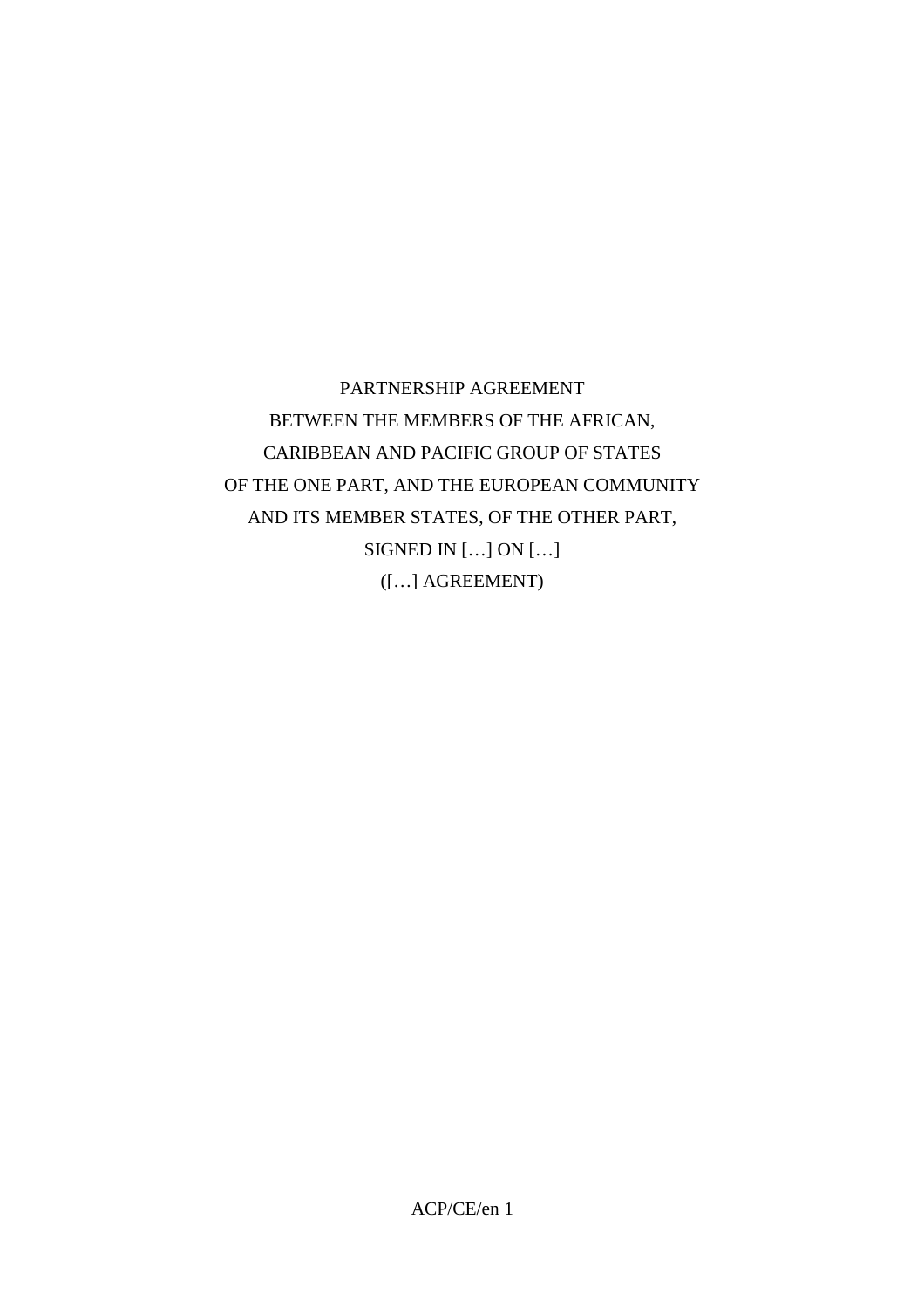# TABLE OF CONTENTS

| PART 1:      |  |
|--------------|--|
| Title $I -$  |  |
| Chapter 1:   |  |
| Chapter 2:   |  |
| Title $II -$ |  |
| PART 2:      |  |
| PART 3:      |  |
| Title $I -$  |  |
| Chapter 1:   |  |
| Chapter 2:   |  |
| Section 1:   |  |
| Section 2:   |  |
| Section 3:   |  |
| Section 4:   |  |
| Title $II -$ |  |
| Chapter 1:   |  |
| Chapter 2:   |  |
| Chapter 3:   |  |
| Chapter 4:   |  |
| Chapter 5:   |  |
| Chapter 6:   |  |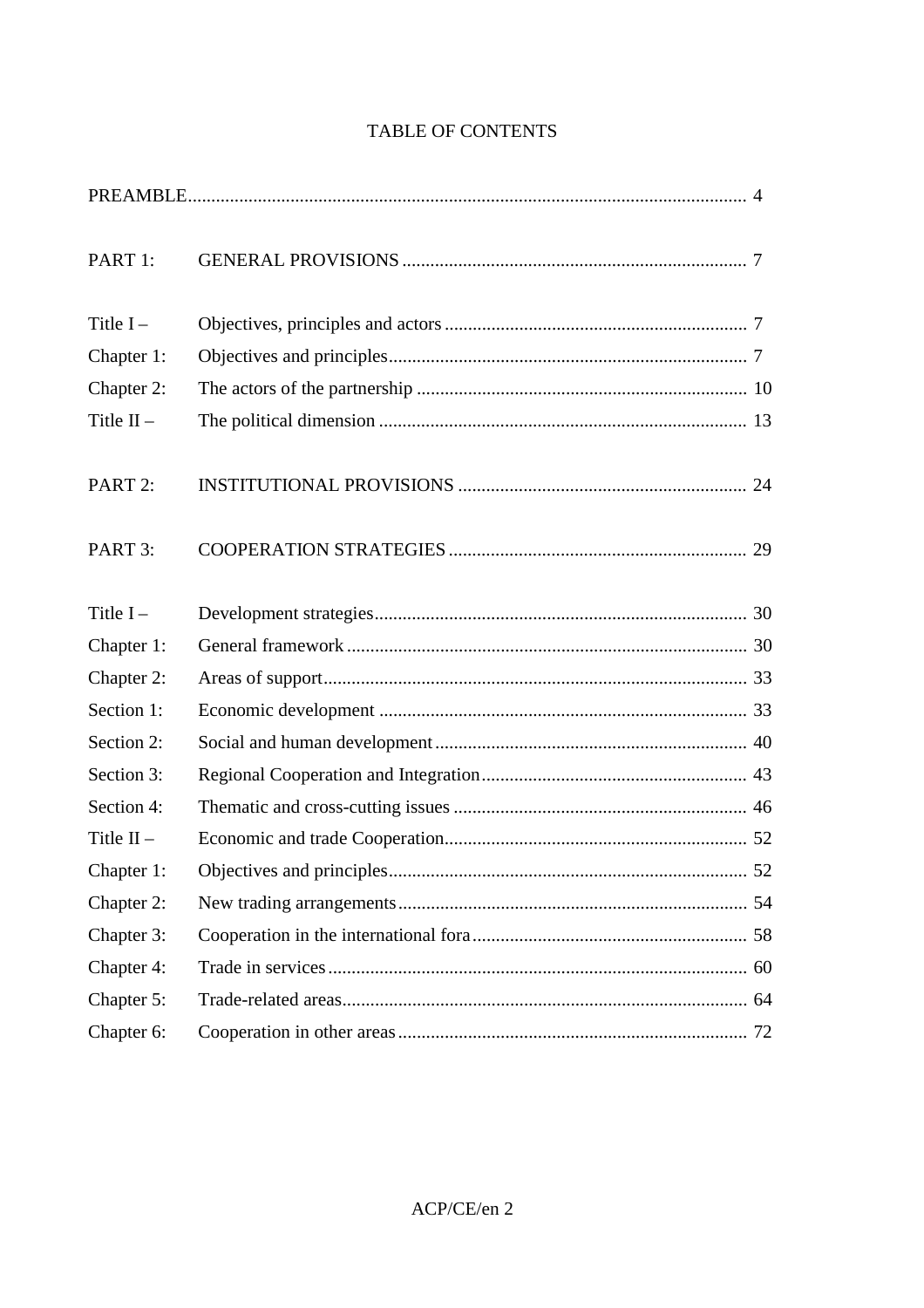| PART 4:             |                                                |  |
|---------------------|------------------------------------------------|--|
| Title $I -$         |                                                |  |
| Chapter 1:          |                                                |  |
| Chapter 2:          |                                                |  |
| Title $II -$        |                                                |  |
| Chapter 1:          |                                                |  |
| Chapter 2:          |                                                |  |
| Chapter 3:          |                                                |  |
| Chapter 4:          |                                                |  |
| Chapter 5:          |                                                |  |
| Chapter 6:          |                                                |  |
| Chapter 7:          |                                                |  |
| Title $III -$       |                                                |  |
| Title $IV -$        |                                                |  |
| PART 5:             | GENERAL PROVISIONS FOR THE LEAST-DEVELOPED,    |  |
|                     | LANDLOCKED AND ISLAND ACP STATES (LDLICs)  109 |  |
| Chapter 1:          |                                                |  |
| Chapter 2:          |                                                |  |
| Chapter 3:          |                                                |  |
| Chapter 4:          |                                                |  |
| PART <sub>6</sub> : |                                                |  |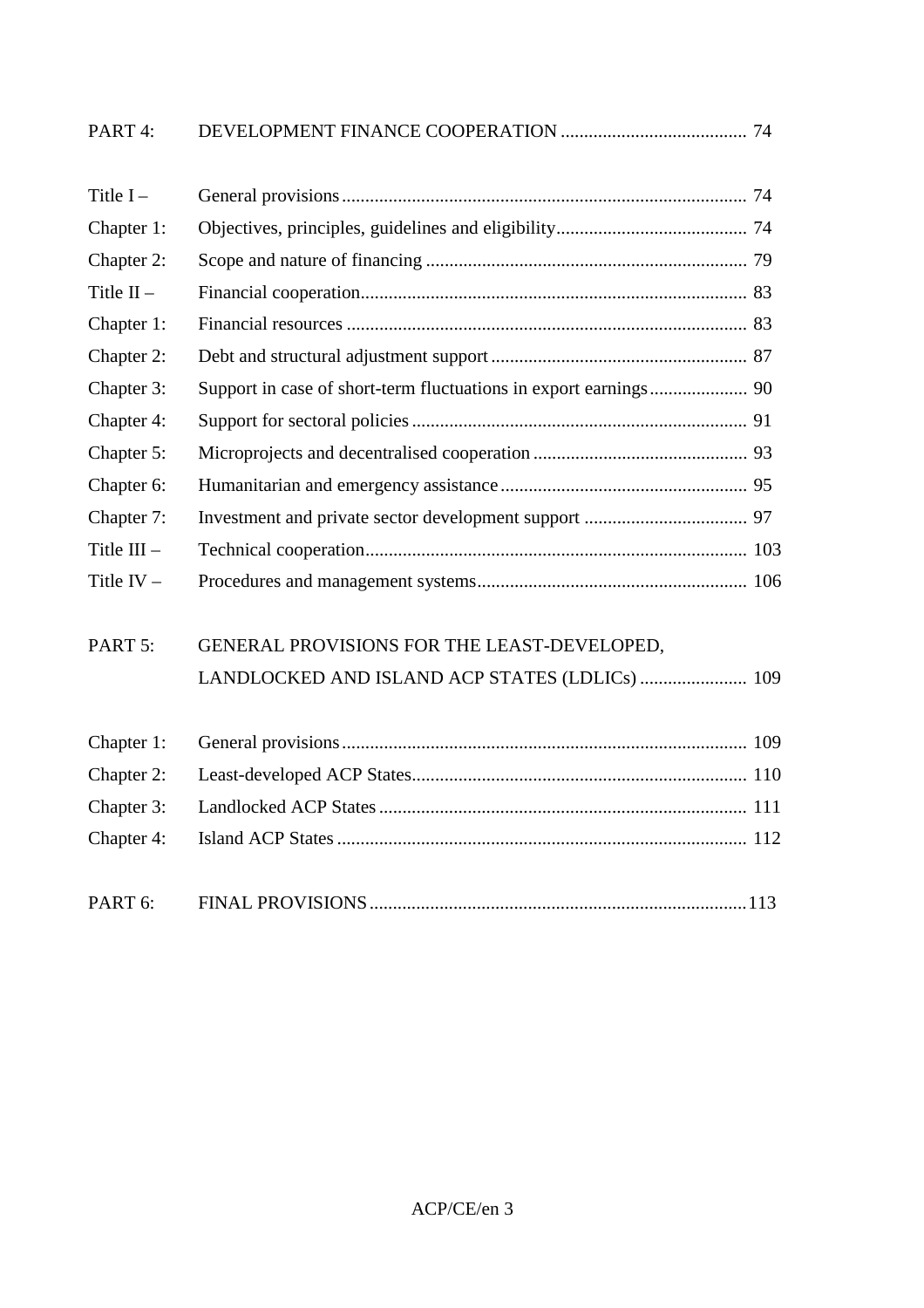## PREAMBLE

HAVING REGARD TO the Treaty establishing the European Community, on the one hand, and the Georgetown Agreement establishing the Group of African, Caribbean and Pacific States (ACP), on the other;

AFFIRMING their commitment to work together towards the achievement of the objectives of poverty eradication, sustainable development and the gradual integration of the ACP countries into the world economy;

ASSERTING their resolve to make, through their cooperation, a significant contribution to the economic, social and cultural development of the ACP States and to the greater well-being of their population, helping them facing the challenges of globalisation and strengthening the ACP-EU Partnership in the effort to give the process of globalisation a stronger social dimension;

REAFFIRMING their willingness to revitalise their special relationship and to implement a comprehensive and integrated approach for a strengthened partnership based on political dialogue, development cooperation and economic and trade relations;

ACKNOWLEDGING that a political environment guaranteeing peace, security and stability, respect for human rights, democratic principles and the rule of law, and good governance is part and parcel of long term development; acknowledging that responsibility for establishing such an environment rests primarily with the countries concerned;

ACKNOWLEDGING that sound and sustainable economic policies are prerequisites for development;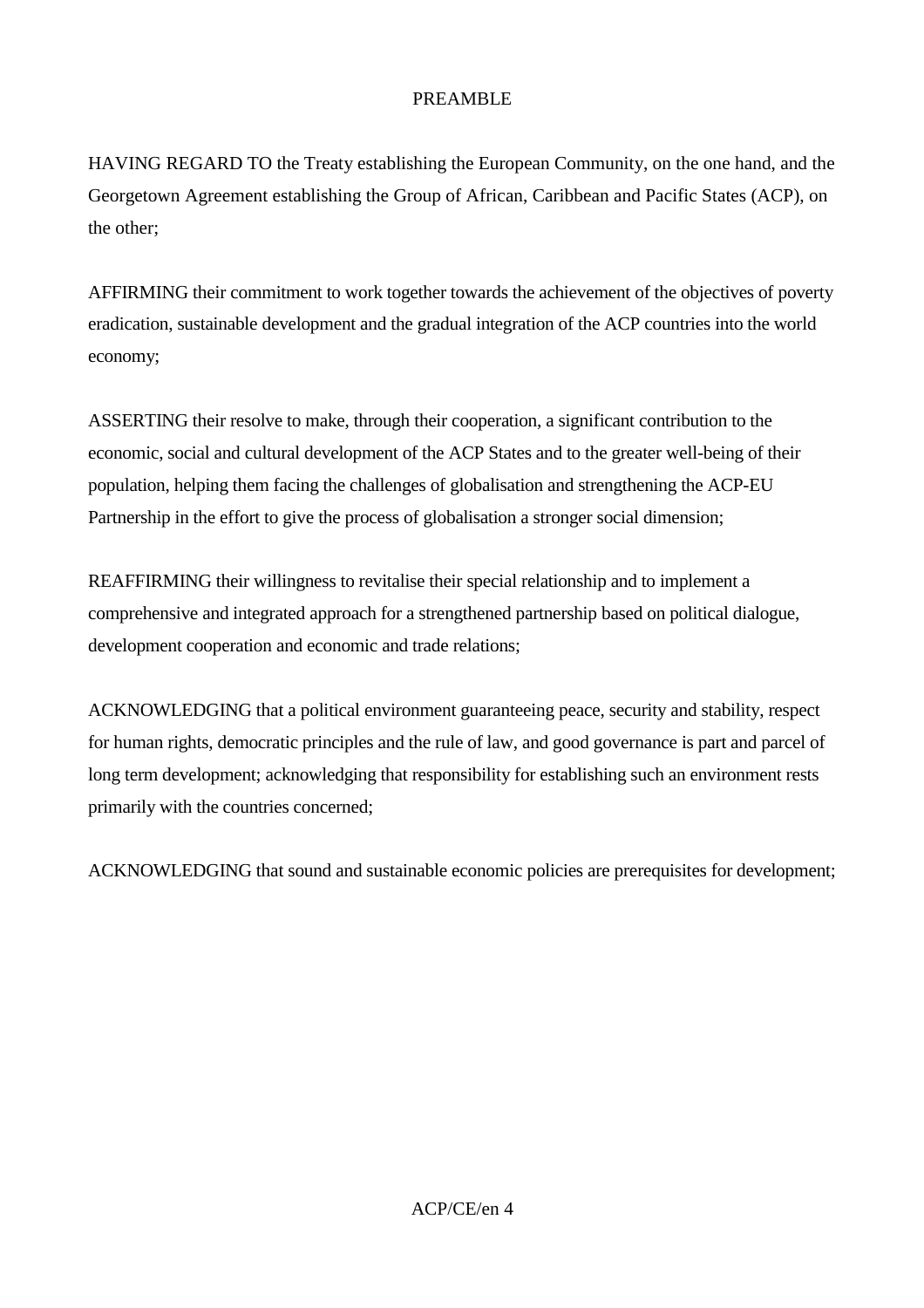REFERRING to the principles of the Charter of the United Nations, and recalling the Universal Declaration of Human Rights, the conclusions of the 1993 Vienna Conference on Human Rights, the Covenants on Civil and Political Rights and on Economic, Social and Cultural Rights, the Convention on the Rights of the Child, the Convention on the Elimination of all forms of Discrimination against Women, the International Convention on the Elimination of all forms of Racial Discrimination, the 1949 Geneva Conventions and the other instruments of international humanitarian law, the 1954 Convention relating to the status of stateless persons, the 1951 Geneva Convention relating to the Status of Refugees and the 1967 New York Protocol relating to the Status of Refugees;

CONSIDERING the Convention for the Protection of Human Rights and Fundamental Freedoms of the Council of Europe, the African Charter on Human and Peoples' Rights and the American Convention on Human Rights as positive regional contributions to the respect of human rights in the European Union and in the ACP States;

RECALLING the Libreville and Santo Domingo declarations of the Heads of State and Government of the ACP countries at their Summits in 1997 and 1999;

CONSIDERING that the development targets and principles agreed in United Nations Conferences and the target, set by the OECD Development Assistance Committee, to reduce by one half the proportion of people living in extreme poverty by the year 2015 provide a clear vision and must underpin ACP-EU cooperation within this Agreement;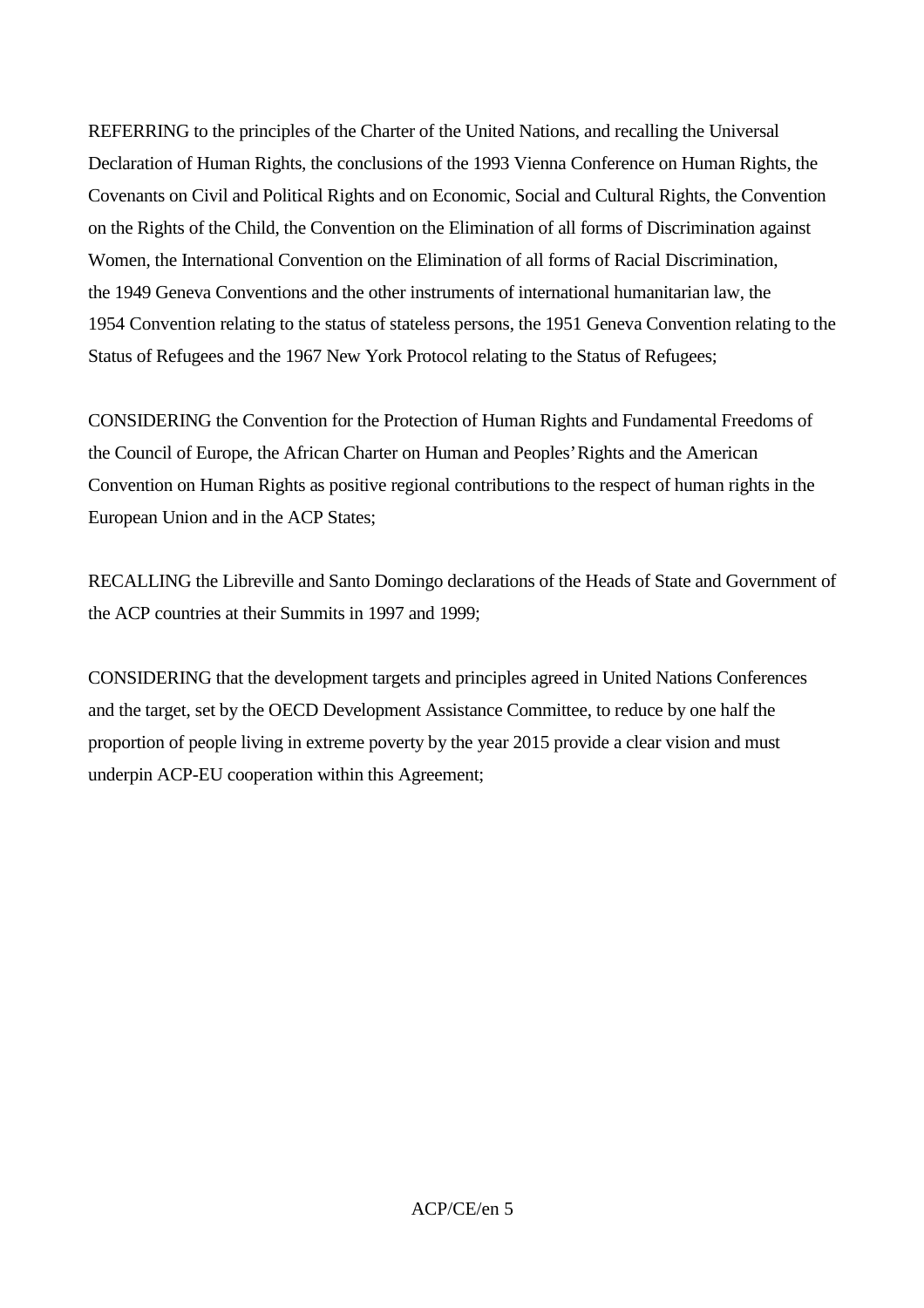PAYING particular attention to the pledges made at the Rio, Vienna, Cairo, Copenhagen, Beijing, Istanbul and Rome UN conferences and acknowledging the need for further action to be taken in order to achieve the goals and implement the action programmes which have been drawn up in those fora;

ANXIOUS to respect basic labour rights, taking account of the principles laid down in the relevant conventions of the International Labour Organisation;

RECALLING the commitments within the framework of the World Trade Organisation,

HAVE DECIDED TO CONCLUDE THIS AGREEMENT: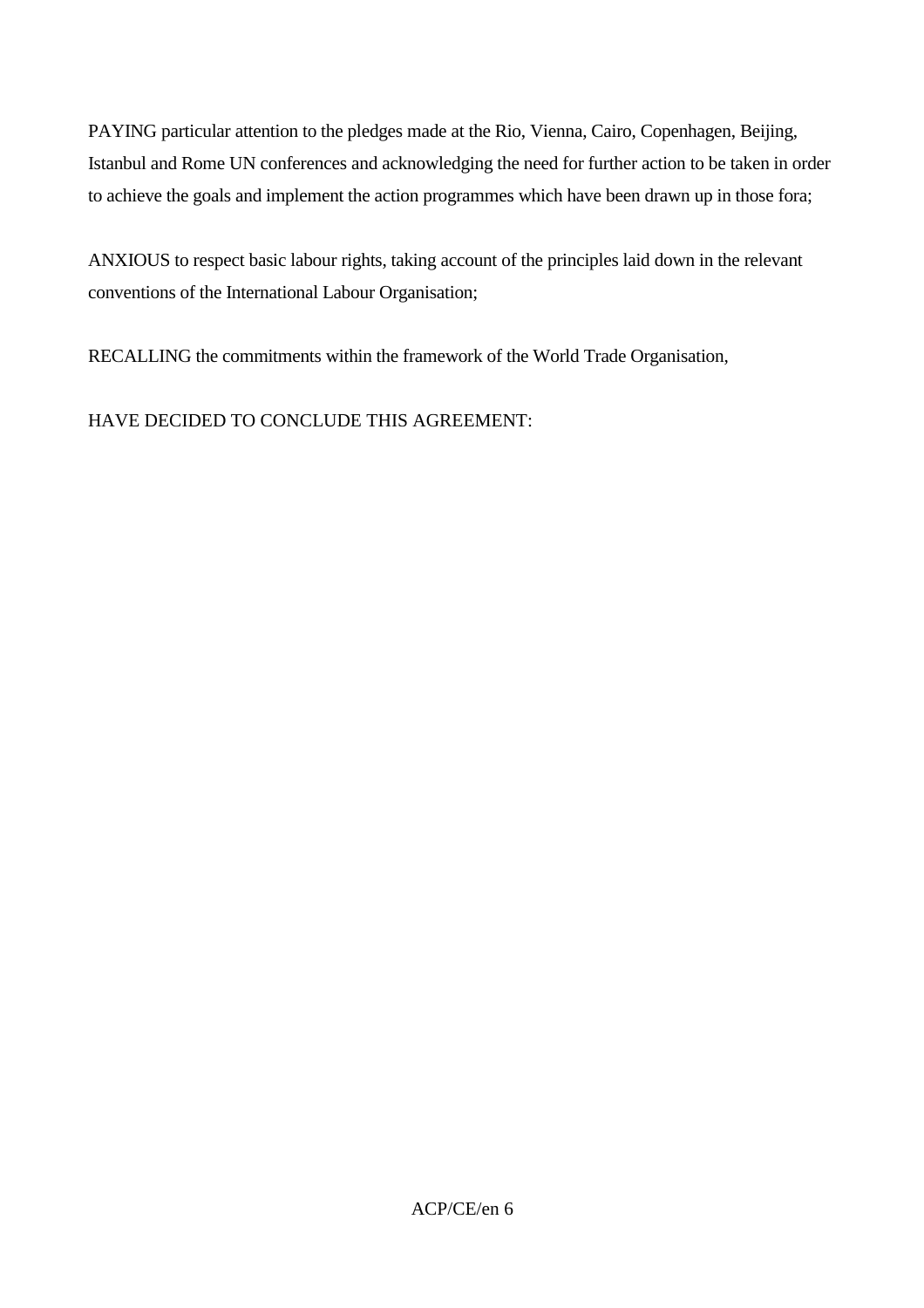## PART 1

# GENERAL PROVISIONS

# TITLE I

## OBJECTIVES, PRINCIPLES AND ACTORS

## CHAPTER 1

#### OBJECTIVES AND PRINCIPLES

#### ARTICLE 1

Objectives of the partnership

The Community and its Member States, of the one part, and the ACP States, of the other part, hereinafter referred to as the "Parties" hereby conclude this Agreement in order to promote and expedite the economic, cultural and social development of the ACP States, with a view to contributing to peace and security and to promoting a stable and democratic political environment.

The partnership shall be centred on the objective of reducing and eventually eradicating poverty consistent with the objectives of sustainable development and the gradual integration of the ACP countries into the world economy.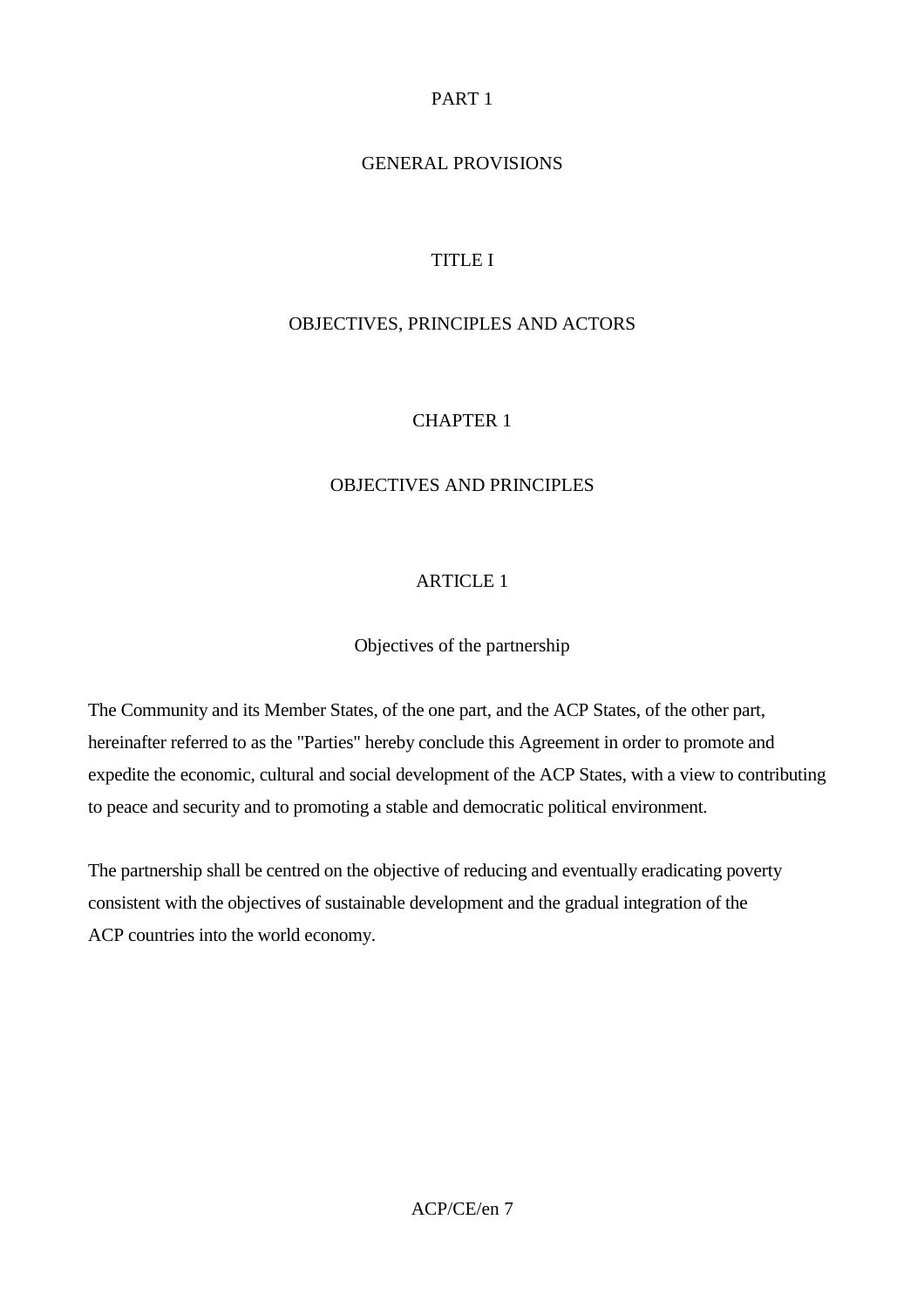These objectives and the Parties' international commitments shall inform all development strategies and shall be tackled through an integrated approach taking account at the same time of the political, economic, social, cultural and environmental aspects of development. The partnership shall provide a coherent support framework for the development strategies adopted by each ACP State.

Sustained economic growth, developing the private sector, increasing employment and improving access to productive resources shall all be part of this framework. Support shall be given to the respect of the rights of the individual and meeting basic needs, the promotion of social development and the conditions for an equitable distribution of the fruits of growth. Regional and sub-regional integration processes which foster the integration of the ACP countries into the world economy in terms of trade and private investment shall be encouraged and supported. Building the capacity of the actors in development and improving the institutional framework necessary for social cohesion, for the functioning of a democratic society and market economy, and for the emergence of an active and organised civil society shall be integral to the approach. Systematic account shall be taken of the situation of women and gender issues in all areas – political, economic and social. The principles of sustainable management of natural resources and the environment shall be applied and integrated at every level of the partnership.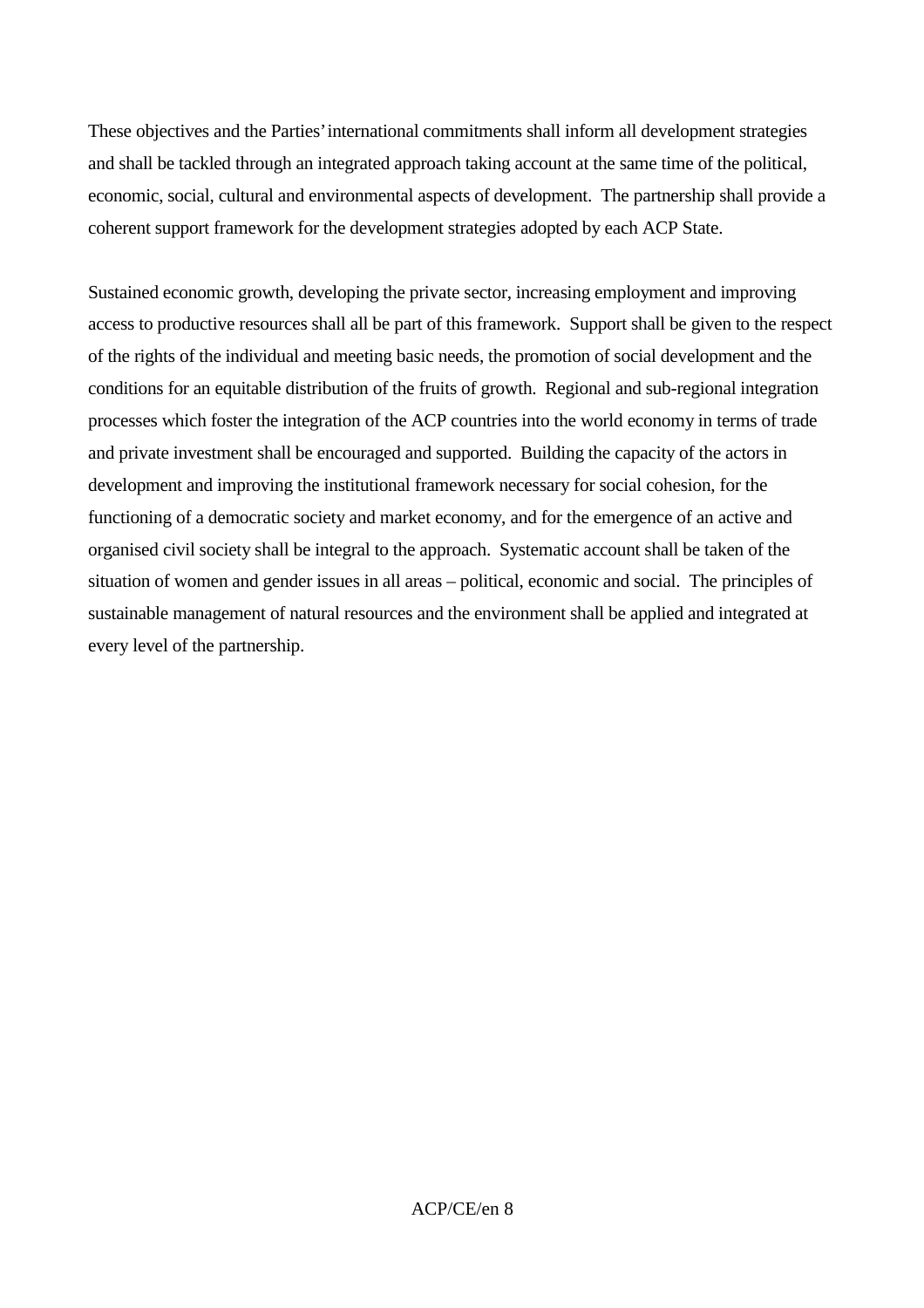#### Fundamental principles

ACP-EC cooperation, underpinned by a legally binding system and the existence of joint institutions, shall be exercised on the basis of the following fundamental principles:

- equality of the partners and ownership of the development strategies: for the purposes of implementing the objectives of the partnership, the ACP States shall determine the development strategies for their economies and societies in all sovereignty and with due regard for the essential elements described in Article 9; the partnership shall encourage ownership of the development strategies by the countries and populations concerned;
- participation: apart from central government as the main partner, the partnership shall be open to different kinds of other actors in order to encourage the integration of all sections of society, including the private sector and civil society organisations, into the mainstream of political, economic and social life;
- the pivotal role of dialogue and the fulfilment of mutual obligations: the obligations assumed by the Parties in the framework of their dialogue shall be central to their partnership and cooperation relations;
- differentiation and regionalisation: cooperation arrangements and priorities shall vary according to a partner's level of development, its needs, its performance and its long-term development strategy. Particular emphasis shall be placed on the regional dimension. Special treatment shall be given to the least-developed countries. The vulnerability of landlocked and island countries shall be taken into account.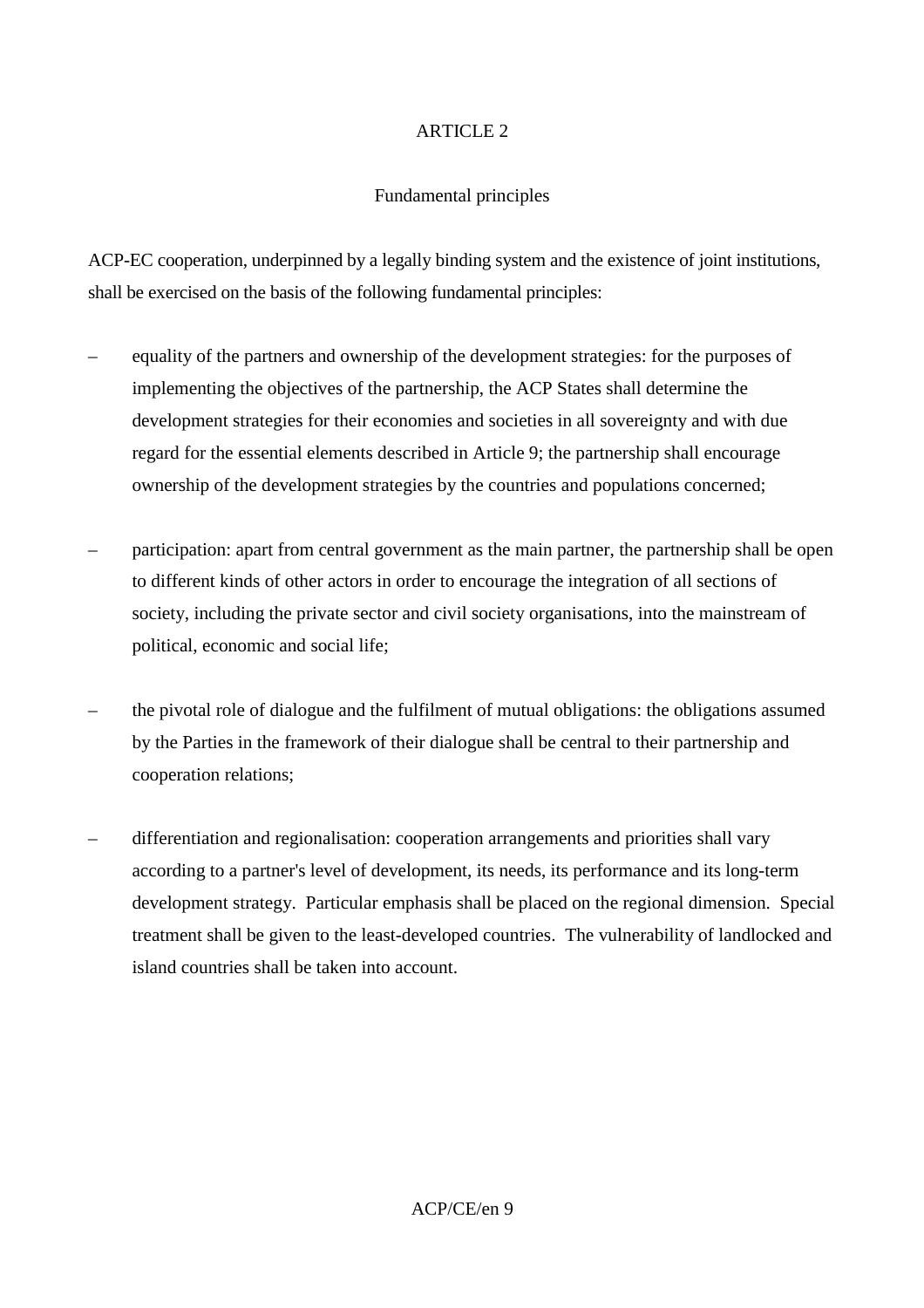#### Achievement of this Agreement's objectives

The Parties shall, each as far as it is concerned in the framework of this Agreement, take all appropriate measures, whether general or particular, to ensure the fulfilment of the obligations arising from this Agreement and to facilitate the attainment of the objectives thereof. They shall refrain from any measures liable to jeopardise these objectives.

## CHAPTER 2

#### THE ACTORS OF THE PARTNERSHIP

#### ARTICLE 4

#### General approach

The ACP States shall determine the development principles, strategies and models of their economies and societies in all sovereignty. They shall establish, with the Community, the cooperation programmes provided for under this Agreement. However, the parties recognise the complementary role of and potential for contributions by non-State actors to the development process. To this end, under the conditions laid down in this Agreement, non-State actors shall, where appropriate: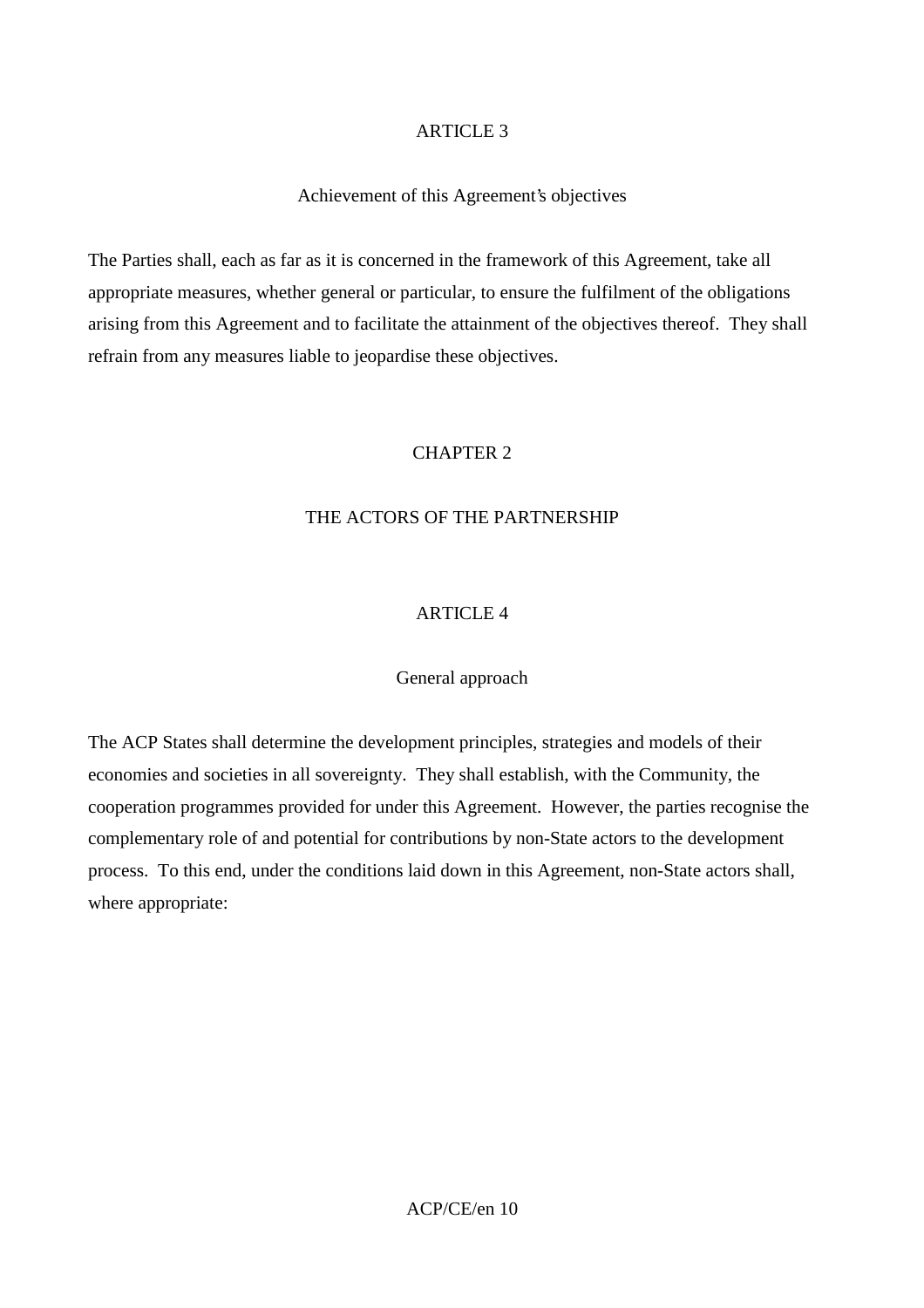- be informed and involved in consultation on cooperation policies and strategies, on priorities for cooperation especially in areas that concern or directly affect them, and on the political dialogue;
- be provided with financial resources, under the conditions laid down in this Agreement in order to support local development processes;
- be involved in the implementation of cooperation project and programmes in areas that concern them or where these actors have a comparative advantage;
- be provided with capacity-building support in critical areas in order to reinforce the capabilities of these actors, particularly as regards organisation and representation, and the establishment of consultation mechanisms including channels of communication and dialogue, and to promote strategic alliances.

## Information

Cooperation will support operation to provide more information and create greater awareness of the basic features of ACP-EU Partnership. Cooperation will also:

- encourage partnership and build links between ACP and EU actors;
- strengthen networking and exchange of expertise and experience among the actors.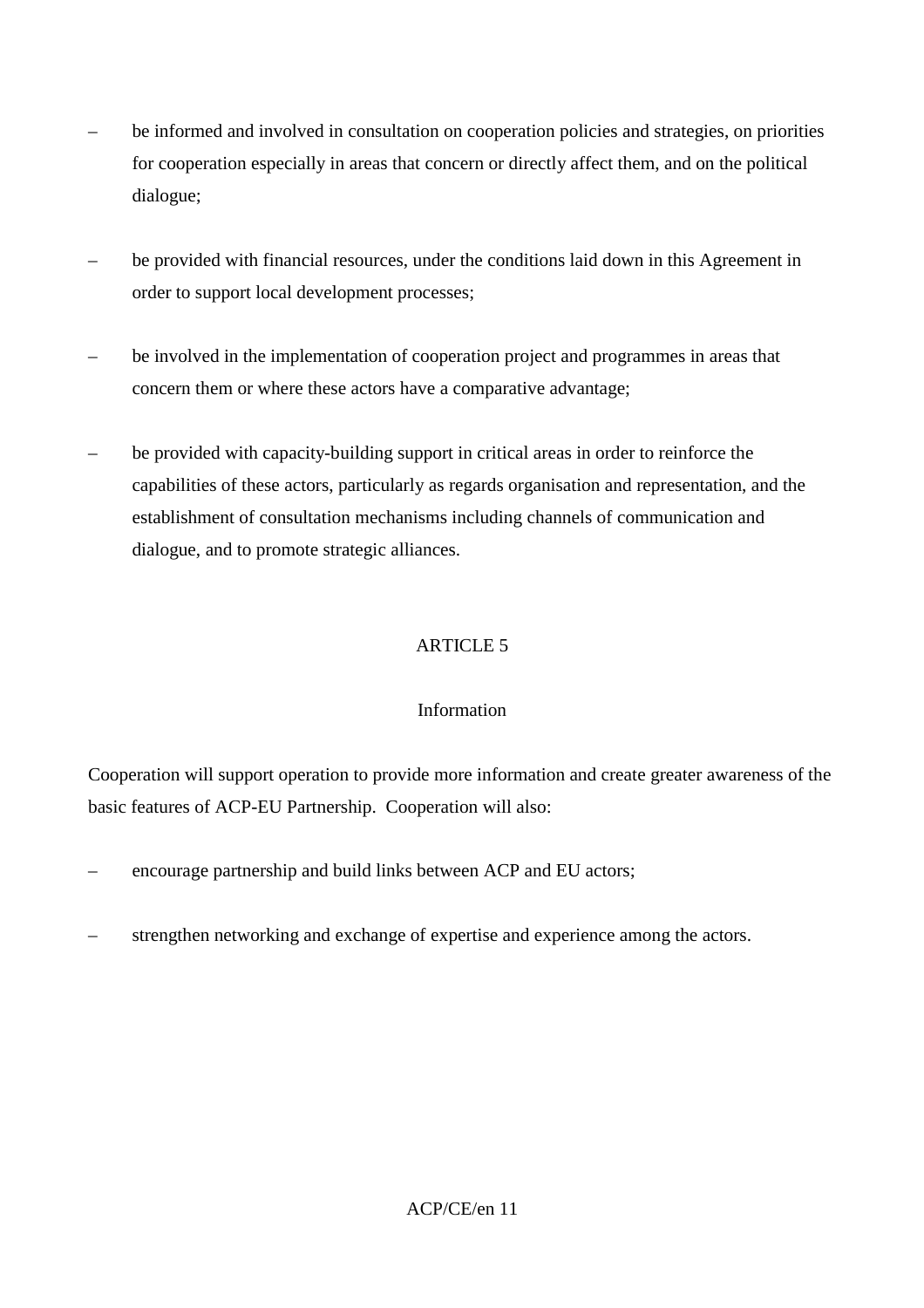## Definitions

- 1. The actors of cooperation will include:
- (a) State (local, national and regional);

(b) Non-State:

- Private sector;
- Economic and social partners, including trade union organisations;
- Civil Society in all its forms according to national characteristics.

2. Recognition by the parties of non-governmental actors shall depend on the extent to which they address the needs of the population, on their specific competencies and whether they are organised and managed democratically and transparently.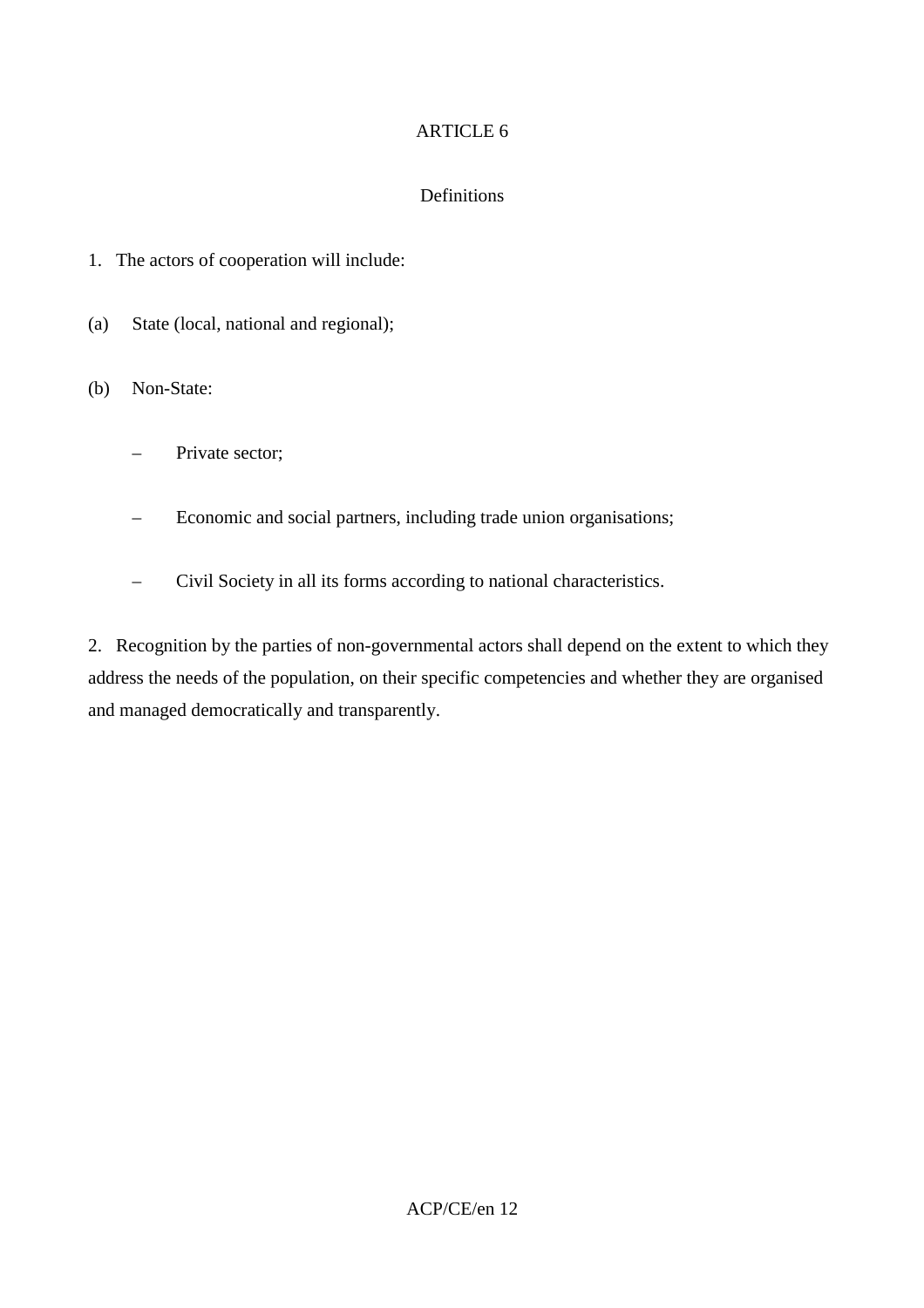#### Capacity building

The contribution of civil society to development can be enhanced by strengthening community organisations and non-profit non-governmental organisations in all spheres of cooperation. This will require:

- encouraging and supporting the creation and development of such organisations;
- establishing arrangements for involving such organisations in the design, implementation and evaluation of development strategies and programmes.

## TITLE II

#### THE POLITICAL DIMENSION

## ARTICLE 8

## Political dialogue

1. The Parties shall regularly engage in a comprehensive, balanced and deep political dialogue leading to commitments on both sides.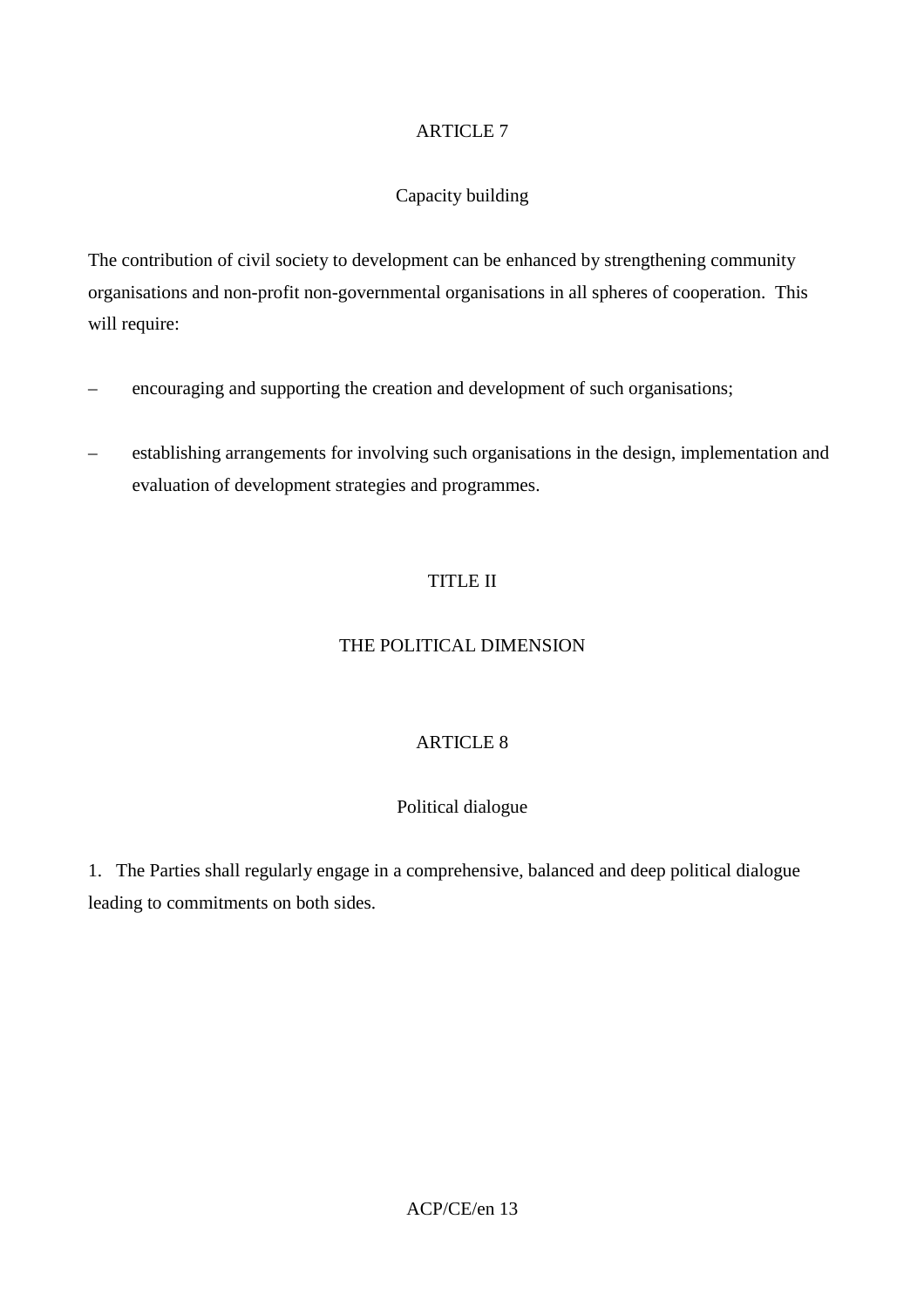2. The objective of this dialogue shall be to exchange information, to foster mutual understanding, and to facilitate the establishment of agreed priorities and shared agendas, in particular by recognising existing links between the different aspects of the relations between the Parties and the various areas of cooperation as laid down in this Agreement. The dialogue shall facilitate consultations between the Parties within international fora. The objectives of the dialogue shall also include preventing situations arising in which one Party might deem it necessary to have recourse to the non-execution clause.

3. The dialogue shall cover all the aims and objectives laid down in this Agreement as well as all questions of common, general, regional or sub-regional interest. Through dialogue, the Parties shall contribute to peace, security and stability and promote a stable and democratic political environment. It shall encompass cooperation strategies as well as global and sectoral policies, including environment, gender, migration and questions related to the cultural heritage.

4. The dialogue shall focus, inter alia, on specific political issues of mutual concern or of general significance for the attainment of the objectives of this Agreement, such as the arms trade, excessive military expenditure, drugs and organised crime, or ethnic, religious or racial discrimination. The dialogue shall also encompass a regular assessment of the developments concerning the respect for human rights, democratic principles, the rule of law and good governance.

5. Broadly based policies to promote peace and to prevent, manage and resolve violent conflicts shall play a prominent role in this dialogue, as shall the need to take full account of the objective of peace and democratic stability in the definition of priority areas of cooperation.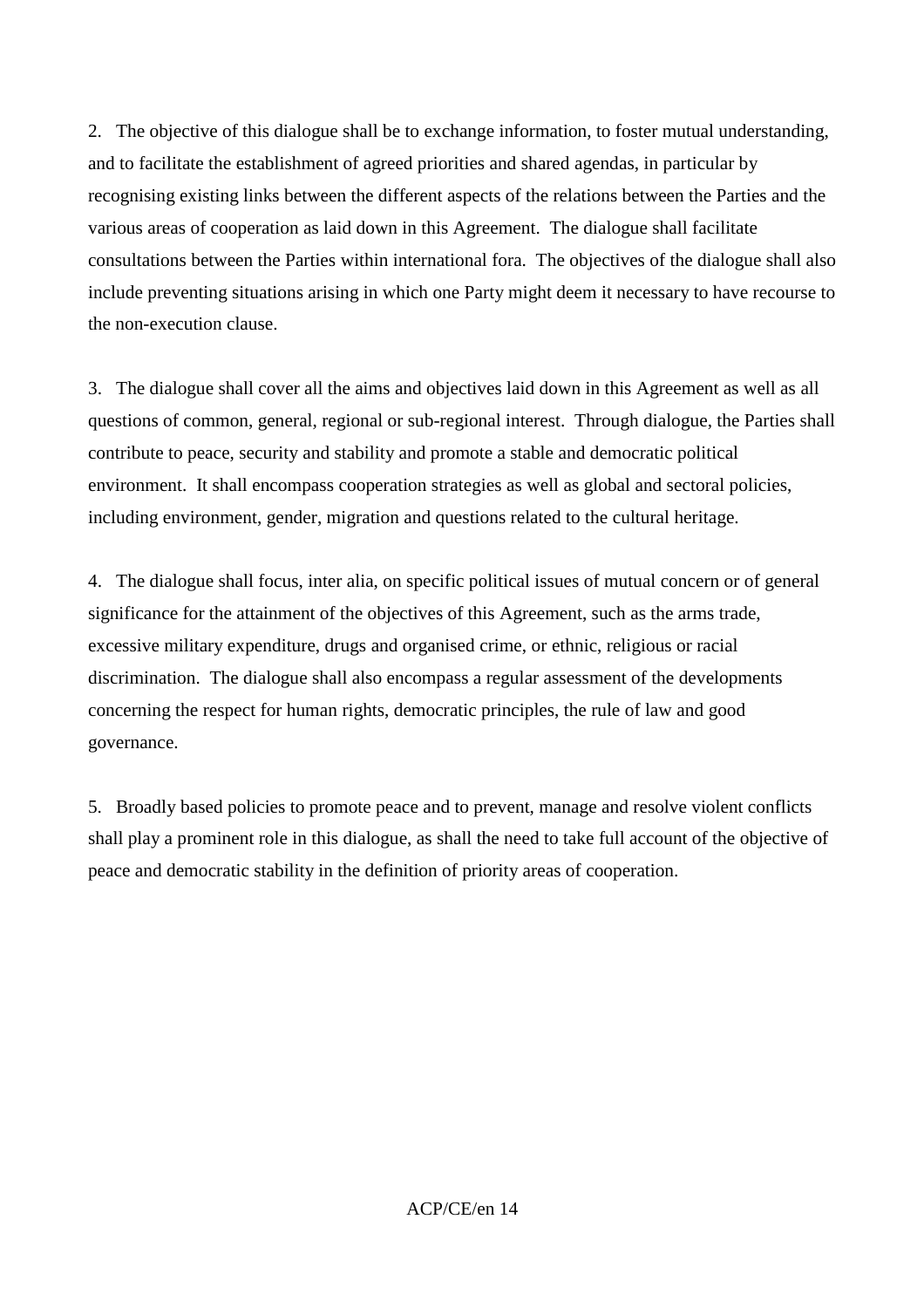6. The dialogue shall be conducted in a flexible manner. Dialogue shall be formal or informal according to the need, and conducted within and outside the institutional framework, in the appropriate format, and at the appropriate level including regional, sub-regional or national level.

7. Regional and sub-regional organisations as well as representatives of civil society organisations shall be associated with this dialogue.

## ARTICLE 9

#### Essential Elements and Fundamental Element

1. Cooperation shall be directed towards sustainable development centred on the human person, who is the main protagonist and beneficiary of development; this entails respect for and promotion of all human rights.

Respect for all human rights and fundamental freedoms, including respect for fundamental social rights, democracy based on the rule of law and transparent and accountable governance are an integral part of sustainable development.

2. The Parties refer to their international obligations and commitments concerning respect for human rights. They reiterate their deep attachment to human dignity and human rights, which are legitimate aspirations of individuals and peoples. Human rights are universal, indivisible and inter-related. The Parties undertake to promote and protect all fundamental freedoms and human rights, be they civil and political, or economic, social and cultural. In this context, the Parties reaffirm the equality of men and women.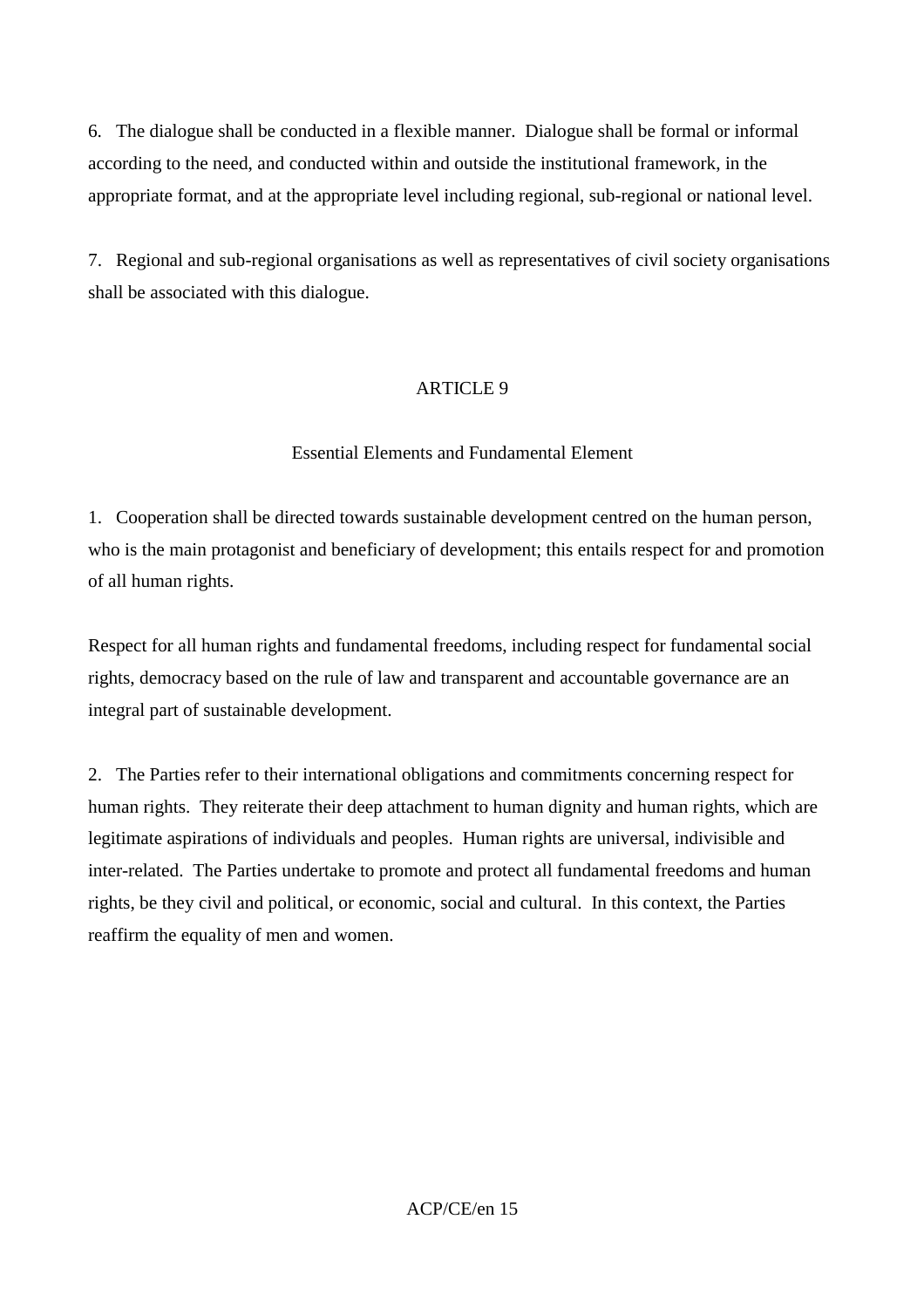The Parties reaffirm that democratisation, development and the protection of fundamental freedoms and human rights are interrelated and mutually reinforcing. Democratic principles are universally recognised principles underpinning the organisation of the State to ensure the legitimacy of its authority, the legality of its actions reflected in its constitutional, legislative and regulatory system, and the existence of participatory mechanisms. On the basis of universally recognised principles, each country develops its democratic culture.

The structure of government and the prerogatives of the different powers shall be founded on rule of law, which shall entail in particular effective and accessible means of legal redress, an independent legal system guaranteeing equality before the law and an executive that is fully subject to the law.

Respect for human rights, democratic principles and the rule of law, which underpin the ACP-EU Partnership, shall underpin the domestic and international policies of the Parties and constitute the essential elements of this Agreement.

3. In the context of a political and institutional environment that upholds human rights, democratic principles and the rule of law, good governance is the transparent and accountable management of human, natural, economic and financial resources for the purposes of equitable and sustainable development. It entails clear decision-making procedures at the level of public authorities, transparent and accountable institutions, the primacy of law in the management and distribution of resources and capacity building for elaborating and implementing measures aiming in particular at preventing and combating corruption.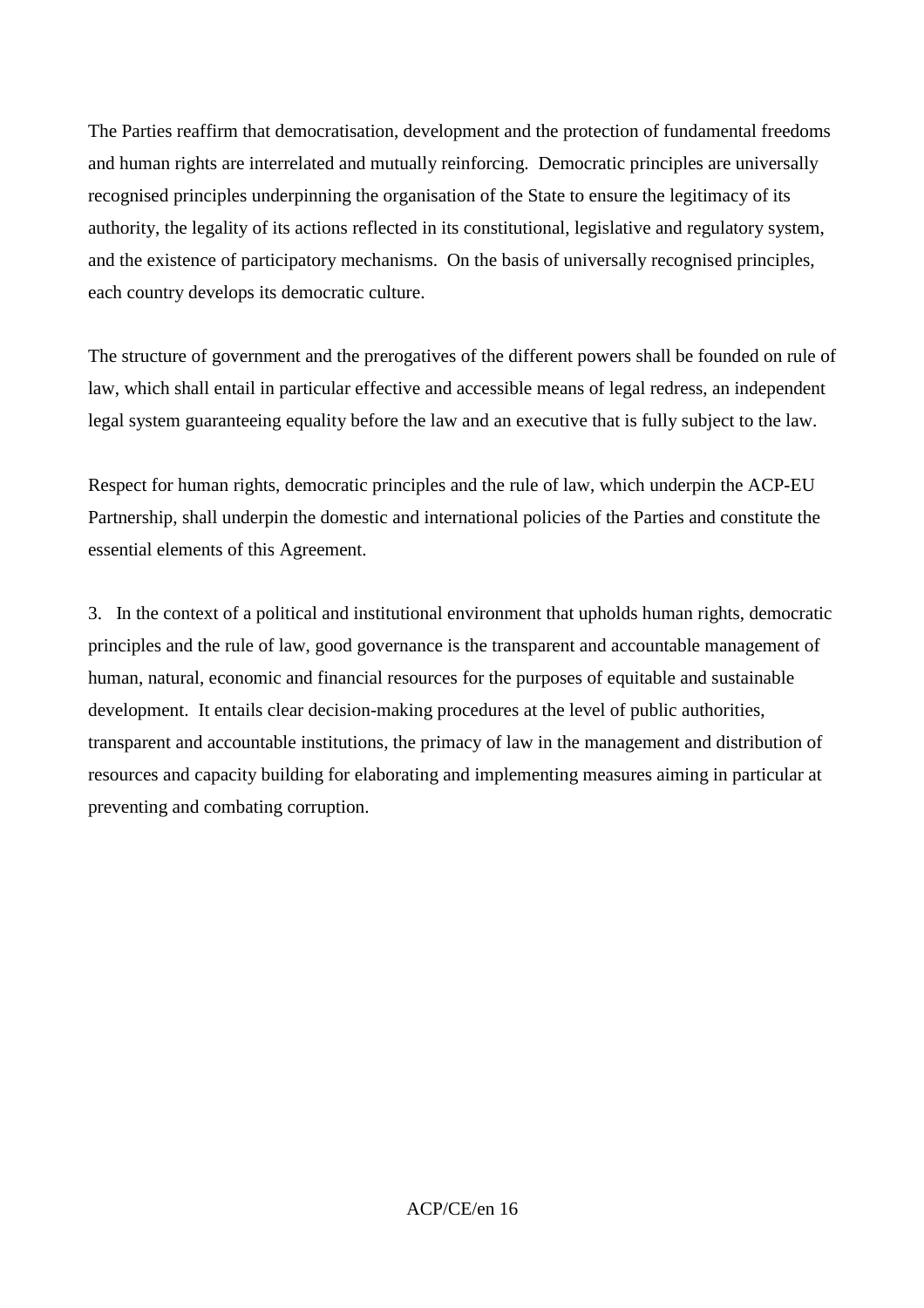Good governance, which underpins the ACP-EU Partnership, shall underpin the domestic and international policies of the Parties and constitute a fundamental element of this Agreement. The Parties agree that only serious cases of corruption, including acts of bribery leading to such corruption, as defined in Article 97 constitute a violation of that element.

4. The Partnership shall actively support the promotion of human rights, processes of democratisation, consolidation of the rule of law, and good governance.

These areas will be an important subject for the political dialogue. In the context of this dialogue, the Parties shall attach particular importance to the changes underway and to the continuity of the progress achieved. This regular assessment shall take into account each country's economic, social, cultural and historical context.

These areas will also be a focus of support for development strategies. The Community shall provide support for political, institutional and legal reforms and for building the capacity of public and private actors and civil society in the framework of strategies agreed jointly between the State concerned and the Community.

## ARTICLE 10

## Other elements of the political environment

1. The Parties consider the following elements as contributing to the maintenance and consolidation of a stable and democratic political environment: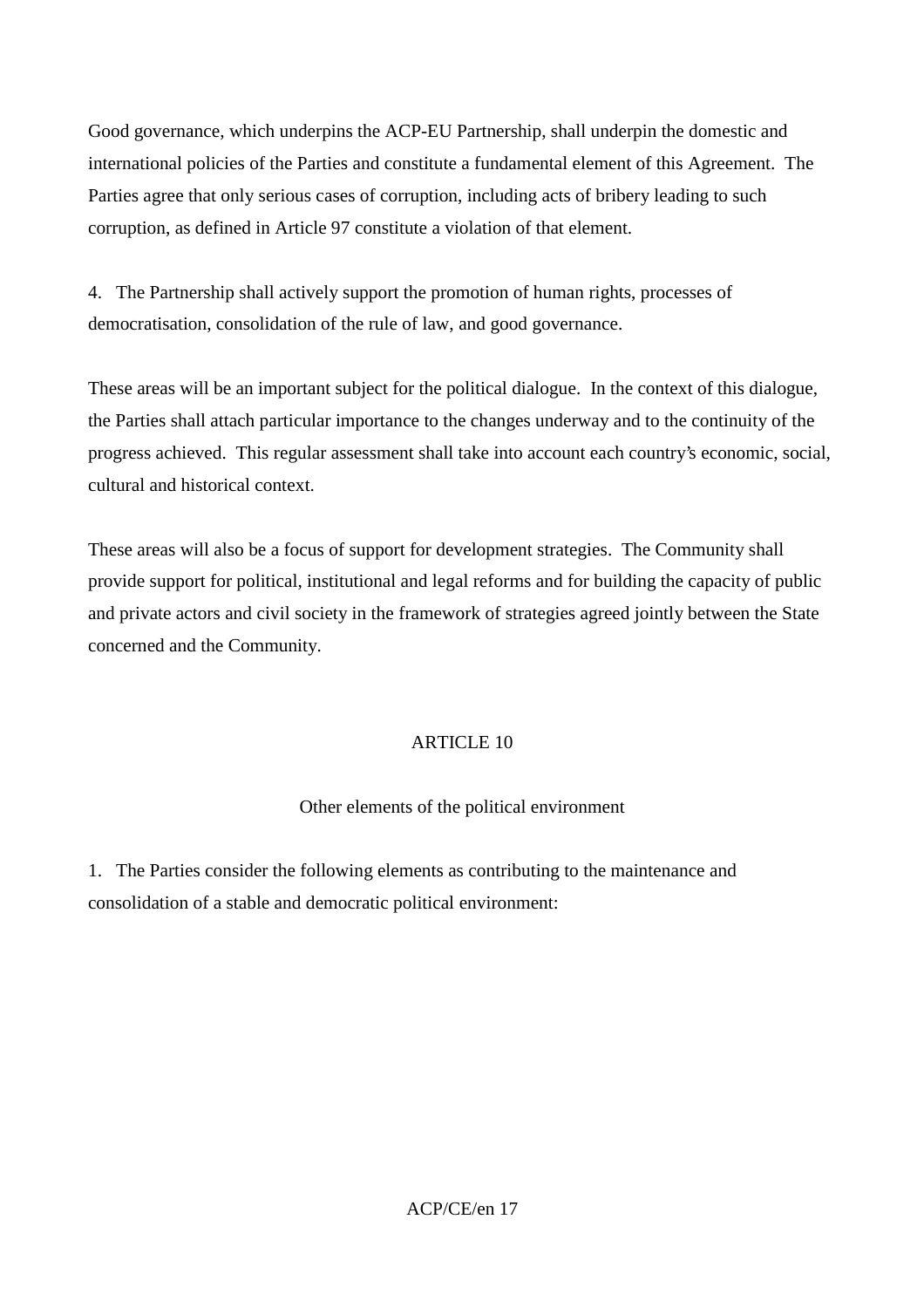- sustainable and equitable development involving, inter alia, access to productive resources, essential services and justice;
- greater involvement of an active and organised civil society and the private sector.

2. The Parties recognise that the principles of the market economy, supported by transparent competition rules and sound economic and social policies, contribute to achieving the objectives of the partnership.

## ARTICLE 11

#### Peace-building policies, conflict prevention and resolution

1. The Parties shall pursue an active, comprehensive and integrated policy of peace-building and conflict prevention and resolution within the framework of the Partnership. This policy shall be based on the principle of ownership. It shall in particular focus on building regional, sub-regional and national capacities, and on preventing violent conflicts at an early stage by addressing their root-causes in a targeted manner, and with an adequate combination of all available instruments.

2. The activities in the field of peace-building, conflict prevention and resolution shall in particular include support for balancing political, economic, social and cultural opportunities among all segments of society, for strengthening the democratic legitimacy and effectiveness of governance, for establishing effective mechanisms for the peaceful conciliation of group interests, for bridging dividing lines among different segments of society as well as support for an active and organised civil society.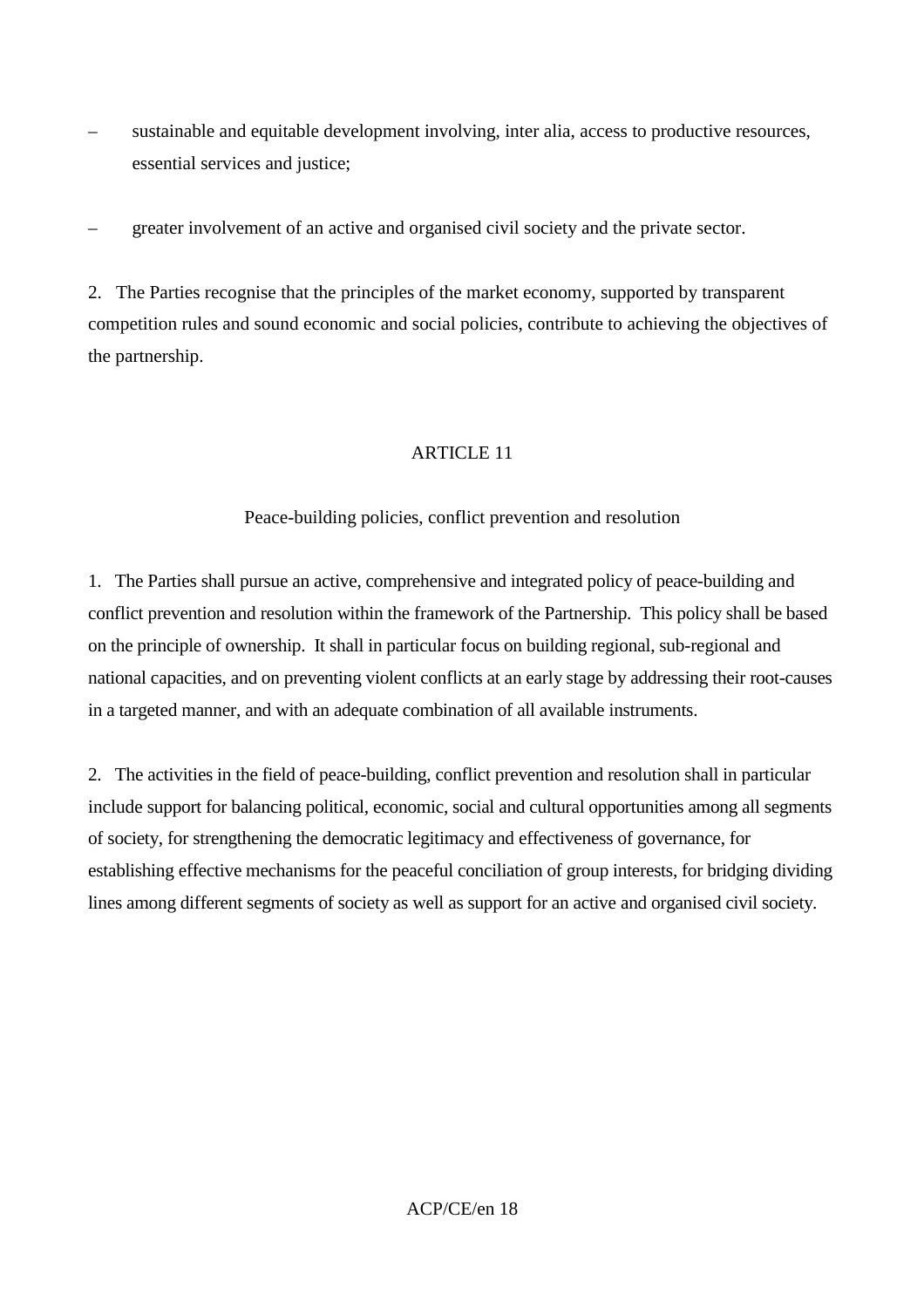3. Relevant activities shall also include, inter alia, support for mediation, negotiation and reconciliation efforts, for effective regional management of shared, scarce natural resources, for demobilisation and reintegration of former combatants into the society, for addressing the problem of child soldiers, as well as for suitable action to set responsible limits to military expenditure and the arms trade, including through support for the promotion and application of agreed standards and codes of conduct. In this context, particular emphasis shall be given to the fight against anti-personnel landmines as well as to addressing an excessive and uncontrolled spread, illegal trafficking and accumulation of small arms and light weapons.

4. In situations of violent conflict the Parties shall take all suitable action to prevent an intensification of violence, to limit its territorial spread, and to facilitate a peaceful settlement of the existing disputes. Particular attention shall be paid to ensuring that financial resources for cooperation are used in accordance with the principles and objectives of the Partnership, and to preventing a diversion of funds for belligerent purposes.

5. In post-conflict situations, the Parties shall take all suitable action to facilitate the return to a non-violent, stable and self-sustainable situation. The Parties shall ensure the creation of the necessary links between emergency measures, rehabilitation and development cooperation.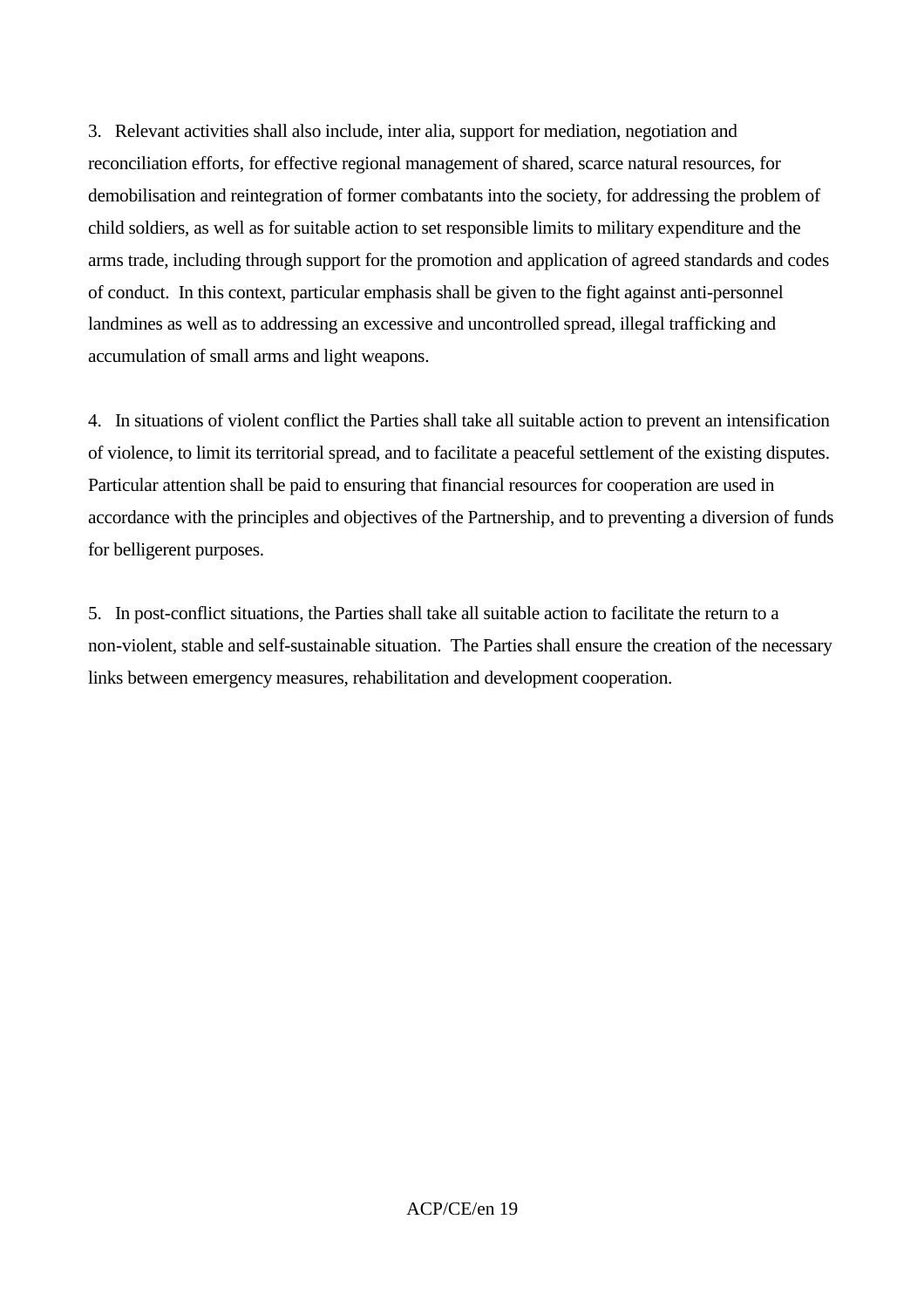# Coherence of Community policies and their impact on the implementation of this Agreement

Without prejudice to Article 96, where the Community intends, in the exercise of its powers, to take a measure which might affect the interests of the ACP States, as far as this Agreement's objectives are concerned, it shall inform in good time the said States of its intentions. Towards this end, the Commission shall communicate simultaneously to the Secretariat of the ACP States its proposal for such measures. Where necessary, a request for information may also take place on the initiative of the ACP States.

At their request, consultations shall be held promptly so that account may be taken of their concerns as to the impact of those measures before any final decision is made.

After such consultations have taken place, the ACP States may, in addition, transmit their concerns in writing to the Community as soon as possible and submit suggestions for amendments indicating the way their concerns should be met.

If the Community does not accede to the ACP States' submissions, it shall advise them as soon as possible giving its reasons.

The ACP States shall also be provided with adequate information on the entry into force of such decisions, in advance whenever possible.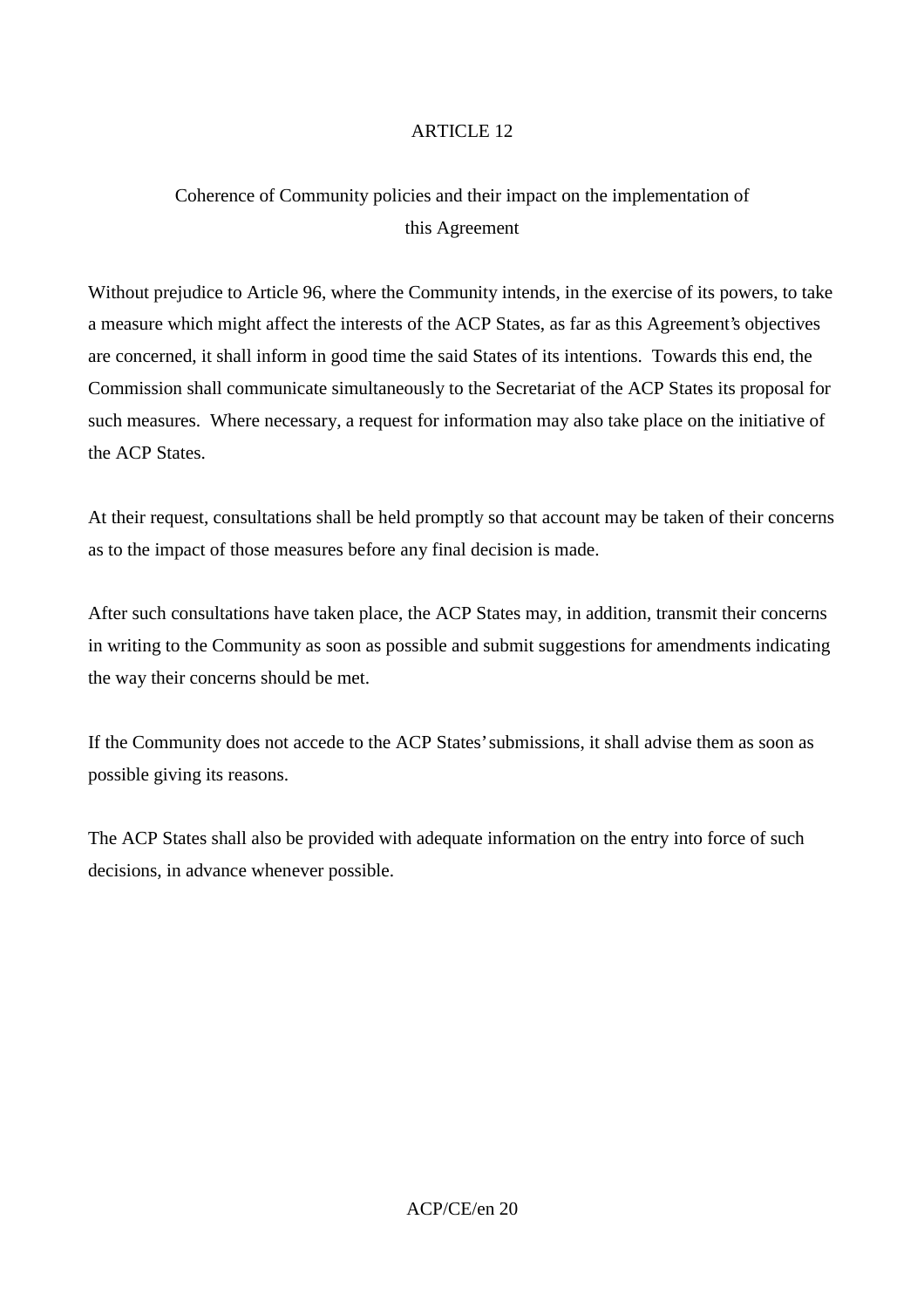#### Migration

1. The issue of migration shall be the subject of in-depth dialogue in the framework of the ACP-EU Partnership.

The Parties reaffirm their existing obligations and commitments in international law to ensure respect for human rights and to eliminate all forms of discrimination based particularly on origin, sex, race, language and religion.

2. The Parties agree to consider that a partnership implies, with relation to migration, fair treatment of third country nationals who reside legally on their territories, integration policy aiming at granting them rights and obligations comparable to those of their citizens, enhancing non-discrimination in economic, social and cultural life and developing measures against racism and xenophobia.

3. The treatment accorded by each Member State to workers of ACP countries legally employed in its territory, shall be free from any discrimination based on nationality, as regards working conditions, remuneration and dismissal, relative to its own nationals. Further in this regard, each ACP State shall accord comparable non-discriminatory treatment to workers who are nationals of a Member State.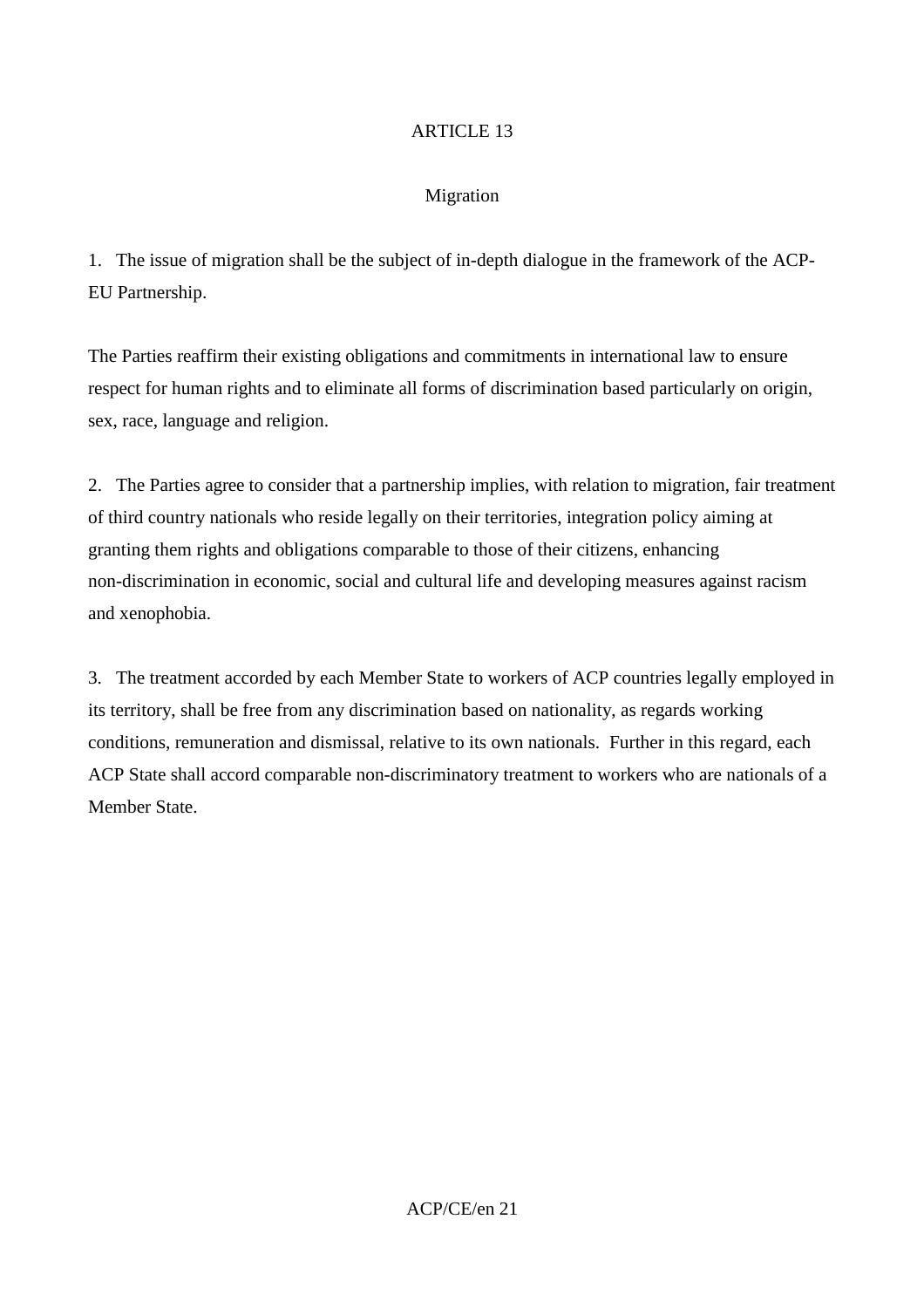4. The Parties consider that strategies aiming at reducing poverty, improving living and working conditions, creating employment and developing training contribute in the long term to normalising migratory flows.

The Parties will take account, in the framework of development strategies and national and regional programming, of structural constraints associated with migratory flows with the purpose of supporting the economic and social development of the regions from which migrants originate and of reducing poverty.

The Community shall support, through national and regional Cooperation programmes, the training of ACP nationals in their country of origin, in another ACP country or in a Member State of the European Union. As regards training in a Member State, the Parties shall ensure that such action is geared towards the vocational integration of ACP nationals in their countries of origin.

The Parties shall develop cooperation programmes to facilitate the access of students from ACP States to education, in particular through the use of new communication technologies.

5.(a) In the framework of the political dialogue the Council of Ministers shall examine issues arising from illegal immigration with a view to establishing, where appropriate, the means for a prevention policy.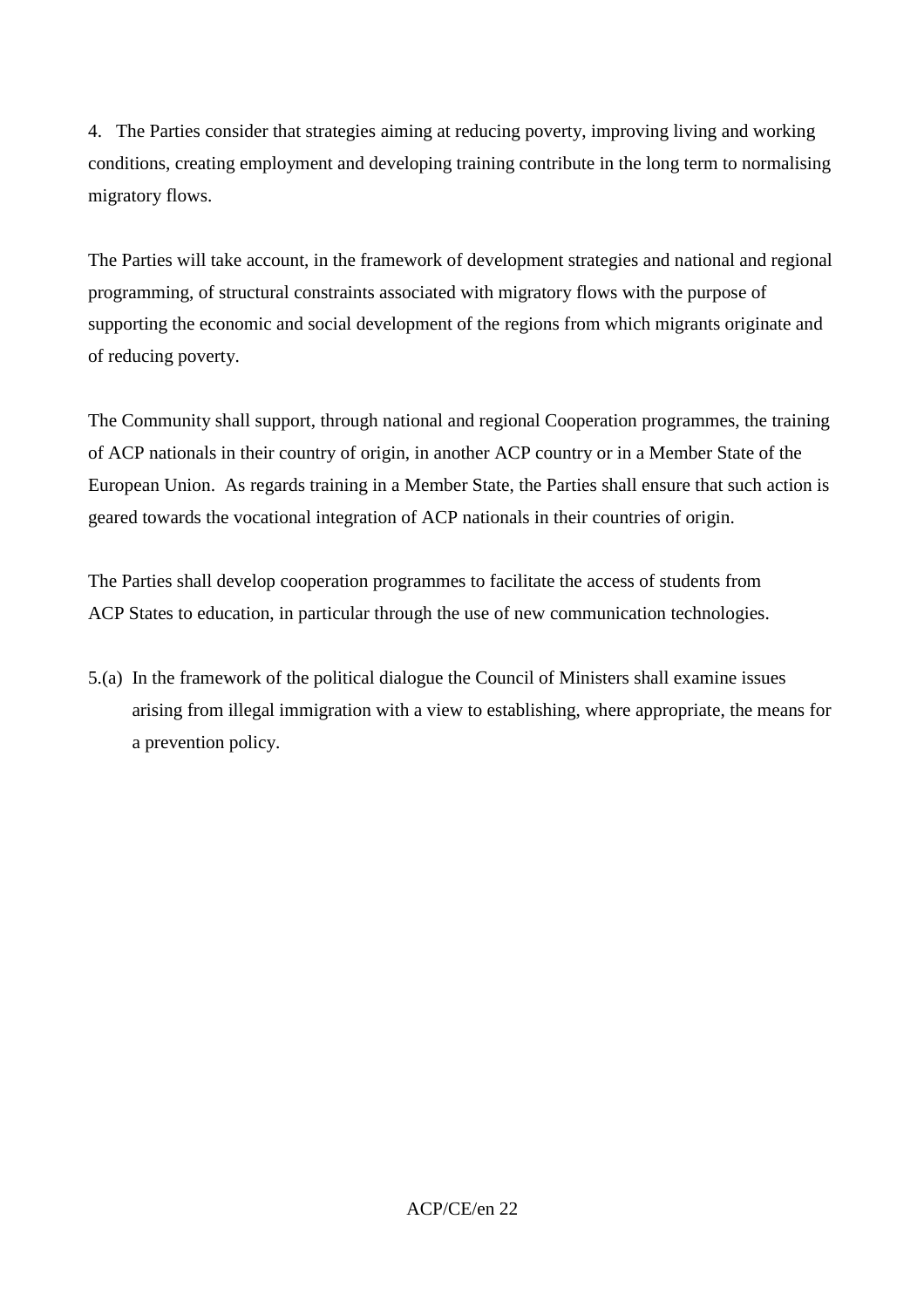- (b) In this context the Parties agree in particular to ensure that the rights and dignity of individuals are respected in any procedure initiated to return illegal immigrants to their countries of origin. In this connection the authorities concerned shall extend to them the administrative facilities necessary for their return.
- (c) The Parties further agree that:
	- (i) each Member State of the European Union shall accept the return of and readmission of any of its nationals who are illegally present on the territory of an ACP State, at that State's request and without further formalities;

each of the ACP States shall accept the return of and readmission of any of its nationals who are illegally present on the territory of a Member State of the European Union, at that Member State's request and without further formalities.

The Member States and the ACP States will provide their nationals with appropriate identity documents for such purposes.

In respect of the Member States of the European Union, the obligations in this paragraph apply only in respect of those persons who are to be considered their nationals for the Community purposes in accordance with Declaration No 2 to the Treaty establishing the European Community. In respect of ACP States, the obligations in this paragraph apply only in respect of those persons who are considered as their nationals in accordance with their respective legal system.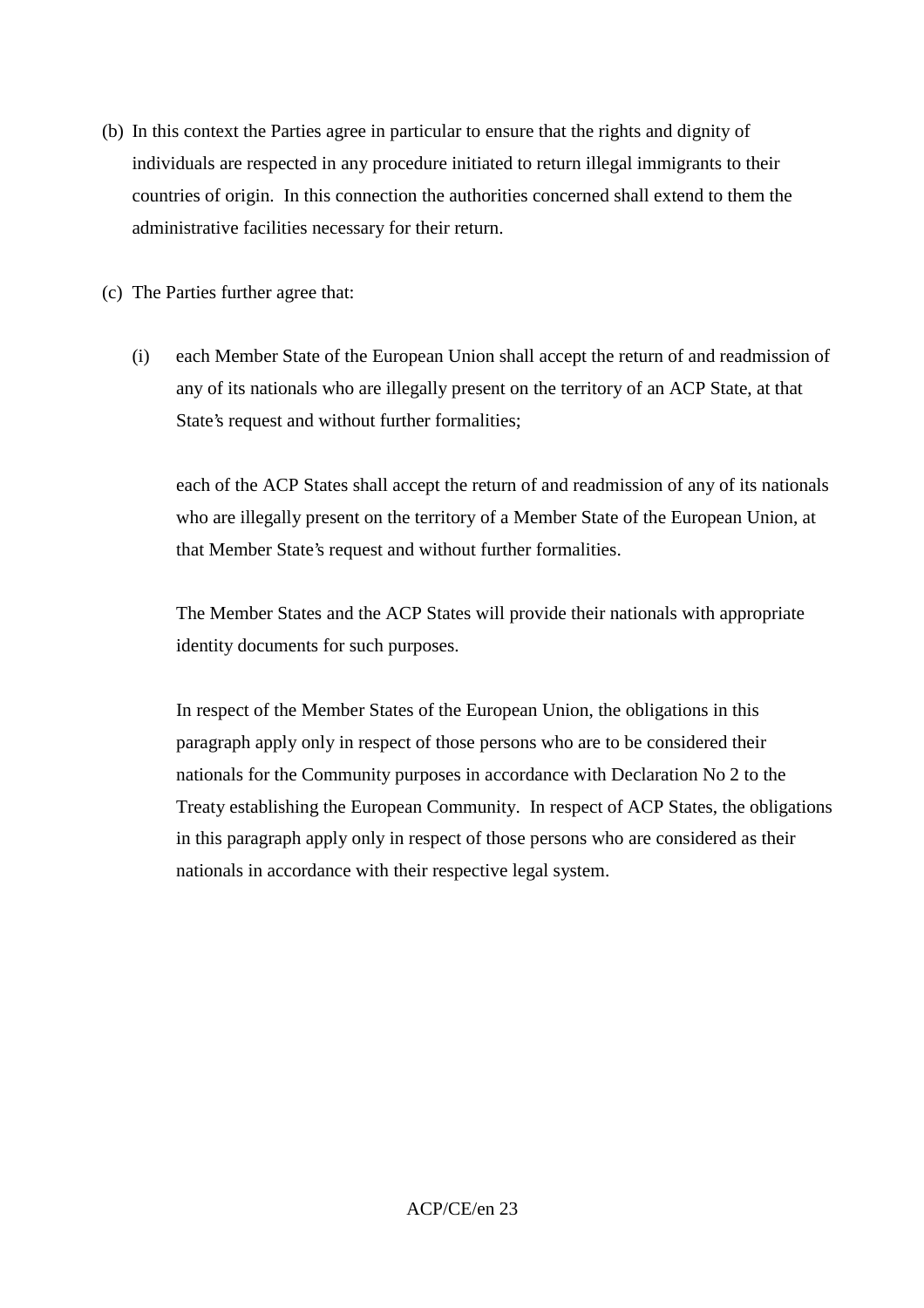(ii) at the request of a Party, negotiations shall be initiated with ACP States aiming at concluding in good faith and with due regard for the relevant rules of international law, bilateral agreements governing specific obligations for the readmission and return of their nationals. These agreements shall also cover, if deemed necessary by any of the Parties, arrangements for the readmission of third country nationals and stateless persons. Such agreements will lay down the details about the categories of persons covered by these arrangements as well as the modalities of their readmission and return.

Adequate assistance to implement these agreements will be provided to the ACP States.

(iii) for the purposes of this point (c), the term "Parties" shall refer to the Community, any of its Member States and any ACP State.

#### PART 2

#### INSTITUTIONAL PROVISIONS

#### ARTICLE 14

#### The joint institutions

The institutions of this Agreement are the Council of Ministers, the Committee of Ambassadors and the Joint Parliamentary Assembly.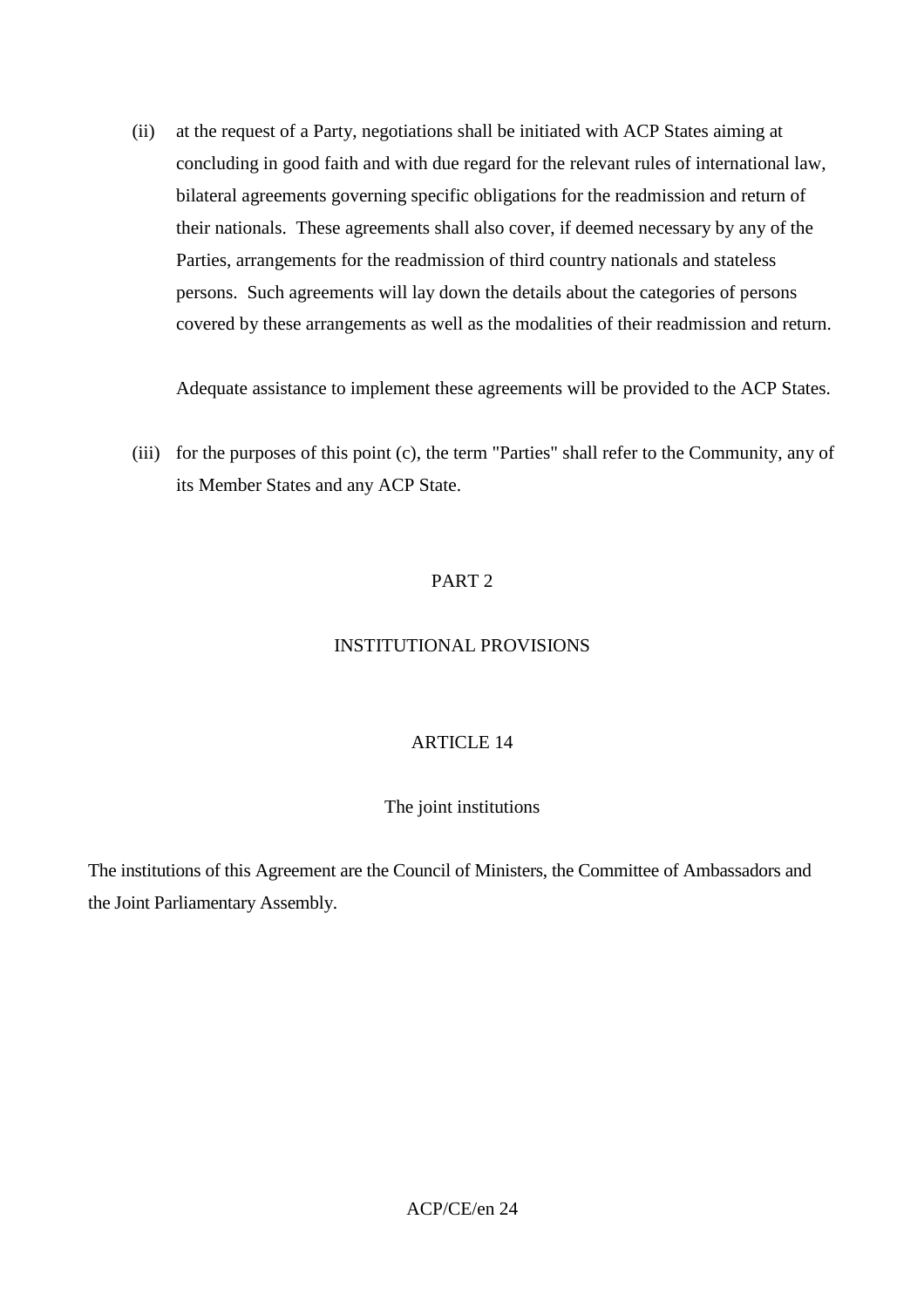#### The Council of Ministers

1. The Council of Ministers shall comprise, on the one hand, the members of the Council of the European Union and members of the Commission of the European Communities and, on the other, a member of the government of each ACP State.

The office of the President of the Council of Ministers shall be held alternately by a member of the Council of the European Union and a member of the government of an ACP State.

The Council shall meet as a rule once a year on the initiative of the President and whenever it seems necessary, in a form and a geographical composition appropriate to the issues to be addressed.

- 2. The functions of the Council of Ministers shall be to:
- (a) conduct the political dialogue;
- (b) adopt the policy guidelines and take the decisions necessary for the implementation of the provisions of this Agreement, in particular as regards development strategies in the specific areas provided for by this Agreement or any other area that should prove relevant, and as regards procedures;
- (c) examine and resolve any issue liable to impede the effective and efficient implementation of this Agreement or present an obstacle to achieving its objectives;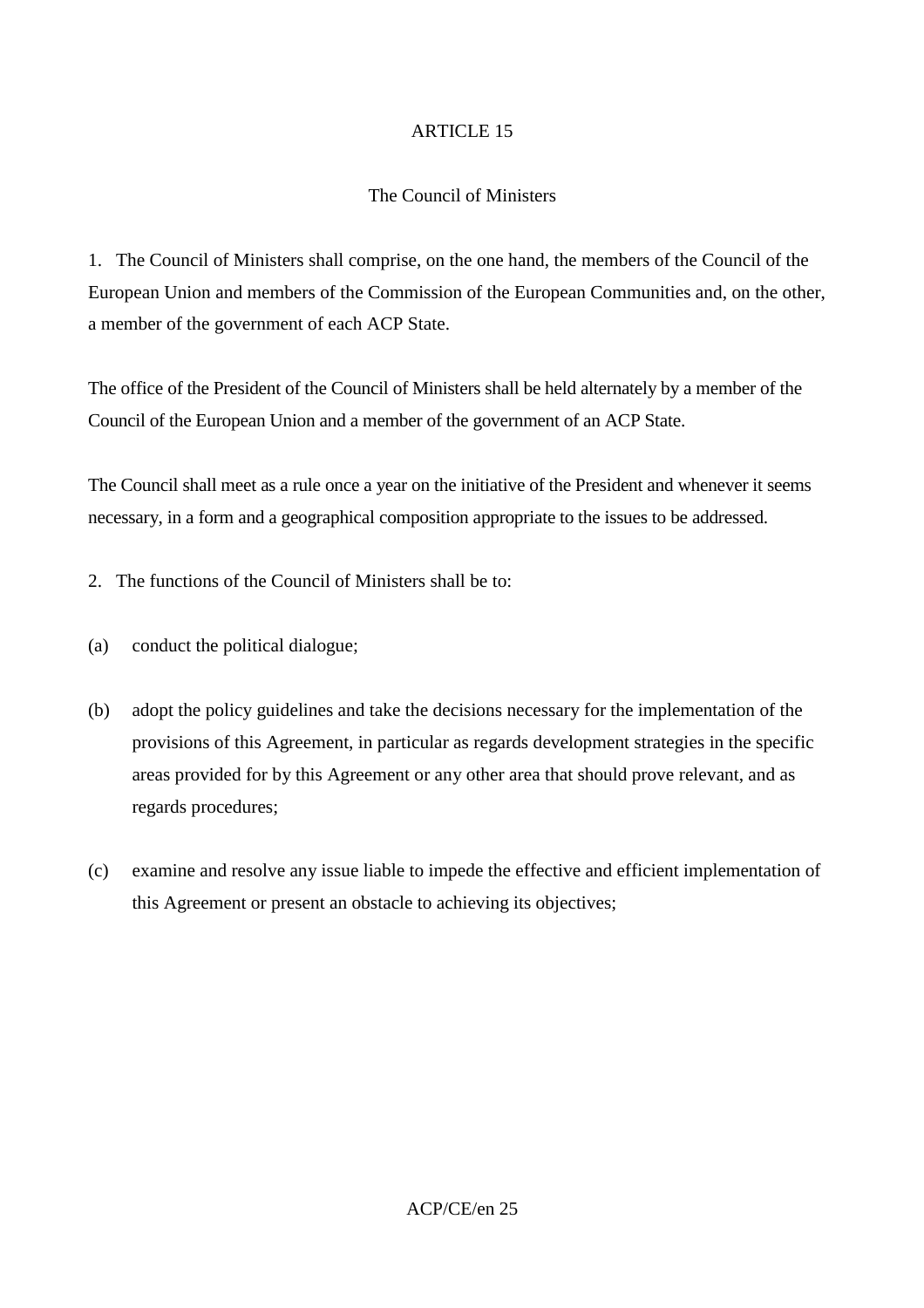(d) ensure the smooth functioning of the consultation mechanisms.

3. The Council of Ministers shall take its decisions by common agreement of the Parties. The proceedings of the Council of Ministers shall be valid only if half the members of the Council of the European Union, one member of the Commission and two-thirds of the members representing the governments of the ACP States are present. Any member of the Council of Ministers unable to attend may be represented. The representative shall exercise all the rights of that member.

It may take decisions that are binding on the Parties and frame resolutions, recommendations and opinions. It shall examine and take into consideration resolutions and recommendations adopted by the Joint Parliamentary Assembly.

The Council of Ministers shall conduct an ongoing dialogue with the representatives of the social and economic partners and other actors of civil society in the ACP and the EU. To that end, consultations may be held alongside its meetings.

4. The Council of Ministers may delegate powers to the Committee of Ambassadors.

5. The Council of Ministers shall adopt its rules of procedure within six months of the entry into force of this Agreement.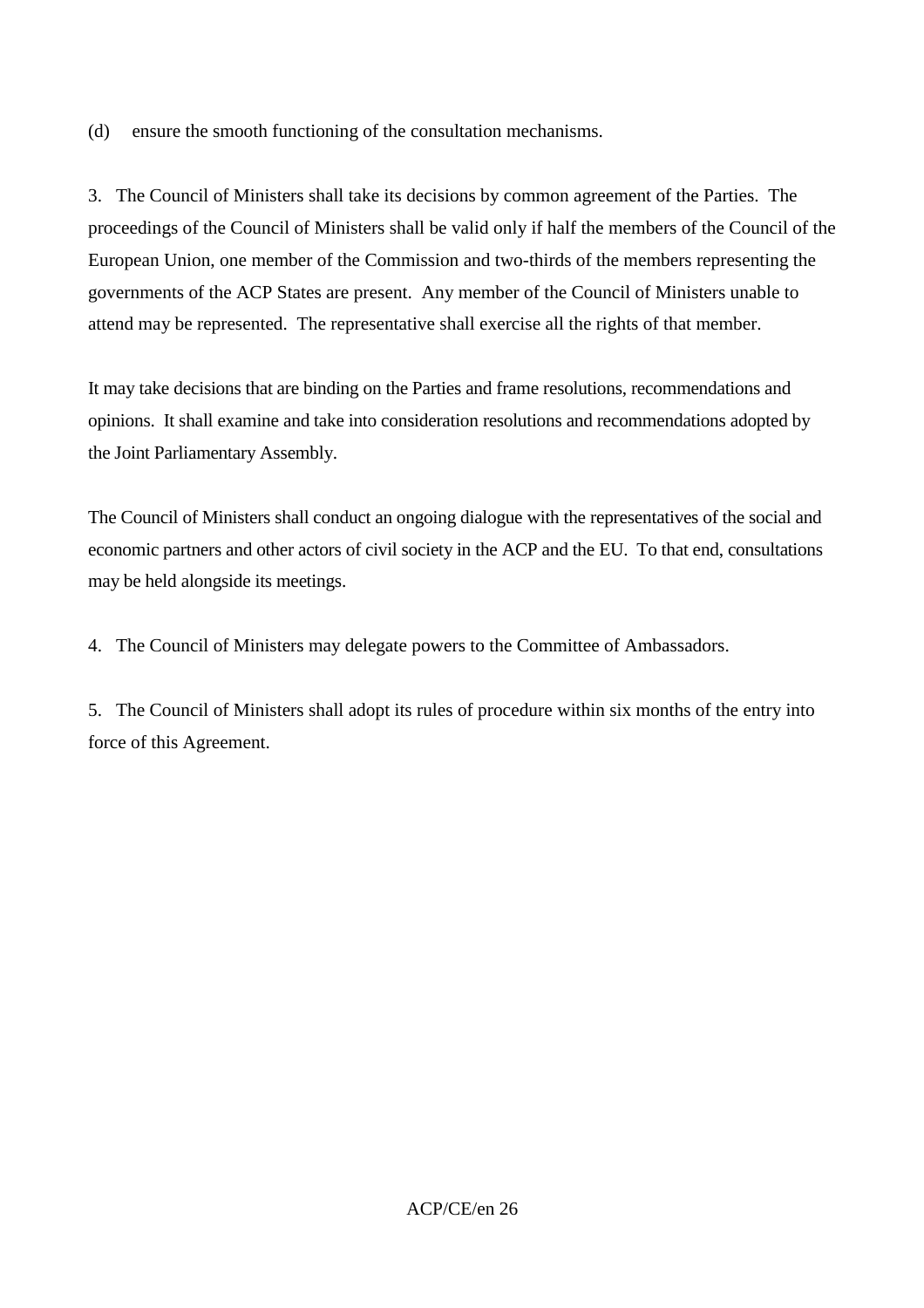#### The Committee of Ambassadors

1. The Committee of Ambassadors shall comprise, on the one hand, the permanent representative of each Member State to the European Union and a representative of the Commission and, on the other, the head of mission of each ACP State to the European Union.

The office of Chairman of the Committee of Ambassadors shall be held alternately by a Permanent Representative of a Member State designated by the Community, and a head of mission representing an ACP State, designated by the ACP States.

2. The Committee shall assist the Council of Ministers in the fulfilment of its tasks and carry out any mandate entrusted to it by the Council. In this context, it shall monitor implementation of this Agreement and progress towards achieving the objectives set therein.

The Committee of Ambassadors shall meet regularly, in particular to prepare the Council sessions and whenever it proves necessary.

3. The Committee shall adopt its rules of procedure within six months of the entry into force of this Agreement.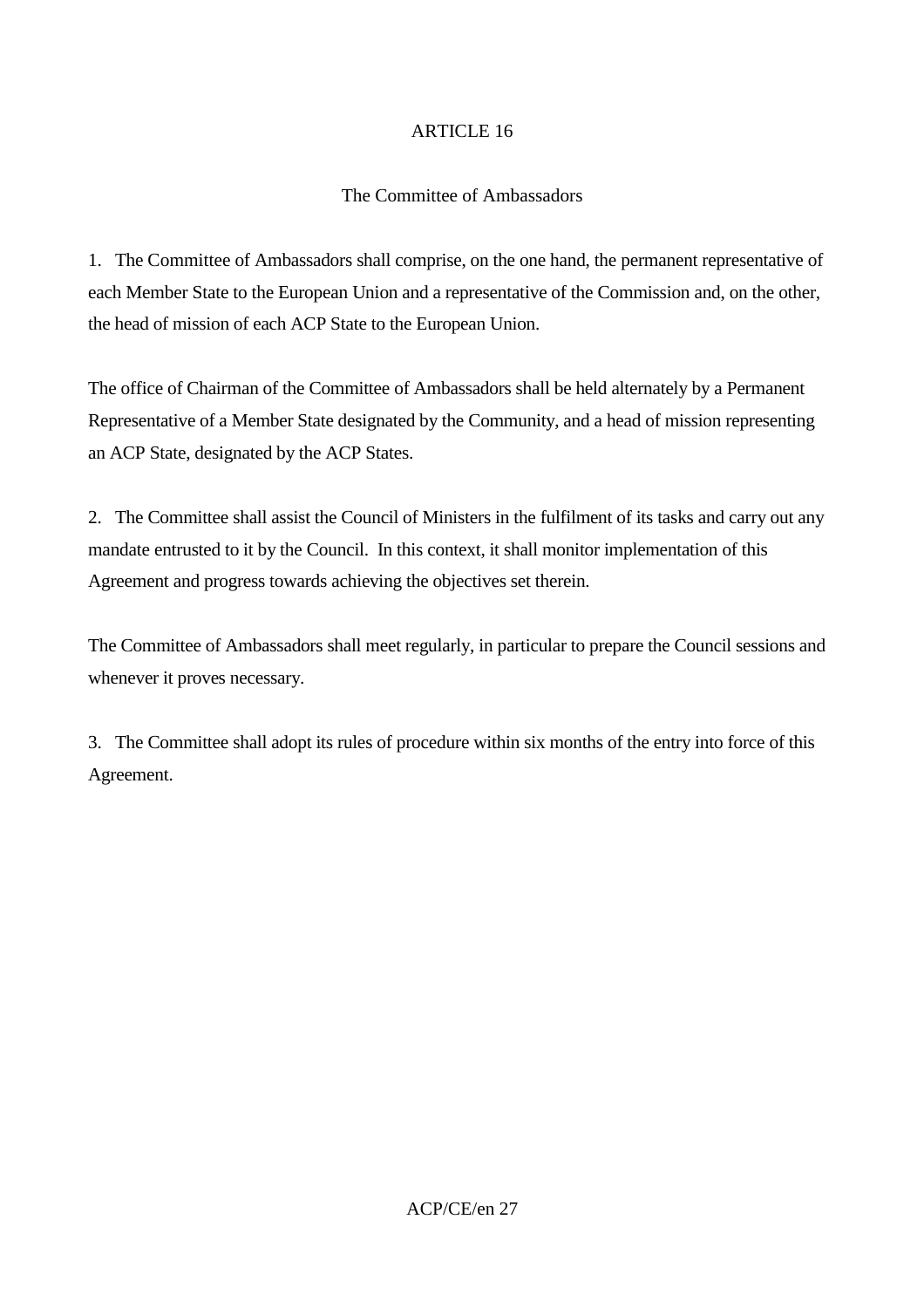#### The Joint Parliamentary Assembly

1. The Joint Parliamentary Assembly shall be composed of equal numbers of EU and ACP representatives. The members of the Joint Parliamentary Assembly shall be, on the one hand, members of the European Parliament and, on the other, members of parliament or, failing this, representatives designated by the parliament of each ACP State. In the absence of a parliament, the attendance of a representative from the ACP State concerned shall be subject to the prior approval of the Joint Parliamentary Assembly.

- 2. The role of the Joint Parliamentary Assembly, as a consultative body, shall be to:
- promote democratic processes through dialogue and consultation;
- facilitate greater understanding between the peoples of the European Union and those of the ACP States and raise public awareness of development issues;
- discuss issues pertaining to development and the ACP-EU Partnership;
- adopt resolutions and make recommendations to the Council of Ministers with a view to achieving the objectives of this Agreement.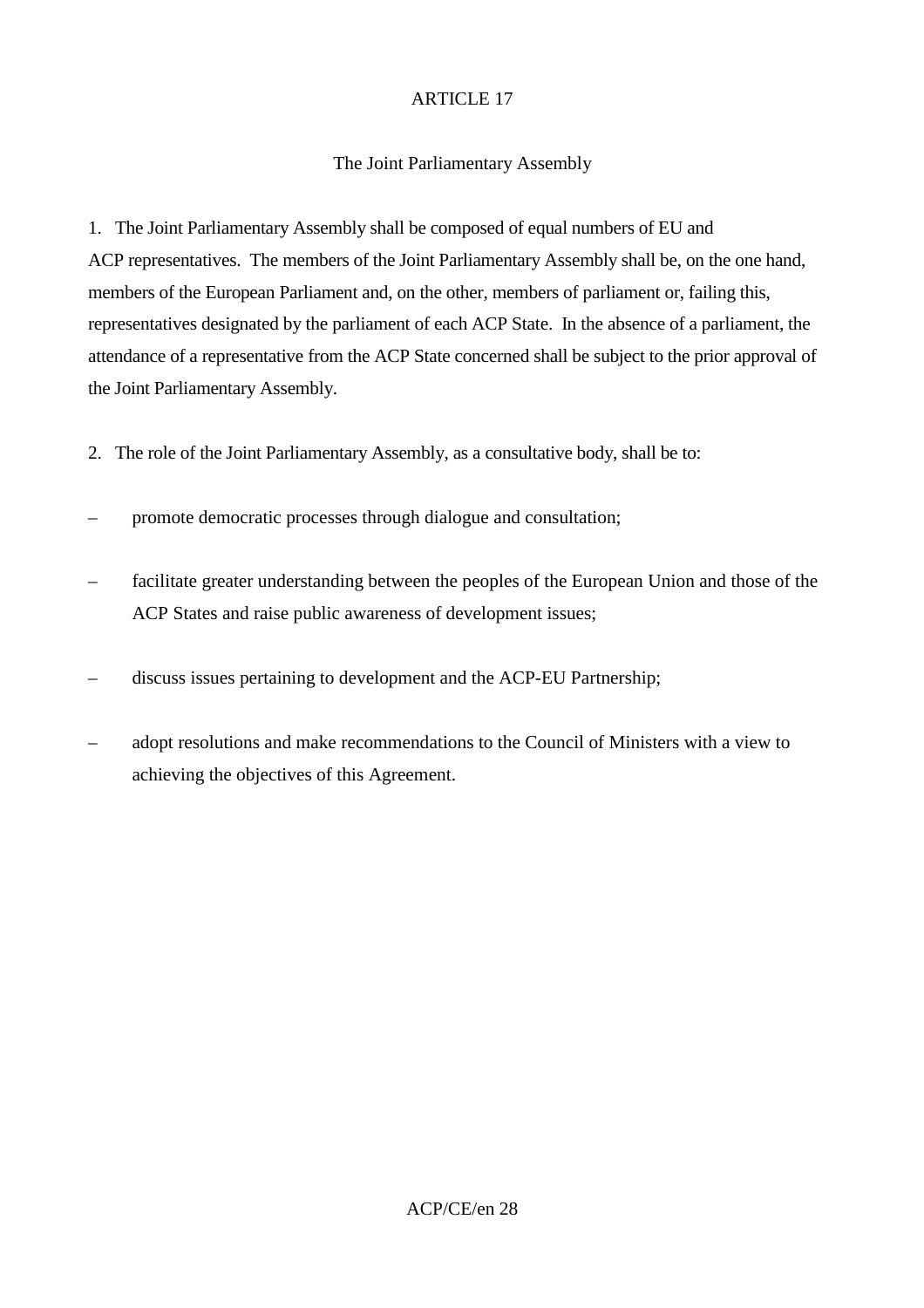3. The Joint Parliamentary Assembly shall meet twice a year in plenary session, alternately in the European Union and in an ACP State. With a view to strengthening regional integration and fostering cooperation between national parliaments, meetings between EU and ACP members of parliament may be arranged at regional or subregional level.

The Joint Parliamentary Assembly shall organise regular contacts with representatives of the ACP-EU economic and social partners and the other actors of civil society in order to obtain their views on the attainment of the objectives of this Agreement.

4. The Joint Parliamentary Assembly shall adopt its rules of procedure within six months of the entry into force of this Agreement.

# PART 3

# COOPERATION STRATEGIES

## ARTICLE 18

The cooperation strategies shall be based on development strategies and economic and trade cooperation which are interlinked and complementary. The Parties shall ensure that the efforts undertaken in both aforementioned areas are mutually reinforcing.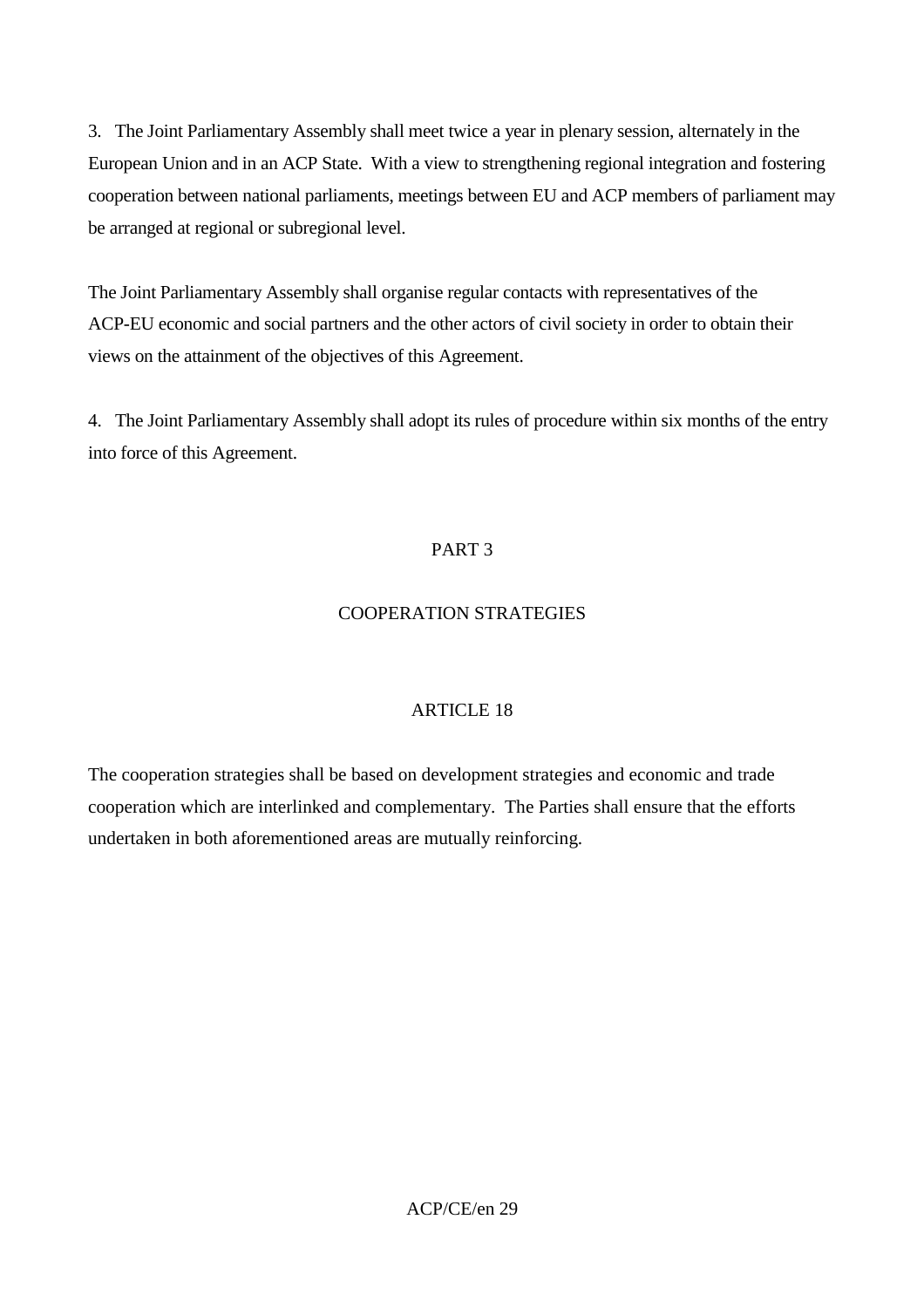## TITLE I

#### DEVELOPMENT STRATEGIES

#### CHAPTER 1

#### GENERAL FRAMEWORK

#### **ARTICLE 19**

#### Principles and objectives

1. The central objective of ACP-EC cooperation is poverty reduction and ultimately its eradication; sustainable development; and progressive integration of the ACP countries into the world economy. In this context, cooperation framework and orientations shall be tailored to the individual circumstances of each ACP country, shall promote local ownership of economic and social reforms and the integration of the private sector and civil society actors into the development process.

2. Cooperation shall refer to the conclusions of United Nations Conferences and to the objectives, targets and action programmes agreed at international level and to their follow up as a basis for development principles. Cooperation shall also refer to the international development cooperation targets and shall pay particular attention to putting in place qualitative and quantitative indicators of progress.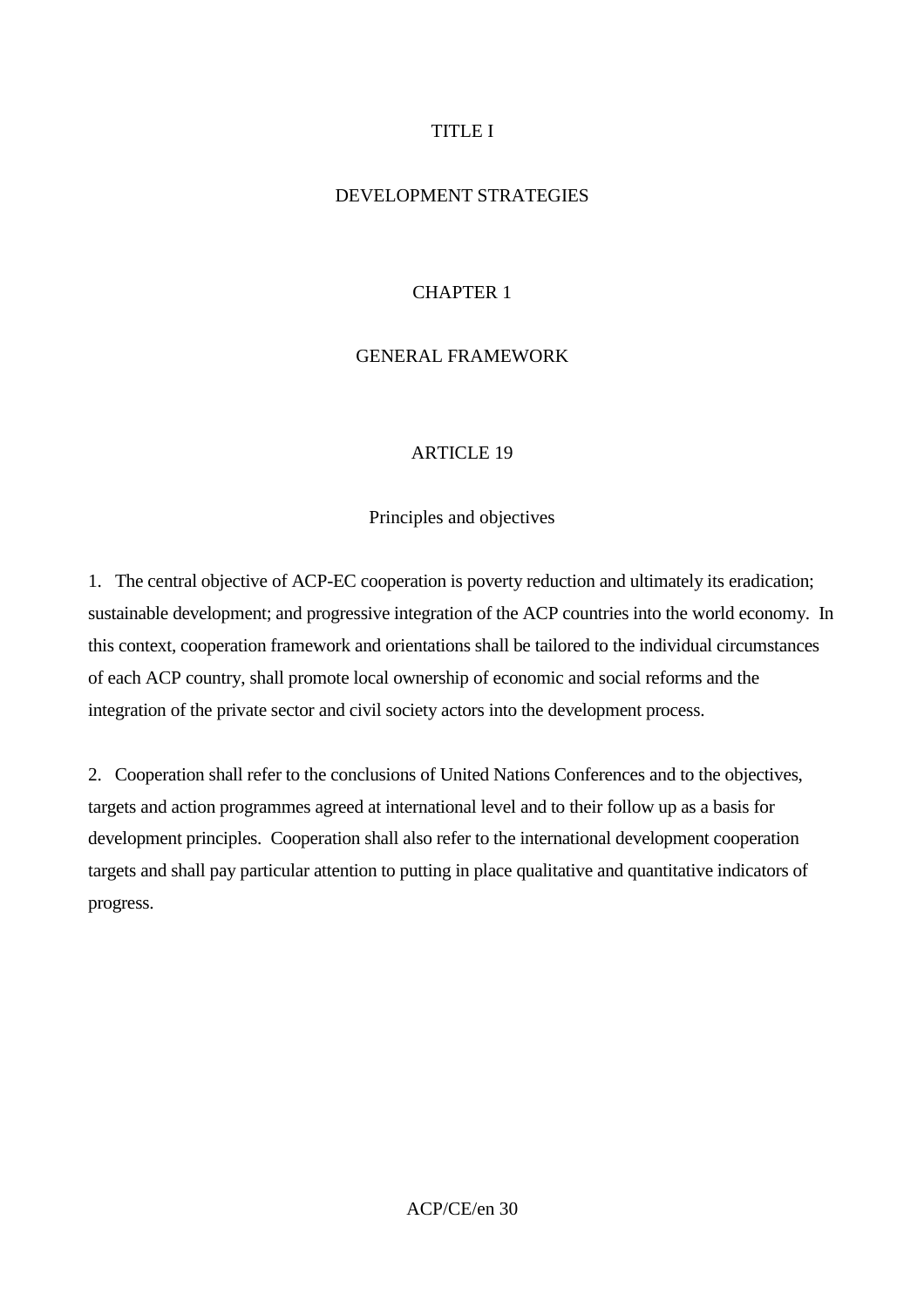3. Governments and non-State actors in each ACP country shall initiate consultations on country development strategies and community support thereto.

#### ARTICLE 20

#### The Approach

The objectives of ACP-EC development cooperation shall be pursued through integrated strategies that incorporate economic, social, cultural, environmental and institutional elements that must be locally owned. Cooperation shall thus provide a coherent enabling framework of support to the ACP's own development strategies, ensuring complementarity and interaction between the various elements. In this context and within the framework of development policies and reforms pursued by the ACP States, ACP-EC cooperation strategies shall aim at:

- (a) achieving rapid and sustained job-creating economic growth, developing the private sector, increasing employment, improving access to productive economic activities and resource, and fostering regional cooperation and integration;
- (b) promoting human and social development helping to ensure that the fruits of growth are widely and equitably shared and promoting gender equality;
- (c) promoting cultural values of communities and specific interactions with economic, political and social elements;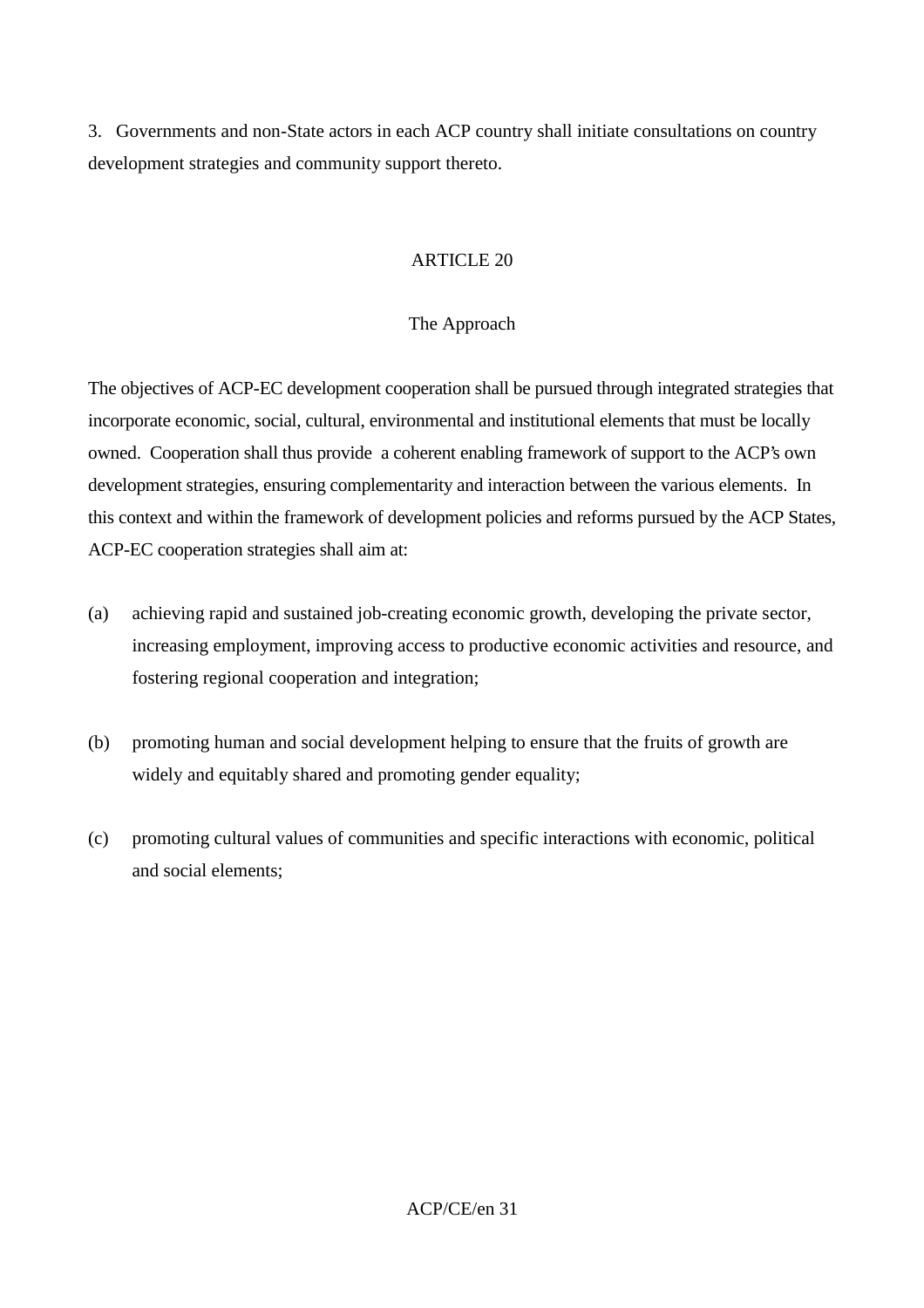- (d) promoting institutional reforms and development, strengthening the institutions necessary for the consolidation of democracy, good governance and for efficient and competitive market economies; and building capacity for development and partnership; and
- (e) promoting environmental sustainability, regeneration and best practices, and the preservation of natural resource base.

2. Systematic account shall be taken in mainstreaming into all areas of cooperation the following thematic or cross-cutting themes : gender issues, environmental issues and institutional development and capacity building. These areas shall also be eligible for Community support.

3. The detailed texts as regards development cooperation objectives and strategies, in particular sectoral policies and strategies shall be incorporated in a compendium providing operational guidelines in specific areas or sectors of cooperation. These texts may be revised, reviewed and/or amended by the Council of Ministers on the basis of a recommendation from the ACP-EC Development Finance Cooperation Committee.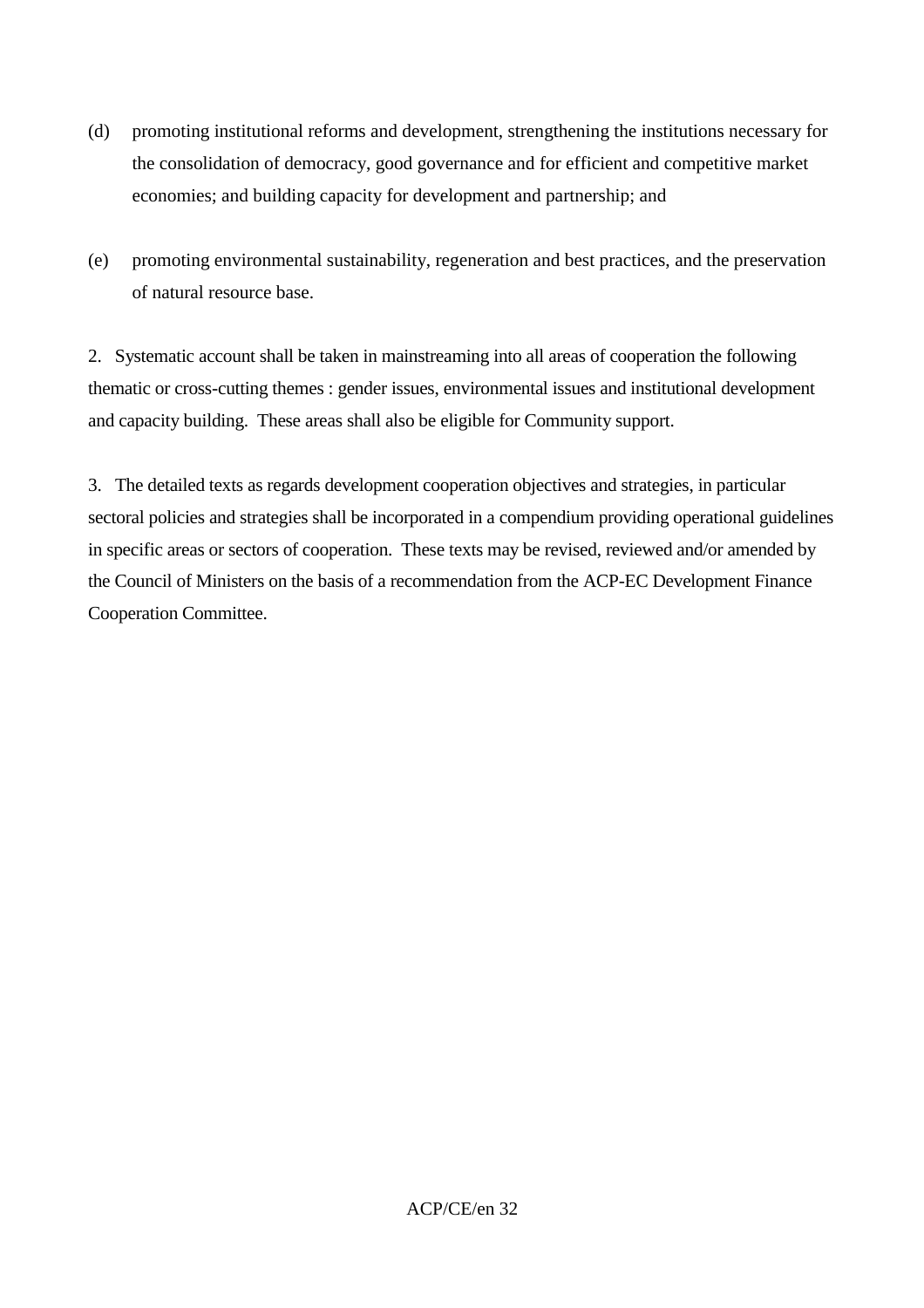# CHAPTER 2

# AREAS OF SUPPORT

## SECTION 1

# ECONOMIC DEVELOPMENT

## ARTICLE 21

#### Investment and private sector development

1. Cooperation shall support the necessary economic and institutional reforms and policies at national and/or regional level, aiming at creating a favourable environment for private investment, and the development of a dynamic, viable and competitive private sector. Cooperation shall further support:

- (a) the promotion of public-private sector dialogue and cooperation;
- (b) the development of entrepreneurial skills and business culture;
- (c) privatisation and enterprise reform; and
- (d) development and modernisation of mediation and arbitration systems.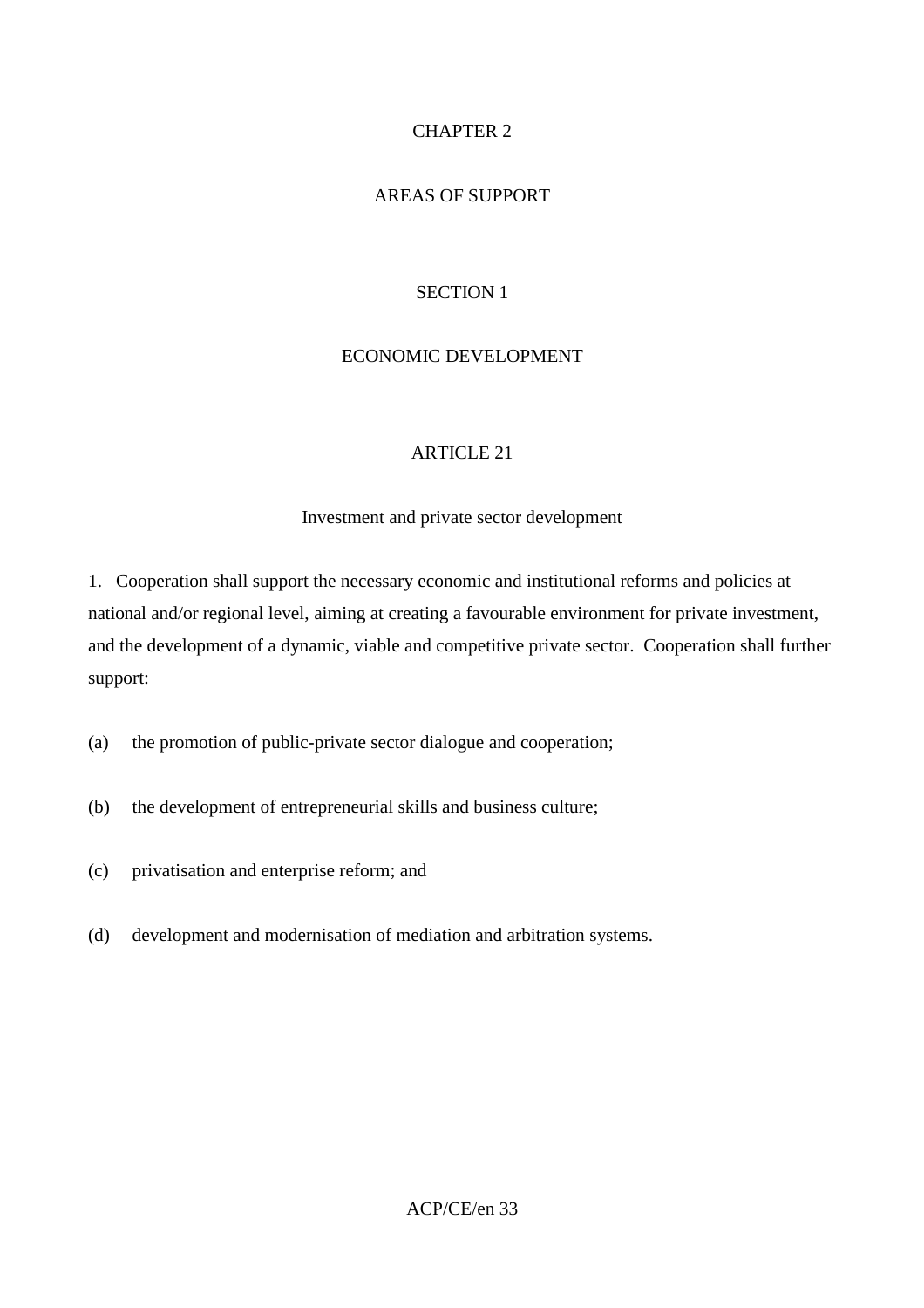2. Cooperation shall also support improving the quality, availability and accessibility of financial and non-financial services to private enterprises, both formal and informal; by:

- (a) catalysing and leveraging flows of private savings, both domestic and foreign, into the financing of private enterprises by supporting policies for developing a modern financial sector including a capital market, financial institutions and sustainable microfinance operations;
- (b) the development and strengthening of business institutions and intermediary organisations, associations, chambers of commerce and local providers from the private sector supporting and providing non-financial services to enterprises such as professional, technical, management, training and commercial support services; and
- (c) supporting institutions, programmes, activities and initiatives that contribute to the development and transfer of technologies and know-how and best practices on all aspects of business management.

3. Cooperation shall promote business development through the provision of finance, guarantee facilities and technical support aimed at encouraging and supporting the creation, establishment, expansion, diversification, rehabilitation, restructuring, modernisation or privatisation of dynamic, viable and competitive enterprises in all economic sectors as well as financial intermediaries such as development finance and venture capital institutions, and leasing companies by:

- (a) creating and/or strengthening financial instruments in the form of investment capital;
- (b) improving access to essential inputs such as business information and advisory, consultancy or technical assistance services;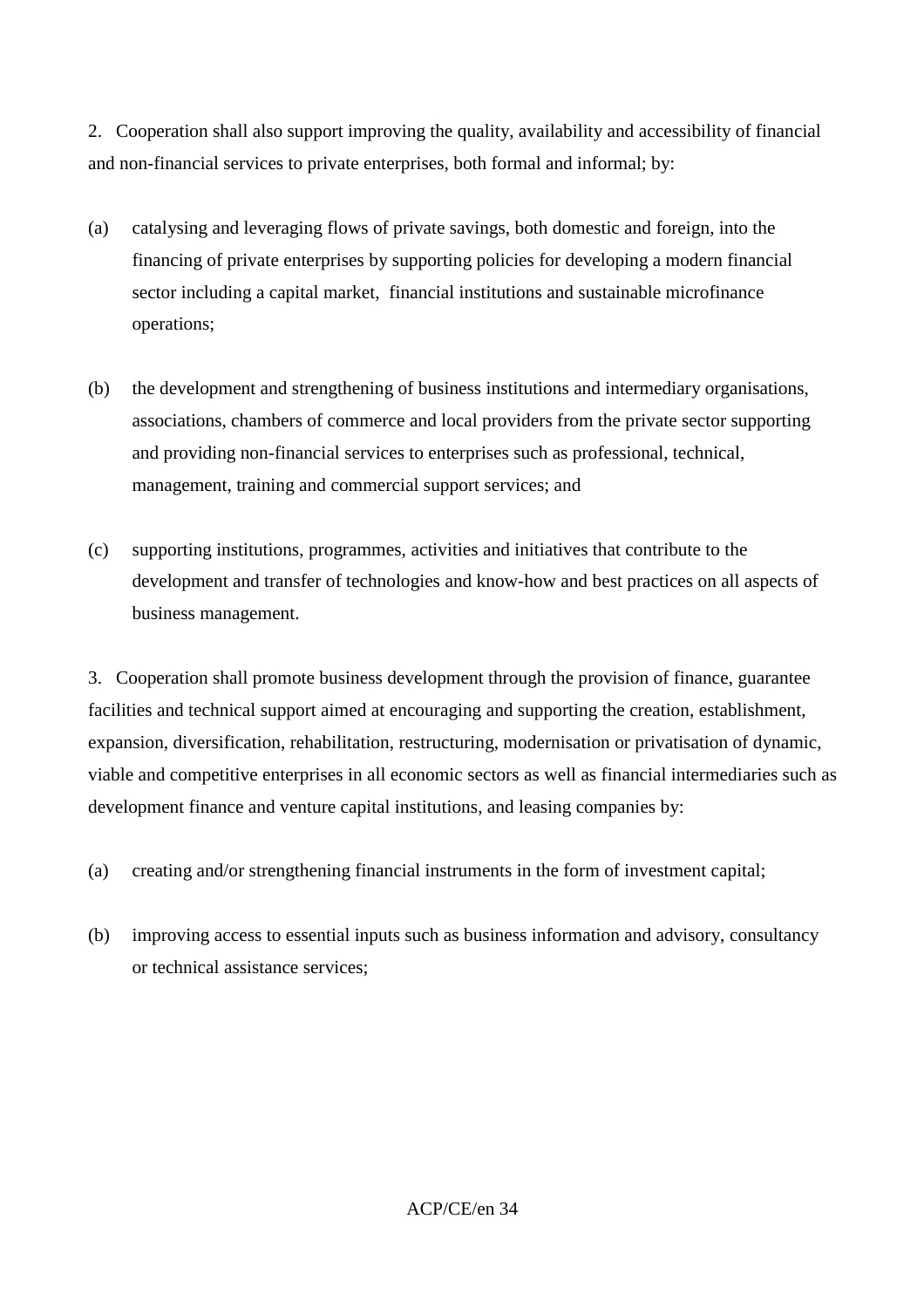- (c) enhancement of export activities, in particular through capacity building in all trade-related areas; and
- (d) encouraging inter-firm linkages, networks and cooperation including those involving the transfer of technology and know-how at national, regional and ACP-EU levels, and partnerships with private foreign investors which are consistent with the objectives and guidelines of ACP-EC Development cooperation.

4. Cooperation shall support microenterprise development through better access to financial and non-financial services; an appropriate policy and regulatory framework for their development; and provide training and information services on best practices in microfinance.

5. Support for investment and private sector development shall integrate actions and initiatives at macro, meso and micro economic levels.

# ARTICLE 22

## Macroeconomic and structural reforms and policies

- 1. Cooperation shall support ACP efforts to implement:
- (a) macroeconomic growth and stabilisation through disciplined fiscal and monetary policies that result in the reduction of inflation, and improve external and fiscal balances, by strengthening fiscal discipline, enhancing budgetary transparency and efficiency, improving the quality, the equity and composition of fiscal policy; and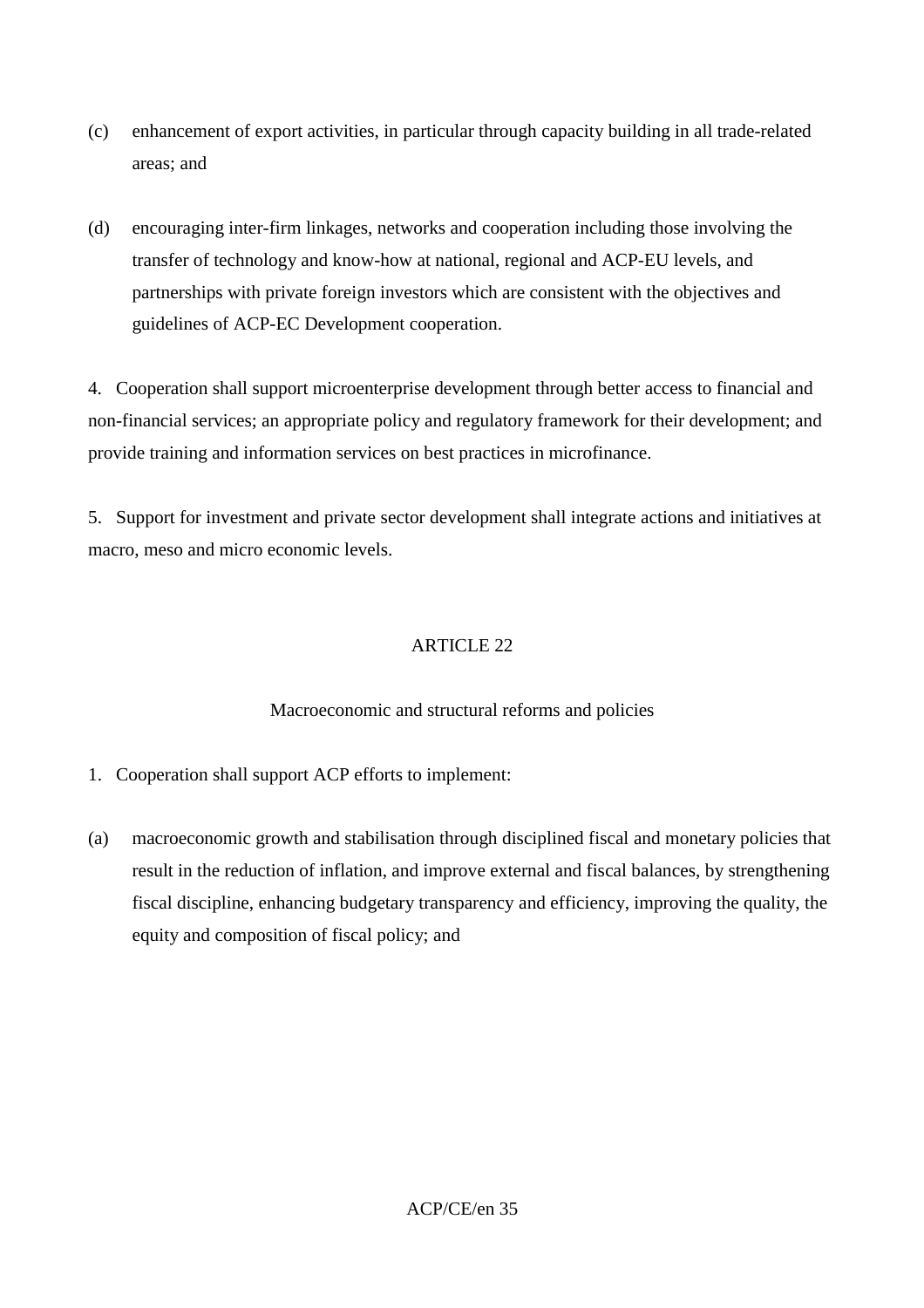- (b) structural policies designed to reinforce the role of the different actors, especially the private sector and improve the environment for increases in business, investment and employment, as well as:
	- (i) liberalise trade and foreign exchange regimes and current account convertibility, having regard to the particular circumstances of each country;
	- (ii) strengthen labour and product-market reforms;
	- (iii) encourage financial systems reforms which help to develop viable banking and nonbanking systems, capital markets and financial services, including micro-finance;
	- (iv) improve the quality of private and public services; and
	- (v) encourage regional cooperation and progressive integration of macroeconomic and monetary policies.

2. The design of macroeconomic policies and structural adjustment programmes shall reflect the socio-political background and institutional capacity of the countries concerned, ensure a positive impact on poverty reduction and social services access and shall be based on the following principles:

(a) the ACP States shall bear primary responsibility for the analysis of the problems to be solved, the design and the implementation of the reforms;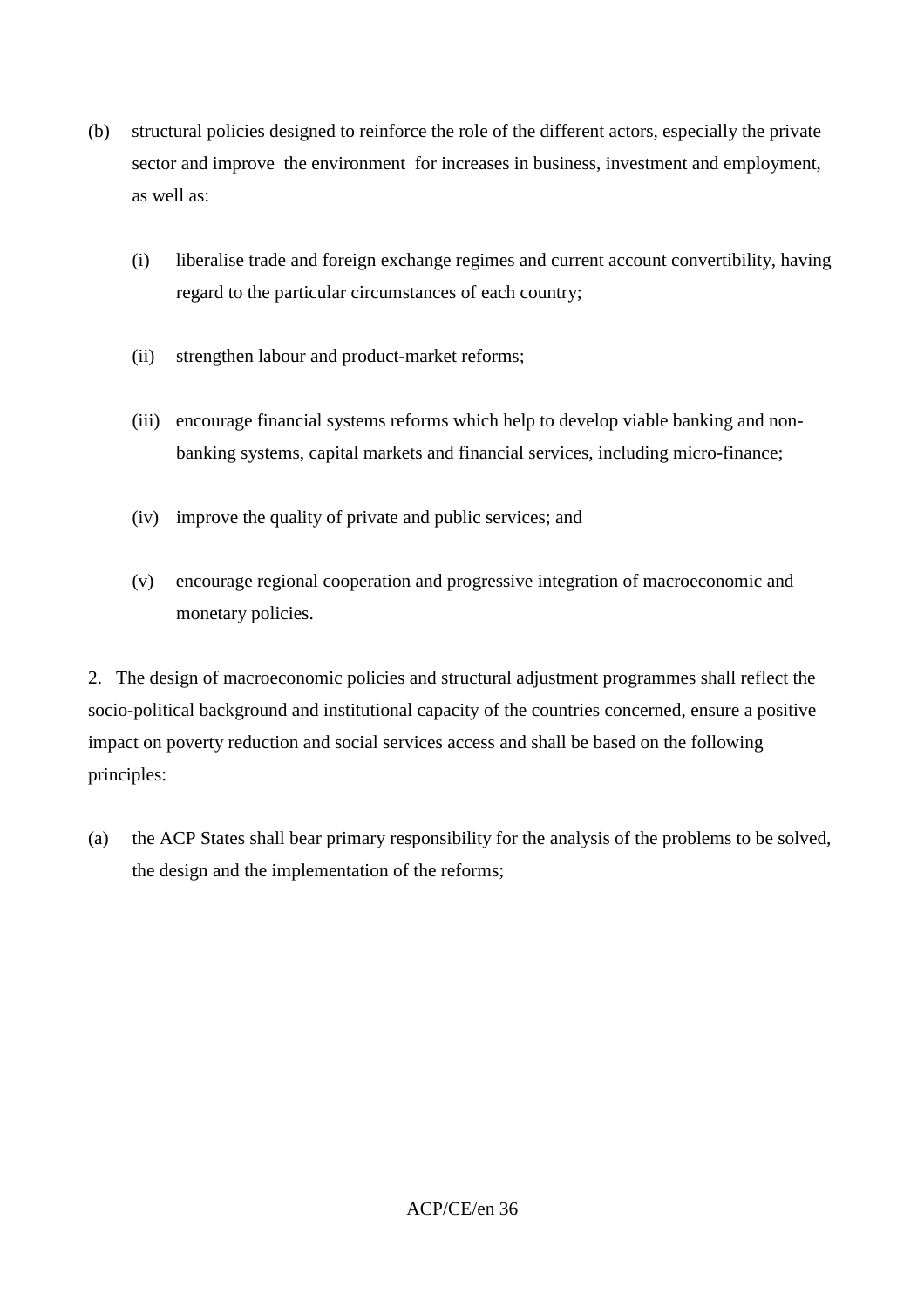- (b) support programmes shall be adapted to the different situation in each ACP State and be sensitive to the social conditions, culture and environment of these States;
- (c) the right of the ACP States to determine the direction and the sequencing of their development strategies and priorities shall be recognised and respected;
- (d) the pace of reforms shall be realistic and compatible with each ACP State's capacities and resources; and
- (e) strengthening the communication and the information of populations on economic and social reforms and policies.

## Economic sector development

Cooperation shall support sustainable policy and institutional reforms and the investments necessary for equitable access to economic activities and productive resources, particularly:

- (a) the development of training systems that help increase productivity in both the formal and the informal sectors;
- (b) capital, credit, land, especially as regards property rights and use;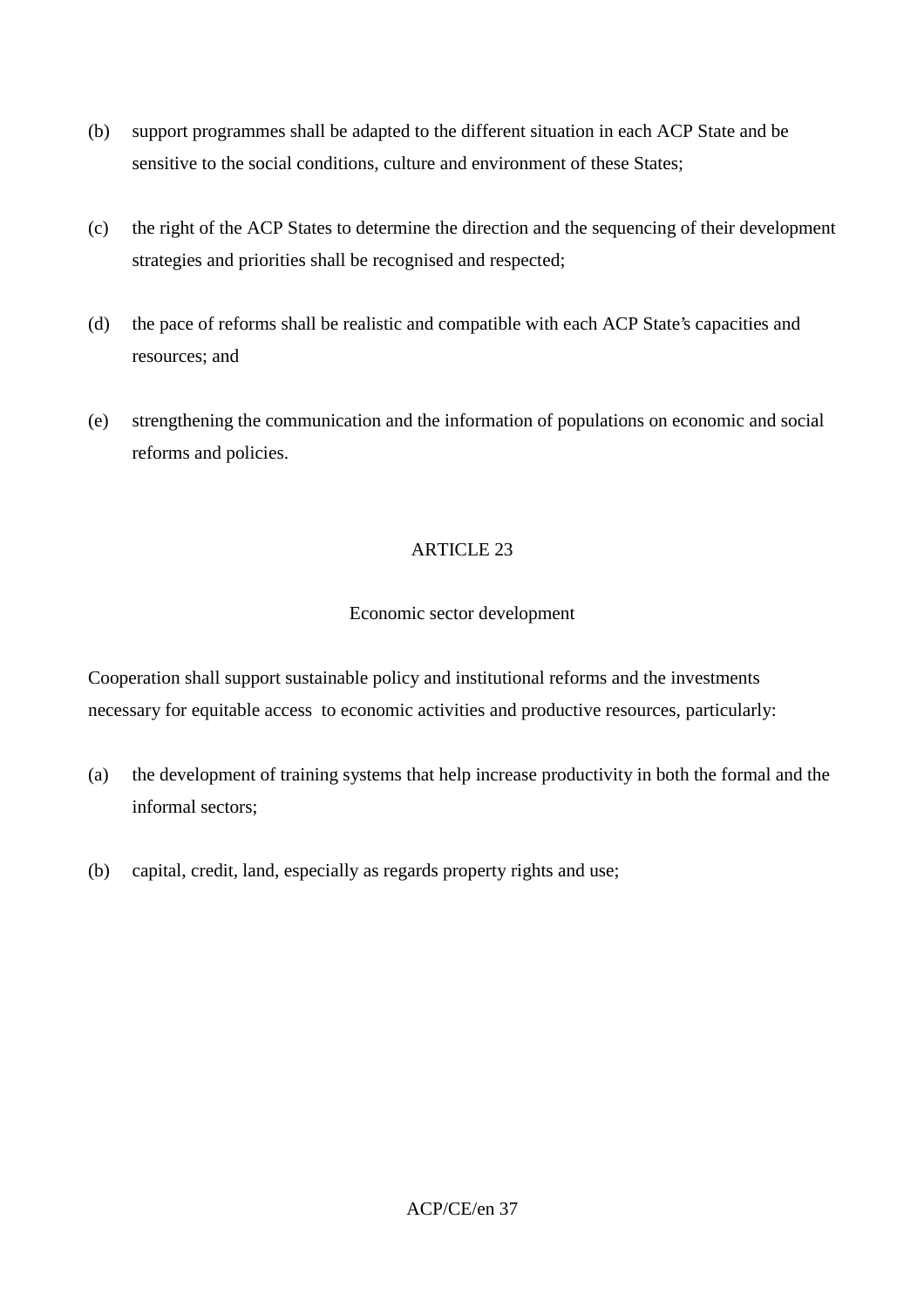- (c) development of rural strategies aimed at establishing a framework for participatory decentralised planning, resource allocation and management;
- (d) agricultural production strategies, national and regional food security policies, sustainable development of water resources and fisheries as well as marine resources within the economic exclusive zones of the ACP States. Any fishery agreement that may be negotiated between the Community and the ACP States shall pay due consideration to consistency with the development strategies in this area;
- (e) economic and technological infrastructure and services, including transport, telecommunication systems, communication services and the development of information society;
- (f) development of competitive industrial, mining and energy sectors, while encouraging private sector involvement and development;
- (g) trade development, including the promotion of fair trade;
- (h) development of business, finance and banking; and other service sectors;
- (i) tourism development; and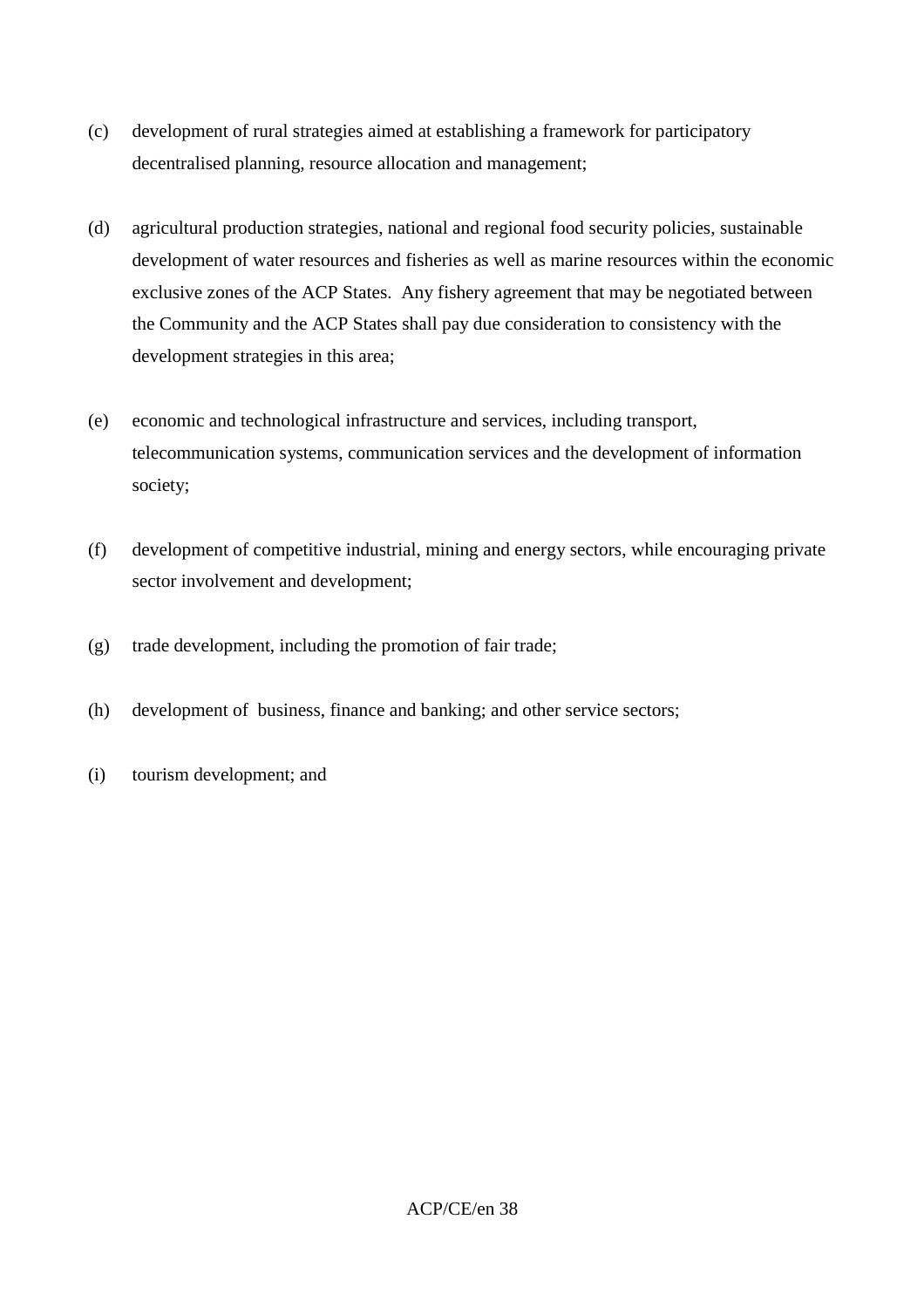- (j) development of scientific, technological and research infrastructure and services; including the enhancement, transfer and absorption of new technologies;
- (k) the strengthening of capacities in productive areas, especially in public and private sectors.

### Tourism

Cooperation will aim at the sustainable development of the tourism industry in ACP countries and sub-regions, recognising its increasing importance to the growth of the services sector in ACP countries and to the expansion of their global trade, its ability to stimulate other sectors of economic activity, and the role it can play in poverty eradication.

Cooperation programmes and projects will support the efforts of ACP countries to establish and improve the countries legal and institutional framework and resources for the development and implementation of sustainable tourism policies and programmes, as well as inter alia, improving the competitive position of the sector, especially small and medium-sized enterprises (SMEs), investment support and promotion, product development including the development of indigenous cultures in ACP countries, and strengthening linkages between tourism and other sectors of economic activity.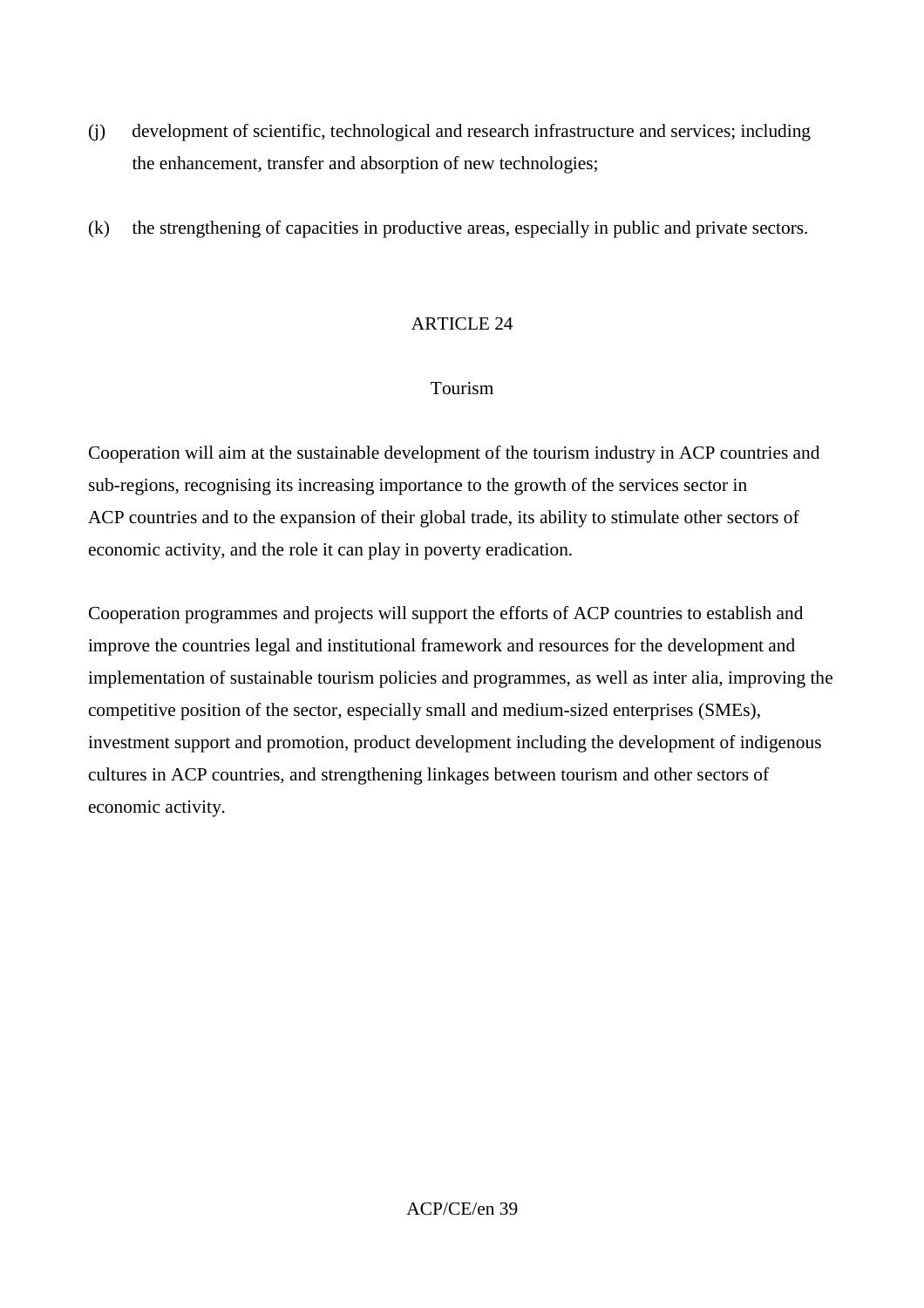# SECTION 2

# SOCIAL AND HUMAN DEVELOPMENT

# ARTICLE 25

## Social sector development

1. Cooperation shall support ACP States' efforts at developing general and sectoral policies and reforms which improve the coverage, quality of and access to basic social infrastructure and services and take account of local needs and specific demands of the most vulnerable and disadvantaged, thus reducing the inequalities of access to these services. Special attention shall be paid to ensuring adequate levels of public spending in the social sectors. In this context, cooperation shall aim at:

- (a) improving education and training, and building technical capacity and skills;
- (b) improving health systems and nutrition, eliminating hunger and malnutrition, ensuring adequate food supply and security;
- (c) integrating population issues into development strategies in order to improve reproductive health, primary health care, family planning; and prevention of female genital mutilation;
- (d) promoting the fight against HIV/AIDS;
- (e) increasing the security of household water and improving access to safe water and adequate sanitation;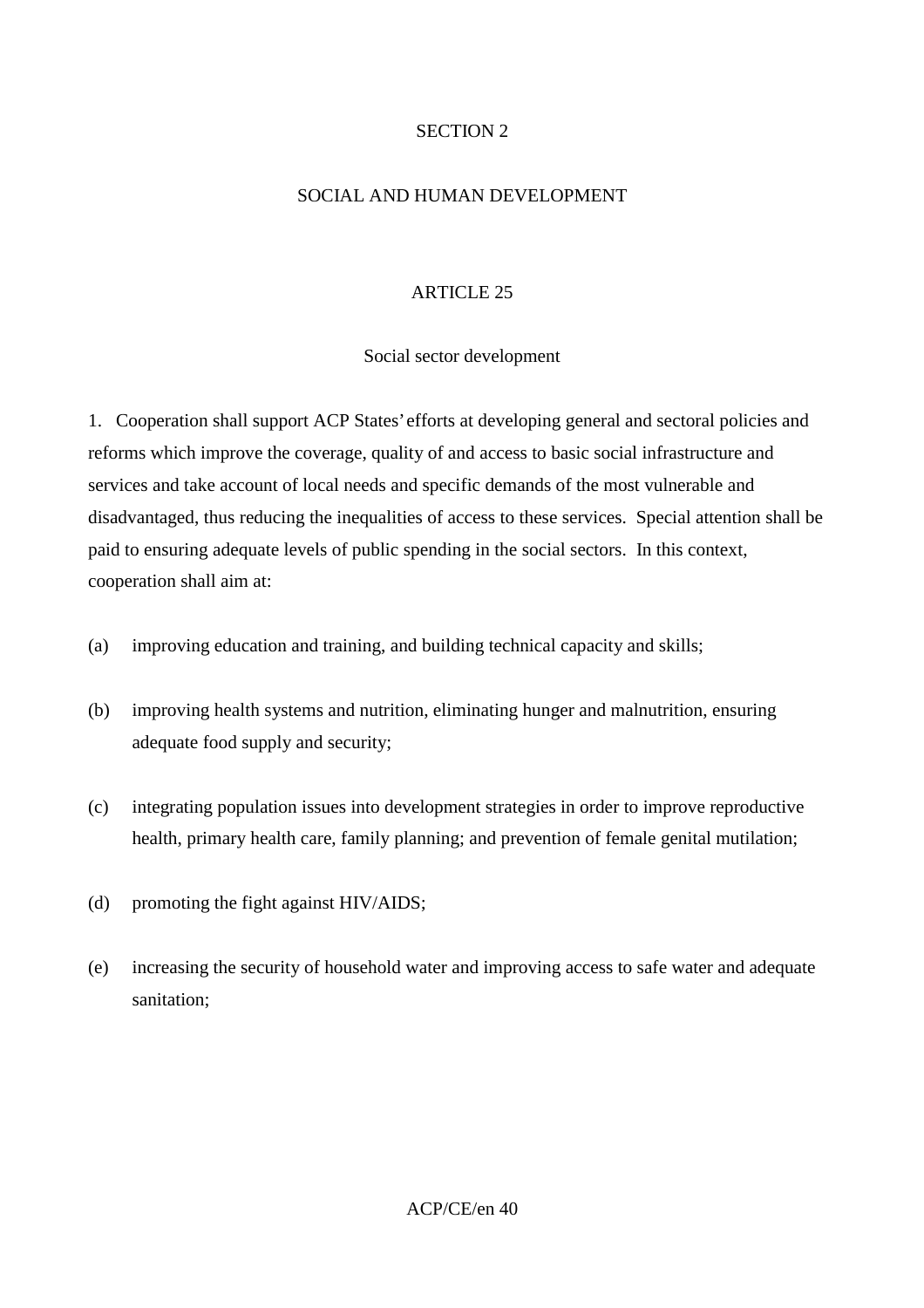- (f) improving the availability of affordable and adequate shelter for all through supporting low-cost and low-income housing programs and improving urban development; and
- (g) encouraging the promotion of participatory methods of social dialogue as well as respect for basic social rights.

2. Cooperation shall also support capacity-building in social areas such as programmes for training in the design of social policies and modern methods for managing social projects and programmes; policies conducive to technological innovation and research; building local expertise and promoting partnerships; and round-table discussions at national and/or regional level.

3. Cooperation shall promote and support the development and implementation of policies and of systems of social protection and security in order to enhance social cohesion and to promote self-help and community solidarity. The focus of the support shall, inter-alia, be on developing initiatives based on economic solidarity, particularly by setting-up social development funds adapted to local needs and actors.

# ARTICLE 26

# Youth issues

Cooperation shall also support the establishment of a coherent and comprehensive policy for realising the potential of youth so that they are better integrated into society to achieve their full potential. In this context, cooperation shall support policies, measures and operations aimed at:

(a) protecting the rights of children and youth, especially those of girl children;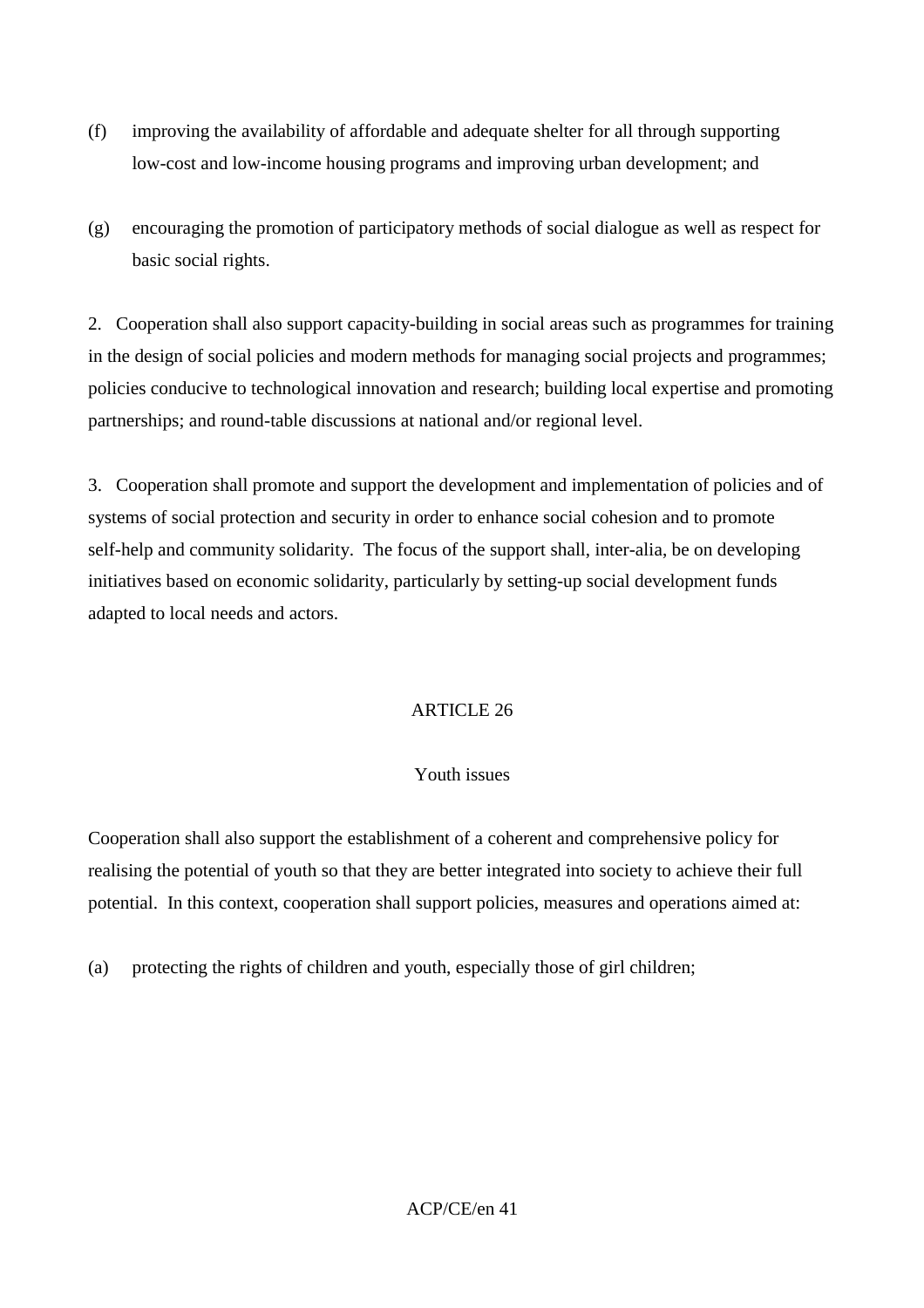- (b) promoting the skills, energy, innovation and potential of youth in order to enhance their economic, social and cultural opportunities and enlarge their employment opportunities in the productive sector;
- (c) helping community-based institutions to give children the opportunity to develop their physical, psychological, social and economic potential; and
- (d) reintegrating into society children in post-conflict situations through rehabilitation programmes.

# Cultural development

Cooperation in the area of culture shall aim at:

- (a) integrating the cultural dimension at all levels of development cooperation;
- (b) recognising, preserving and promoting cultural values and identities to enable inter-cultural dialogue;
- (c) recognising, preserving and promoting the value of cultural heritage; supporting the development of capacity in this sector; and
- (d) developing cultural industries and enhancing market access opportunities for cultural goods and services.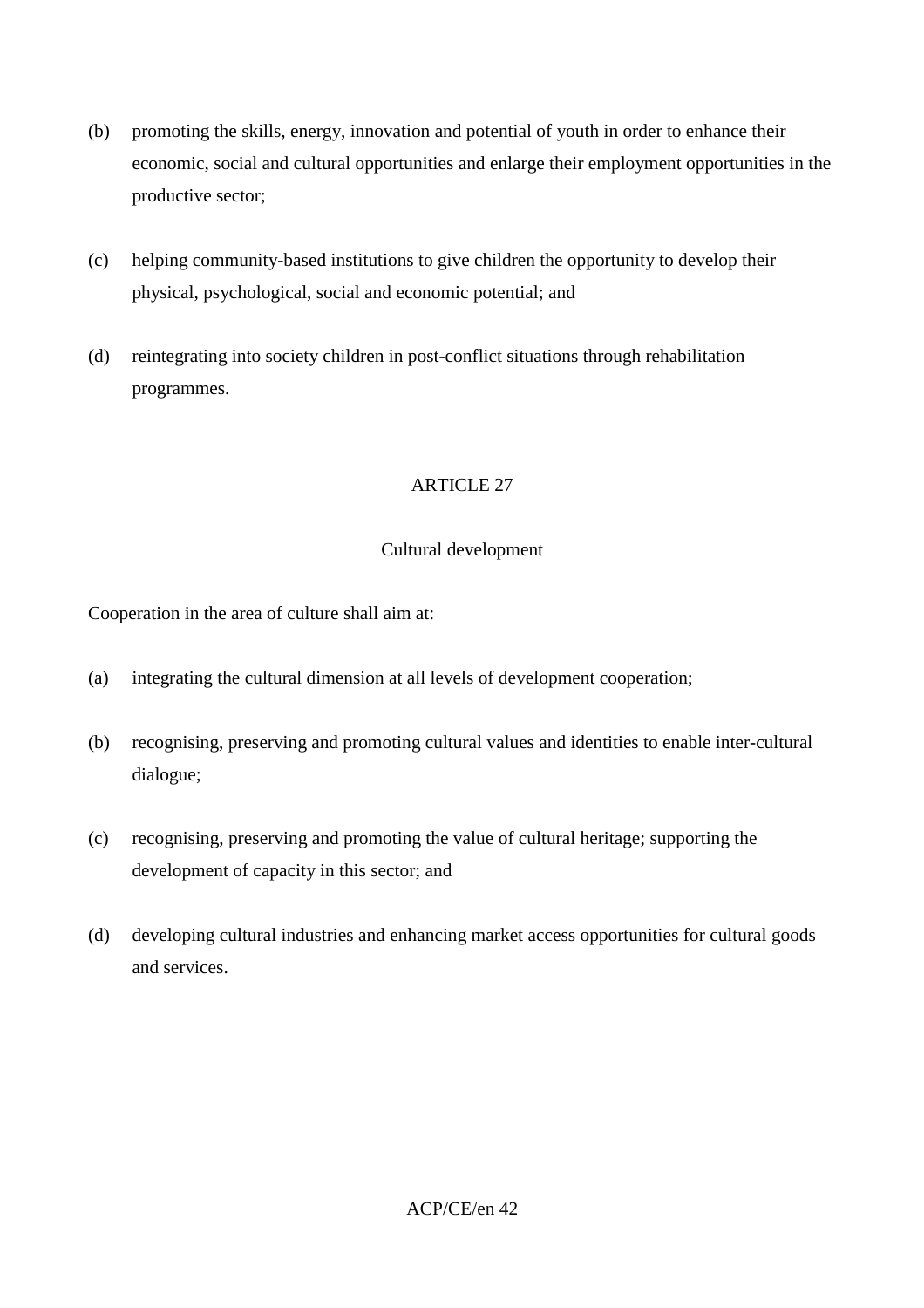### SECTION 3

## REGIONAL COOPERATION AND INTEGRATION

### ARTICLE 28

### General approach

Cooperation shall provide effective assistance to achieve the objectives and priorities which the ACP States have set themselves in the context of regional and sub-regional cooperation and integration, including inter-regional and intra-ACP cooperation. Regional Cooperation can also involve Overseas Countries and Territories (OCTs) and outermost regions. In this context, cooperation support shall aim to:

- (a) foster the gradual integration of the ACP States into the world economy;
- (b) accelerate economic cooperation and development both within and between the regions of the ACP States;
- (c) promote the free movement of persons, goods, services, capital, labour and technology among ACP countries;
- (d) accelerate diversification of the economies of the ACP States; and coordination and harmonisation of regional and sub-regional cooperation policies; and
- (e) promote and expand inter and intra-ACP trade and with third countries.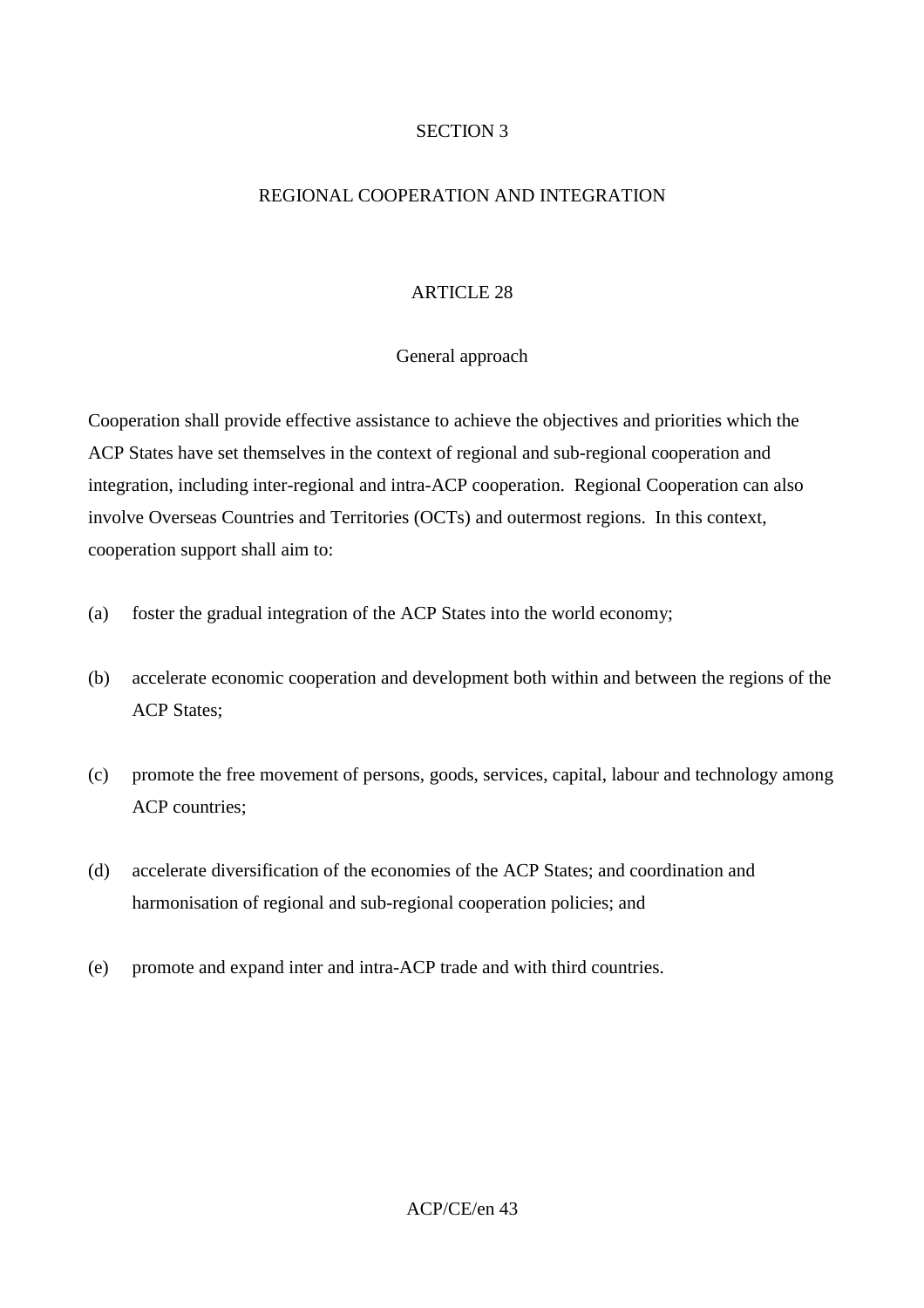## Regional economic integration

Cooperation shall, in the area of regional economic integration, support:

- (a) developing and strengthening the capacities of:
	- (i) regional integration institutions and organisations set up by the ACP States to promote regional cooperation and integration, and
	- (ii) national governments and parliaments in matters of regional integration;
- (b) fostering participation of Least Developed Countries (LDC) ACP States in the establishment of regional markets and sharing the benefits therefrom;
- (c) implementation of sectoral reform policies at regional level;
- (d) liberalisation of trade and payments;
- (e) promoting cross-border investments both foreign and domestic, and other regional or sub-regional economic integration initiatives; and
- (f) taking account of the effects of net transitional costs of regional integration on budget revenue and balance of payments.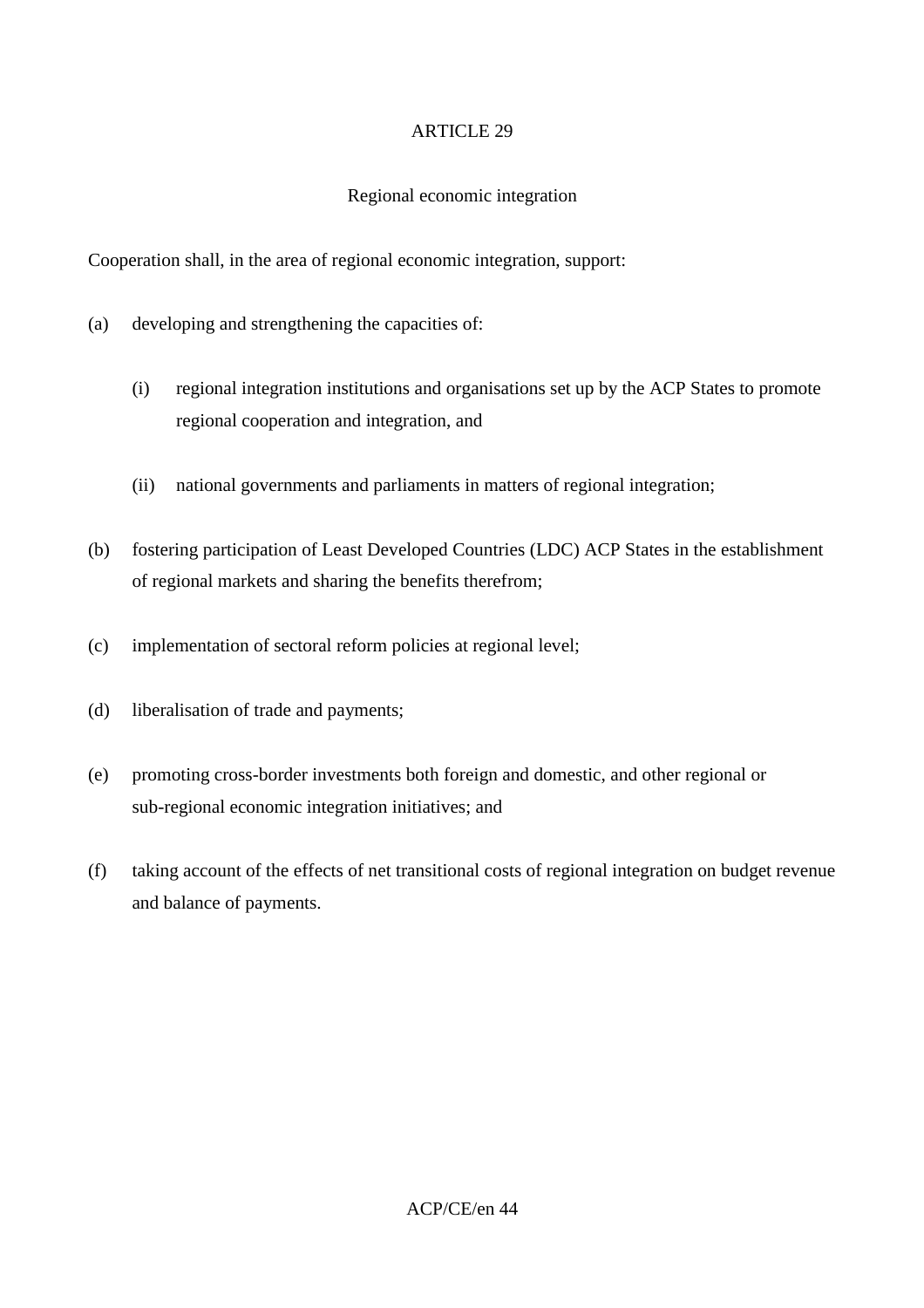## Regional Cooperation

1. Cooperation shall, in the area of regional cooperation, support a wide variety of functional and thematic fields which specifically address common problems and take advantage of scale of economies, including:

- (a) infrastructure particularly transport and communications and safety thereof and services, including the development of regional opportunities in the area of Information and Communication Technologies (ICT);
- (b) the environment; water resource management and energy;
- (c) health, education and training;
- (d) research and technological development;
- (e) regional initiatives for disaster preparedness and mitigation; and
- (f) other areas, including arms control, action against drugs, organised crimes, money laundering, bribery and corruption.
- 2. Cooperation shall also support inter and intra-ACP cooperation schemes and initiatives.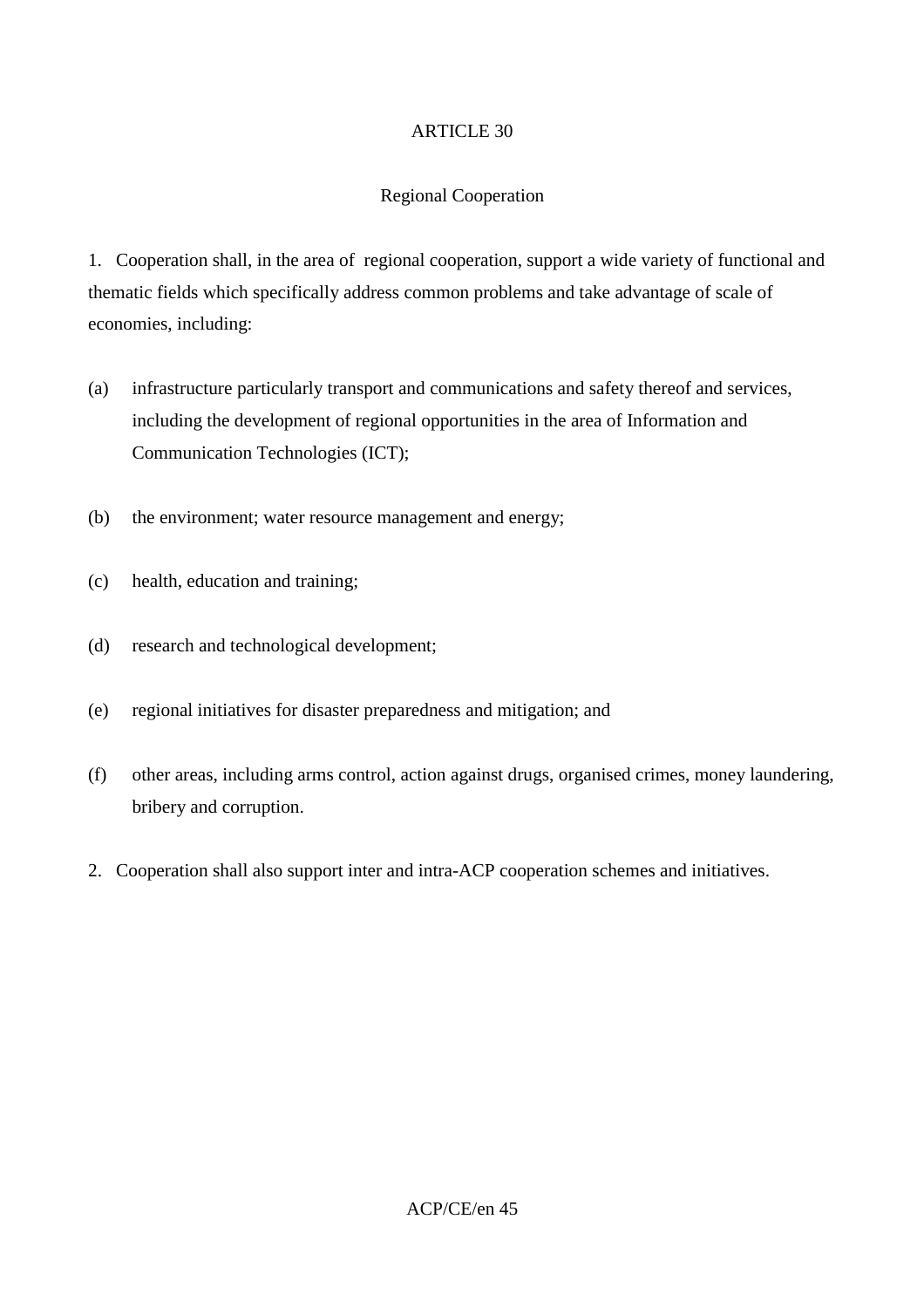3. Cooperation shall help promote and develop a regional political dialogue in areas of conflict prevention and resolution; human rights and democratisation; exchange, networking, and promotion of mobility between the different actors of development, in particular in civil society.

#### SECTION 4

## THEMATIC AND CROSS-CUTTING ISSUES

### ARTICLE 31

### Gender issues

Cooperation shall help strengthen policies and programmes that improve, ensure and broaden the equal participation of men and women in all spheres of political, economic, social and cultural life. Cooperation shall help improve the access of women to all resources required for the full exercise of their fundamental rights. More specifically, cooperation shall create the appropriate framework to:

- (a) integrate a gender-sensitive approach and concerns at every level of development cooperation including macroeconomic policies, strategies and operations; and
- (b) encourage the adoption of specific positive measures in favour of women such as:
	- (i) participation in national and local politics;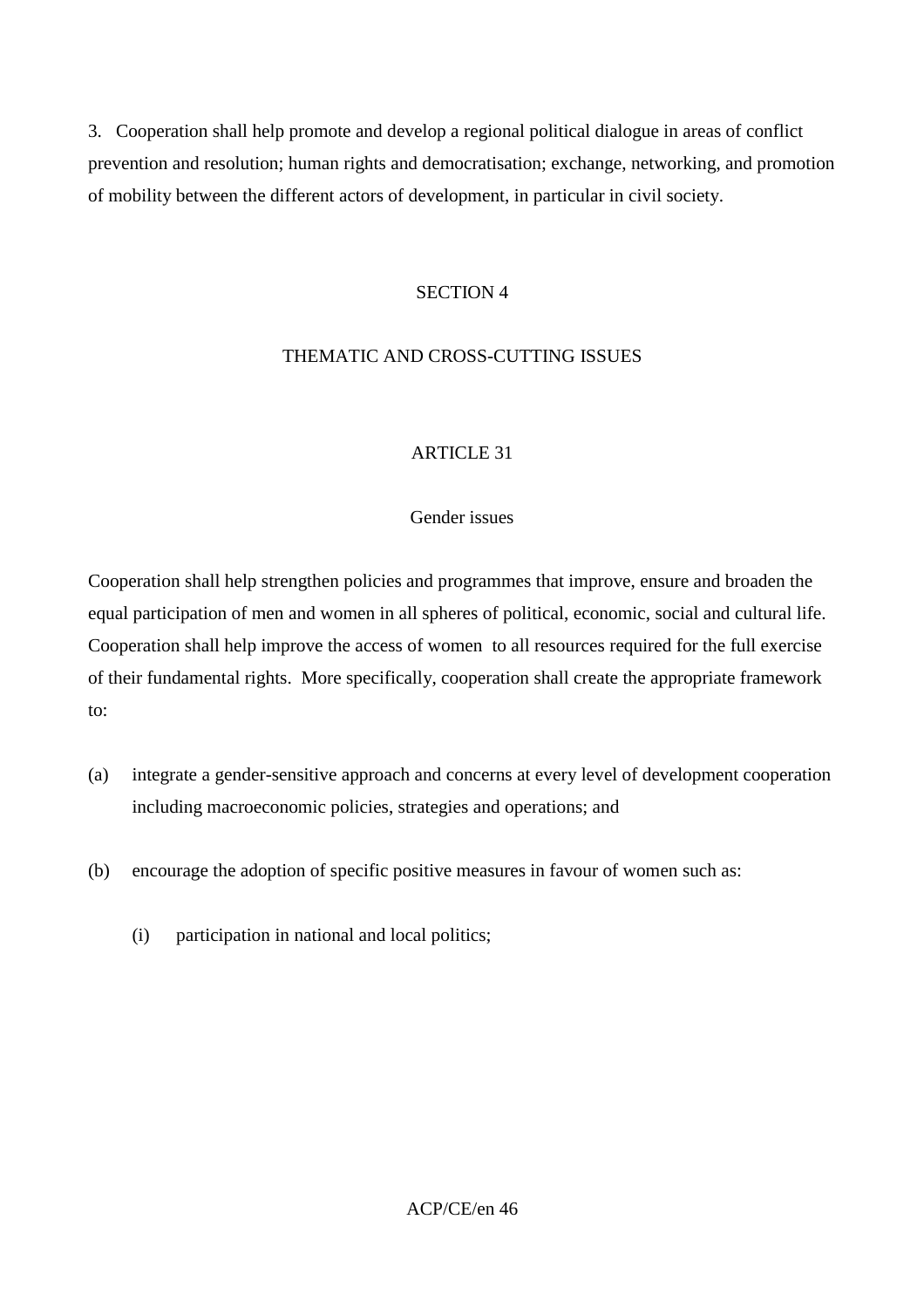- (ii) support for women's organisations;
- (iii) access to basic social services, especially to education and training, health care and family planning;
- (iv) access to productive resources, especially to land and credit and to labour market; and
- (v) taking specific account of women in emergency aid and rehabilitation operations.

#### Environment and natural resources

1. Cooperation on environmental protection and sustainable utilisation and management of natural resources shall aim at:

- (a) mainstreaming environmental sustainability into all aspects of development cooperation and support programmes and projects implemented by the various actors;
- (b) building and/or strengthening the scientific and technical human and institutional capacity for environmental management for all environmental stakeholders;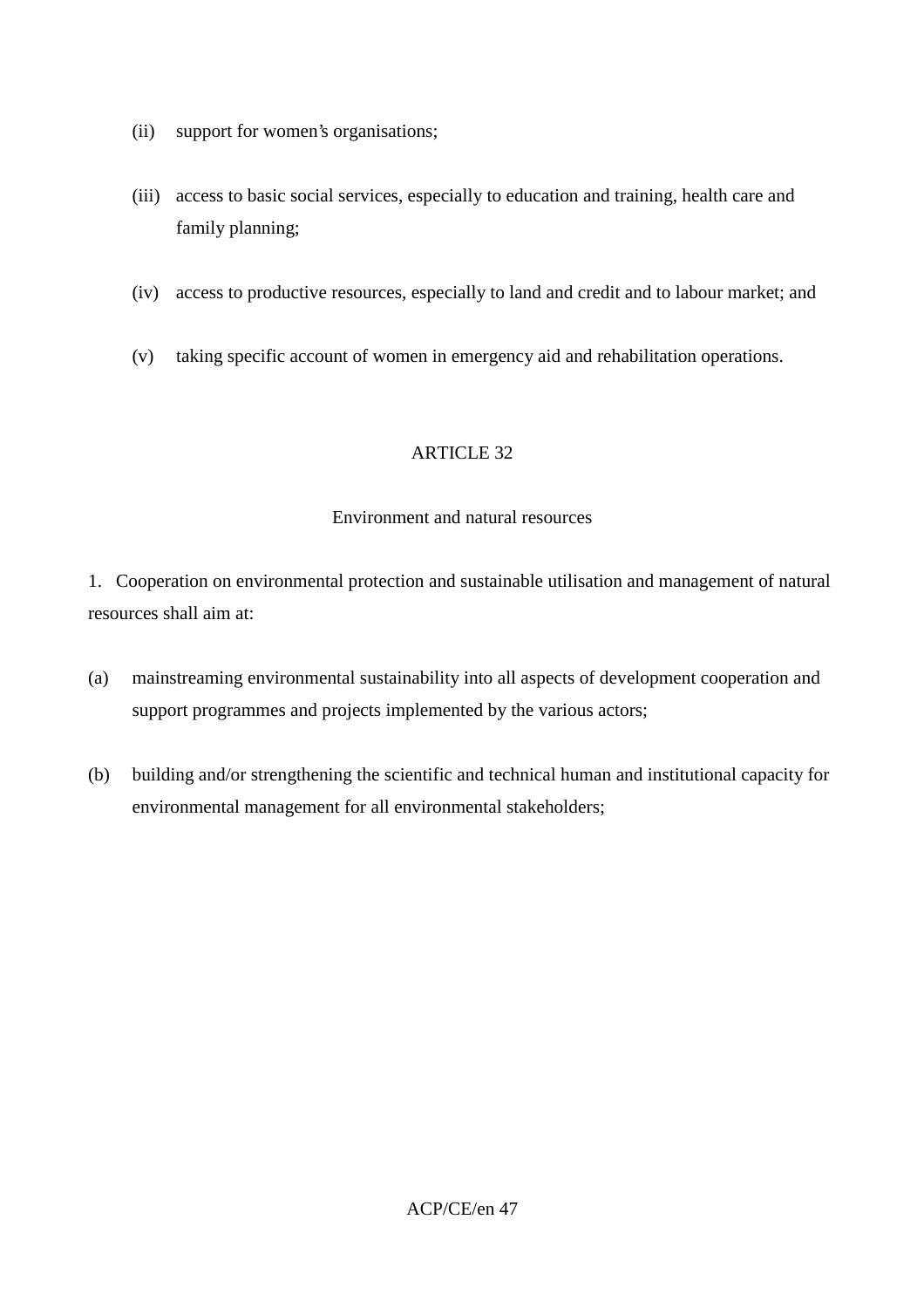- (c) supporting specific measures and schemes aimed at addressing critical sustainable management issues and also relating to current and future regional and international commitments concerning mineral and natural resources such as:
	- (i) tropical forests, water resources, coastal, marine and fisheries resources, wildlife, soils, biodiversity;
	- (ii) protection of fragile ecosystems (e.g. coral reef);
	- (iii) renewable energy sources notably solar energy and energy efficiency;
	- (iv) sustainable rural and urban development;
	- (v) desertification, drought and deforestation;
	- (vi) developing innovative solutions to urban environmental problems; and
	- (vii) promotion of sustainable tourism.
- (d) Taking into account issues relating to the transport and disposal of hazardous waste.
- 2. Cooperation shall also take account of:
- (a) the vulnerability of small island ACP countries, especially to the threat posed by climate change;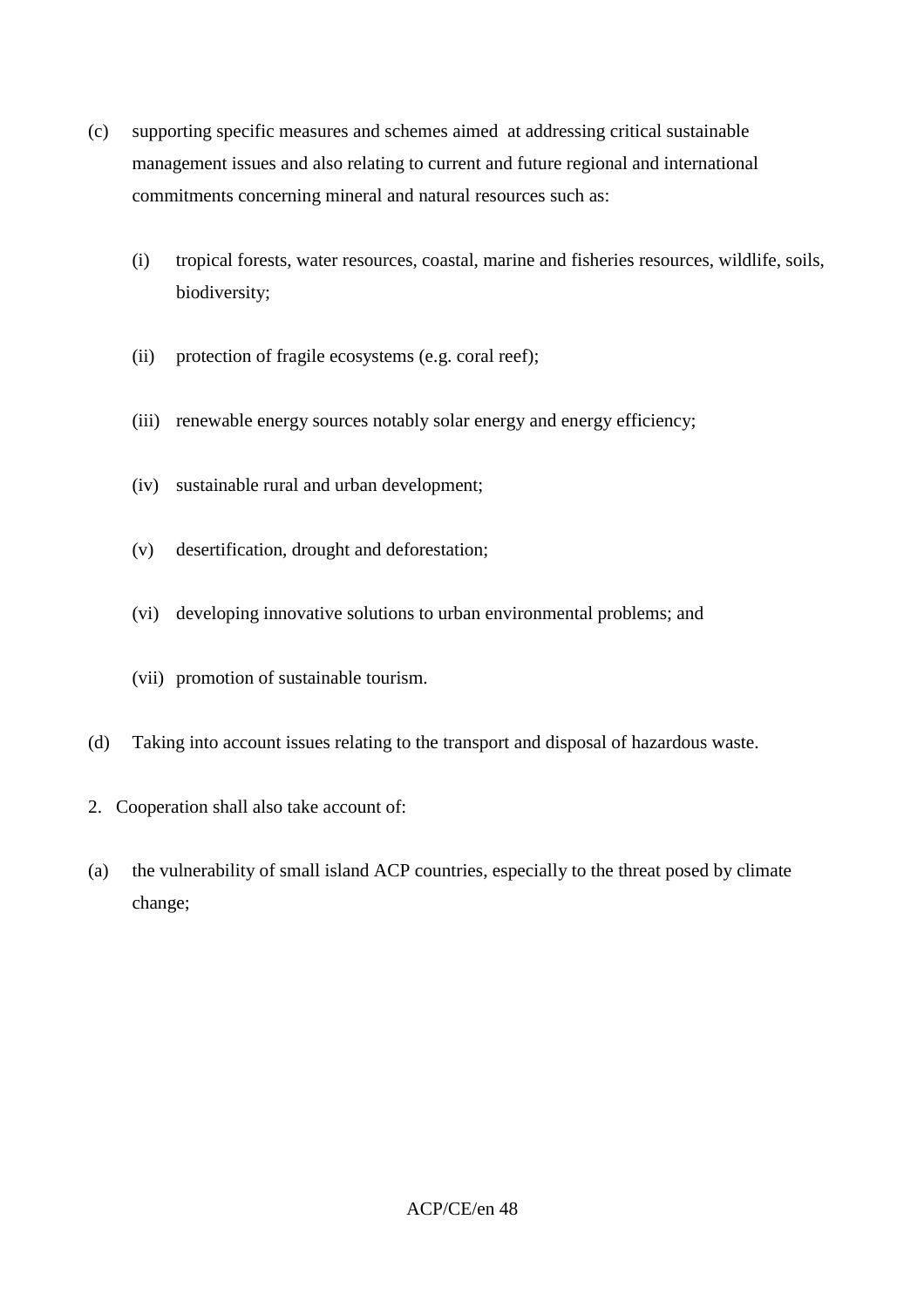- (b) the worsening drought and desertification problems especially of least developed and land-locked countries; and
- (c) institutional development and capacity building.

### Institutional development and capacity building

1. Cooperation shall pay systematic attention to institutional aspects and in this context, shall support the efforts of the ACP States to develop and strengthen structures, institutions and procedures that help to:

- (a) promote and sustain democracy, human dignity, social justice and pluralism, with full respect for diversity within and among societies;
- (b) promote and sustain universal and full respect for and observance and protection of all human rights and fundamental freedoms;
- (c) develop and strengthen the rule of law; and improve access to justice, while guaranteeing the professionalism and independence of the judicial systems; and
- (d) ensure transparent and accountable governance and administration in all public institutions.
- 2. The Parties shall work together in the fight against bribery and corruption in all their societies.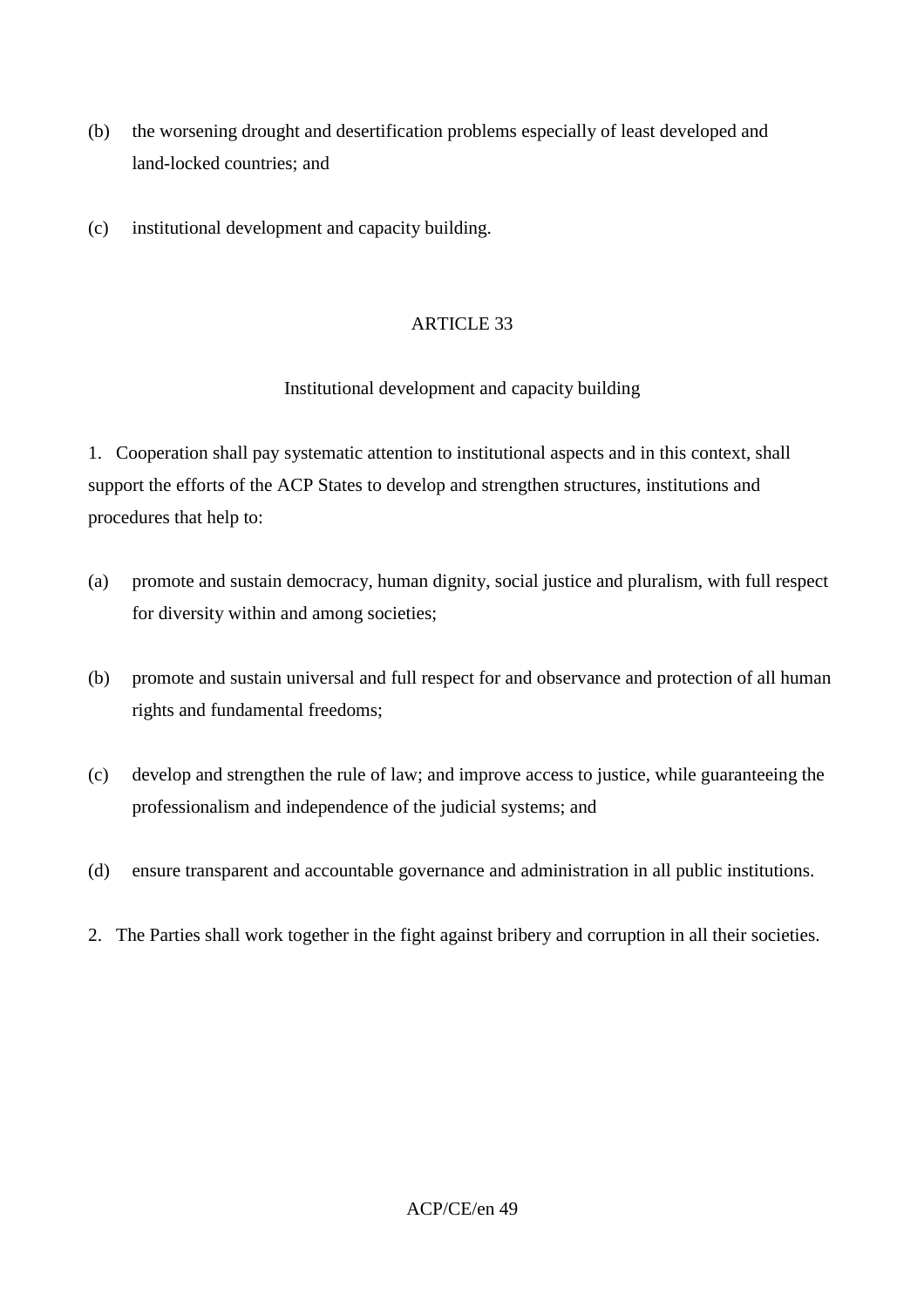3. Cooperation shall support ACP States' efforts to develop their public institutions into a positive force for growth and development and to achieve major improvements in the efficiency of government services as they affect the lives of ordinary people. In this context, cooperation shall assist the reform, rationalisation and the modernisation of the public sector. Specifically, cooperation support shall focus on:

(a) the reform and modernisation of the civil service;

- (b) legal and judicial reforms and modernisation of justice systems;
- (c) improvement and strengthening of public finance management;
- (d) accelerating reforms of the banking and financial sector;
- (e) improvement of the management of public assets and reform of public procurement procedures; and
- (f) political, administrative, economic and financial decentralisation.

4. Cooperation shall also assist to restore and/or enhance critical public sector capacity and to support institutions needed to underpin a market economy, especially support for:

(a) developing legal and regulatory capabilities needed to cope with the operation of a market economy, including competition policy and consumer policy;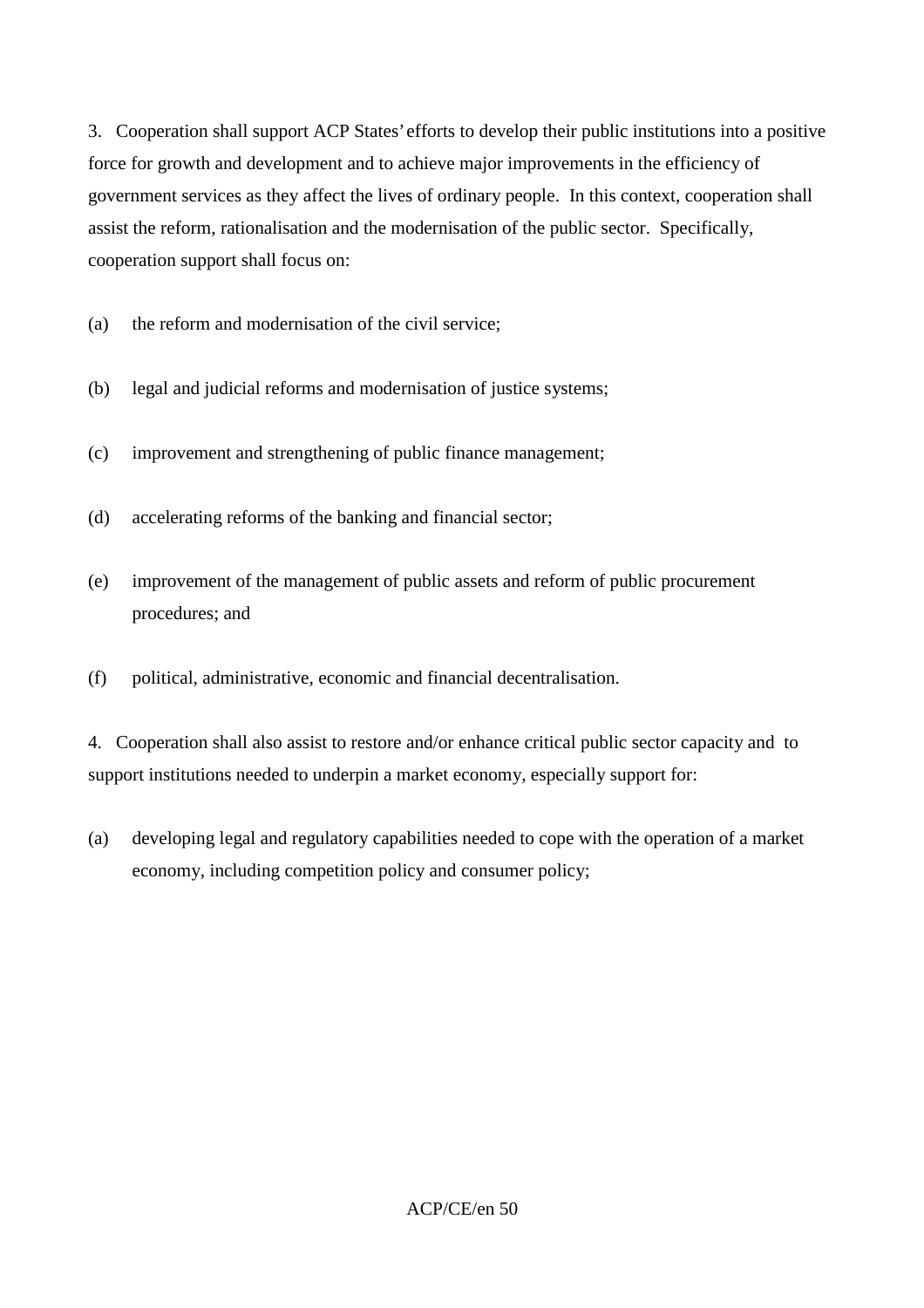- (b) improving capacity to analyse, plan, formulate and implement policies, in particular in the economic, social, environmental, research, science and technology and innovation fields;
- (c) modernising, strengthening and reforming financial and monetary institutions and improving procedures;
- (d) building the capacity at the local and municipal levels which is required to implement decentralisation policy and to increase the participation of the population in the development process; and
- (e) developing capacity in other critical areas such as:
	- (i) international negotiations; and
	- (ii) management and coordination of external aid.

5. Cooperation shall span all areas and sectors of cooperation to foster the emergence of non-State actors and the development of their capacities; and to strengthen structures for information, dialogue and consultation between them and the national authorities, including at regional level.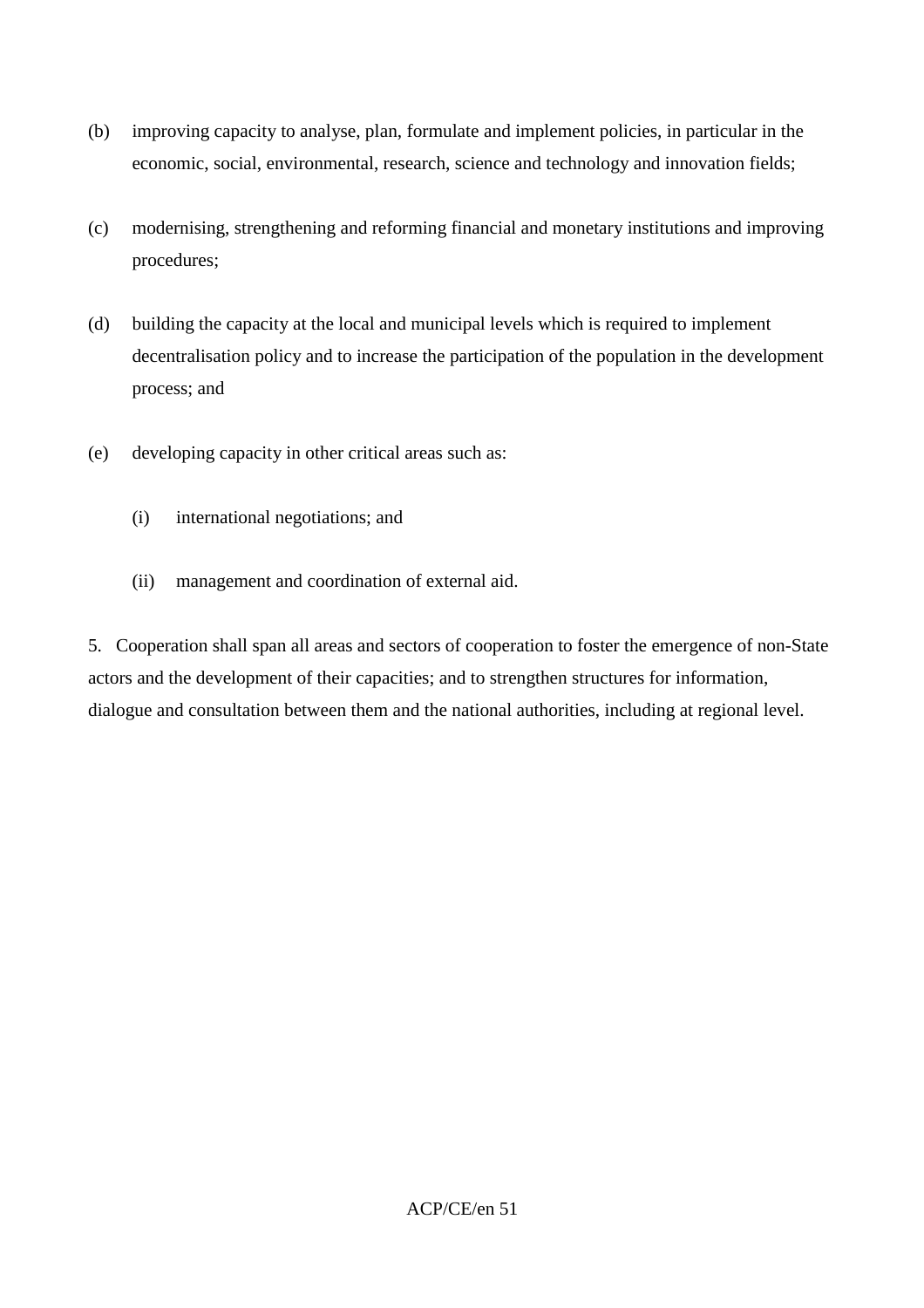## TITLE II

## ECONOMIC AND TRADE COOPERATION

## CHAPTER 1

## OBJECTIVES AND PRINCIPLES

#### **ARTICLE 34**

#### **Objectives**

1. Economic and trade cooperation shall aim at fostering the smooth and gradual integration of the ACP States into the world economy, with due regard for their political choices and development priorities, thereby promoting their sustainable development and contributing to poverty eradication in the ACP countries.

2. The ultimate objective of economic and trade cooperation is to enable the ACP States to play a full part in international trade. In this context, particular regard shall be had to the need for the ACP States to participate actively in multilateral trade negotiations. Given the current level of development of the ACP countries, economic and trade cooperation shall be directed at enabling the ACP States to manage the challenges of globalisation and to adapt progressively to new conditions of international trade thereby facilitating their transition to the liberalised global economy.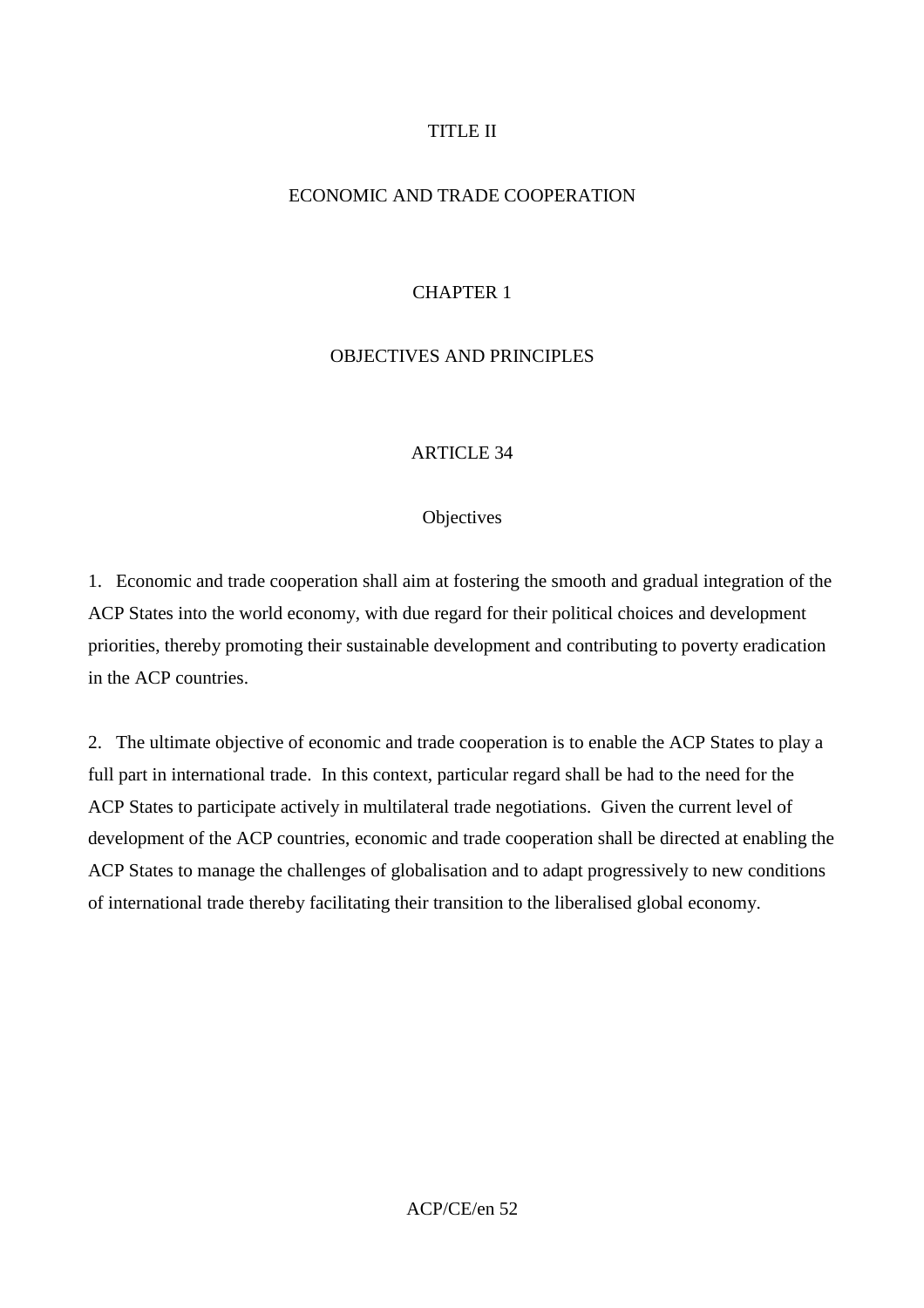3. To this end economic and trade cooperation shall aim at enhancing the production, supply and trading capacity of the ACP countries as well as their capacity to attract investment. It shall further aim at creating a new trading dynamic between the Parties, at strengthening the ACP countries trade and investment policies and at improving the ACP countries' capacity to handle all issues related to trade.

4. Economic and trade cooperation shall be implemented in full conformity with the provisions of the WTO, including special and differential treatment, taking account of the Parties' mutual interests and their respective levels of development.

## ARTICLE 35

### Principles

1. Economic and trade cooperation shall be based on a true, strengthened and strategic partnership. It shall further be based on a comprehensive approach which builds on the strengths and achievements of the previous ACP-EC Conventions, using all means available to achieve the objectives set out above by addressing supply and demand side constraints. In this context, particular regard shall be had to trade development measures as a means of enhancing ACP States' competitiveness. Appropriate weight shall therefore be given to trade development within the ACP States' development strategies, which the Community shall support.

2. Economic and trade cooperation shall build on regional integration initiatives of ACP States, bearing in mind that regional integration is a key instrument for the integration of ACP countries into the world economy.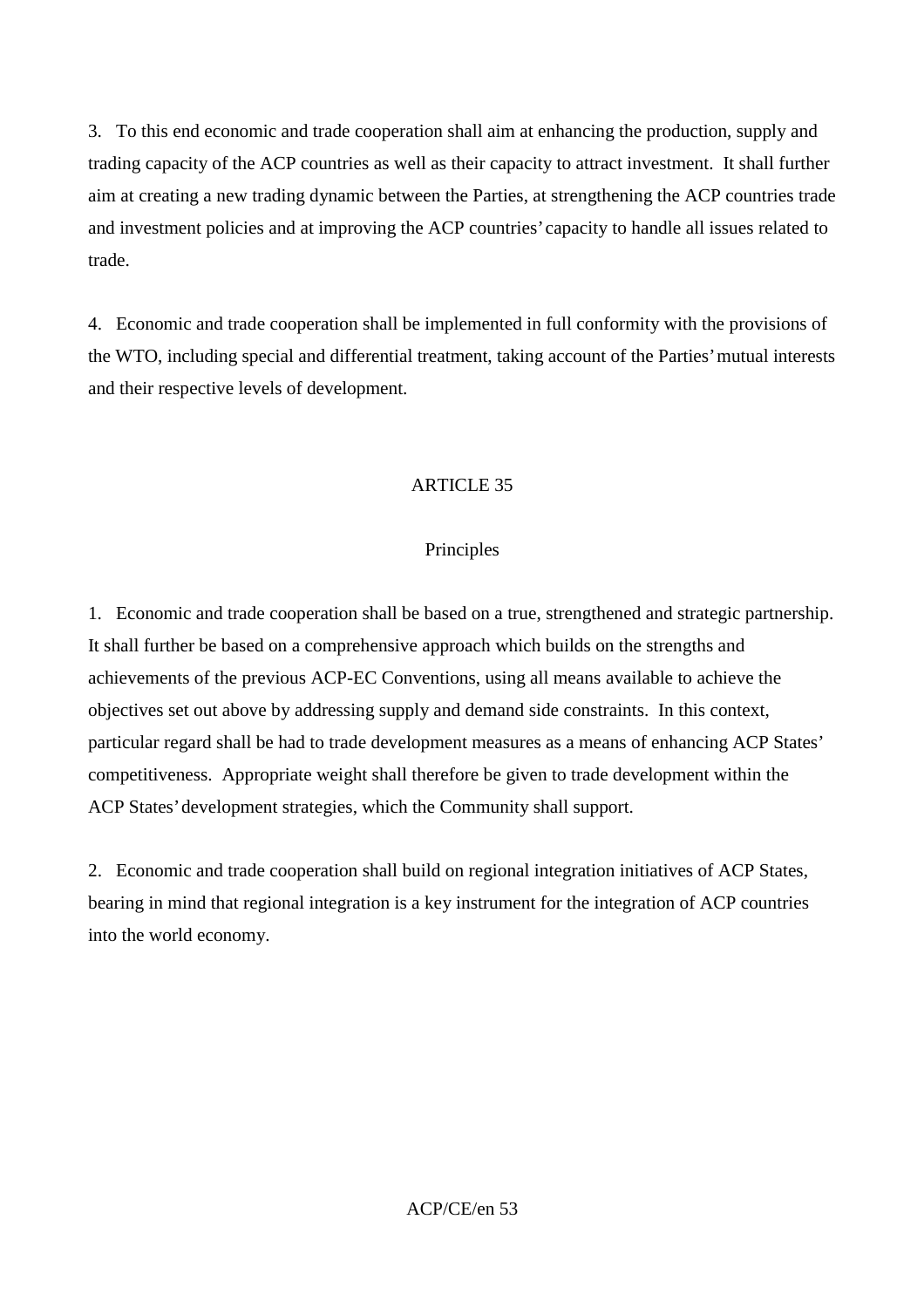3. Economic and trade cooperation shall take account of the different needs and levels of development of the ACP countries and regions. In this context, the Parties reaffirm their attachment to ensuring special and differential treatment for all ACP countries and to maintaining special treatment for ACP LDCs and to taking due account of the vulnerability of small, landlocked and island countries.

# CHAPTER 2

# NEW TRADING ARRANGEMENTS

# ARTICLE 36

# Modalities

1. In view of the objectives and principles set out above, the Parties agree to conclude new World Trade Organisation (WTO) compatible trading arrangements, removing progressively barriers to trade between them and enhancing cooperation in all areas relevant to trade.

2. The Parties agree that the new trading arrangements shall be introduced gradually and recognise the need, therefore, for a preparatory period.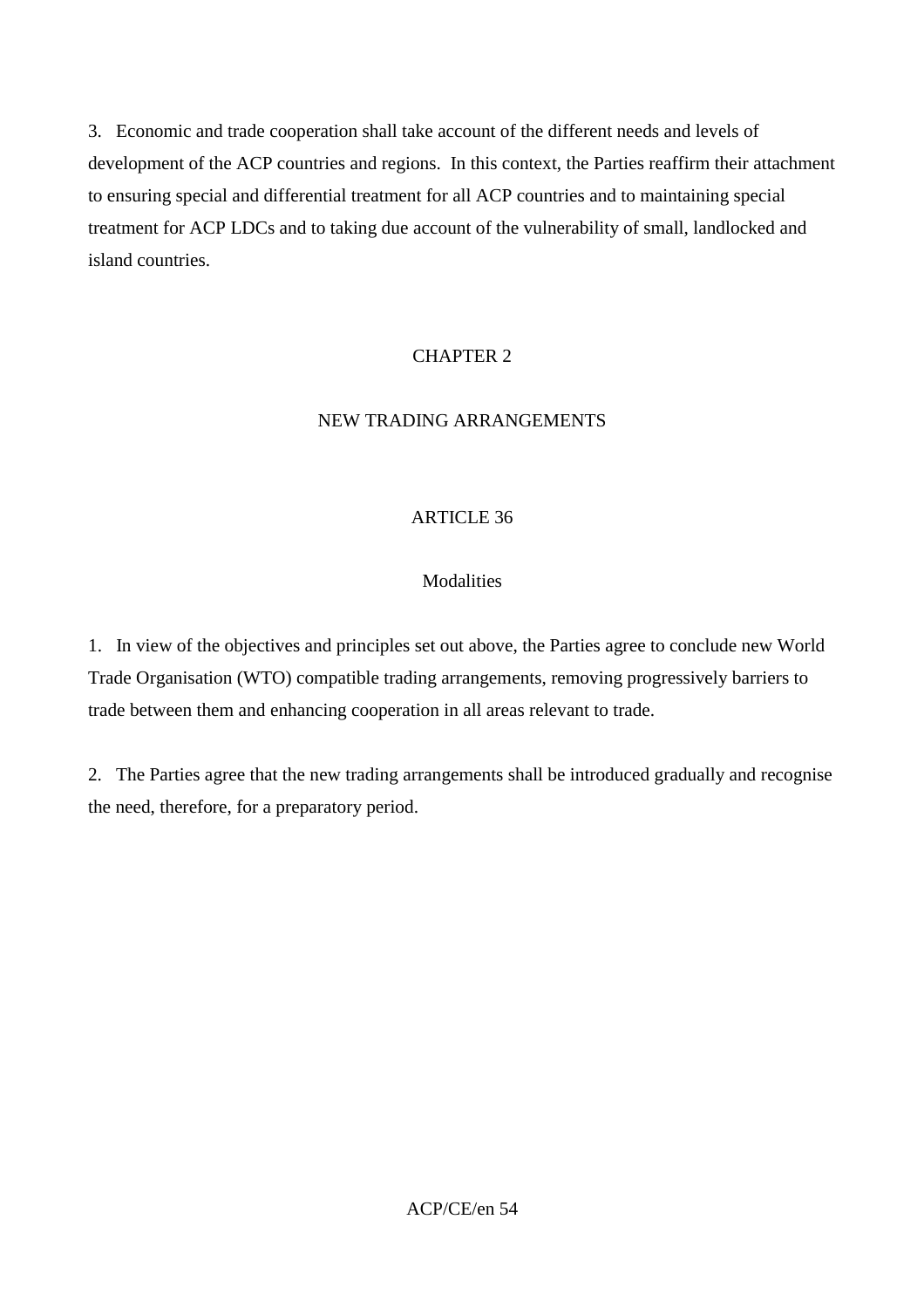3. In order to facilitate the transition to the new trading arrangements, the non-reciprocal trade preferences applied under the Fourth ACP-EC Convention shall be maintained during the preparatory period for all ACP countries, under the conditions defined in Annex V to this Agreement.

4. In this context, the Parties reaffirm the importance of the commodity protocols, attached to Annex V of this Agreement. They agree on the need to review them in the context of the new trading arrangements, in particular as regards their compatibility with WTO rules, with a view to safeguarding the benefits derived therefrom, bearing in mind the special legal status of the Sugar Protocol.

# ARTICLE 37

#### Procedures

1. Economic partnership agreements shall be negotiated during the preparatory period which shall end by 31 December 2007 at the latest. Formal negotiations of the new trading arrangements shall start in September 2002 and the new trading arrangements shall enter into force by 1 January 2008, unless earlier dates are agreed between the Parties.

2. All the necessary measures shall be taken so as to ensure that the negotiations are successfully concluded within the preparatory period. To this end, the period up to the start of the formal negotiations of the new trading arrangements shall be actively used to make initial preparations for these negotiations.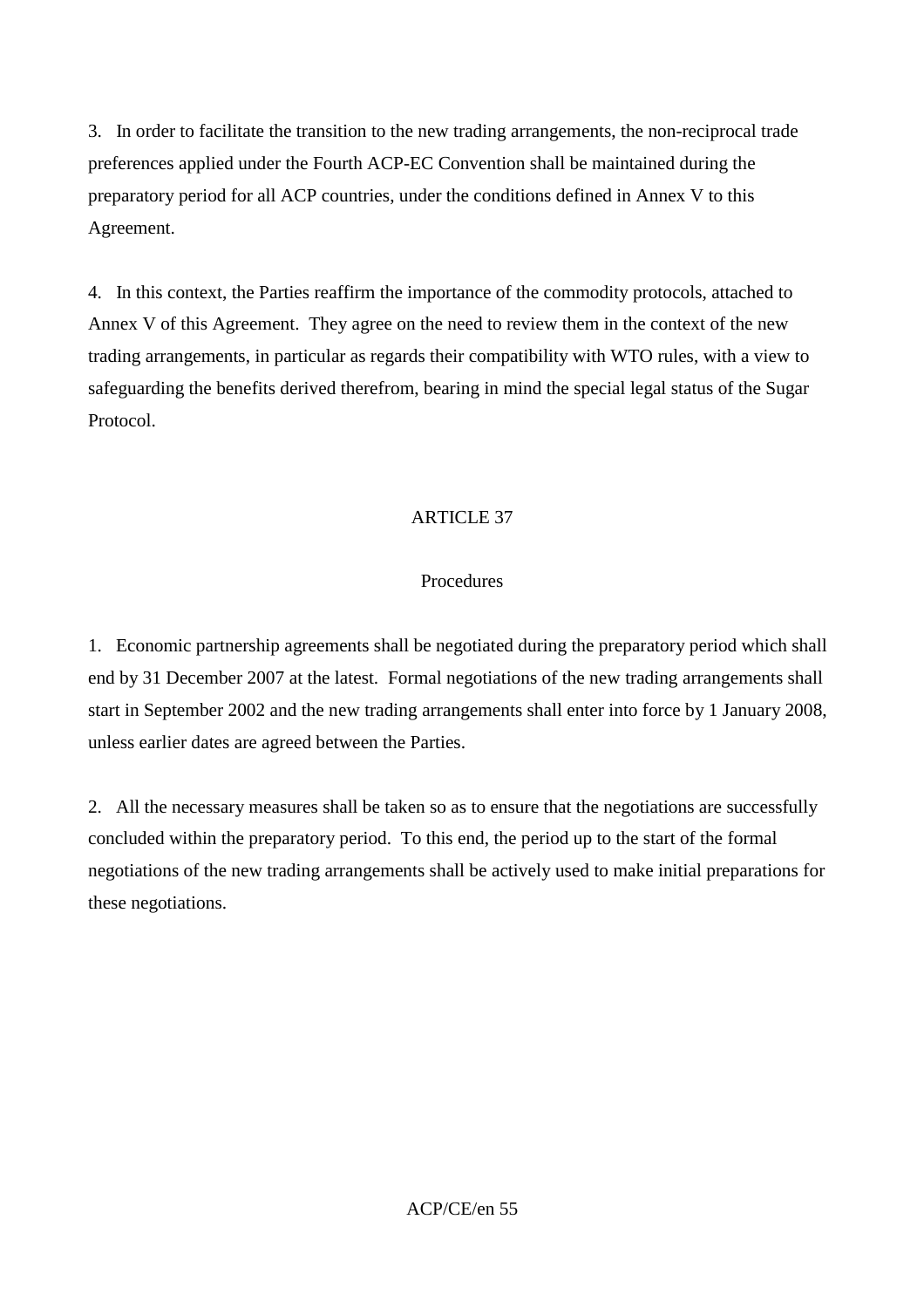3. The preparatory period shall also be used for capacity-building in the public and private sectors of ACP countries, including measures to enhance competitiveness, for strengthening of regional organisations and for support to regional trade integration initiatives, where appropriate with assistance to budgetary adjustment and fiscal reform, as well as for infrastructure upgrading and development, and for investment promotion.

4. The Parties will regularly review the progress of the preparations and negotiations and, will in 2006 carry out a formal and comprehensive review of the arrangements planned for all countries to ensure that no further time is needed for preparations or negotiations.

5. Negotiations of the economic partnership agreements will be undertaken with ACP countries which consider themselves in a position to do so, at the level they consider appropriate and in accordance with the procedures agreed by the ACP Group, taking into account regional integration process within the ACP.

6. In 2004, the Community will assess the situation of the non-LDC which, after consultations with the Community decide that they are not in a position to enter into economic partnership agreements and will examine all alternative possibilities, in order to provide these countries with a new framework for trade which is equivalent to their existing situation and in conformity with WTO rules.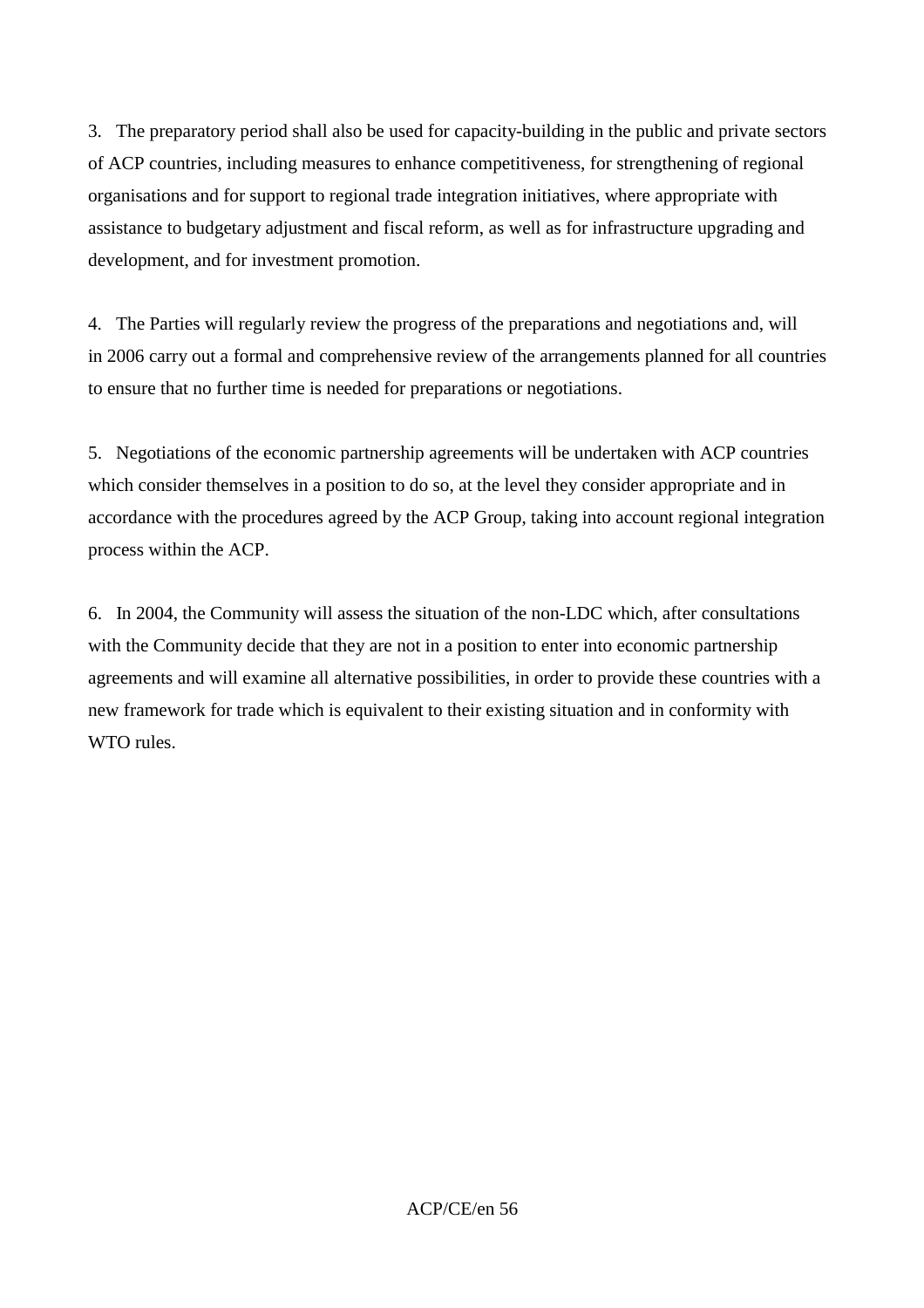7. Negotiations of the economic partnership agreements shall aim notably at establishing the timetable for the progressive removal of barriers to trade between the Parties, in accordance with the relevant WTO rules. On the Community side trade liberalisation shall build on the acquis and shall aim at improving current market access for the ACP countries through inter alia, a review of the rules of origin. Negotiations shall take account of the level of development and the socio-economic impact of trade measures on ACP countries, and their capacity to adapt and adjust their economies to the liberalisation process. Negotiations will therefore be as flexible as possible in establishing the duration of a sufficient transitional period, the final product coverage, taking into account sensitive sectors, and the degree of asymmetry in terms of timetable for tariff dismantlement, while remaining in conformity with WTO rules then prevailing.

8. The Parties shall closely cooperate and collaborate in the WTO with a view to defending the arrangements reached, in particular with regard to the degree of flexibility available.

9. The Community will start by the year 2000, a process which by the end of multilateral trade negotiations and at the latest 2005 will allow duty free access for essentially all products from all LDC building on the level of the existing trade provisions of the Fourth ACP-EC Convention and which will simplify and review the rules of origin, including cumulation provisions, that apply to their exports.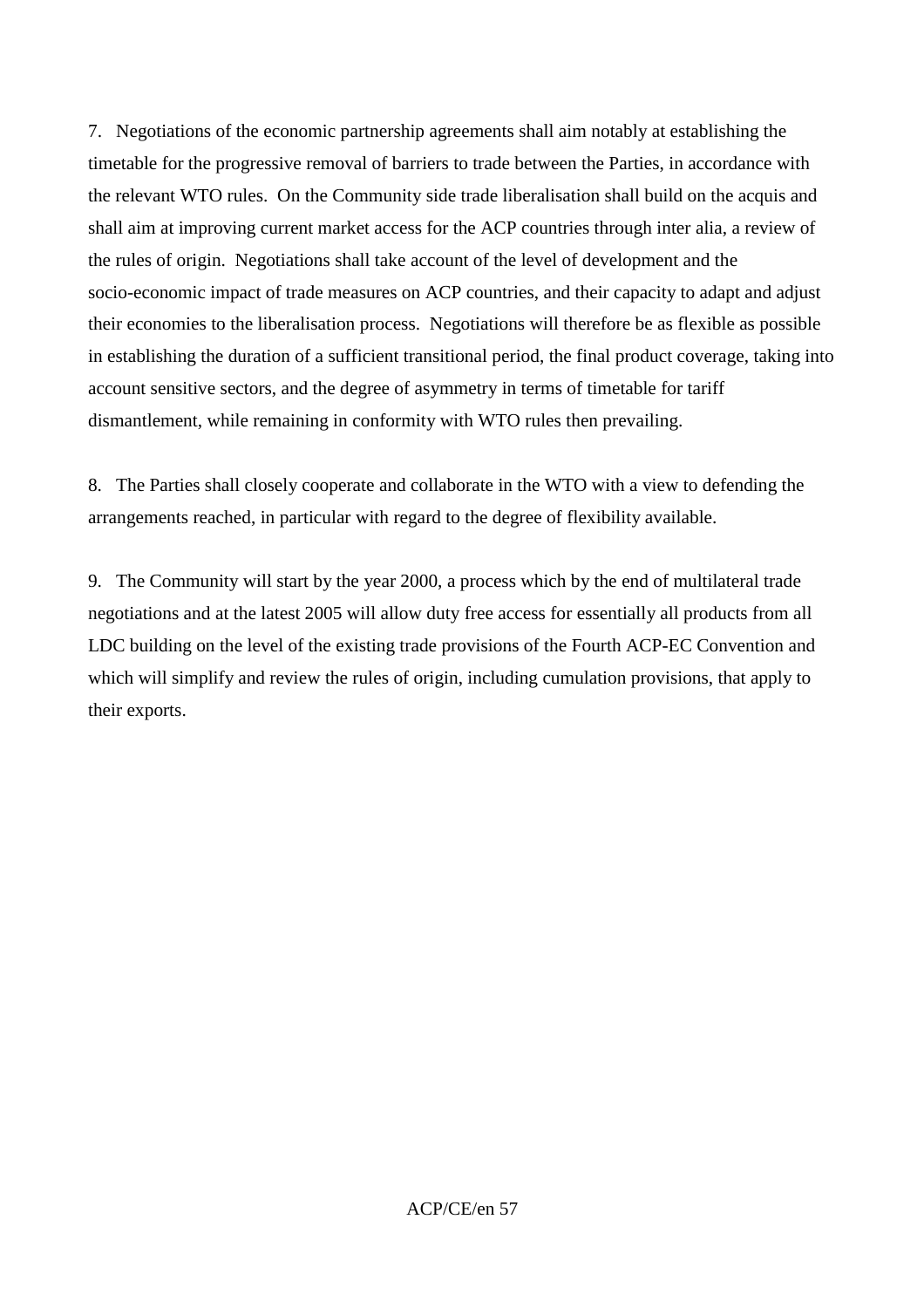## Joint Ministerial Trade Committee

1. A Joint ACP-EC Ministerial Trade Committee shall be established.

2. The Ministerial Trade Committee shall pay special attention to current multilateral trade negotiations and shall examine the impact of the wider liberalisation initiatives on ACP-EC trade and the development of ACP economies. It shall make any necessary recommendations with a view to preserving the benefits of the ACP-EC trading arrangements.

3. The Ministerial Trade Committee shall meet at least once a year. Its rules of procedure shall be laid down by the Council of Ministers. It shall be composed of representatives of the ACP States and of the Community.

# CHAPTER 3

# COOPERATION IN THE INTERNATIONAL FORA

# ARTICLE 39

# General Provisions

1. The Parties underline the importance of their active participation in the WTO as well as in other relevant international organisations by becoming members of these organisations and closely following their agenda and activities.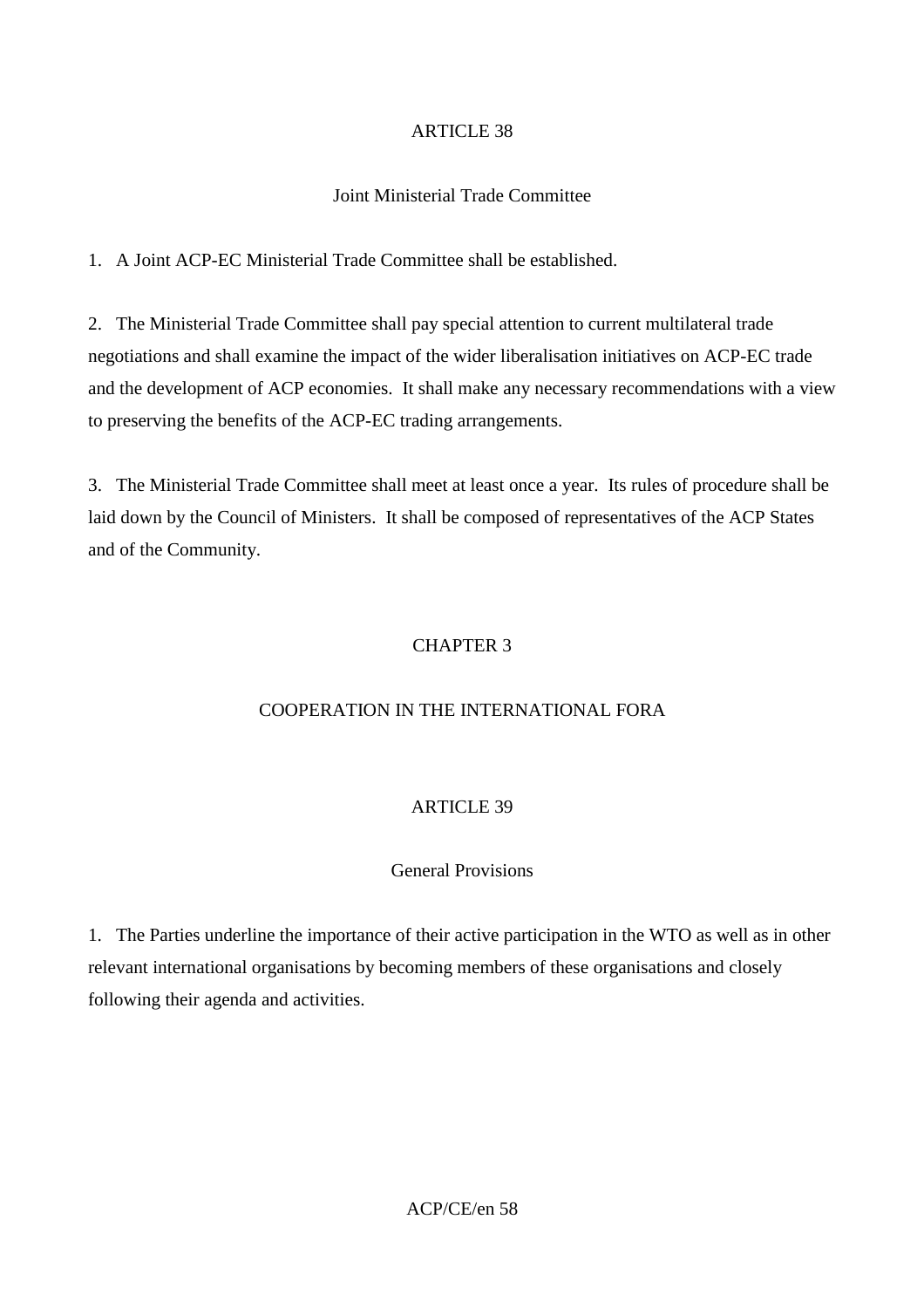2. They agree to cooperate closely in identifying and furthering their common interests in international economic and trade cooperation in particular in the WTO, including participation in setting and conducting the agenda in future multilateral trade negotiations. In this context, particular attention shall be paid to improve access to the Community and other markets for products and services originating in the ACP countries.

3. They also agree on the importance of flexibility in WTO rules to take account of the ACP's level of development as well of the difficulties faced in meeting their obligations. They further agree on the need for technical assistance to enable the ACP countries to implement their commitments.

4. The Community agrees to assist the ACP States in their efforts, in accordance with the provisions set out in this Agreement, to become active members of these organisations, by developing the necessary capacity to negotiate, participate effectively, monitor and implement these agreements.

# ARTICLE 40

# **Commodities**

1. The Parties recognise the need to ensure a better operation of international commodity markets and to increase market transparency.

2. They confirm their willingness to step up consultations between them in the international fora and organisations dealing with commodities.

3. To this end, exchange of views shall take place at the request of either Party: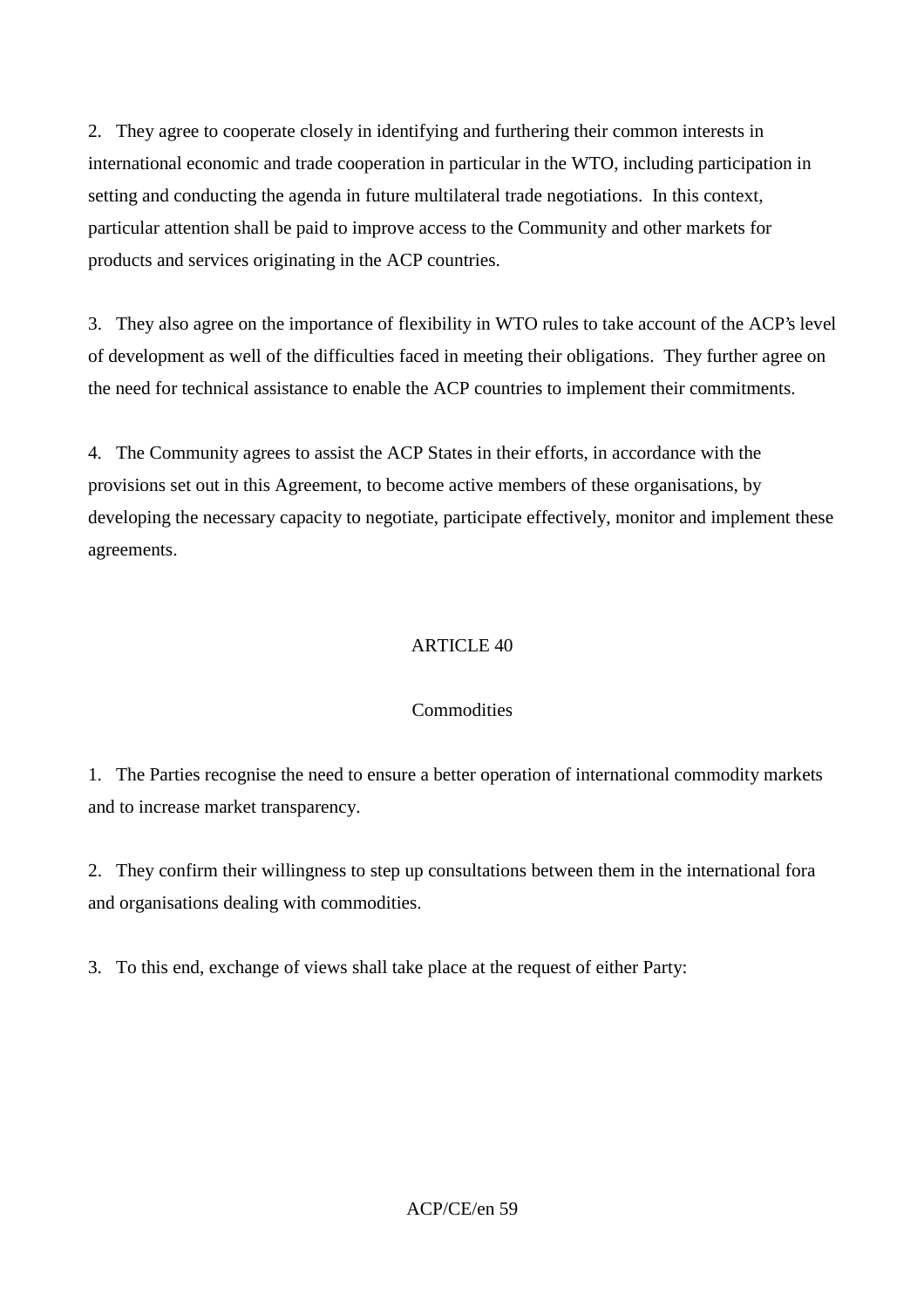- regarding the operation of existing international agreements or specialised intergovernmental working parties with the aim of improving them and making them more effective, consistent with market trends;
- when it is proposed to conclude or renew an international agreement or set up a specialised intergovernmental working party.

The aim of such exchanges of views shall be to take account of the respective interest of each party. They may take place, where necessary, in the framework of the Ministerial Trade Committee.

# CHAPTER 4

# TRADE IN SERVICES

# ARTICLE 41

# General Provisions

1. The Parties underline the growing importance of services in international trade and their major contribution to economic and social development.

2. They reaffirm their respective commitments under the General Agreement on Trade in Services (GATS), and underline the need for special and differential treatment to ACP suppliers of services;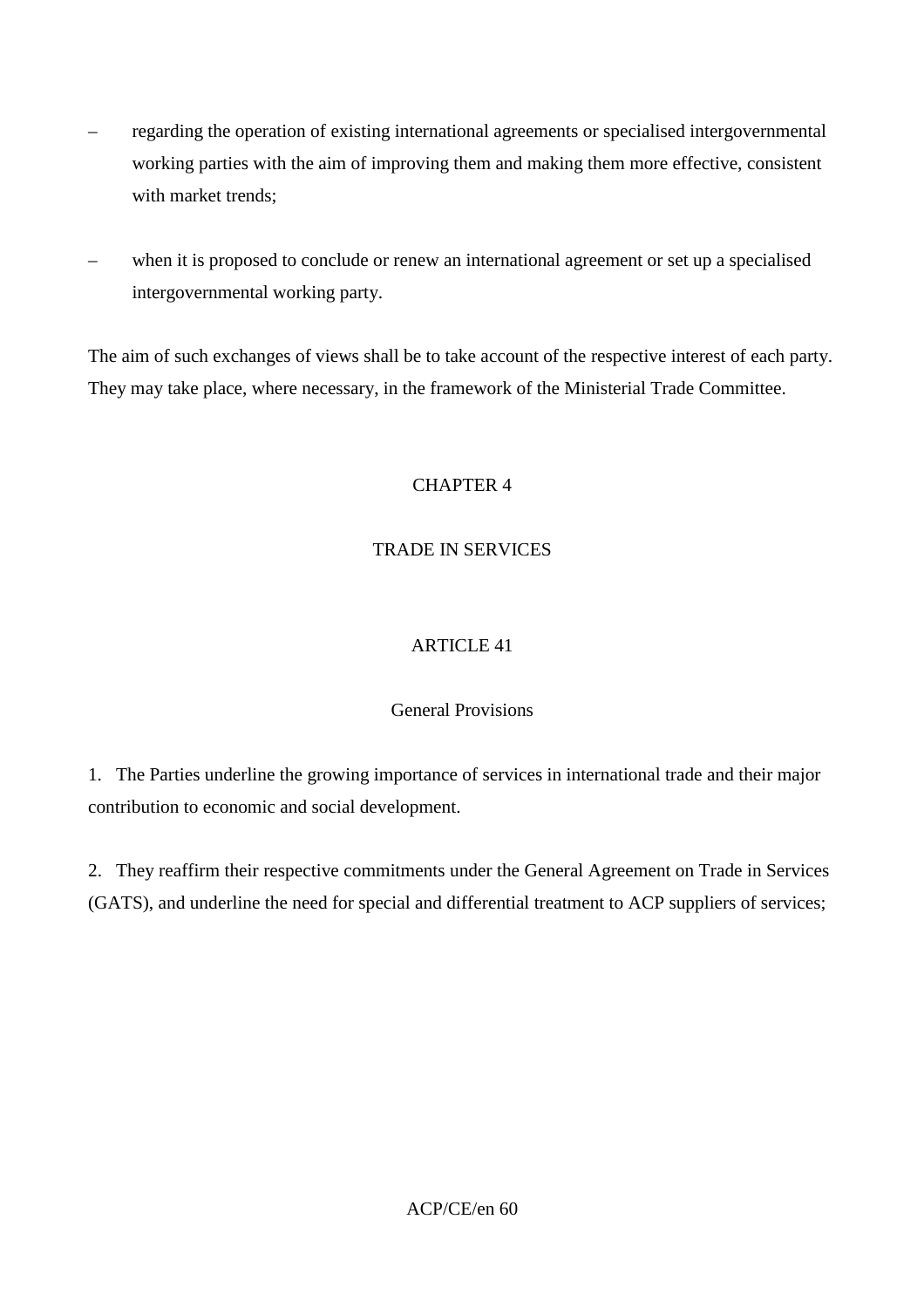3. In the framework of the negotiations for progressive liberalisation in trade and services, as provided for in Article XIX of GATS, the Community undertakes to give sympathetic consideration to the ACP States' priorities for improvement in the EC schedule, with a view to meeting their specific interests.

4. The Parties further agree on the objective of extending under the economic partnership agreements, and after they have acquired some experience in applying the Most Favoured Nation (MFN) treatment under GATS, their partnership to encompass the liberalisation of services in accordance with the provisions of GATS and particularly those relating to the participation of developing countries in liberalisation agreements.

5. The Community shall support the ACP States' efforts to strengthen their capacity in the supply of services. Particular attention shall be paid to services related to labour, business, distribution, finance, tourism, culture and construction and related engineering services with a view to enhancing their competitiveness and thereby increasing the value and the volume of their trade in goods and services.

# ARTICLE 42

# Maritime Transport

1. The Parties acknowledge the importance of cost-effective and efficient maritime transport services in a safe and clean marine environment as the main mode of transportation facilitating international trade and thereby constituting one of the forces behind economic development and the development of trade.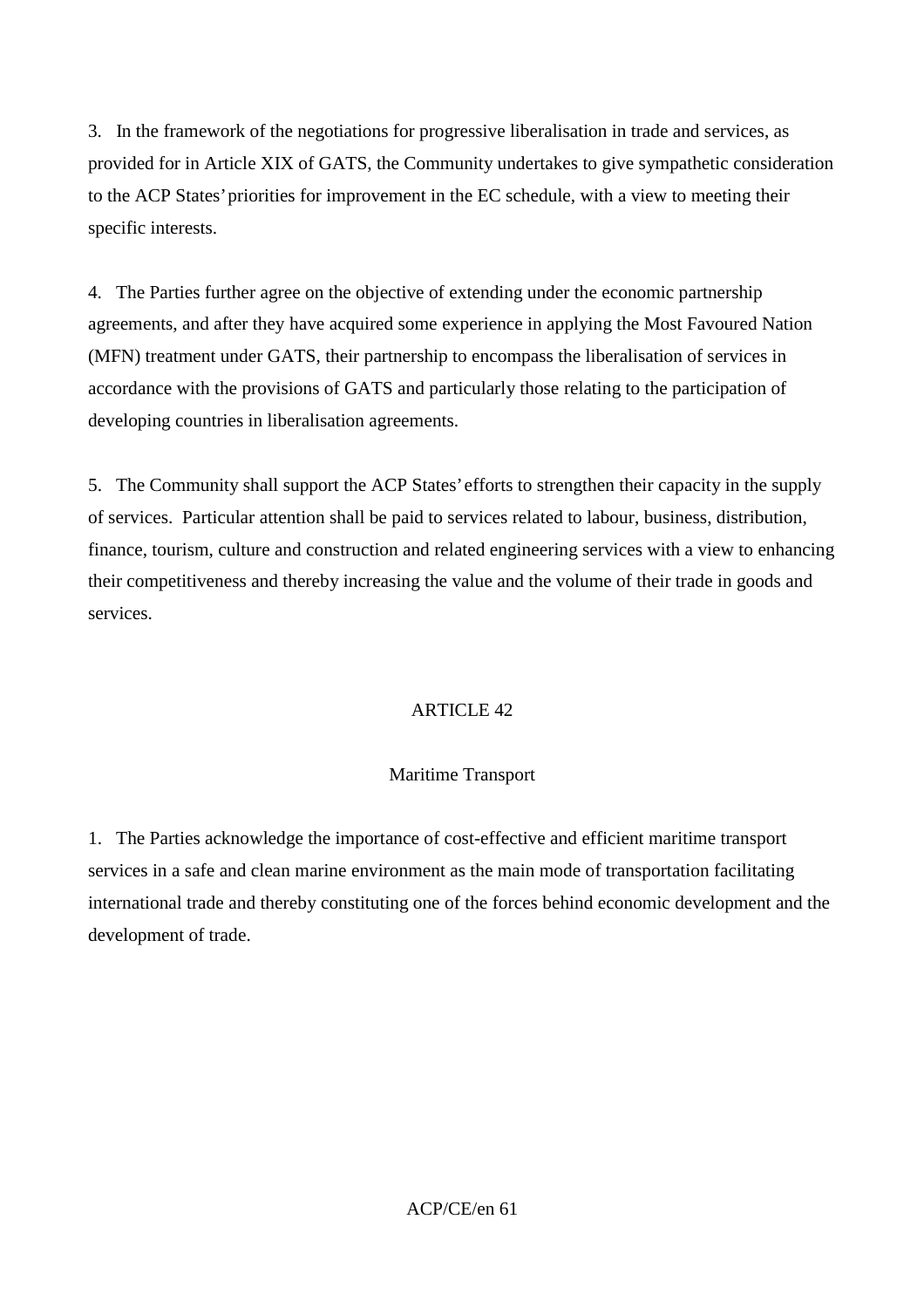2. They undertake to promote the liberalisation of maritime transport and to this end apply effectively the principle of unrestricted access to the international maritime transport market on a non-discriminatory and commercial basis.

3. Each Party shall grant, inter alia, a treatment no less favourable than that accorded to its own ships, for ships operated by nationals or companies of the other Party, and for ships registered in the territory of either party, with respect to access to ports, the use of infrastructure and auxiliary maritime services of those ports, as well as related fees and charges, customs facilities and the assignment of berths and facilities for loading and unloading.

4. The Community shall support the ACP States' efforts to develop and promote cost-effective and efficient maritime transport services in the ACP States with a view to increasing the participation of ACP operators in international shipping services.

# ARTICLE 43

# Information and Communication Technologies, and Information Society

1. The Parties recognise the important role of information and communication technologies, as well as the active participation in the Information Society, as a pre-requisite for the successful integration of the ACP countries into the world economy.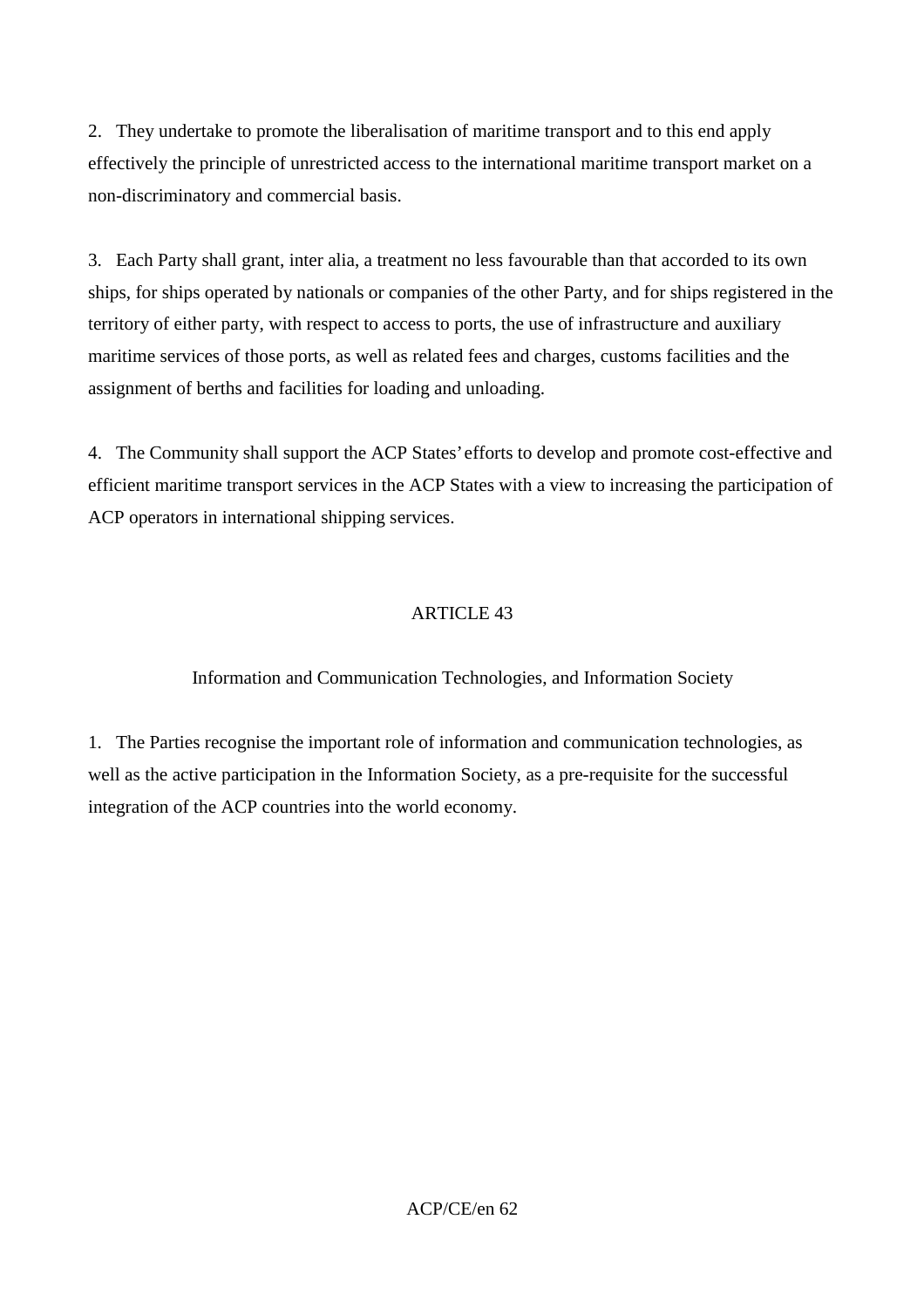2. They therefore reconfirm their respective commitments under existing multilateral agreements, in particular the protocol on Basic Telecommunications attached to the GATS, and invite those ACP countries, which are not yet members of these agreements, to accede to them.

3. They furthermore agree to participate fully and actively in any future international negotiation, which might be conducted in this area.

4. The Parties will therefore take measures that will enable inhabitants of ACP countries easy access to information and communication technologies, through, amongst other, the following measures:

– the development and encouragement of the use of affordable renewable energy resources;

– the development and deployment of more extensive low-cost wireless networks.

5. The Parties also agree to step up cooperation between them in the area of information and communication technologies, and the Information Society. This cooperation shall, in particular, be directed towards greater complementarity and harmonisation of communication systems, at national, regional and international level and their adaptation to new technologies.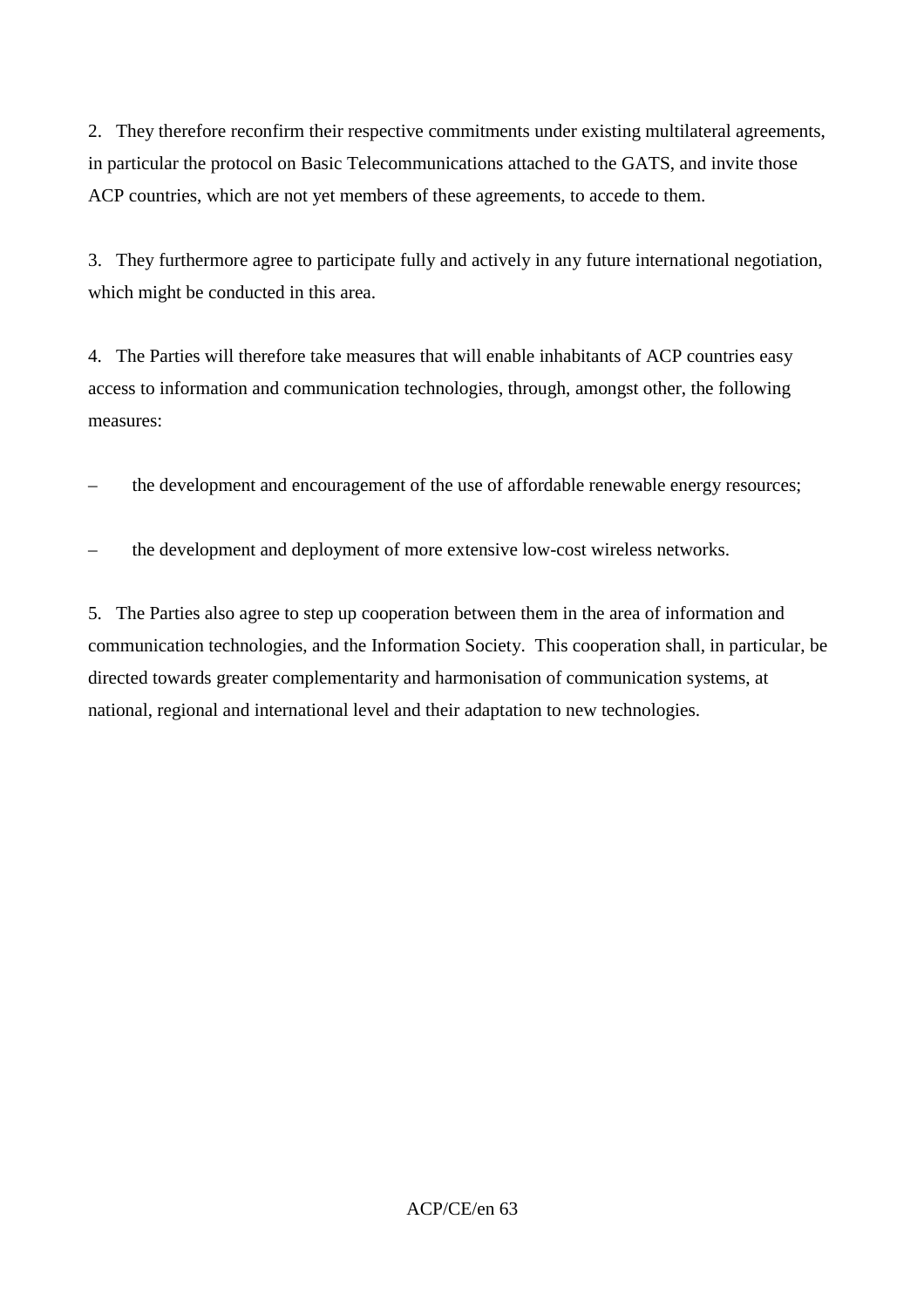## CHAPTER 5

### TRADE-RELATED AREAS

#### ARTICLE 44

### General Provisions

1. The Parties acknowledge the growing importance of new areas related to trade in facilitating progressive integration of the ACP States into the world economy. They therefore agree to strengthen their cooperation in these areas by establishing full and coordinated participation in the relevant international fora and agreements.

2. The Community shall support the ACP States' efforts, in accordance with the provisions set out in this Agreement and the development strategies agreed between the Parties to strengthen their capacity to handle all areas related to trade, including, where necessary, improving and supporting the institutional framework.

### ARTICLE 45

### Competition Policy

1. The Parties agree that the introduction and implementation of effective and sound competition policies and rules are of crucial importance in order to improve and secure an investment friendly climate, a sustainable industrialisation process and transparency in the access to markets.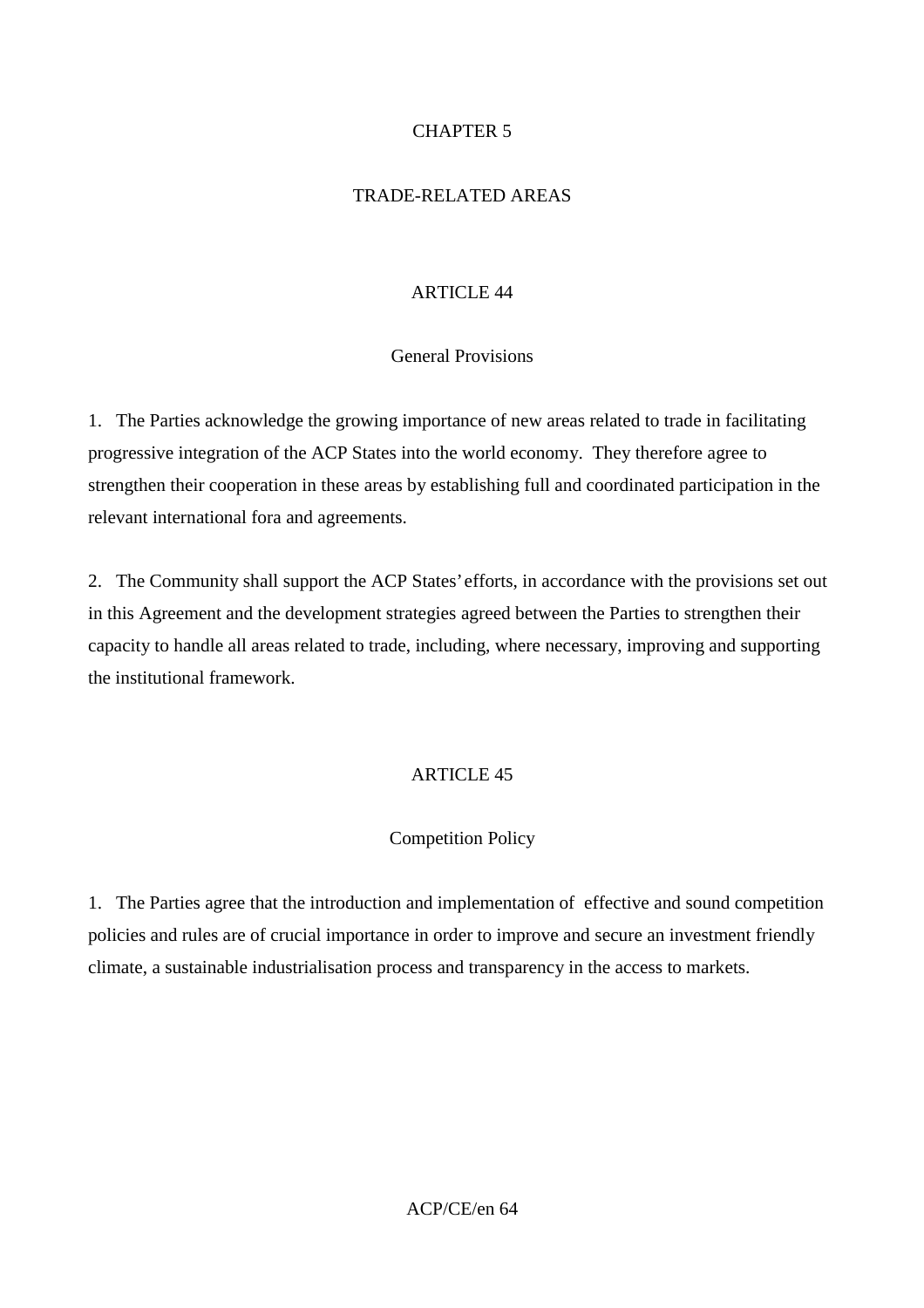2. To ensure the elimination of distortions to sound competition and with due consideration to the different levels of development and economic needs of each ACP country, they undertake to implement national or regional rules and policies including the control and under certain conditions the prohibition of agreements between undertakings, decisions by associations of undertakings and concerted practices between undertakings which have as their object or effect the prevention, restriction or distortion of competition. The Parties further agree to prohibit the abuse by one or more undertakings of a dominant position in the common market of the Community or in the territory of ACP States.

3. The Parties also agree to reinforce cooperation in this area with a view to formulating and supporting effective competition policies with the appropriate national competition agencies that progressively ensure the efficient enforcement of the competition rules by both private and state enterprises. Cooperation in this area shall, in particular, include assistance in the drafting of an appropriate legal framework and its administrative enforcement with particular reference to the special situation of the least developed countries.

# ARTICLE 46

### Protection of Intellectual Property Rights

1. Without prejudice to the positions of the Parties in multilateral negotiations, the Parties recognise the need to ensure an adequate and effective level of protection of intellectual, industrial and commercial property rights, and other rights covered by TRIPS including protection of geographical indications, in line with the international standards with a view to reducing distortions and impediments to bilateral trade.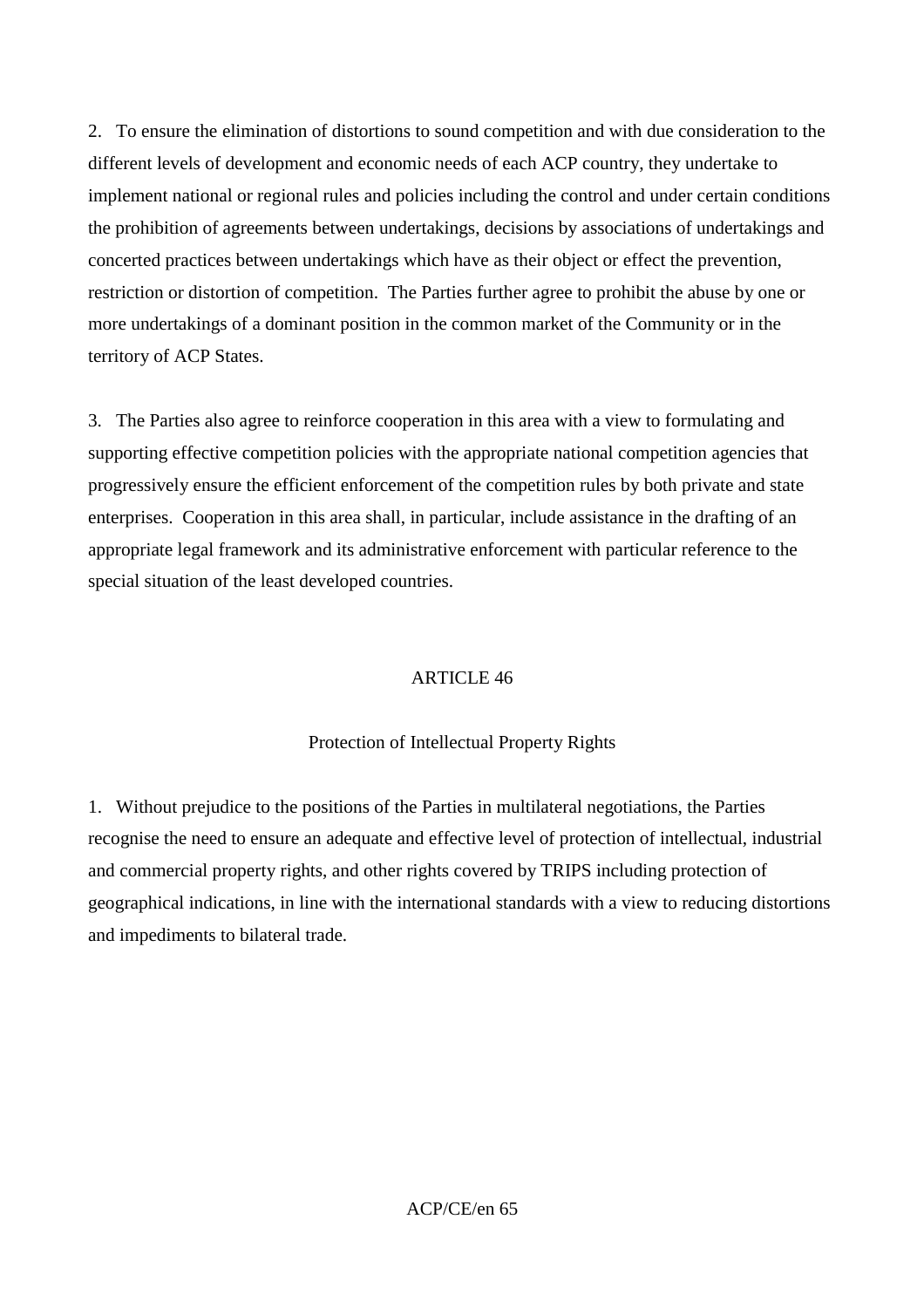2. They underline the importance, in this context, of adherence to the Agreement on Trade-Related Aspects of Intellectual Property Rights (TRIPS) to the WTO Agreement and the Convention on Biological Diversity (CBD).

3. They also agree on the need to accede to all relevant international conventions on intellectual, industrial and commercial property as referred to in Part I of the TRIPS Agreement, in line with their level of development.

4. The Community, its Member States and the ACP States may consider the conclusion of agreements aimed at protecting trademarks and geographical indications for products of particular interest of either Party.

5. For the purpose of this Agreement, intellectual property includes in particular copyright, including the copyright on computer programmes, and neighbouring rights, including artistic designs, and industrial property which includes utility models, patents including patents for bio-technological inventions and plant varieties or other effective sui generis systems, industrial designs, geographical indications including appellations of origin, trademarks for goods or services, topographies of integrated circuits as well as the legal protection of data bases and the protection against unfair competition as referred to in Article 10a of the Paris Convention for the Protection of Industrial Property and protection of undisclosed confidential information on know how.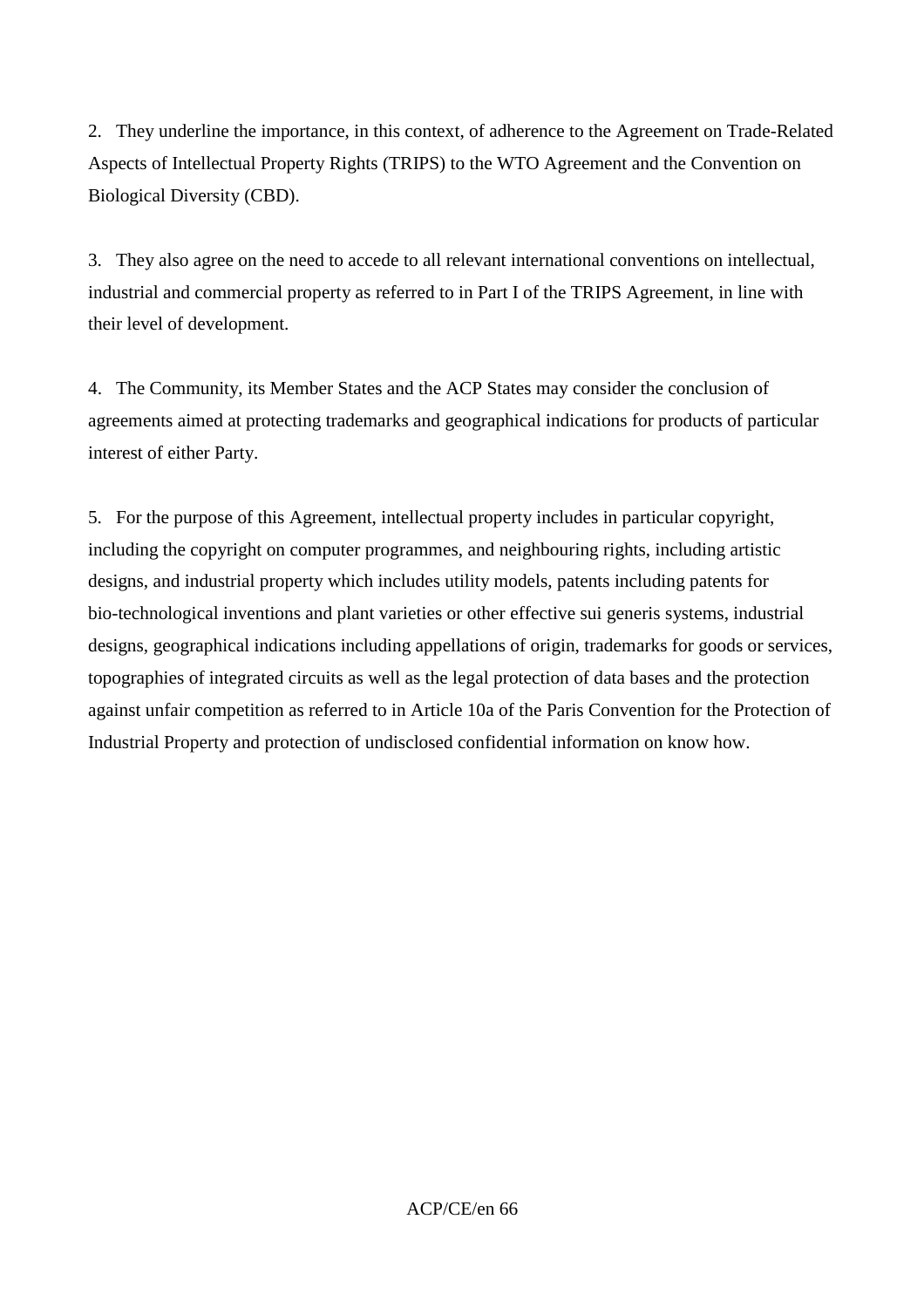6. The Parties further agree to strengthen their cooperation in this field. Upon request and on mutually agreed terms and conditions cooperation shall inter alia extend to the following areas: the preparation of laws and regulations for the protection and enforcement of intellectual property rights, the prevention of the abuse of such rights by rightholders and the infringement of such rights by competitors, the establishment and reinforcement of domestic and regional offices and other agencies including support for regional intellectual property organisations involved in enforcement and protection, including the training of personnel.

## ARTICLE 47

## Standardisation and Certification

1. The Parties agree to cooperate more closely in the field of standardisation, certification and quality assurance to remove unnecessary technical barriers and to reduce differences between them in those areas, so as to facilitate trade.

In this context, they reaffirm their commitment under the Agreement on Technical Barriers to trade, annexed to the WTO Agreement (TBT Agreement).

2. Cooperation in standardisation and certification shall aim at promoting compatible systems between the Parties and in particular include:

– measures, in accordance with the TBT Agreement, to promote greater use of international technical regulations, standards and conformity assessment procedures, including sector specific measures, in accordance with the level of economic development of ACP countries,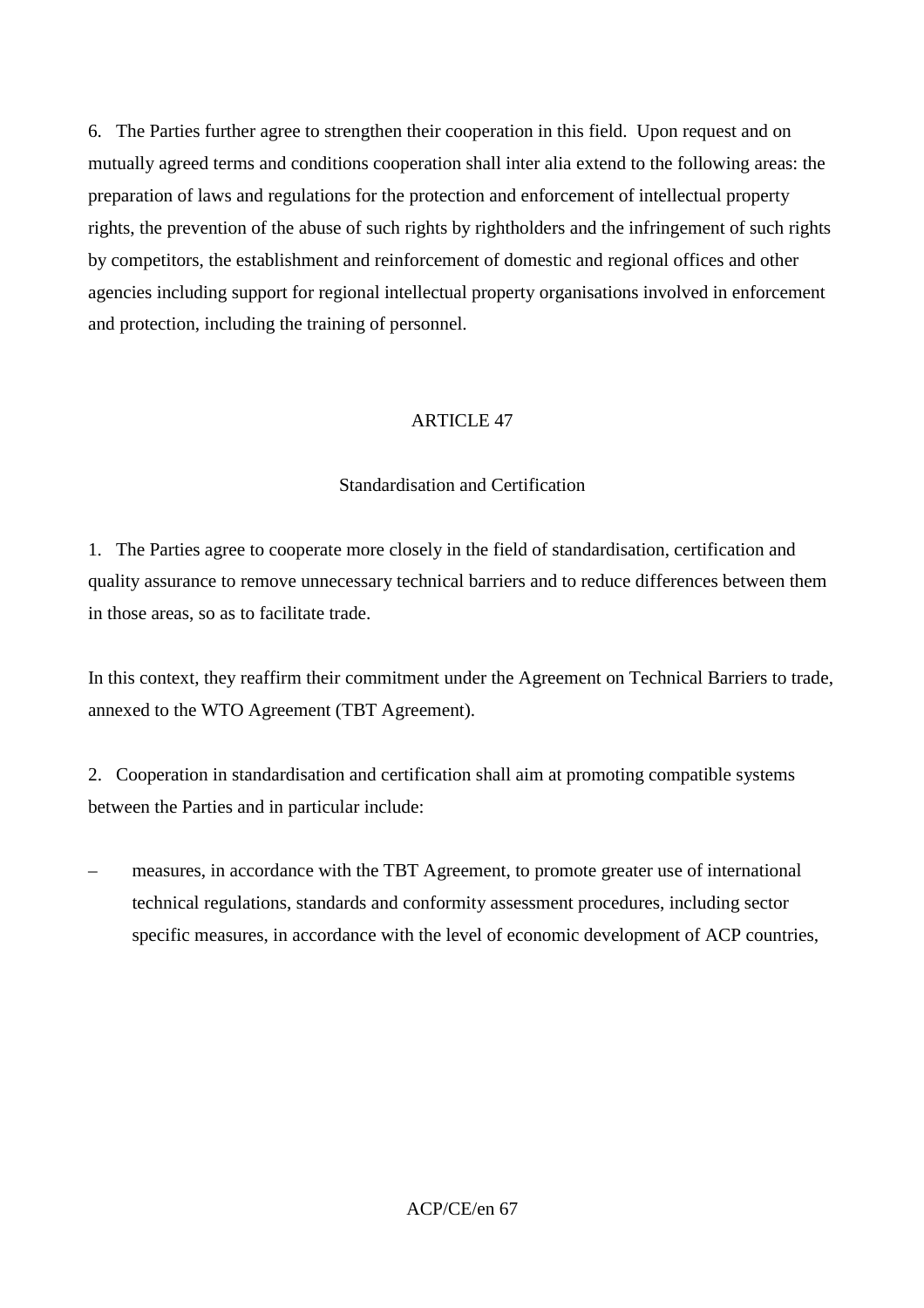- cooperation in the area of quality management and assurance in selected sectors of importance to the ACP States,
- support for capacity building initiatives in the ACP countries in the fields of conformity assessment, metrology and standardisation,
- developing functioning links between ACP and European standardisation, conformity assessment and certification institutions.

3. The Parties undertake to consider, in due course, negotiating mutual recognition agreements in sectors of mutual economic interest.

## ARTICLE 48

## Sanitary and Phytosanitary Measures

1. The Parties recognise the right of each Party to adopt or to enforce sanitary and phytosanitary measures necessary to protect human, animal or plant life or health, subject to the requirement that these measures do not constitute a means of arbitrary discrimination or a disguised restriction to trade, generally. To this end, they reaffirm their commitments under the Agreement on the Application of Sanitary and Phytosanitary Measures, annexed to the WTO Agreement (SPS-Agreement), taking account of their respective level of development.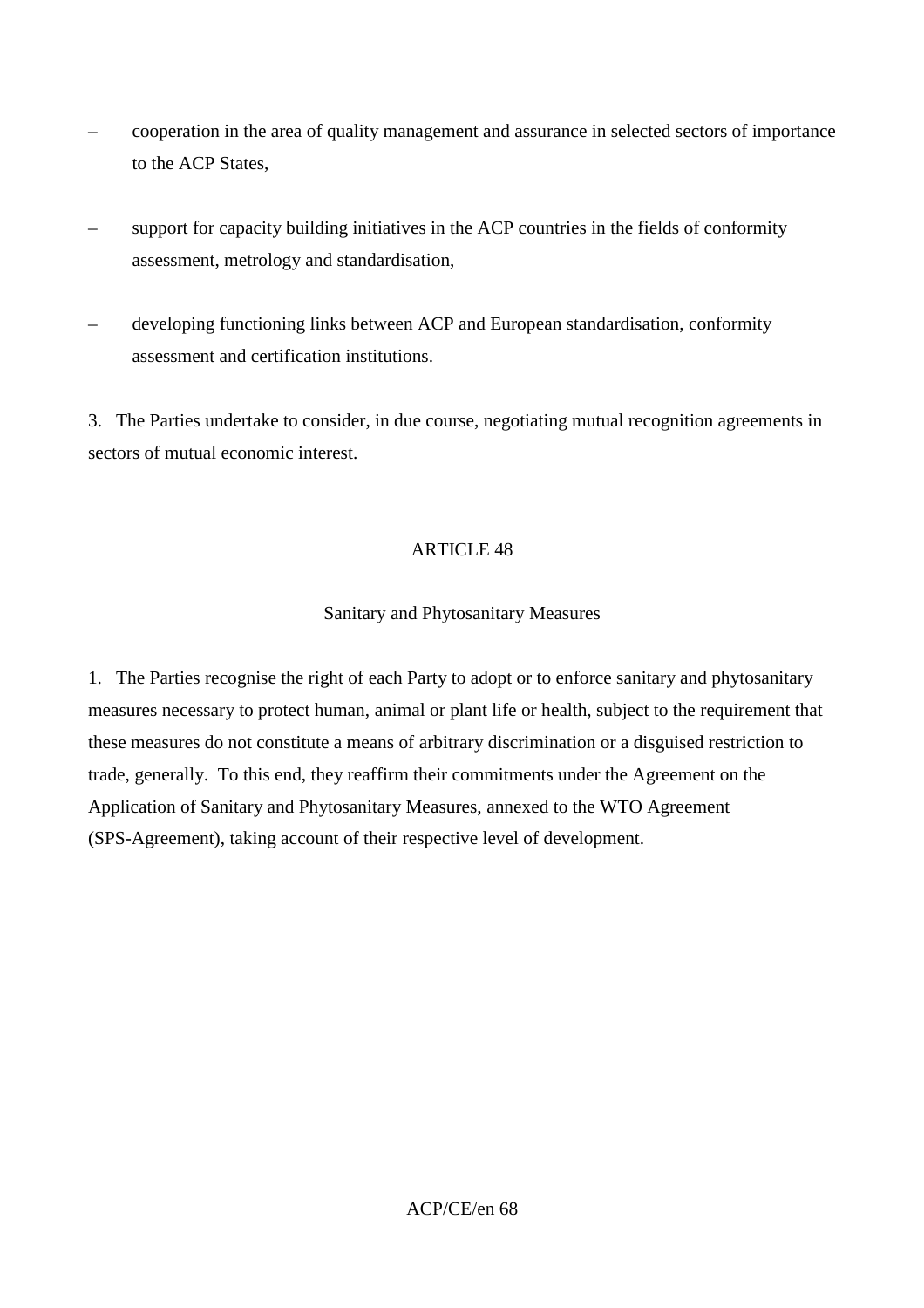2. They further undertake to reinforce coordination, consultation and information as regards notification and application of proposed sanitary and phytosanitary measures, in accordance with the SPS-Agreement whenever these measures might affect the interests of either Party. They also agree on prior consultation and coordination within the CODEX ALIMENTARIUS, the International Office of Epizootics and the International Plant Protection Convention, with a view to furthering their common interests.

3. The Parties agree to strengthen their cooperation with a view to reinforcing the capacity of the public and the private sector of the ACP countries in this field.

## **ARTICLE 49**

## Trade and Environment

1. The Parties reaffirm their commitment to promoting the development of international trade in such a way as to ensure sustainable and sound management of the environment, in accordance with the international conventions and undertakings in this area and with due regard to their respective level of development. They agree that the special needs and requirements of ACP States should be taken into account in the design and implementation of environment measures.

2. Bearing in mind the Rio Principles and with a view to reinforcing the mutual supportiveness of trade and environment, the Parties agree to enhance their cooperation in this field. Cooperation shall in particular aim at the establishment of coherent national, regional and international policies, reinforcement of quality controls of goods and services related to the environment, the improvement of environment-friendly production methods in relevant sectors.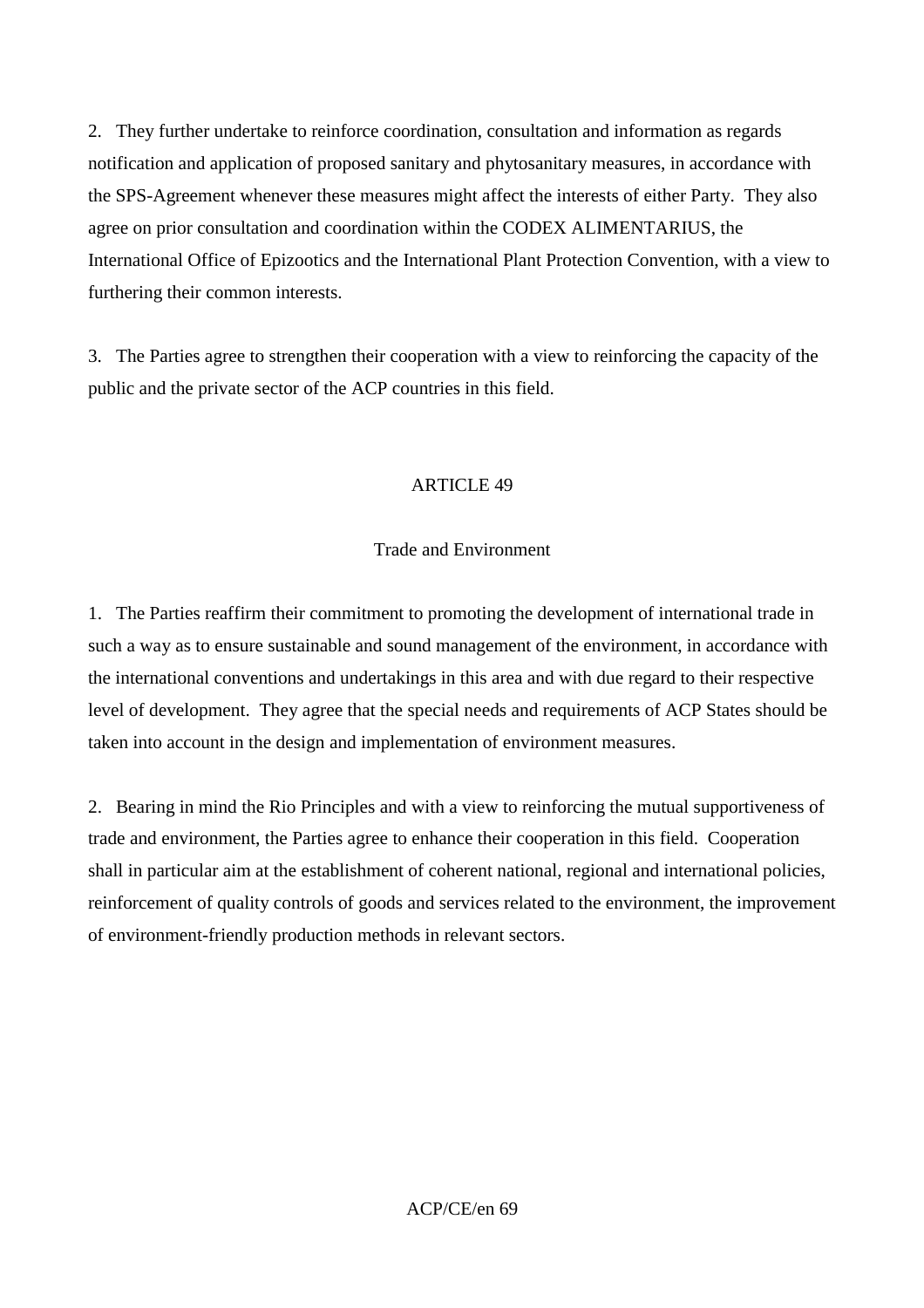## Trade and Labour Standards

1. The Parties reaffirm their commitment to the internationally recognised core labour standards, as defined by the relevant International Labour Organisation (ILO) Conventions, and in particular the freedom of association and the right to collective bargaining, the abolition of forced labour, the elimination of worst forms of child labour and non-discrimination in respect to employment.

2. They agree to enhance cooperation in this area, in particular in the following fields:

- exchange of information on the respective legislation and work regulation;
- the formulation of national labour legislation and strengthening of existing legislation;
- educational and awareness-raising programmes;
- enforcement of adherence to national legislation and work regulation.
- 3. The Parties agree that labour standards should not be used for protectionist trade purposes.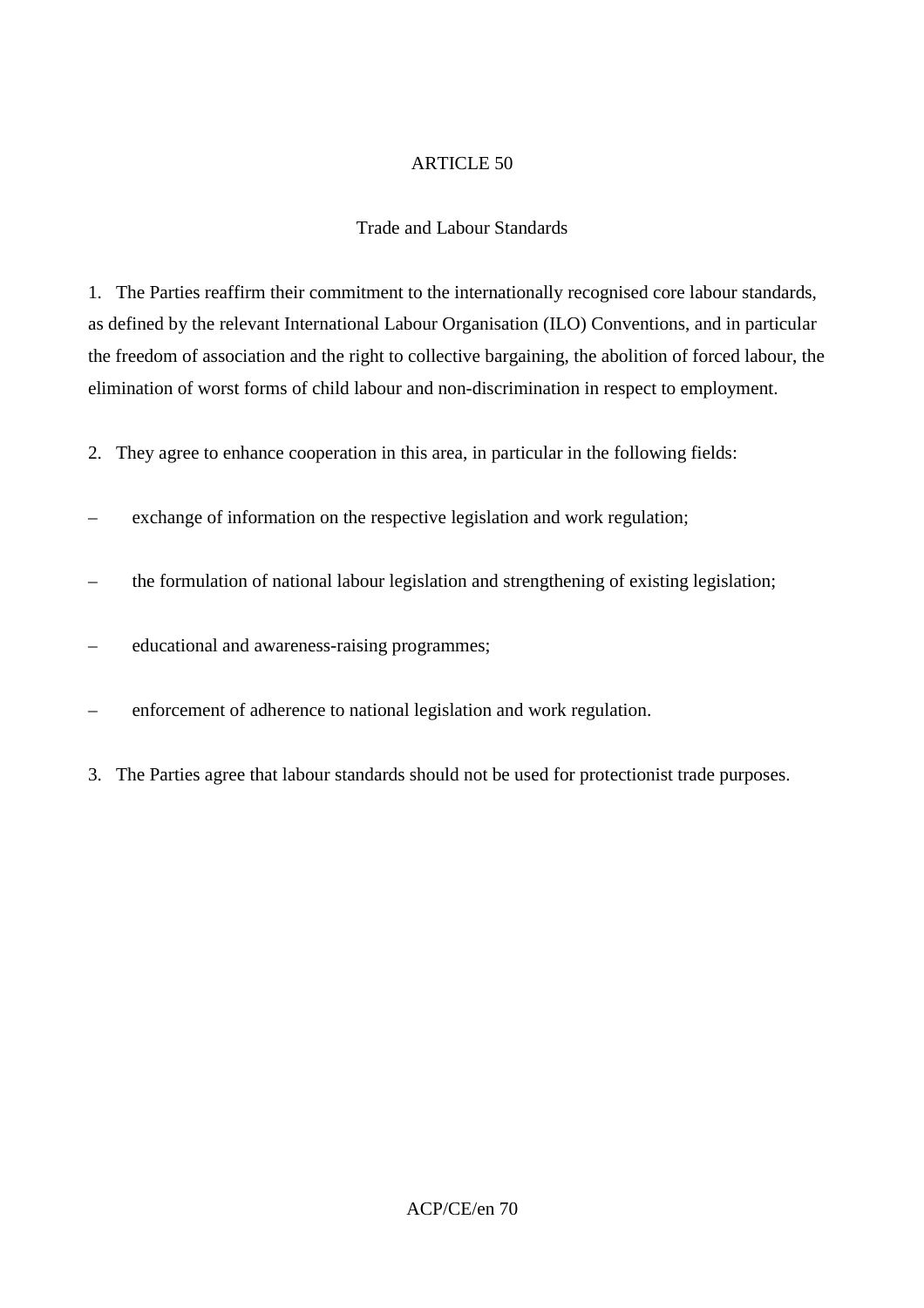#### Consumer Policy and Protection of Consumer Health

1. The Parties agree to step up their cooperation in the area of consumer policy and consumer health protection, having due regard to domestic legislation to avoid barriers to trade.

2. Cooperation shall, in particular, aim at improving the institutional and technical capacity in this area, establishing rapid-alert systems of mutual information on dangerous products, exchanging information and experiences on the establishment and operation of post market surveillance of products and product safety, improving information provided to consumers on prices, characteristics of products and services offered, encouraging the development of independent consumer associations and contacts between consumer interest representatives, improving compatibility of consumer policies and systems, notifying enforcement of the legislation and promoting cooperation in investigating harmful or unfair business practices and implementing exports prohibitions in the trade between the Parties of goods and services the marketing of which has been prohibited in their country of production.

### ARTICLE 52

#### Tax Carve-out Clause

1. Without prejudice to the provisions of Article 31 of Annex IV, the Most Favoured Nation treatment granted in accordance with the provisions of this Agreement, or any arrangement adopted under this Agreement, does not apply to tax advantages which the Parties are providing or may provide in the future on the basis of agreements to avoid double taxation or other tax arrangements, or domestic fiscal legislation.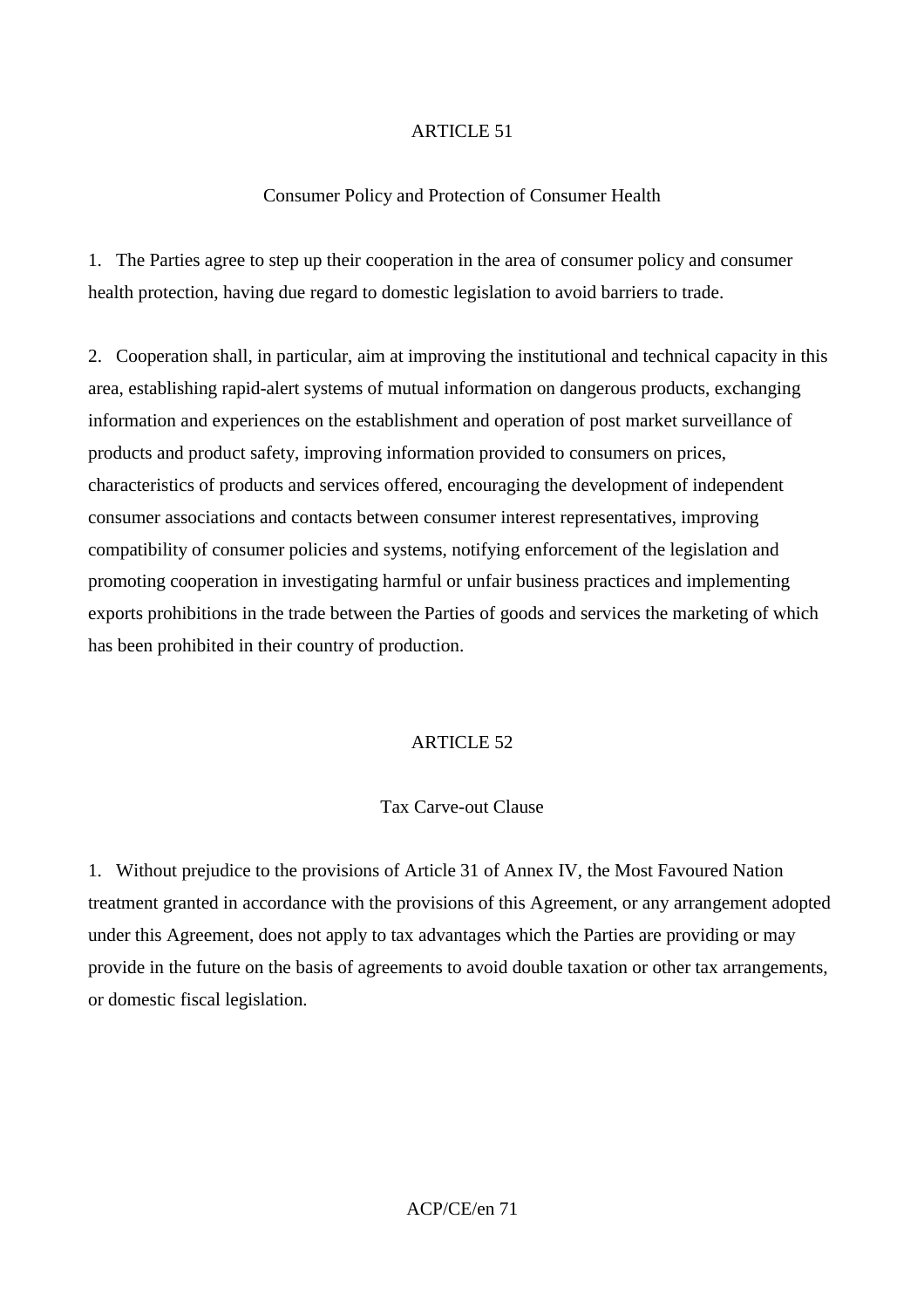2. Nothing in this Agreement, or in any arrangements adopted under this Agreement, may be construed to prevent the adoption or enforcement of any measure aimed at preventing the avoidance or evasion of taxes pursuant to the tax provisions of agreements to avoid double taxation or other tax arrangements, or domestic fiscal legislation.

3. Nothing in this Agreement, or in any arrangements adopted under this Agreement, shall be construed to prevent the Parties from distinguishing, in the application of the relevant provisions of their fiscal legislation, between taxpayers who are not in the same situation, in particular with regard to their place of residence, or with regard to the place where their capital is invested.

# CHAPTER 6

# COOPERATION IN OTHER AREAS

# ARTICLE 53

# Fishery Agreements

1. The Parties declare their willingness to negotiate fishery agreements aimed at guaranteeing sustainable and mutually satisfactory conditions for fishing activities in ACP States.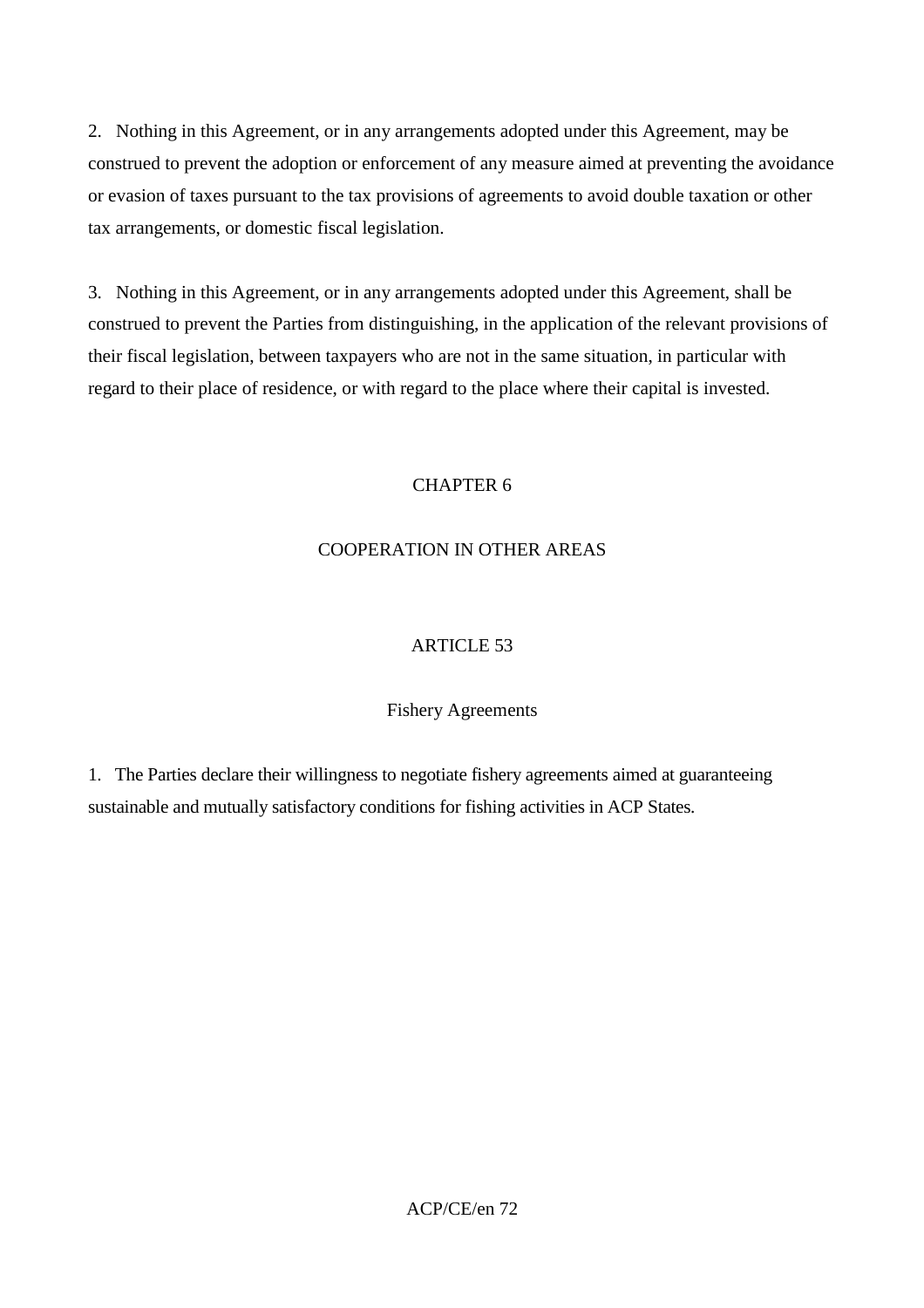2. In the conclusion or implementation of such agreements, the ACP States shall not discriminate against the Community or among the Member States, without prejudice to special arrangements between developing States within the same geographical area, including reciprocal fishing arrangements, nor shall the Community discriminate against ACP States.

## ARTICLE 54

## Food security

1. With regard to available agricultural products, the Community undertakes to ensure that export refunds can be fixed further in advance for all ACP States in respect of a range of products drawn up in the light of the food requirements expressed by those States.

2. Advance fixing shall be for one year and shall be applied each year throughout the life of this Agreement, it being understood that the level of the refund will be determined in accordance with the methods normally followed by the Commission.

3. Specific agreements may be concluded with those ACP States which so request in the context of their food security policies.

4. The specific agreements referred to in paragraph 3 shall not place in jeopardy production and trade flows in ACP regions.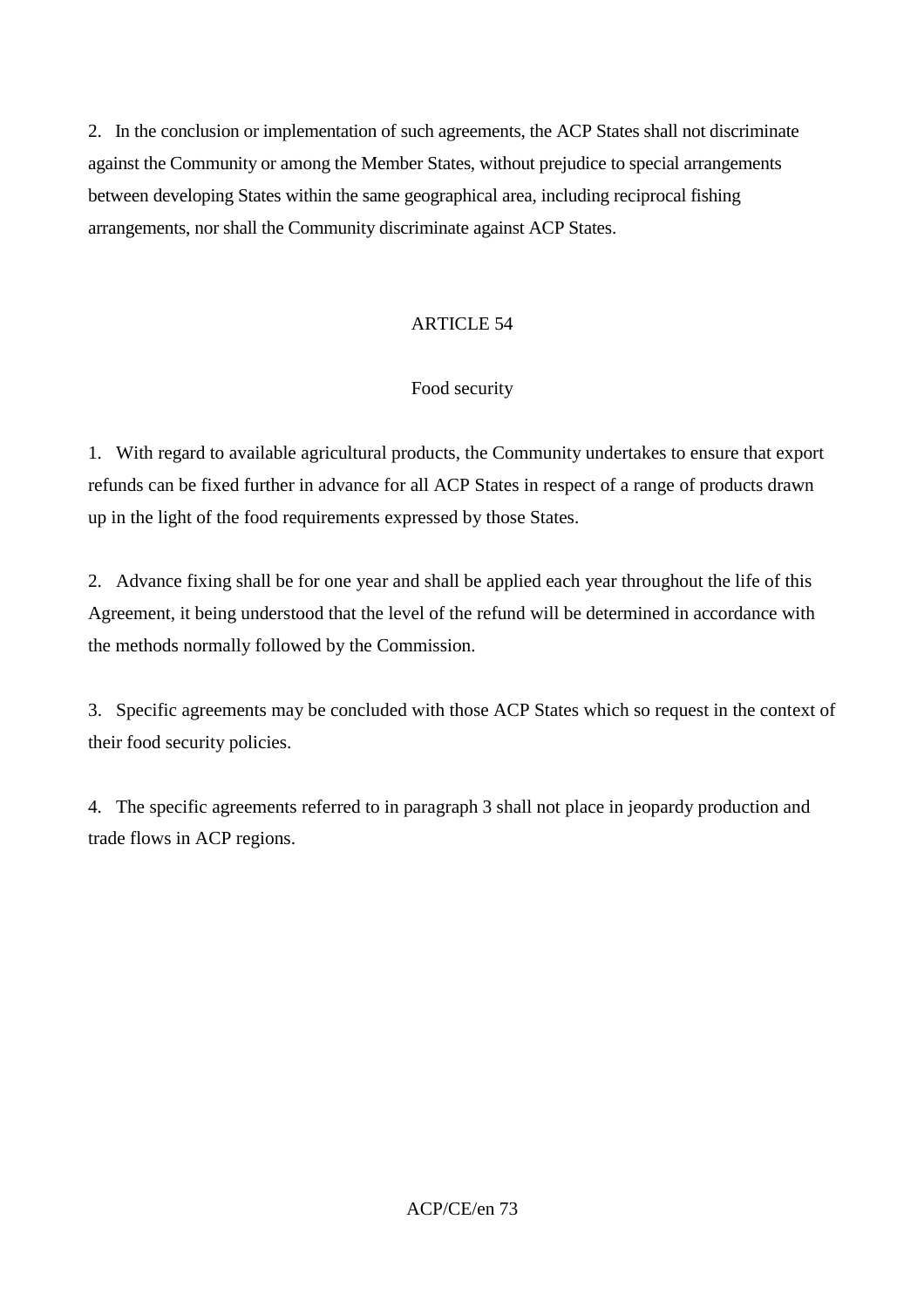## PART 4

## DEVELOPMENT FINANCE COOPERATION

## TITLE I

## GENERAL PROVISIONS

# CHAPTER 1

## OBJECTIVES, PRINCIPLES, GUIDELINES AND ELIGIBILITY

# ARTICLE 55

### **Objectives**

The objectives of development finance cooperation shall be, through the provision of adequate financial resources and appropriate technical assistance, to support and promote the efforts of ACP States to achieve the objectives set out in this Agreement on the basis of mutual interest and in a spirit of interdependence.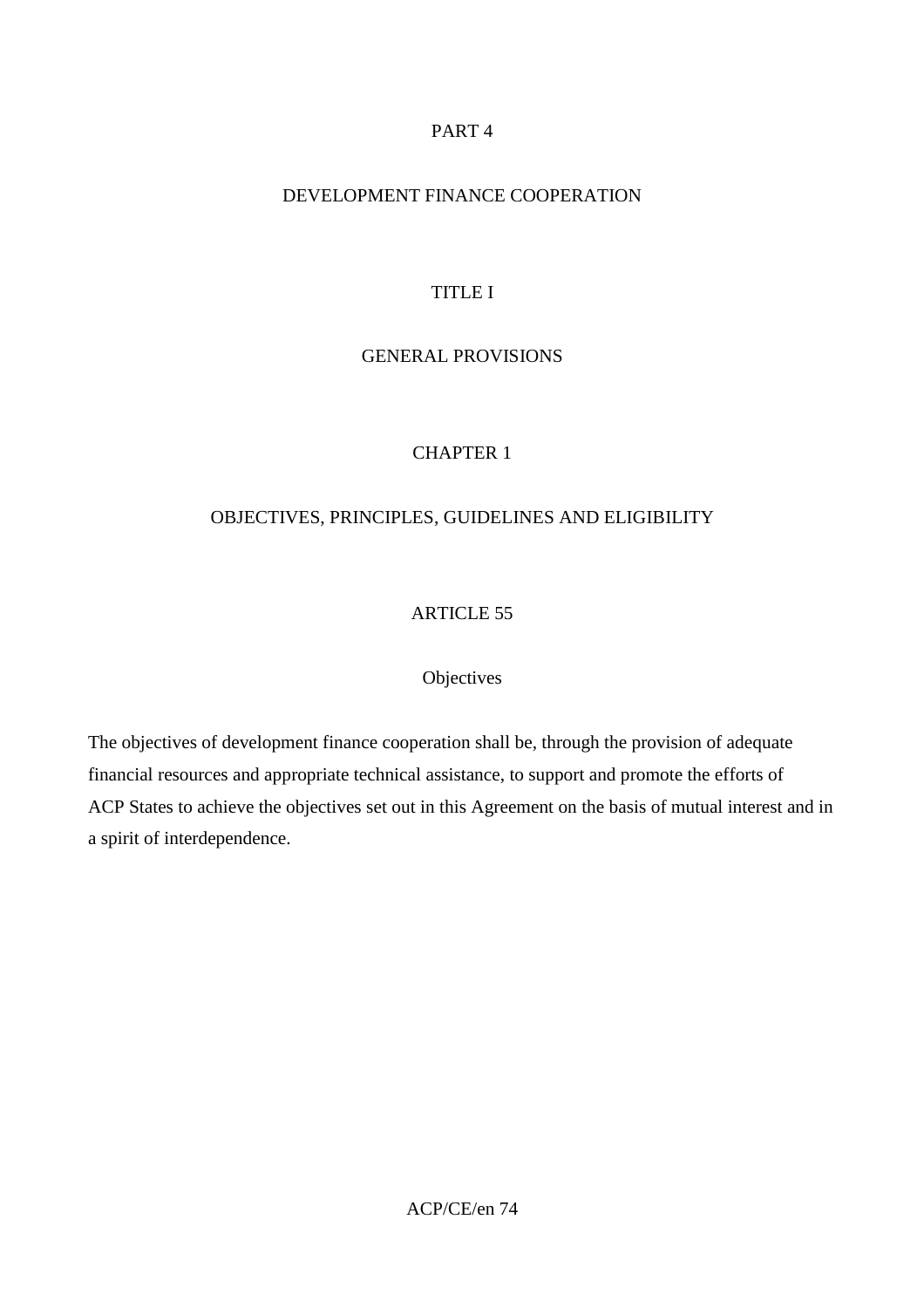## Principles

1. Development finance cooperation shall be implemented on the basis of and be consistent with the development objectives, strategies and priorities established by the ACP States, at both national and regional levels. Their respective geographical, social and cultural characteristics, as well as their specific potential, shall be taken into account. In addition, cooperation shall:

(a) promote local ownership at all levels of the development process;

(b) reflect a partnership based on mutual rights and obligations;

- (c) emphasise the importance of predictability and security in resource flows, granted on highly concessional terms and on a continuous basis;
- (d) be flexible and appropriate to the situation in each ACP State as well as adapted to the specific nature of the project or programme concerned; and
- (e) ensure efficiency, coordination and consistency.

2. Cooperation shall ensure special treatment for LDC ACP countries and duly take into account the vulnerability of landlocked and island ACP countries. In addition, the specific needs of post-conflict countries shall also be addressed.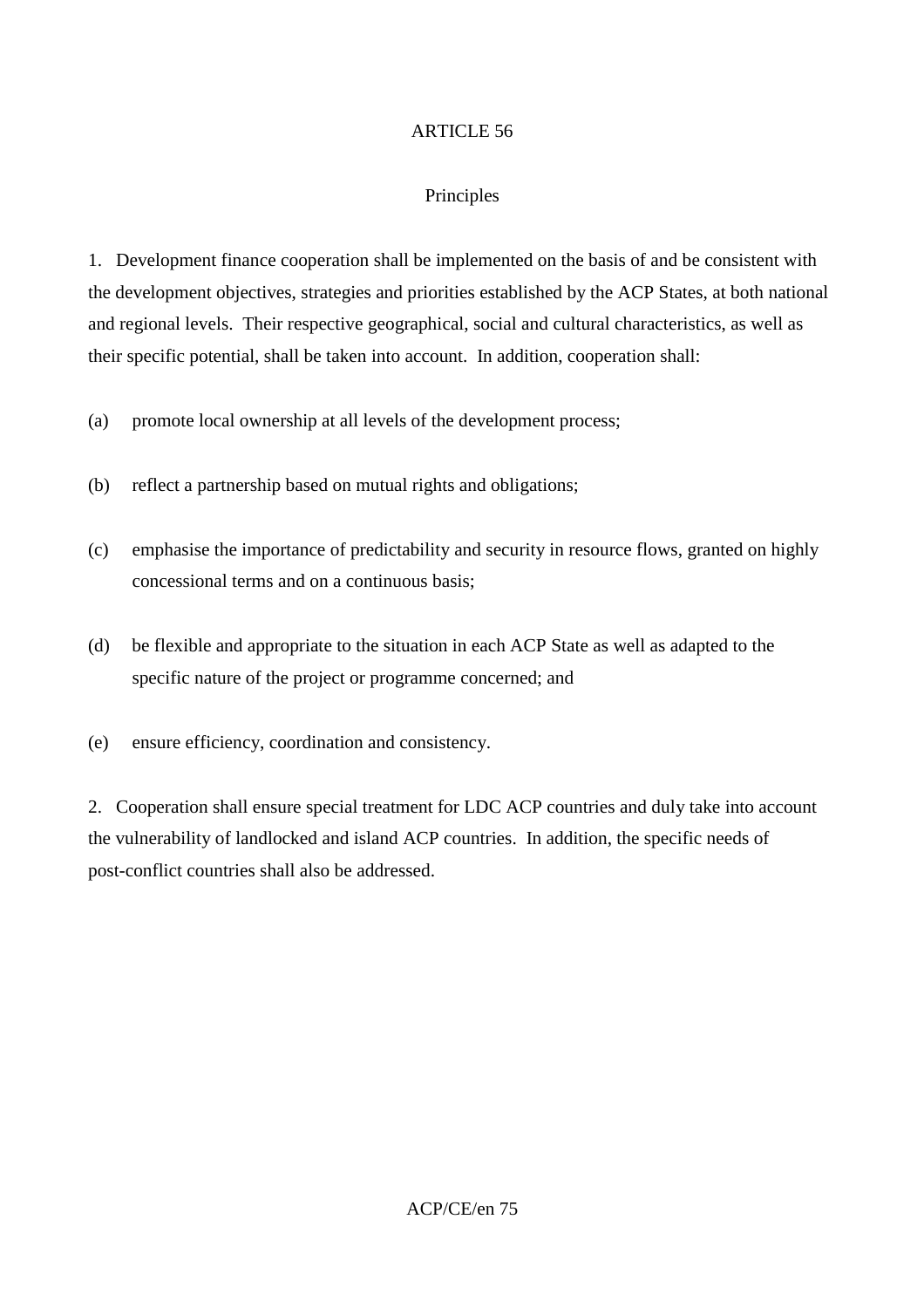## Guidelines

1. Operations financed within the framework of this Agreement shall be implemented by the ACP States and the Community in close cooperation, the concept of equality between the partners being recognised.

- 2. The ACP States shall be responsible for:
- (a) defining the objectives and priorities on which the indicative programmes are based;
- (b) choosing projects and programmes;
- (c) preparing and presenting the dossiers of projects and programmes;
- (d) preparing, negotiating and concluding contracts;
- (e) implementing and managing projects and programmes; and
- (f) maintaining projects and programmes.

3. Without prejudice to the provisions above, eligible non-State actors may also be responsible for proposing and implementing programmes and projects in areas concerning them.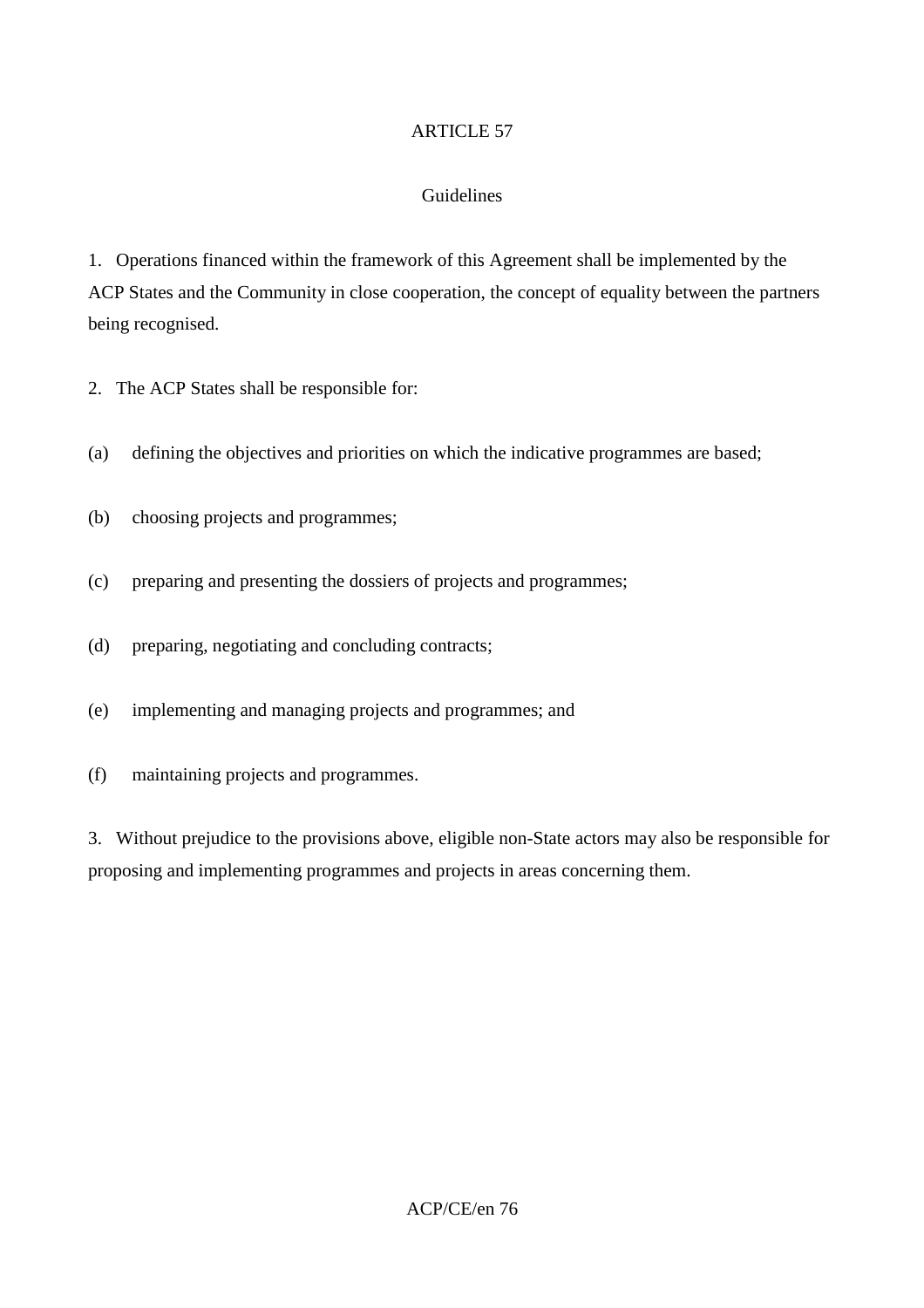4. The ACP States and the Community shall be jointly responsible for:

(a) establishing, within the joint institutions, the guidelines for development finance cooperation;

(b) adopting the indicative programmes;

(c) appraising projects and programmes;

(d) ensuring equality of conditions for participation in invitations to tender and contracts;

(e) monitoring and evaluating the effects and results of projects and programmes; and

(f) ensuring the proper, prompt and efficient execution of projects and programmes.

5. The Community shall be responsible for taking financing decisions on projects and programmes.

6. Unless otherwise provided for in this Agreement, all decisions requiring the approval of either Party shall be approved, or be deemed approved, within 60 days of notification by the other Party.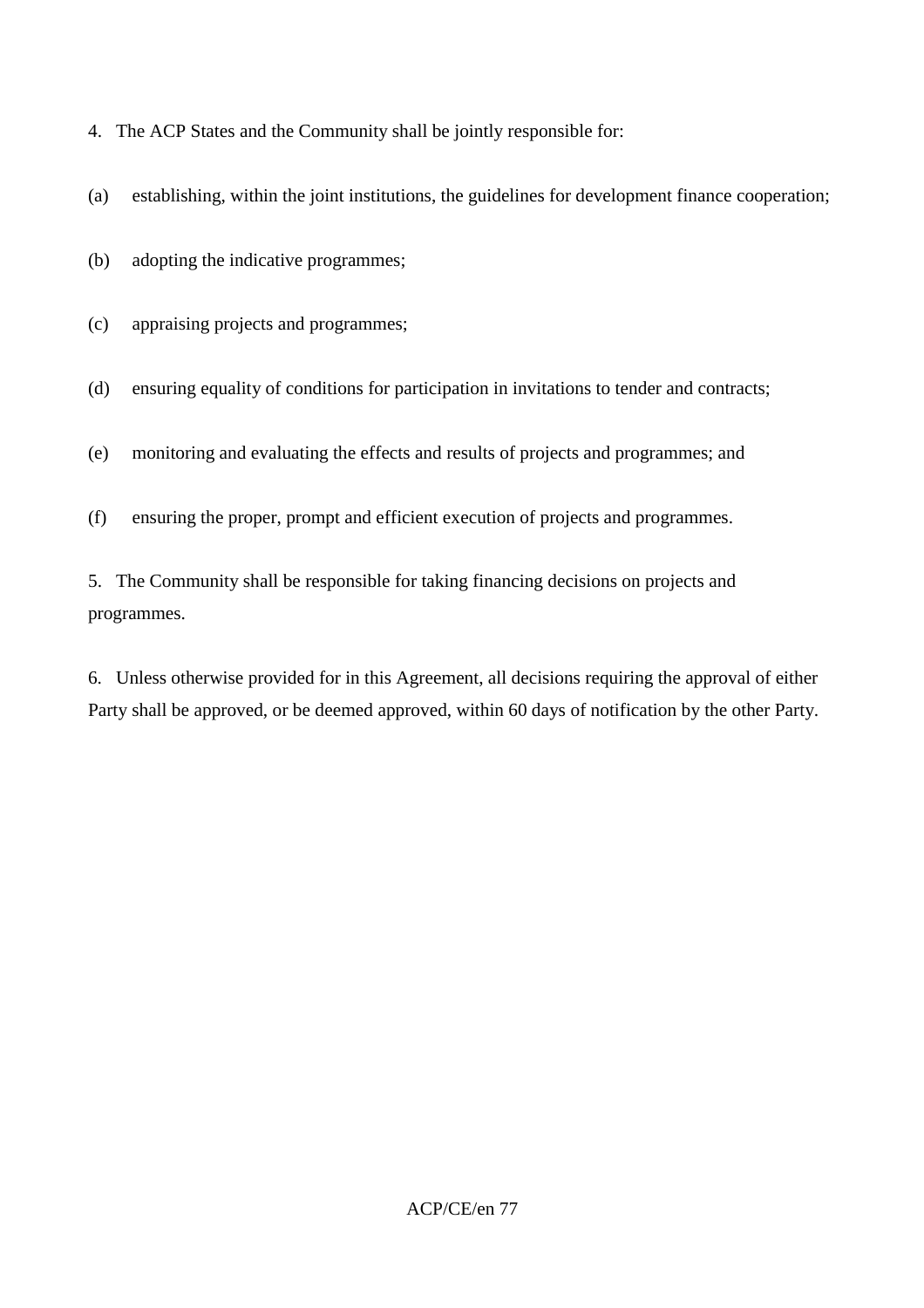## Eligibility for financing

1. The following entities or bodies shall be eligible for financial support provided under the Agreement:

- (a) ACP States;
- (b) regional or inter-State bodies to which one or more ACP States belong and which are authorised by those States; and
- (c) joint bodies set up by the ACP States and the Community to pursue certain specific objectives.

2. Subject to the agreement of the ACP State or ACP States concerned, the following shall also be eligible for financial support:

- (a) national and/or regional public or semi-public agencies, departments or local authorities of the ACP States and, in particular, their financial institutions and development banks;
- (b) companies, firms and other private organisations and private operators of ACP States;
- (c) enterprises of a Community Member State to enable them, in addition to their own contribution, to undertake productive projects in the territory of an ACP State;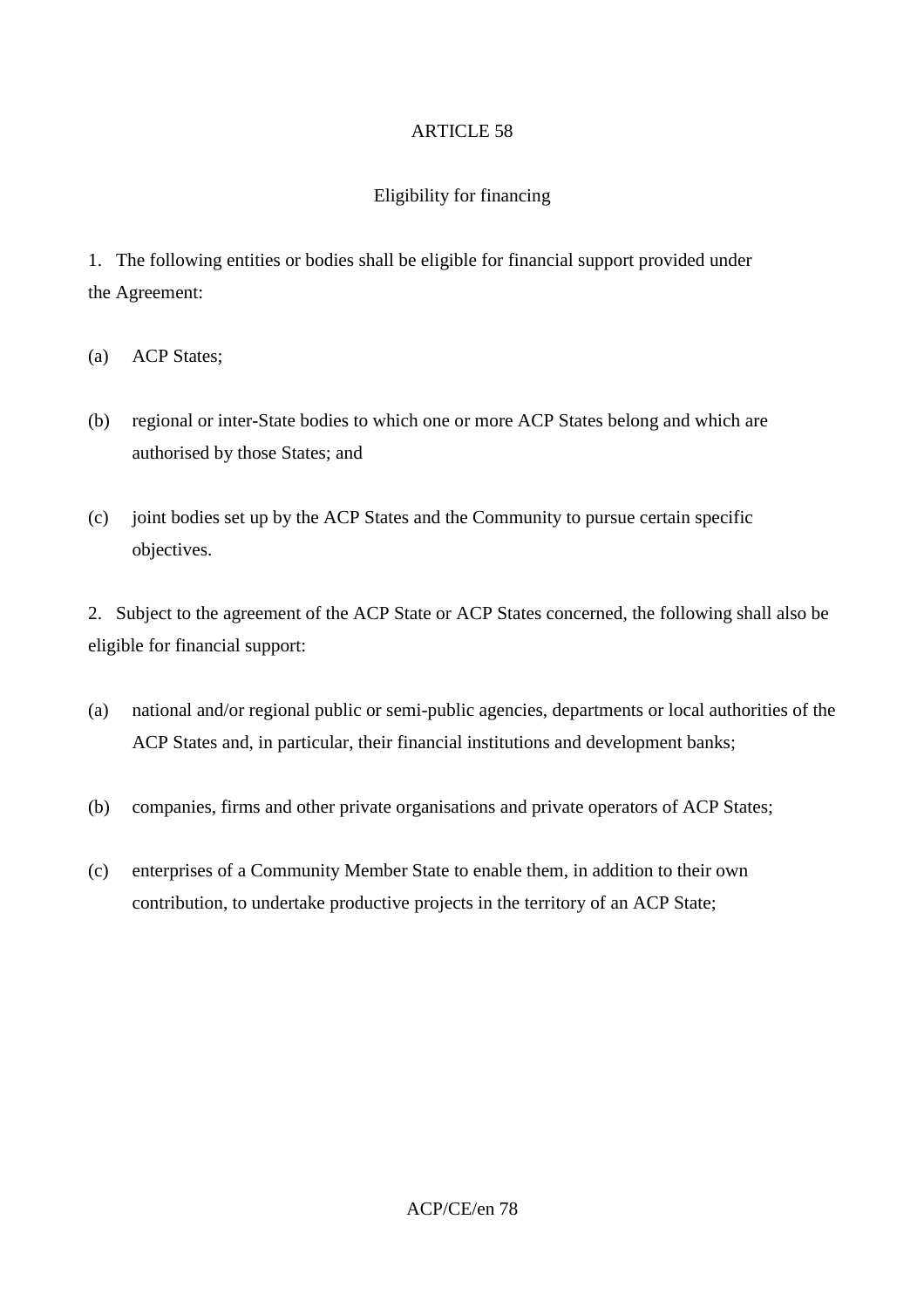- (d) ACP or Community financial intermediaries providing, promoting and financing private investments in ACP States; and
- (c) agents of decentralised cooperation and other non-State actors from the ACP States and from the Community.

# CHAPTER 2

## SCOPE AND NATURE OF FINANCING

### ARTICLE 59

Within the framework of the priorities established by the ACP State or States concerned at both national and regional levels, support may be given to projects, programmes and other forms of operations contributing to the objectives set out in this Agreement.

## ARTICLE 60

### Scope of Financing

The scope of financing may include, inter alia, depending on the needs and the types of operation considered most appropriate, support to:

(a) measures which contribute to attenuate the debt burden and balance of payments problems of the ACP countries;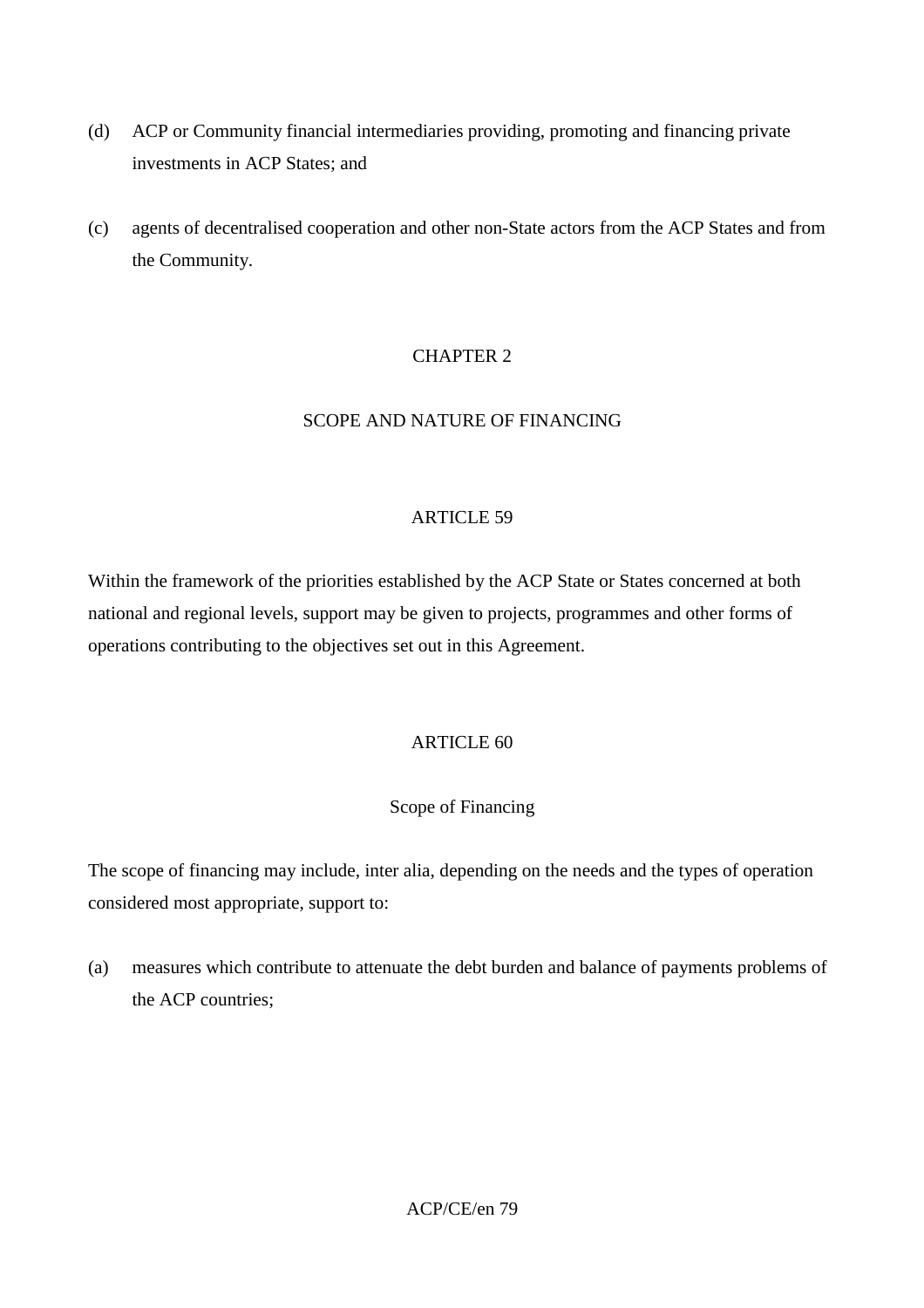- (b) macroeconomic and structural reforms and policies;
- (c) mitigation of adverse effects of instability in export earnings;
- (d) sectoral policies and reforms;
- (e) institutional development and capacity building;
- (f) technical cooperation programmes; and
- (g) humanitarian and emergency assistance including assistance to refugees and displaced persons, short-term rehabilitation measures and disaster preparedness.

## Nature of Financing

- 1. The nature of financing shall, inter alia, include:
- (a) projects and programmes;
- (b) credit lines, guarantee schemes and equity participation;
- (c) budgetary support, either directly, for the ACP States whose currencies are convertible and freely transferable, or indirectly, from counterparts funds generated by the various Community instruments;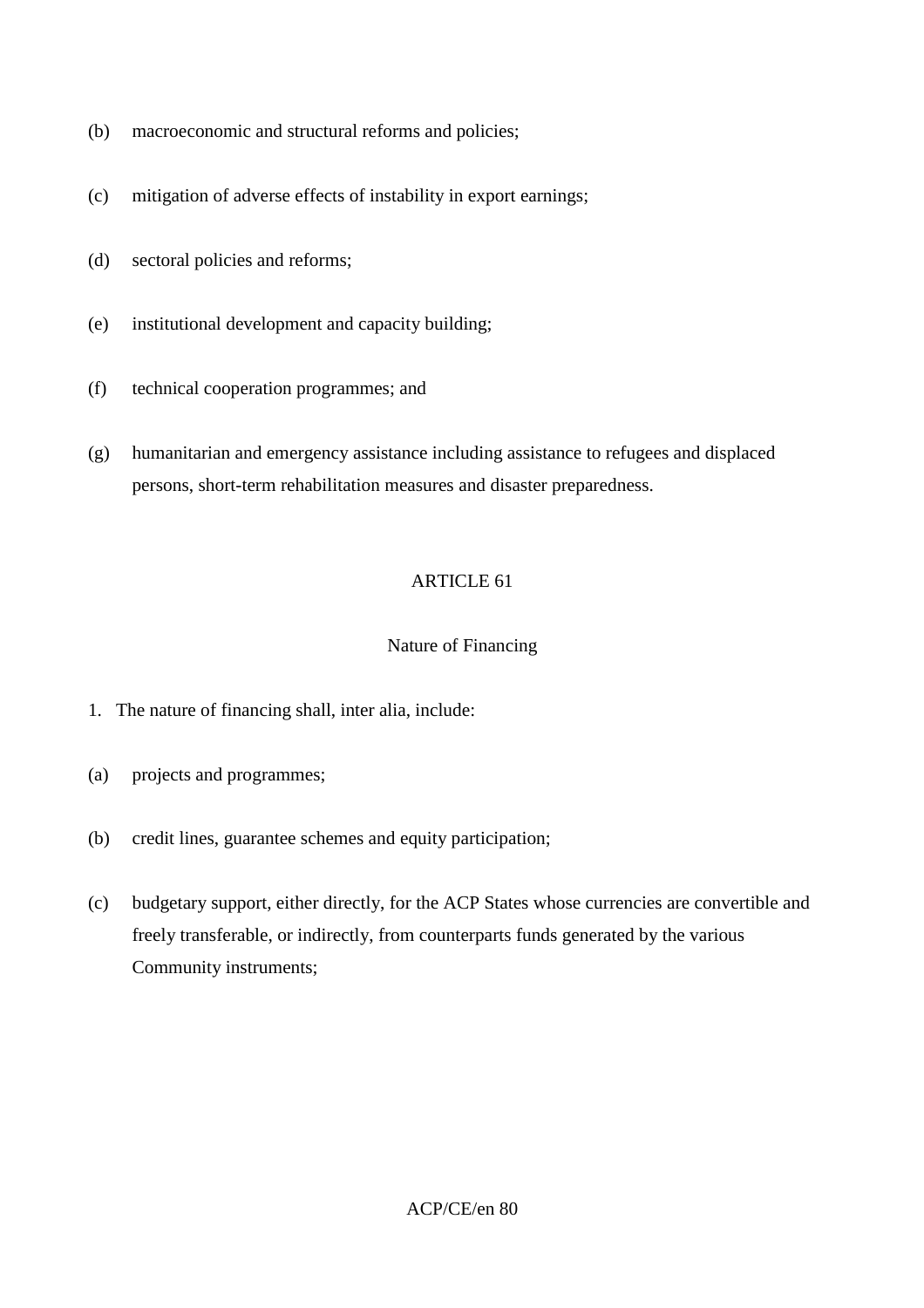- (d) the human and material resources necessary for effective administration and supervision of projects and programmes;
- (e) sectoral and general import support programmes which may take the form of:
	- (i) sectoral import programmes through direct procurement including financing of inputs in the productive system and supplies to improve social services;
	- (ii) sectoral import programmes in the form of foreign exchange released in instalments for financing sectoral imports; and
	- (iii) general import programmes in the form of foreign exchange released in instalments for financing general imports covering a wide range of products.

2. Direct budgetary assistance in support of macroeconomic or sectoral reforms shall be granted where:

- (a) public expenditure management is sufficiently transparent, accountable and effective;
- (b) well defined macroeconomic or sectoral policies established by the country itself and agreed to by its main donors are in place; and
- (c) public procurement is open and transparent.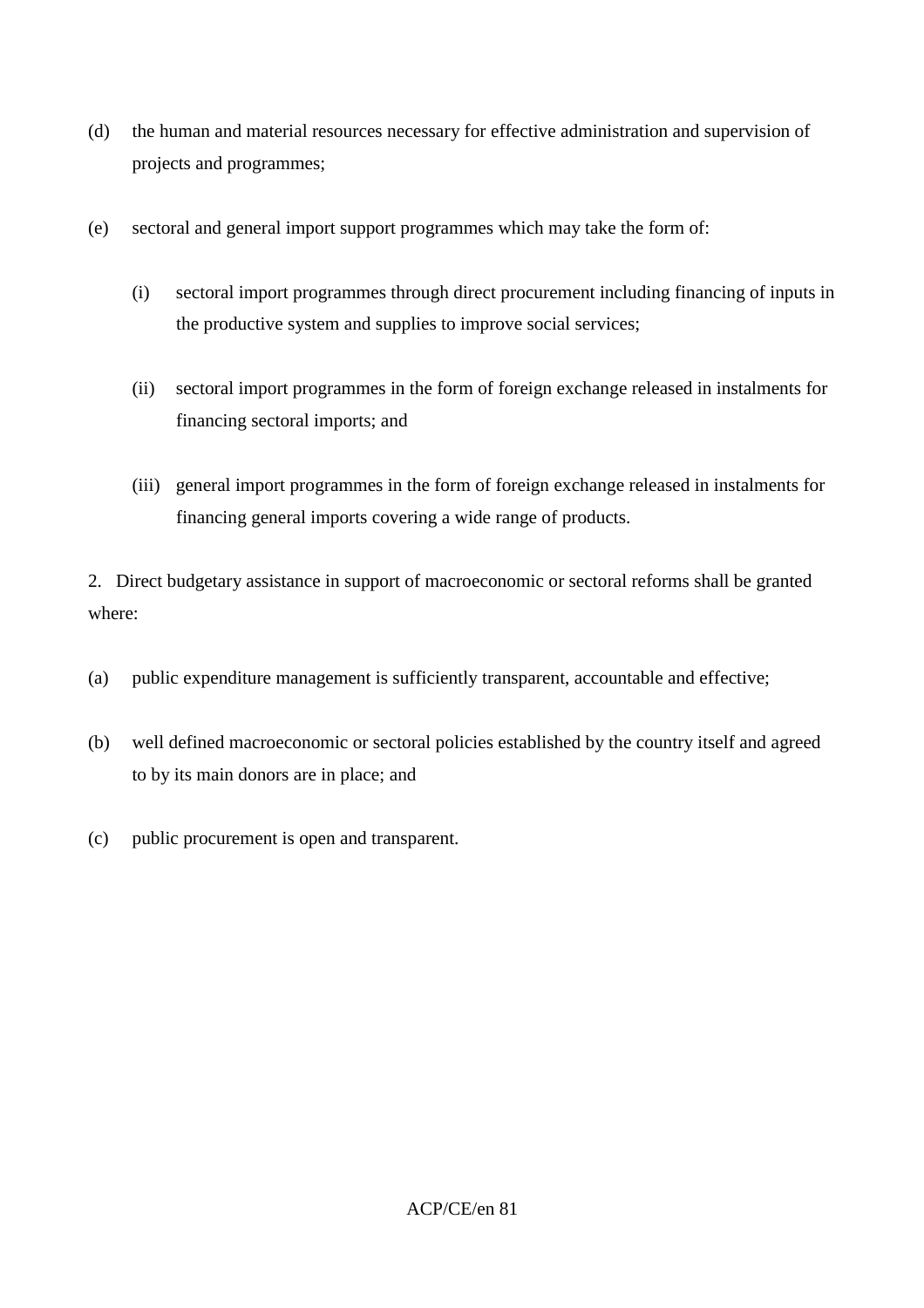3. Similar direct budgetary assistance shall be granted gradually to sectoral policies in substitution for individual projects.

4. The instruments of import programmes or budgetary support defined above can also be used to support eligible ACP States implementing reforms aimed at intra-regional economic liberalisation which generate net transitional costs.

5. In the framework of the Agreement, the European Development Fund (hereinafter referred to as the Fund) including counterpart funds, unexpended balance from previous Funds, own resources of the European Investment Bank (hereinafter referred to as the Bank) and where appropriate resources drawn from the European Community's budget, shall be used to finance projects, programmes and other forms of operations contributing to the achievement of the objectives of this Agreement.

6. The funds provided under the Agreement may be used to cover the total costs of both the local and foreign expenditure of projects and programmes, including recurrent cost financing.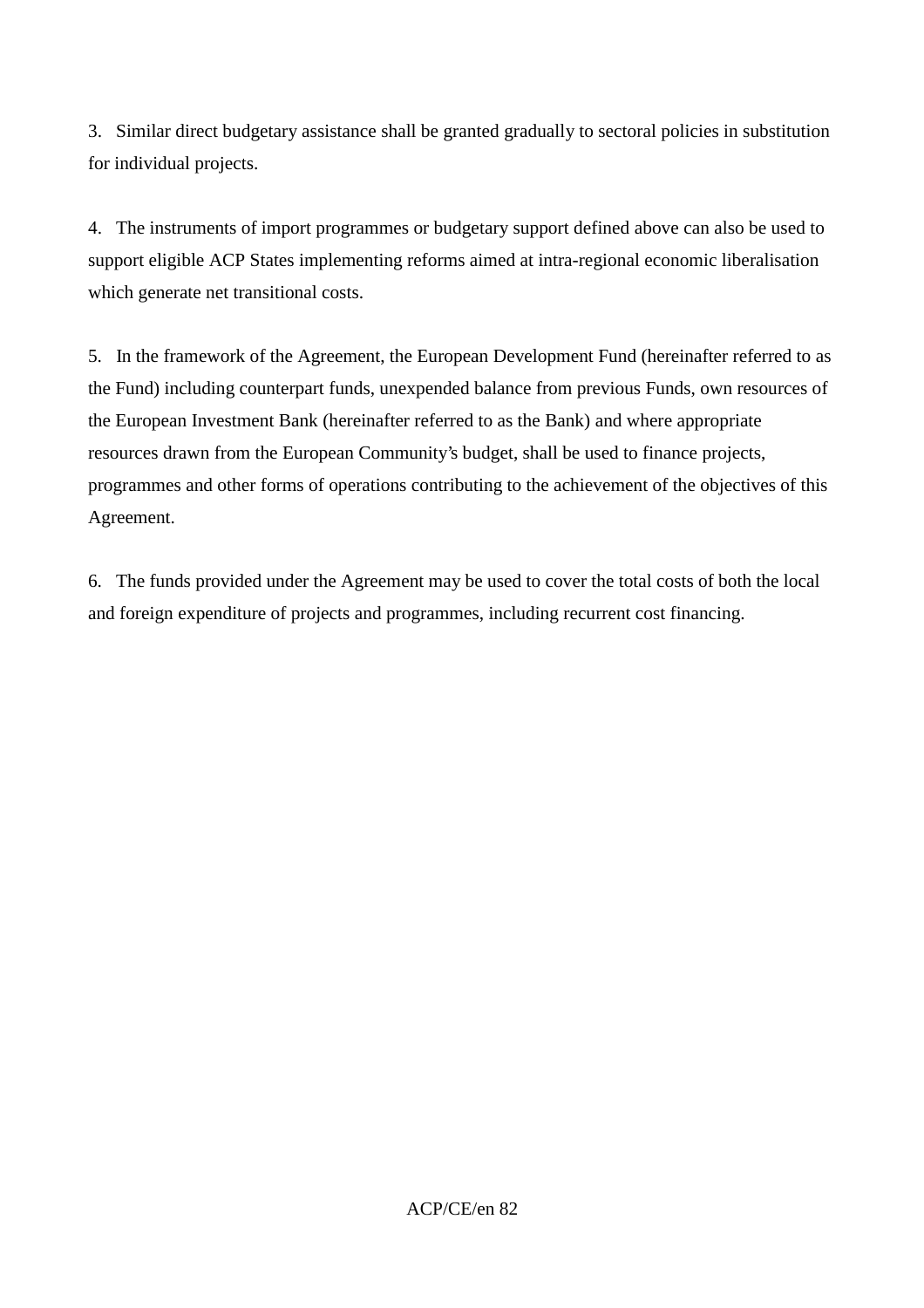## TITLE II

## FINANCIAL COOPERATION

# CHAPTER 1

# FINANCIAL RESOURCES

## ARTICLE 62

## Overall amount

1. For the purposes set out in this Agreement, the overall amount of the Community's financial assistance and the detailed terms and conditions of financing are provided for in the Annexes to this Agreement.

2. Should an ACP State fail to ratify this Agreement or denounce it, the Parties shall adjust the amounts of the resources provided for in the Financial Protocol set out in Annex I. Adjustment of the financial resources shall also apply upon: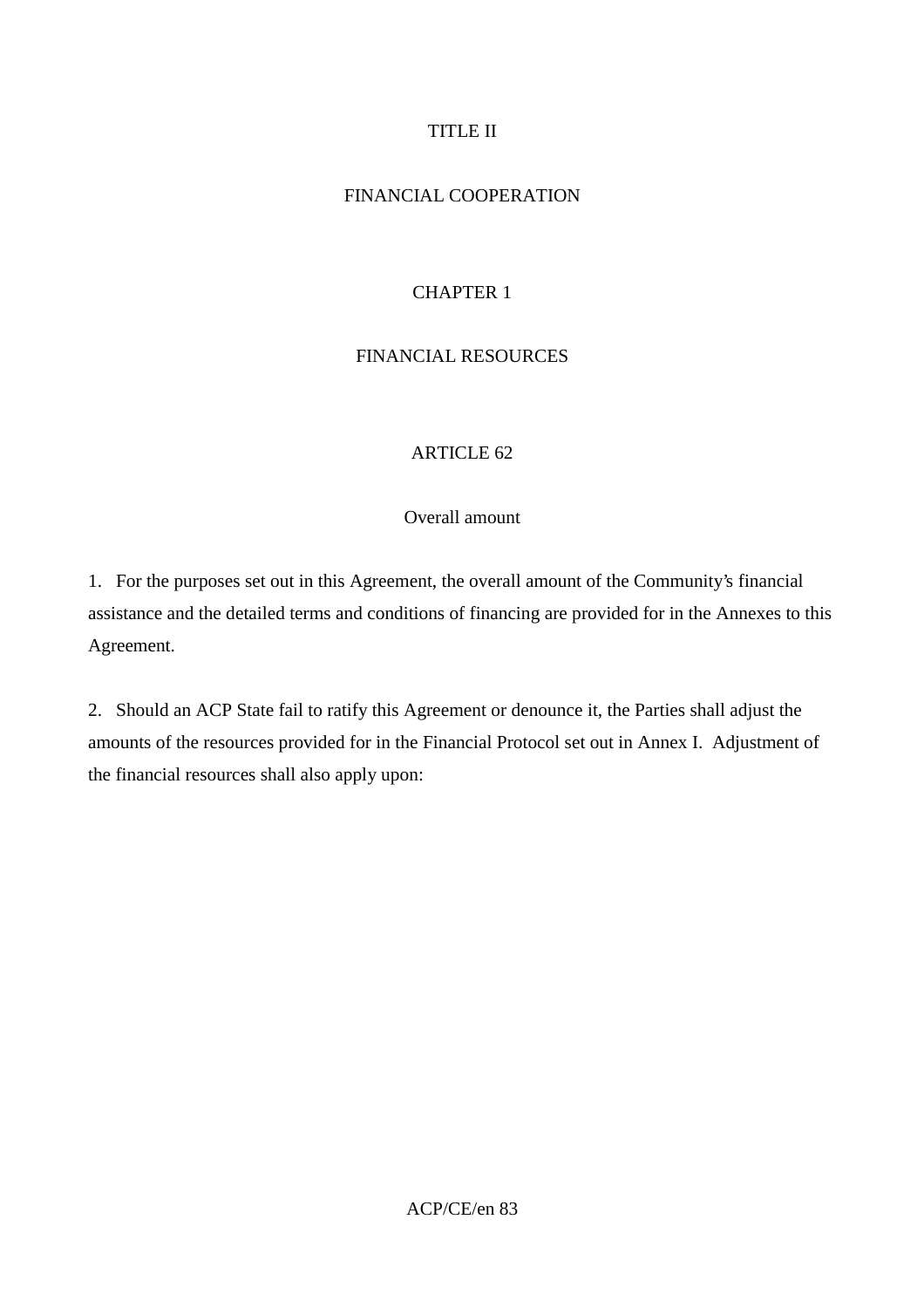- (a) the accession to the Agreement of new ACP States which did not take part in its negotiation; and
- (b) the enlargement of the Community.

## Methods of financing

The methods of financing for each project or programme shall be determined jointly by the ACP State or States concerned and the Community by reference to:

- (a) the level of development, the geographical situation and economic and financial circumstances of these States;
- (b) the nature of the project or programme, its economic and financial return as well as its social and cultural impact; and
- (c) in the case of loans, factors guaranteeing their servicing.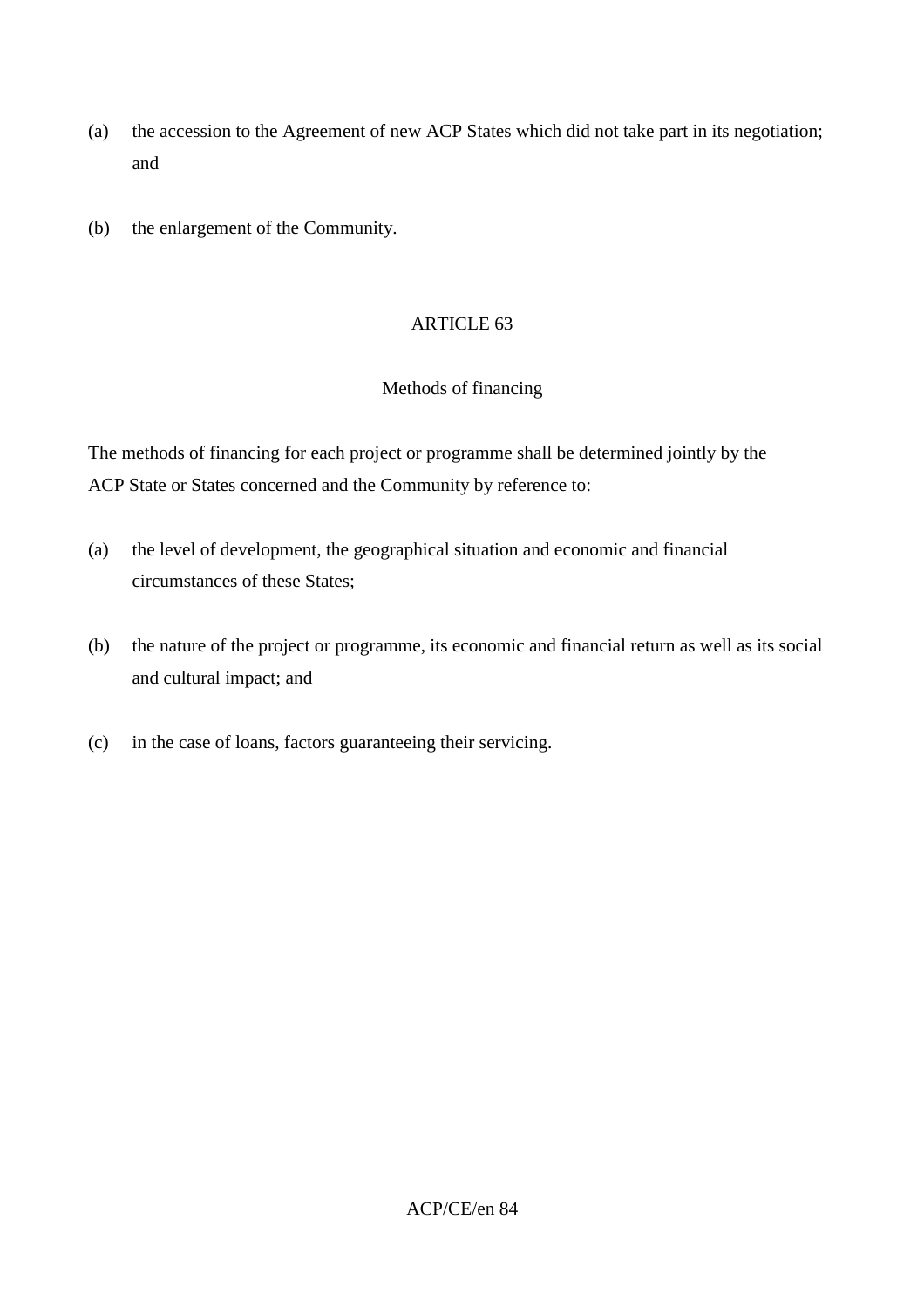### On-lending operations

1. Financial assistance may be made available to or through the ACP States concerned or, subject to the provisions of this Agreement through eligible financial institutions or directly to any other eligible beneficiary. Where financial assistance is granted to the final recipient through an intermediary or directly to the final beneficiary in the private sector:

- (a) the terms and conditions on which the assistance may be made available by the intermediary to the final recipient or directly to the final beneficiary in the private sector shall be laid down in the financing agreement or loan contract; and
- (b) any financial benefit accruing to the intermediary from the on-lending transaction or resulting from direct lending operations to the final beneficiary in the private sector, shall be used for development purposes on the conditions laid down in the financing agreement or the loan contract, after taking into account administrative costs, exchange and financial risks and the cost of technical assistance given to the final recipient.

2. Where the financing is undertaken through an on-lending body based and/or operating in the ACP States, it shall be the responsibility of that body to select and appraise individual projects and to administer the funds placed at its disposal under the conditions provided for in this Agreement and by mutual agreement between the Parties.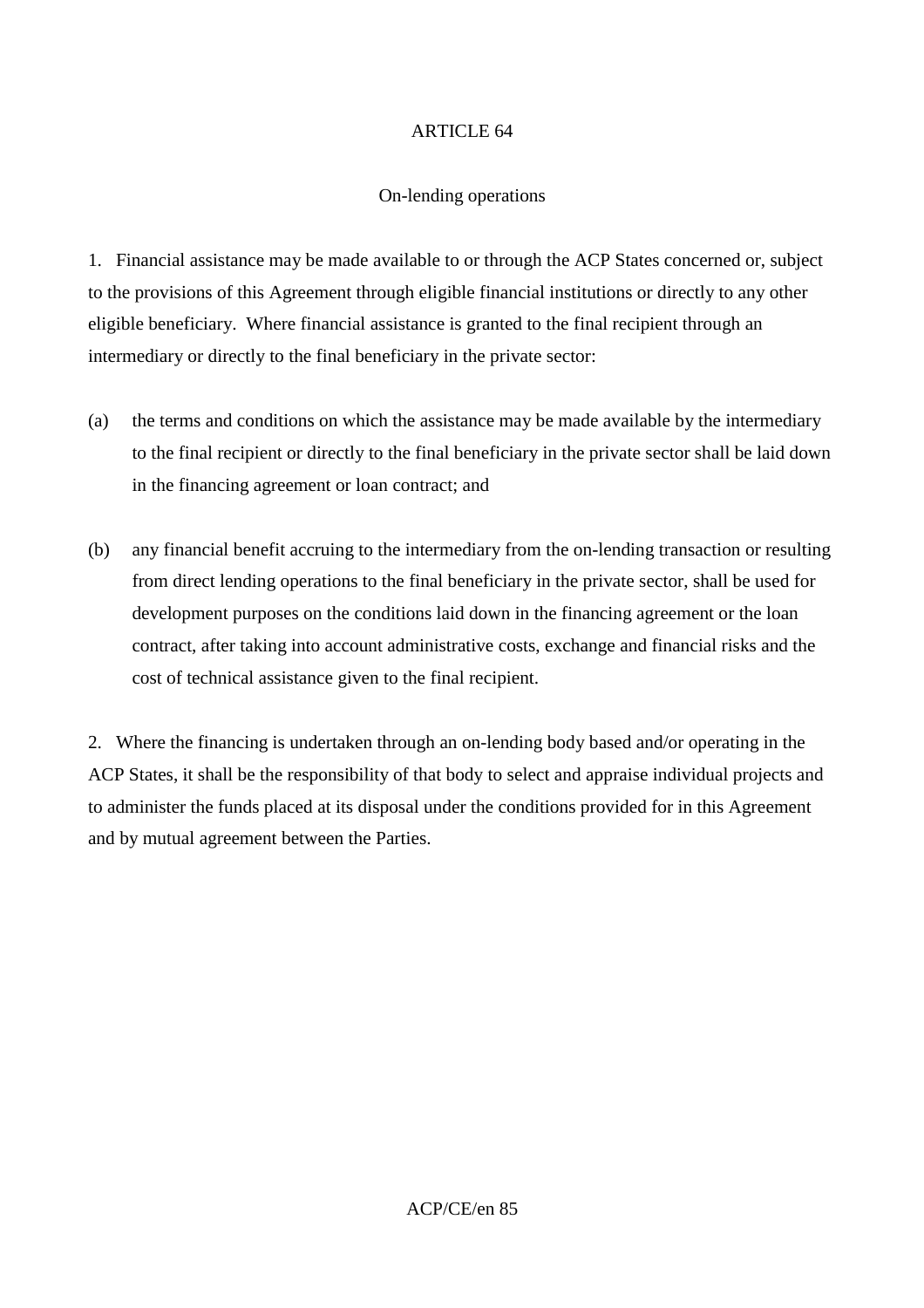## Co-financing

1. The financial resources provided for in this Agreement may be applied, at the request of the ACP States, to co-financing undertaken in particular with development agencies and institutions, Community Member States, ACP States, third countries or international or private financial institutions, firms or export credit agencies.

2. Special consideration shall be given to the possibility of co-financing in cases where Community participation will encourage the participation of other sources of finance and where such financing may lead to an advantageous financial package for the ACP State concerned.

3. Co-financing may be in the form of joint or parallel financing. Preference shall be given in each case to the solution, which is more suitable from the point of view of cost-effectiveness. In addition, measures shall be taken to coordinate and harmonise operations of the Community and those of other co-financing bodies in order to minimise the number of procedures to be undertaken by the ACP States and to render those procedures more flexible.

4. The process of consultation and coordination with other donors and co-financiers should be strengthened and developed, where possible, through the establishment of co-financing framework agreements and co-financing policies and procedures should be reviewed to ensure effectiveness and the best terms and conditions possible.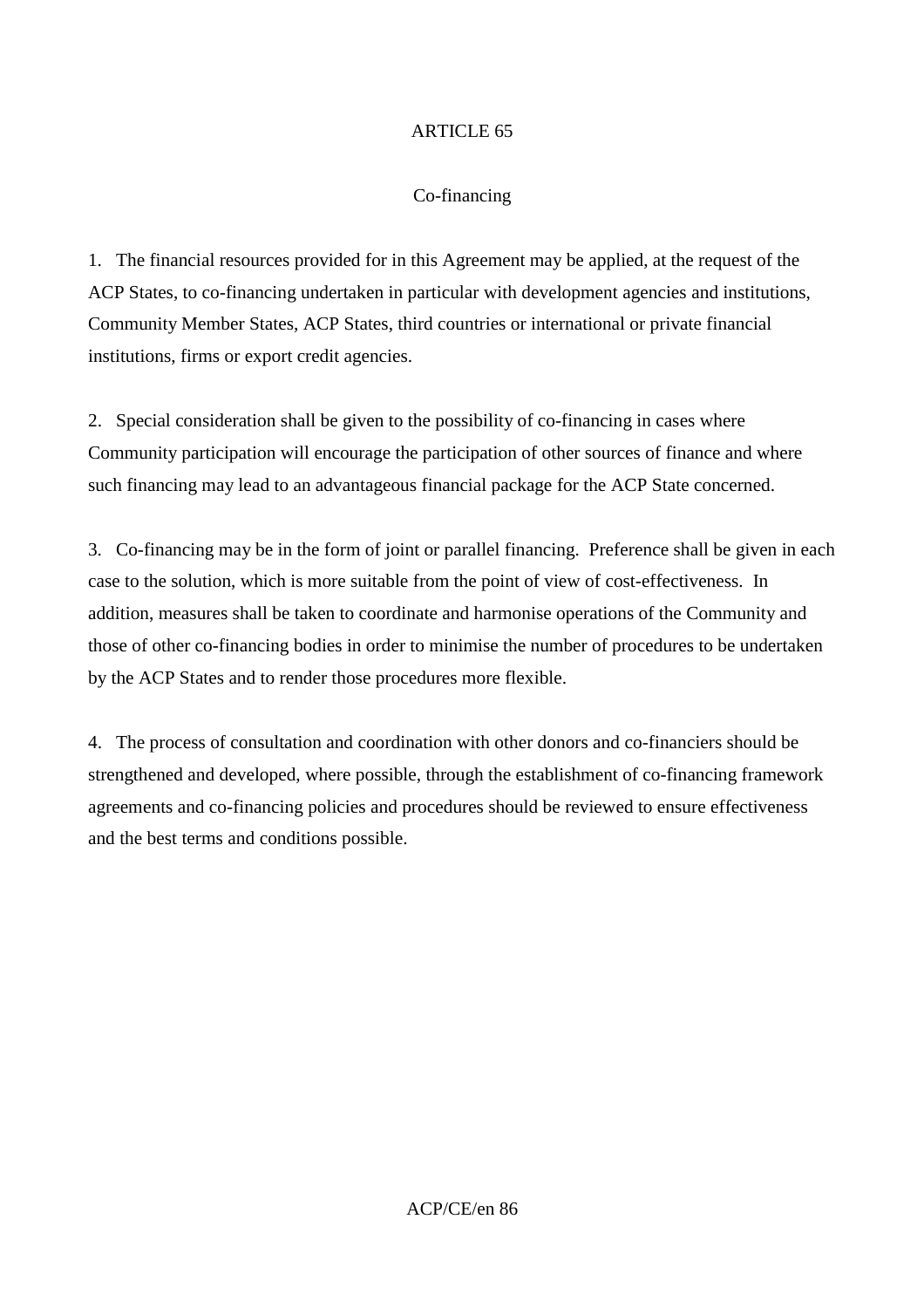## CHAPTER 2

### DEBT AND STRUCTURAL ADJUSTMENT SUPPORT

### ARTICLE 66

## Support for debt relief

1. In order to attenuate the debt burden of the ACP States and their balance-of-payment problems, the Parties agree to use the resources provided for in this Agreement to contribute to debt relief initiatives approved at international level for the benefit of ACP countries. In addition, on a case by case basis, the use of resources which have not been committed in the framework of past indicative programmes shall be accelerated through the quick-disbursing instruments provided for in this Agreement. The Community furthermore commits itself to examine how in the longer term other resources than the EDF can be mobilised in support of internationally agreed debt relief initiatives.

2. At the request of an ACP State, the Community may grant:

- (a) assistance in studying and finding practical solutions to indebtedness including domestic debt, debt-servicing difficulties and balance of payments problems;
- (b) training in debt management and international financial negotiations as well as support for training workshops, courses and seminars in these fields; and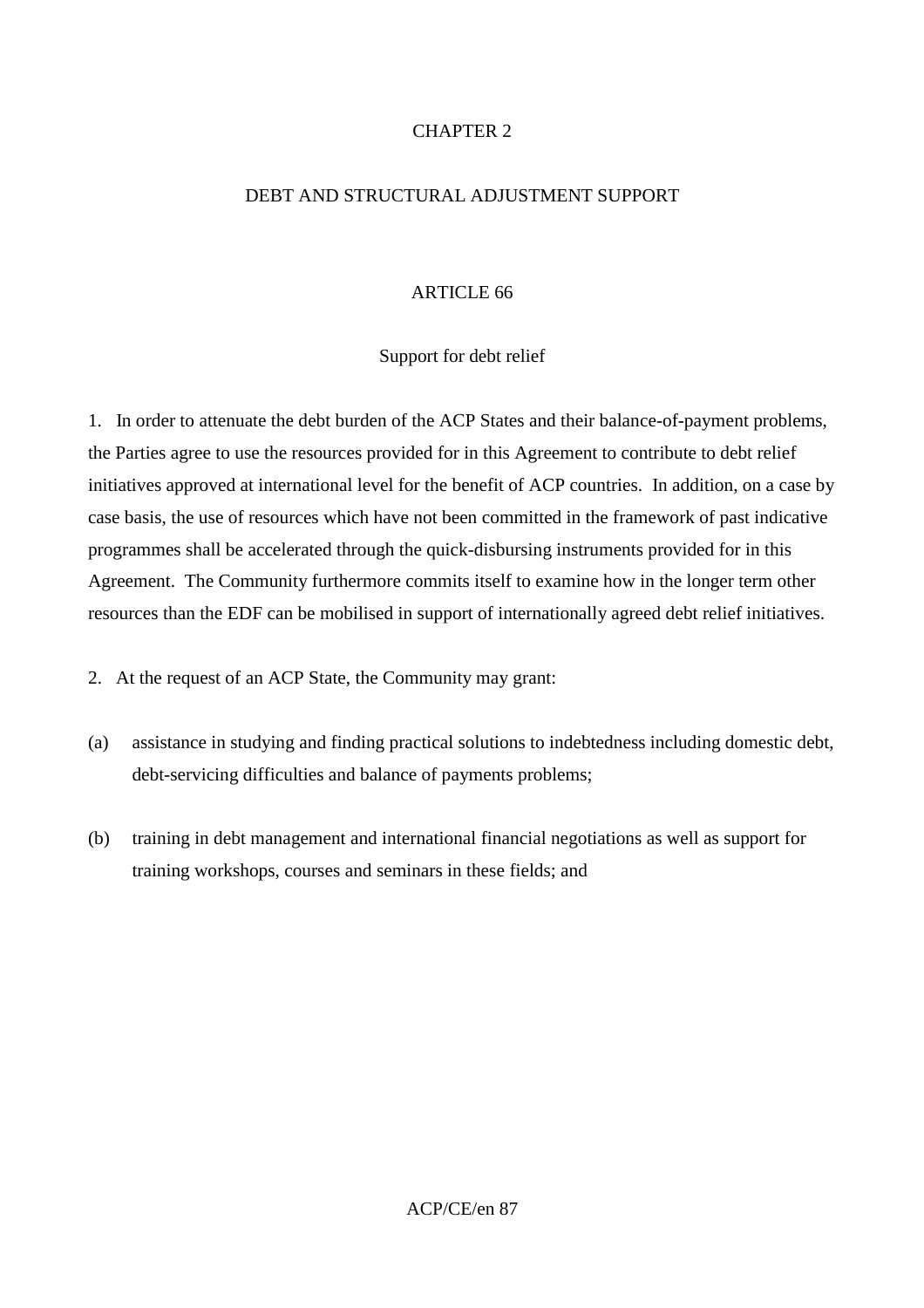(c) assistance to develop flexible techniques and instruments of debt management.

3. In order to contribute to the servicing of the debt resulting from loans from the Bank's own resources, special loans and risk capital, the ACP States may, in accordance with arrangements to be made on a case-by-case basis with the Commission, use the available foreign currency referred to in this Agreement for such servicing, as and when debt repayment falls due and up to the amount required for payments in national currency.

4. Given the seriousness of the international debt problem and its impact on economic growth, the Parties declare their readiness to continue to exchange views, within the context of international discussions, on the general problem of debt, and without prejudice to specific discussions taking place in the relevant fora.

# ARTICLE 67

## Structural adjustment support

1. The Agreement shall provide support for macroeconomic and sectoral reforms implemented by the ACP States. In this framework, the Parties shall ensure that adjustment is economically viable and socially and politically bearable. Support shall be given in the context of a joint assessment between the Community and the ACP State concerned on the reform measures being undertaken or contemplated either at macroeconomic or sectoral level, and permit an overall evaluation of the reform efforts. Quick disbursement shall be an important feature of support programmes.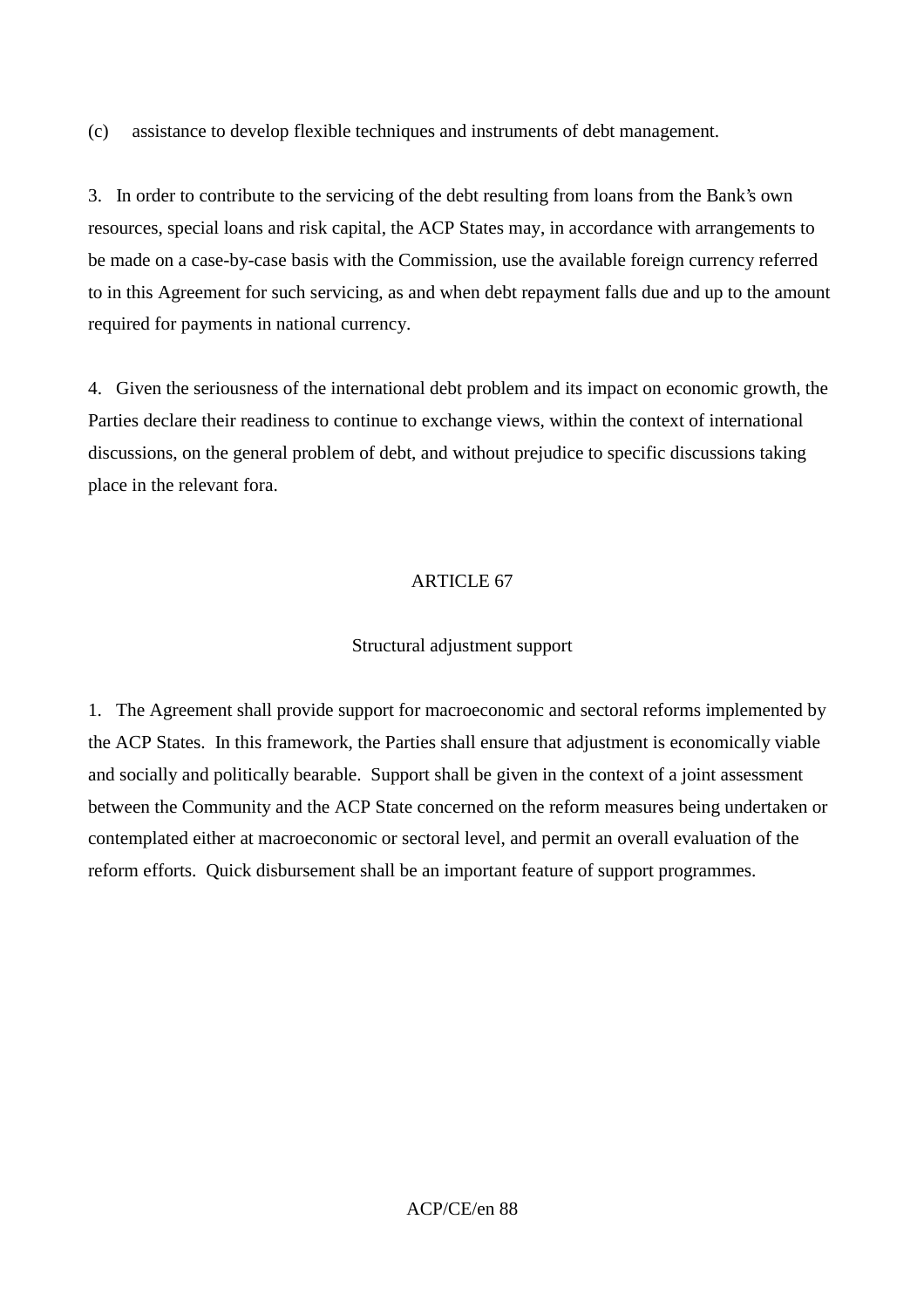2. The ACP States and the Community recognise the necessity to encourage reform programmes at regional level ensuring that, in the preparation and execution of national programmes, due consideration is given to regional activities which have an influence on national development. To this end, support for structural adjustment shall also seek to:

- (a) incorporate, from the beginning of the diagnosis, measures to encourage regional integration and take account of the consequences of trans-border adjustment;
- (b) support the harmonisation and coordination of macroeconomic and sectoral policies, including fiscal and customs areas, so as to fulfil the dual aim of regional integration and of structural reform at national level; and
- (c) take account of the effects of net transitional costs of regional integration on budget revenue and balance of payments, either through general import programmes or budgetary support.

3. ACP States undertaking or contemplating reform at the macroeconomic or sectoral level shall be eligible for structural adjustment assistance, giving consideration to the regional context, their effectiveness and the likely impact on the economic, social and political dimension of development and on economic and social hardships being experienced.

4. The ACP States undertaking reform programmes that are acknowledged and supported at least by the principal multilateral donors, or that are agreed with such donors but not necessarily financially supported by them, shall be treated as having automatically satisfied the requirements for adjustment assistance.

5. Structural adjustment support shall be mobilised in a flexible manner and in the form of sectoral and general import programmes or budgetary support.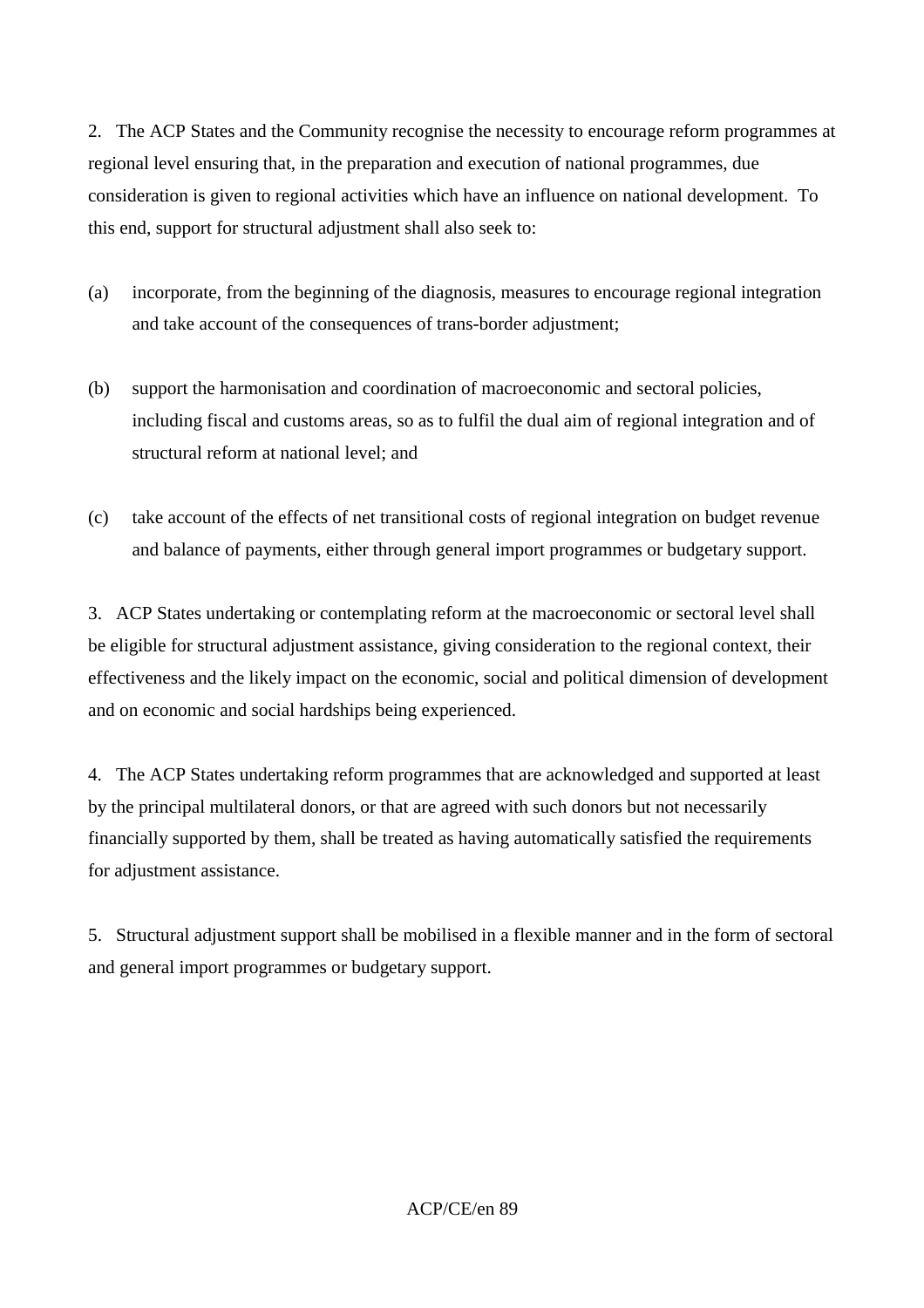6. The preparation, appraisal and financing decision for structural adjustment programmes shall be carried out according to the provisions on implementation procedures of this Agreement with due regard to the quick disbursing feature of structural adjustment programmes. On a case-by-case basis, retroactive financing of a limited part of imports of ACP-EC origin may be permissible.

7. The implementation of each support programme shall ensure that the eligibility of ACP economic operators for access to the resources of the programme is as wide and transparent as possible and that the procurement procedures accord with the administrative and commercial practices in the State concerned, while ensuring the best possible price/quality ratio on imported goods and the necessary consistency with the progress achieved internationally for harmonising the procedures for supporting structural adjustment.

## CHAPTER 3

## SUPPORT IN CASES OF SHORT-TERM FLUCTUATIONS IN EXPORT EARNINGS

### ARTICLE 68

1. The Parties recognise that instability of export earnings, particularly in the agricultural and mining sectors, may adversely affect the development of the ACP States and jeopardise the attainment of their development requirements. A system of additional support in order to mitigate the adverse effects of any instability in export earnings, including in the agricultural and mining sectors, is therefore set up within the financial envelope for support to long-term development.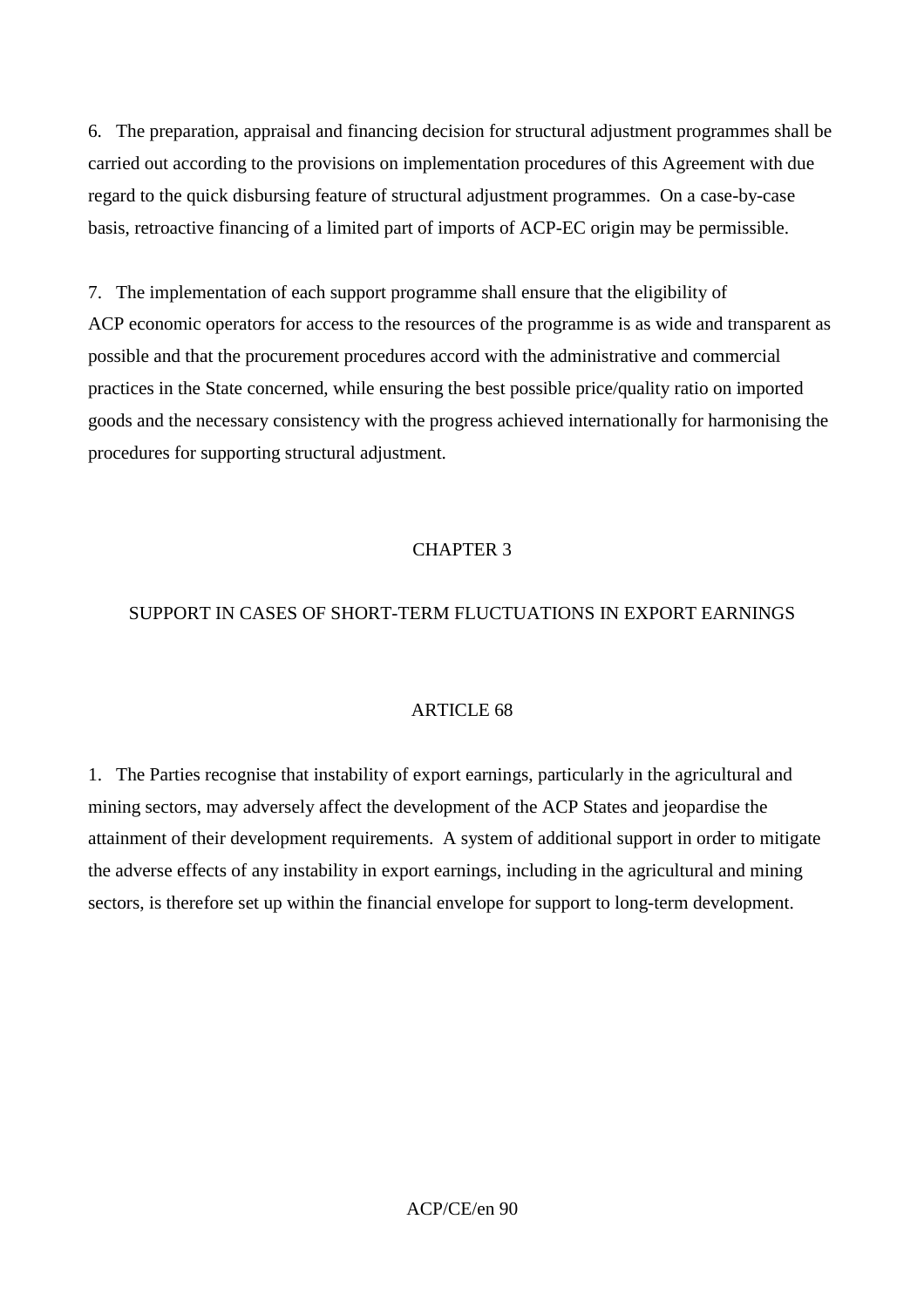2. The purpose of support in cases of short-term fluctuations in export earnings is to safeguard macroeconomic and sectoral reforms and policies that are at risk as a result of a drop in revenue and remedy the adverse effects of instability of export earnings in particular from agricultural and mining products.

3. The extreme dependence of the ACP States' economies on exports, in particular from the agricultural and mining sectors, shall be taken into account in the allocation of resources in the year of application. In this context, the least developed, landlocked and island ACP States shall receive more favourable treatment.

4. The additional resources shall be provided in accordance with the specific modalities of the support mechanism as set out in Annex II on Terms and Conditions of Financing.

5. The Community shall also provide support for market based insurance schemes designed for ACP States seeking to protect themselves against the risk of fluctuations in export earnings.

## CHAPTER 4

## SUPPORT FOR SECTORAL POLICIES

### ARTICLE 69

1. Cooperation shall support, through the various instruments and modalities provided for in the Agreement:

(a) social and economic sectoral policies and reforms;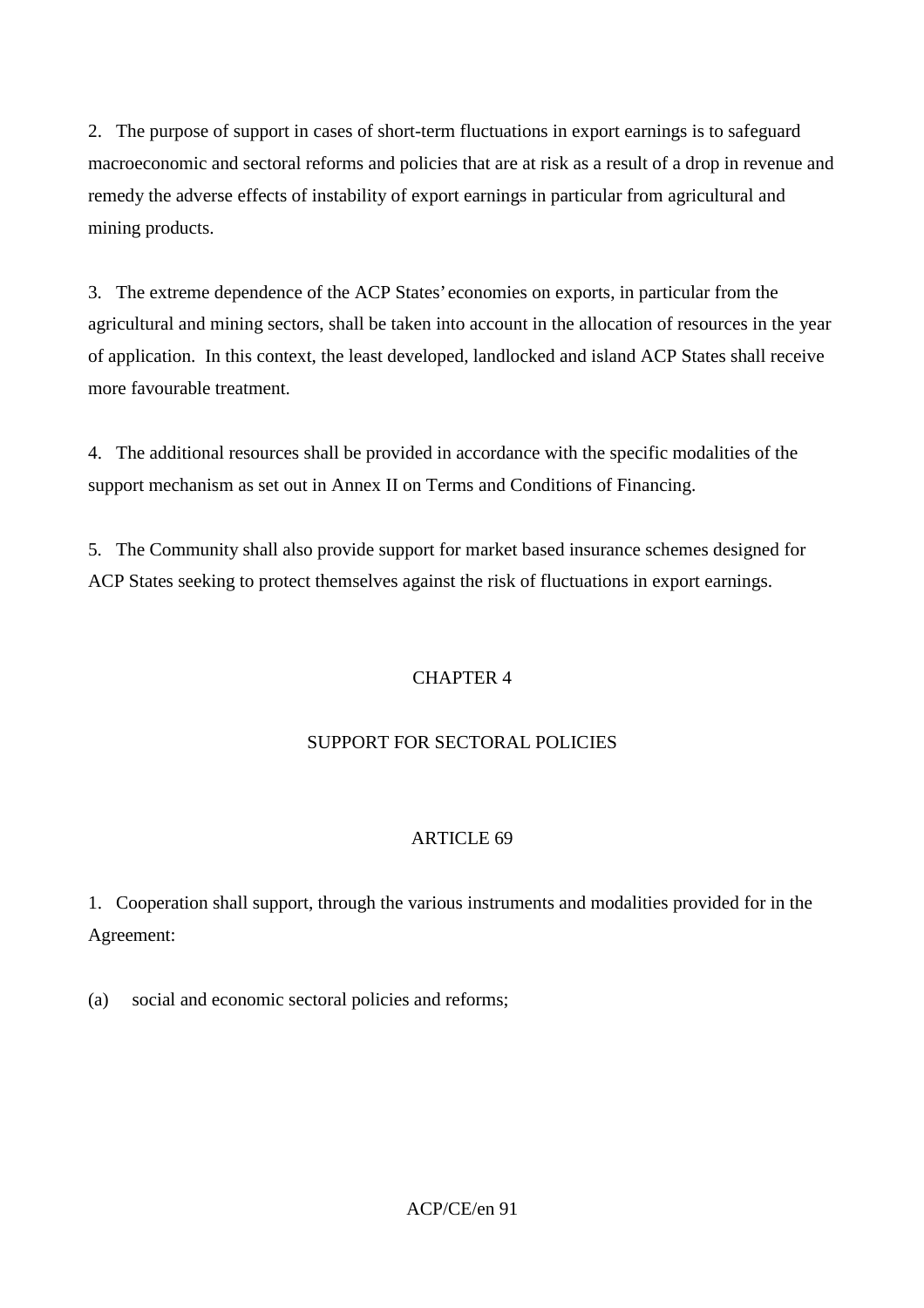- (b) measures to enhance productive sector activity and export competitiveness;
- (c) measures to expand social sector services; and
- (d) thematic and cross cutting issues.
- 2. This support shall be provided as appropriate through:
- (a) sectoral programmes;
- (b) budgetary support;
- (c) investments;
- (d) rehabilitation;
- (e) training;
- (f) technical assistance; and
- (g) institutional support.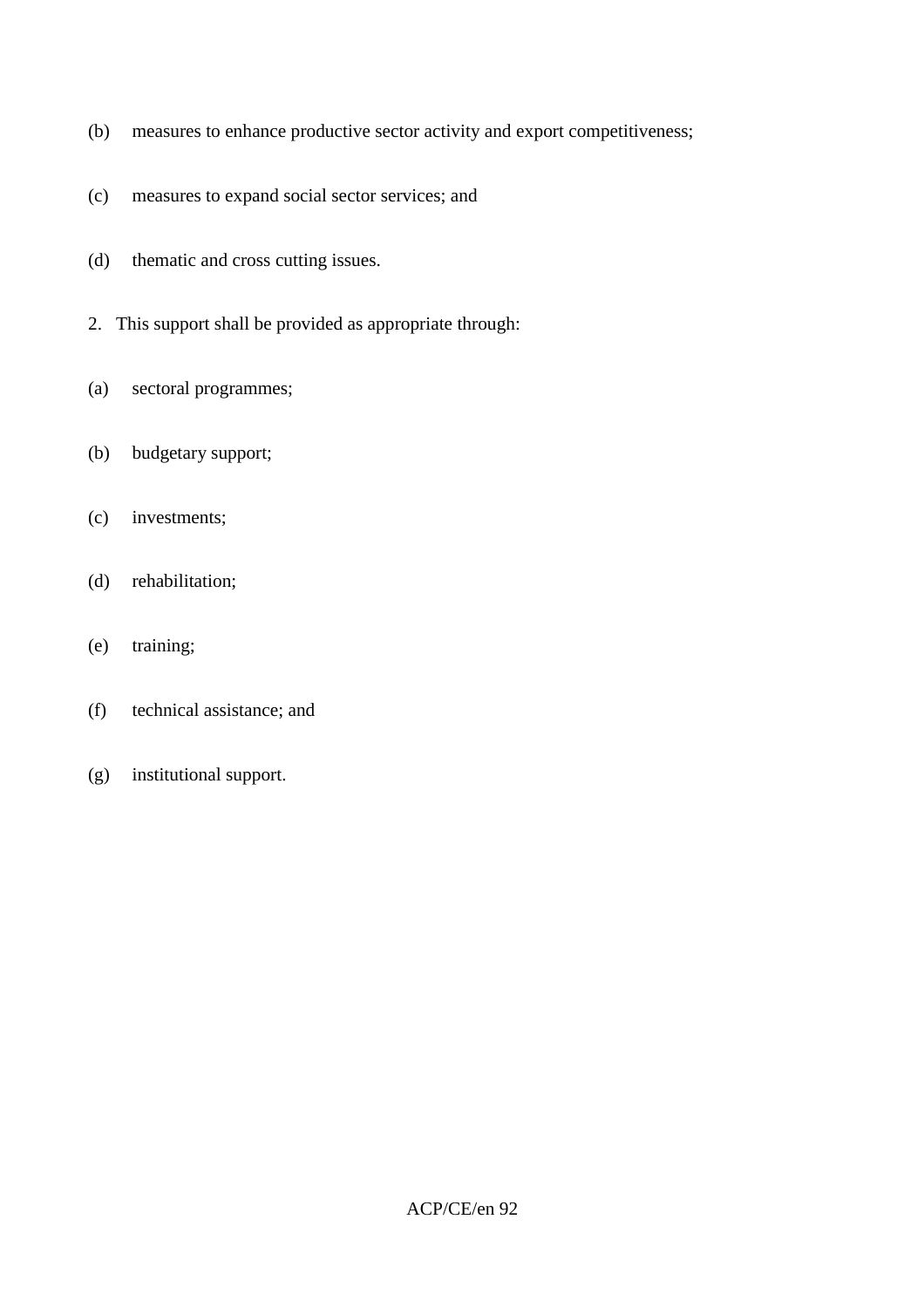## CHAPTER 5

### MICROPROJECTS AND DECENTRALISED COOPERATION

#### ARTICLE 70

In order to respond to the needs of local communities with regard to development, and to encourage all agents of decentralised cooperation which are in a position to contribute to the autonomous development of the ACP States to put forward and implement initiatives, cooperation shall support, within the framework laid down in the rules and national legislation of the ACP States concerned and the provisions of the indicative programme, such development operations. In this context, cooperation shall support:

- (a) micro-projects at local level which have an economic and social impact on the life of the people, meet a demonstrated and observed priority need, and shall be undertaken at the initiative and with the active participation of the local community which shall benefit therefrom; and
- (b) decentralised cooperation, in particular where such operations combine efforts and resources of decentralised agents from the ACP States and their counterparts from the Community. This form of cooperation shall enable the mobilisation of capabilities, innovative operating methods and resources of decentralised agents for the development of the ACP State.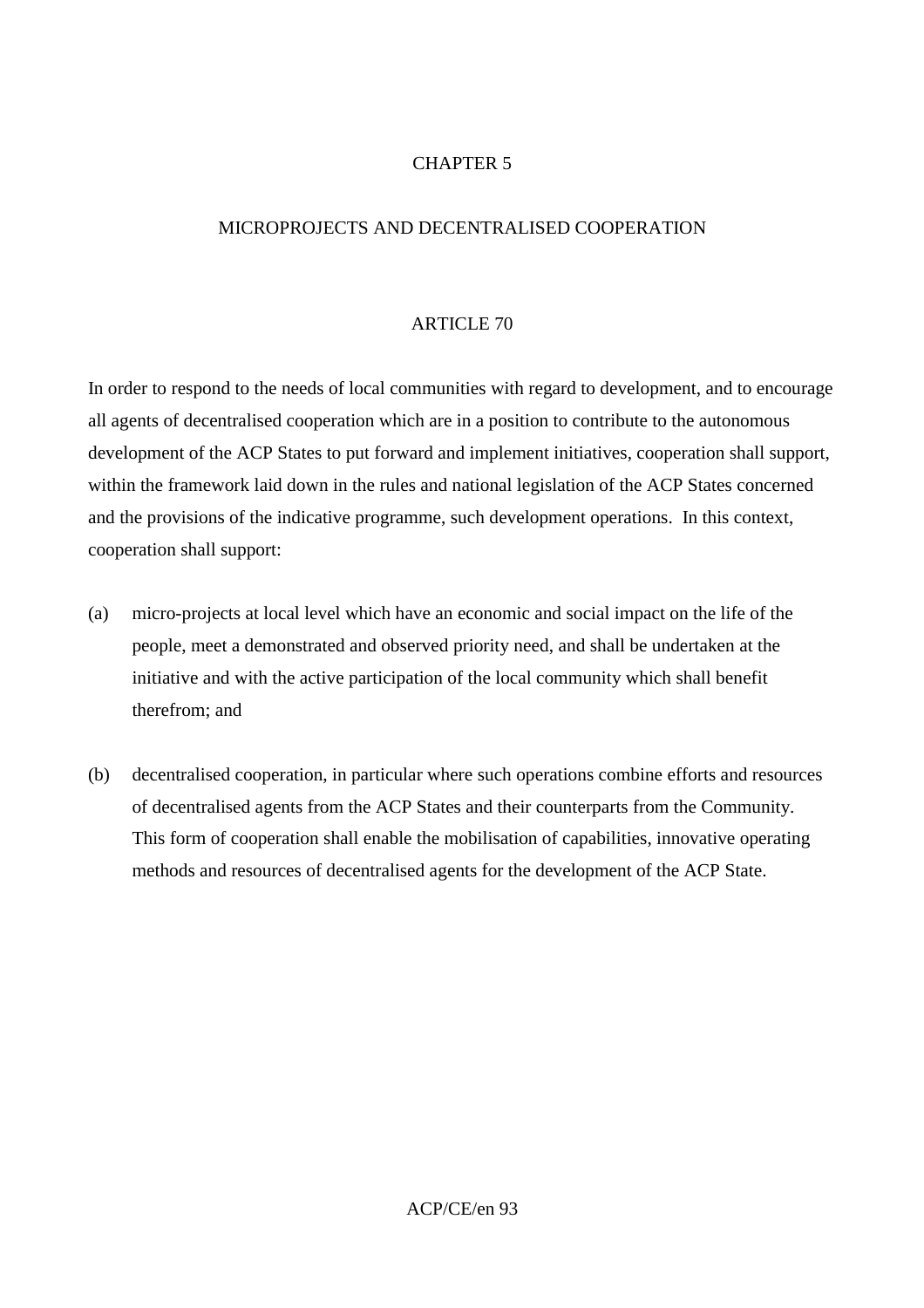1. Microprojects and decentralised cooperation operations may be supported from the financial resources of the Agreement. Projects or programmes under this form of cooperation may or may not be linked to programmes in the sectors of concentration of the indicative programmes, but may be a way of achieving the specific objectives of the indicative programme or the results of initiatives by local communities or decentralised agents.

2. Contributions for the financing of micro-projects and decentralised cooperation shall be made by the Fund, in which case the contribution shall not normally exceed three-quarters of the total cost of each project and may not exceed the limit set in the indicative programme. The remaining balance shall be provided:

- (a) by the local community concerned in case of micro-projects (either in kind or in the form of services or cash and adapted to its capacity to contribute);
- (b) by the agents of decentralised cooperation, provided that the financial, technical, material and other resources brought in by such agents shall not normally be less than 25% of the estimated cost of the project/programme; and
- (c) exceptionally by the ACP State concerned, either in the form of a financial contribution or through the use of public equipment or the supply of services.

3. The procedures applicable to projects and programmes financed within the framework of microprojects or decentralised cooperation shall be those laid down in the Agreement, in particular those referred to in multi-annual programmes.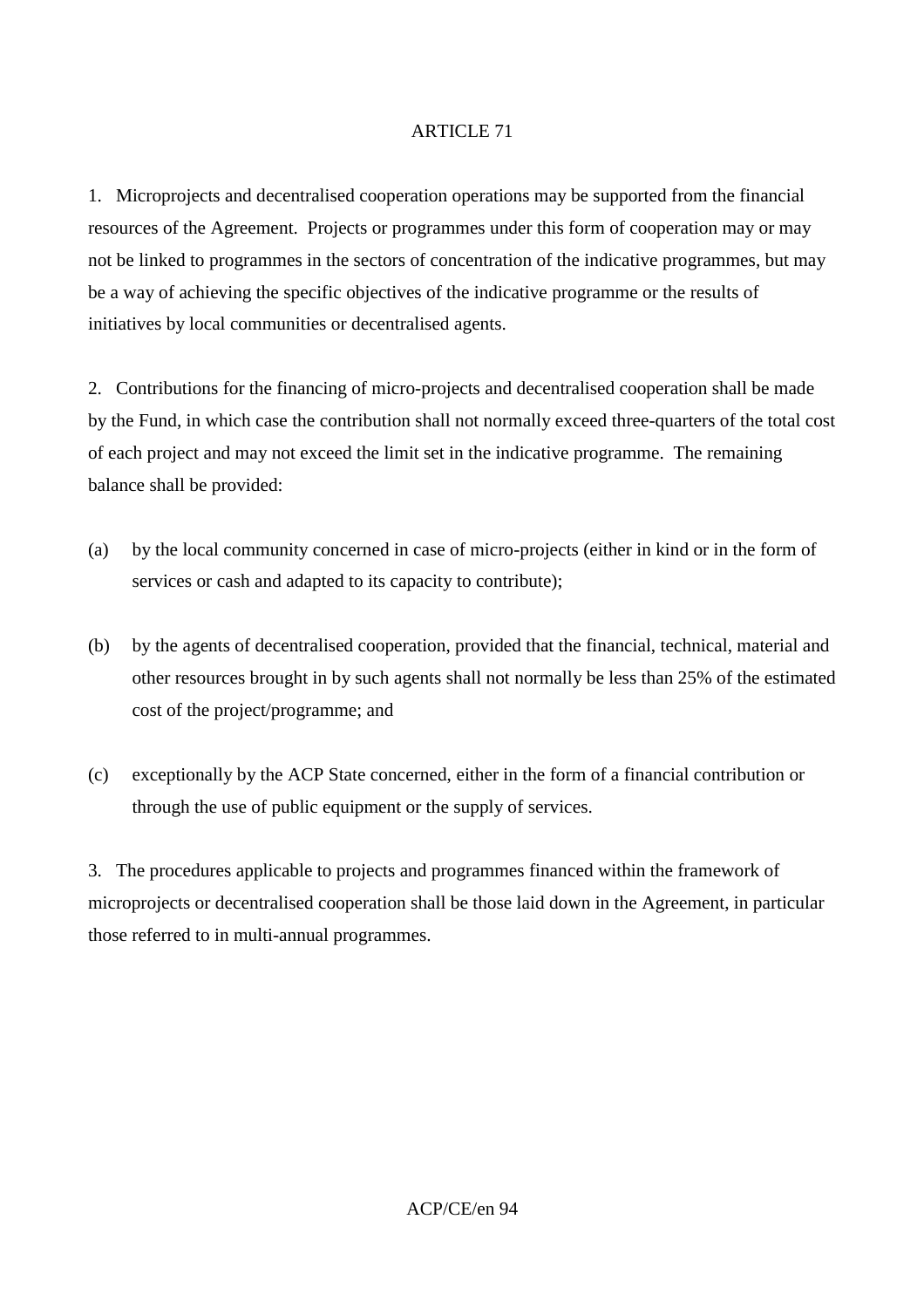## CHAPTER 6

### HUMANITARIAN AND EMERGENCY ASSISTANCE

### ARTICLE 72

1. Humanitarian and emergency assistance shall be accorded to the population in ACP States faced with serious economic and social difficulties of an exceptional nature resulting from natural disasters, man-made crises such as wars and other conflicts or extraordinary circumstances having comparable effects. The humanitarian and emergency assistance shall be maintained for as long as necessary to deal with the emergency needs resulting from these situations.

2. Humanitarian and emergency assistance shall be granted exclusively according to the needs and interests of victims of disasters and in line with the principles of international humanitarian law. In particular, there shall be no discrimination between victims on grounds of race, ethnic origin, religion, gender, age, nationality or political affiliation and free access to and protection of victims shall be guaranteed as well as the security of humanitarian personnel and equipment.

3. Humanitarian and emergency assistance shall aim to:

- (a) safeguard human lives in crises and immediate post-crisis situations brought about by natural disasters, conflict or war;
- (b) contribute to the financing and delivery of humanitarian aid and to the direct access to it of its intended beneficiaries by all logistical means available;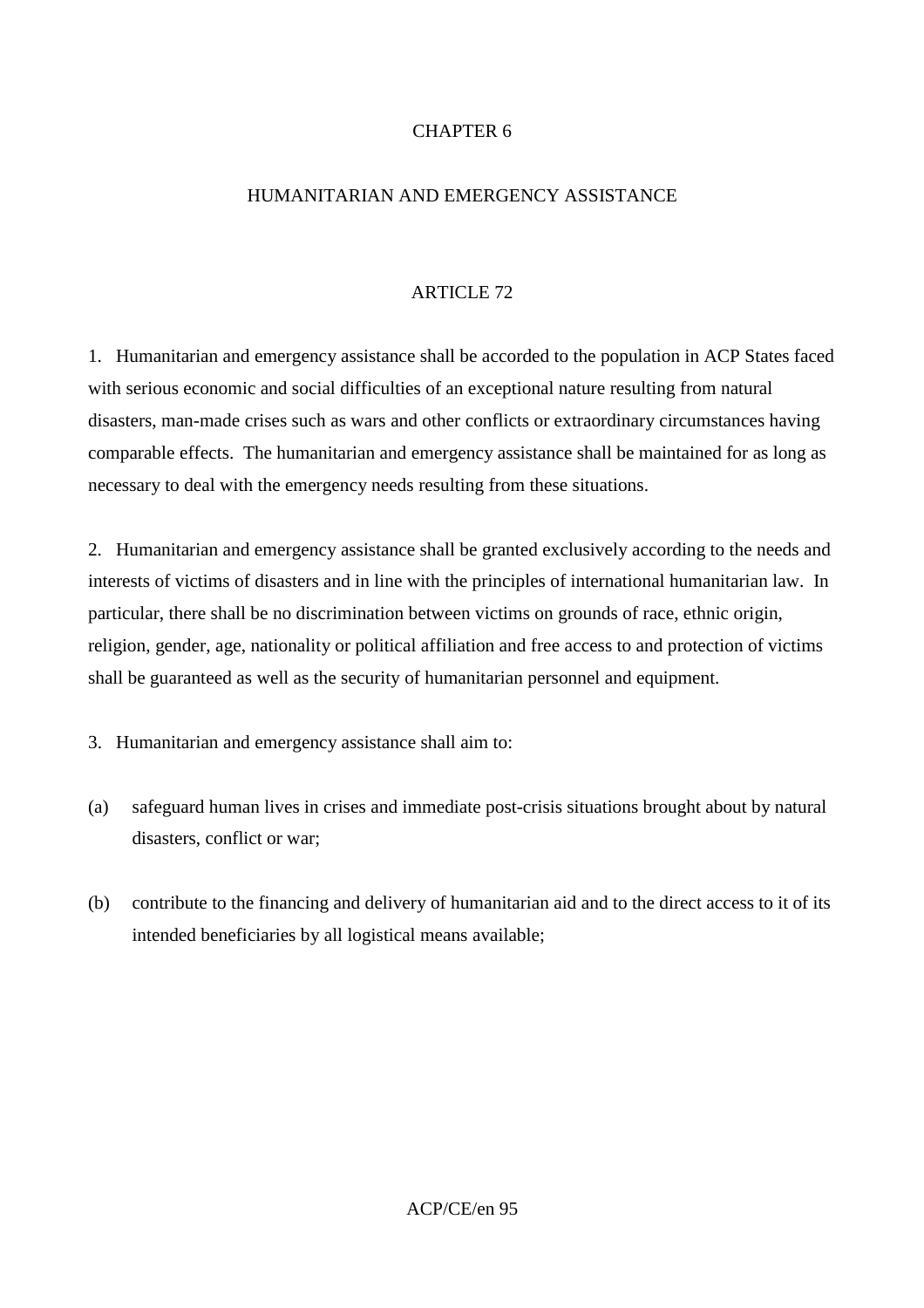- (c) carry out short-term rehabilitation and reconstruction to enable the parts of the population affected to benefit once more from a minimum of socio-economic integration and, as soon as possible, create the conditions for a resumption of development on the basis of long-term objectives set by the ACP country concerned;
- (d) address the needs arising from the displacement of people (refugees, displaced persons and returnees) following natural or man-made disasters so as to meet, for as long as necessary, all the needs of refugees and displaced persons (wherever they may be) and facilitate action for their voluntary repatriation and re-integration in their country of origin; and
- (e) assist the ACP State in setting up disaster prevention and preparedness mechanisms, including prediction and early-warning systems, with a view to reducing the consequences of disasters.

4. Similar assistance, as set out above, may be granted to ACP States taking in refugees or returnees to meet acute needs not covered by emergency assistance.

5. Underlining the developmental nature of the assistance granted in accordance with this Article, assistance may be used exceptionally together with the indicative programme at the request of the State concerned.

6. Humanitarian and emergency assistance operations shall be undertaken either at the request of the ACP country affected by the crisis situation, the Commission, international organisations or local or international non-State organisations. Such assistance shall be administered and implemented under procedures permitting operations that are rapid, flexible and effective. The Community shall take adequate steps to facilitate speedy action, which is required to meet the immediate needs for which emergency assistance is needed.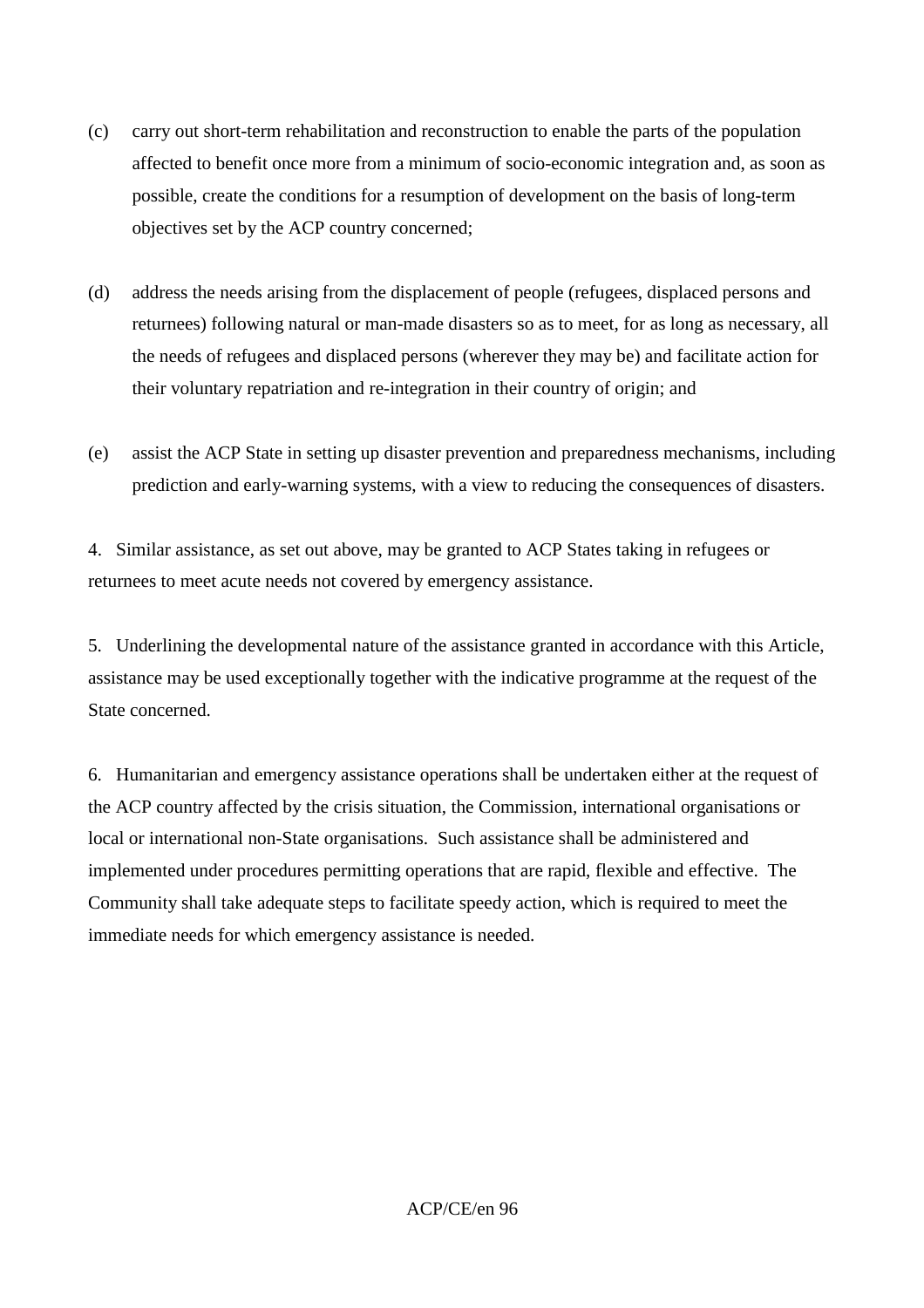1. Post-emergency action, aimed at physical and social rehabilitation consequent on the results of natural disasters or extraordinary circumstances having comparable effects, may be undertaken with Community assistance under this Agreement. Such action, using effective and flexible mechanisms, must ease the transition from the emergency phase to the development phase, promote the socio-economic reintegration of the parts of the population affected, remove as far as possible the causes of the crisis and strengthen institutions and the ownership by local and national actors of their role in formulating a sustainable development policy for the ACP country concerned.

2. Short-term emergency action shall only in exceptional circumstances be financed under the Fund where such assistance cannot be financed from the Community's budget.

## CHAPTER 7

## INVESTMENT AND PRIVATE SECTOR DEVELOPMENT SUPPORT

### ARTICLE 74

Cooperation shall, through financial and technical assistance, support the policies and strategies for investment and private sector development as set out in this Agreement.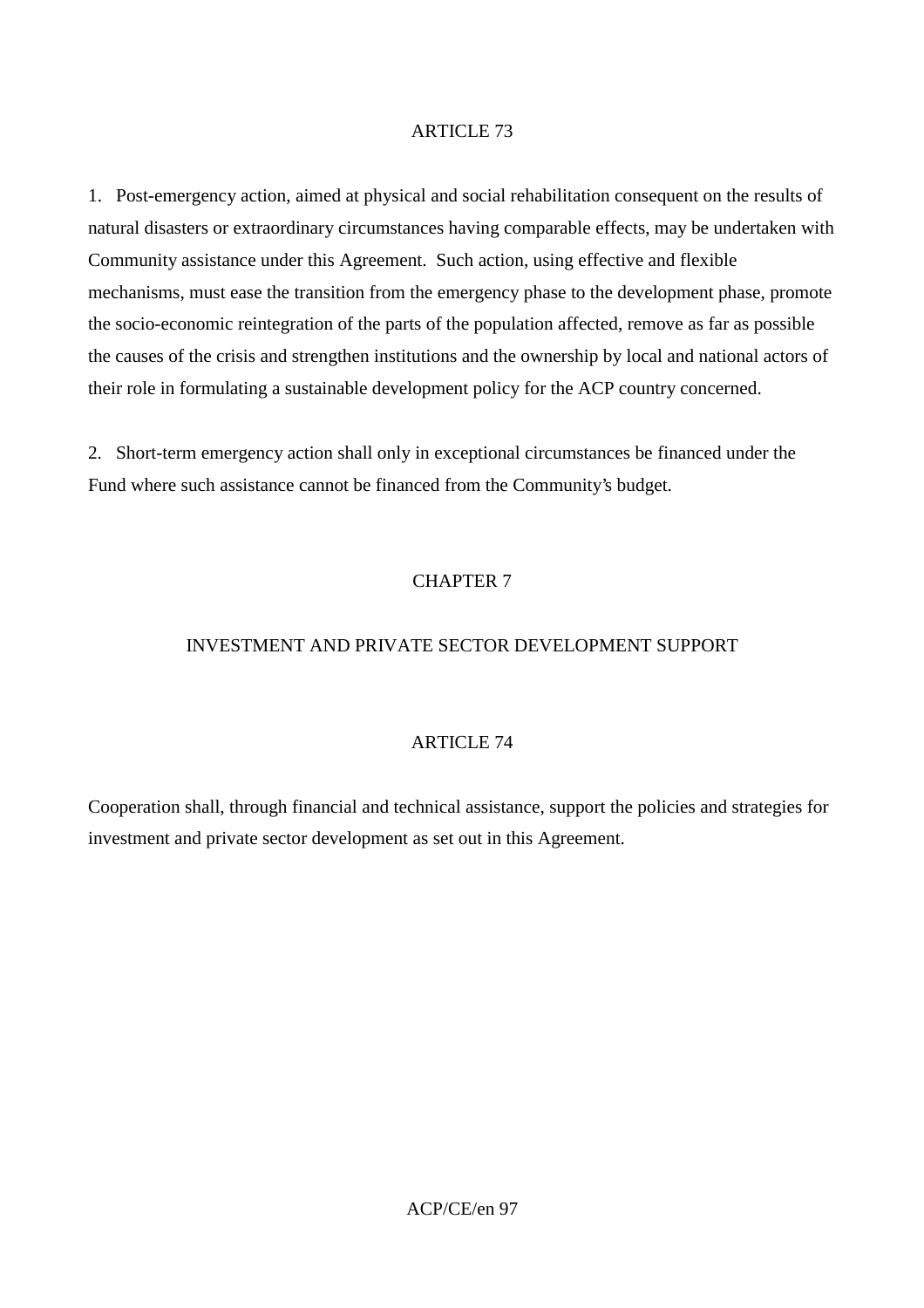#### Investment promotion

The ACP States, the Community and its Member States, within the scope of their respective competencies, recognising the importance of private investment in the promotion of their development cooperation and acknowledging the need to take steps to promote such investment, shall:

- (a) implement measures to encourage participation in their development efforts by private investors who comply with the objectives and priorities of ACP-EC development cooperation and with the appropriate laws and regulations of their respective States;
- (b) take measures and actions which help to create and maintain a predictable and secure investment climate as well as enter into negotiations on agreements which will improve such climate;
- (c) encourage the EU private sector to invest and to provide specific assistance to its counterparts in the ACP countries under mutual business cooperation and partnerships;
- (d) facilitate partnerships and joint ventures by encouraging co-financing;
- (e) sponsor sectoral investment fora to promote partnerships and external investment;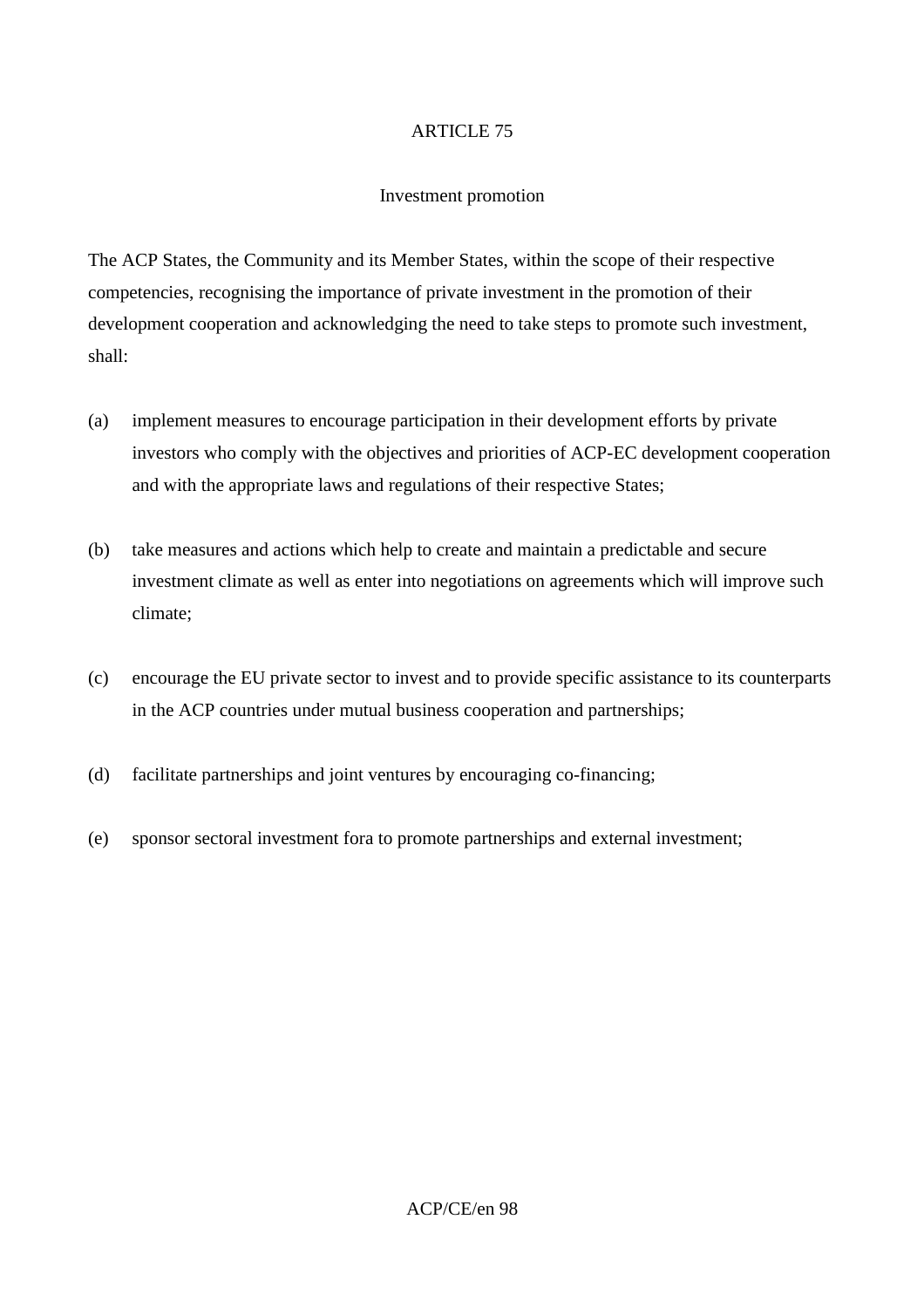- (f) support efforts of the ACP States to attract financing, with particular emphasis on private financing, for infrastructure investments and revenue generating infrastructure critical for the private sector;
- (g) support capacity building for domestic investment promotion agencies and institutions involved in promoting and facilitating foreign investment;
- (h) disseminate information on investment opportunities and business operating conditions in the ACP States; and
- (i) promote national, regional and ACP-EU private sector business dialogue, cooperation and partnerships, in particular through an ACP-EU private sector business forum. Support for operations of an ACP-EU private sector business forum shall be provided in pursuit of the following objectives:
	- (i) to facilitate dialogue within the ACP/EU private sector and between the ACP/EU private sector and the bodies established under the Agreement;
	- (ii) to analyse and periodically provide the relevant bodies with information on the whole range of issues concerning relations between the ACP and EU private sectors in the context of the Agreement or, more generally, of economic relations between the Community and the ACP countries; and
	- (iii) to analyse and provide the relevant bodies with information on specific problems of a sectoral nature relating to, inter alia, branches of production or types of products at regional or sub-regional level.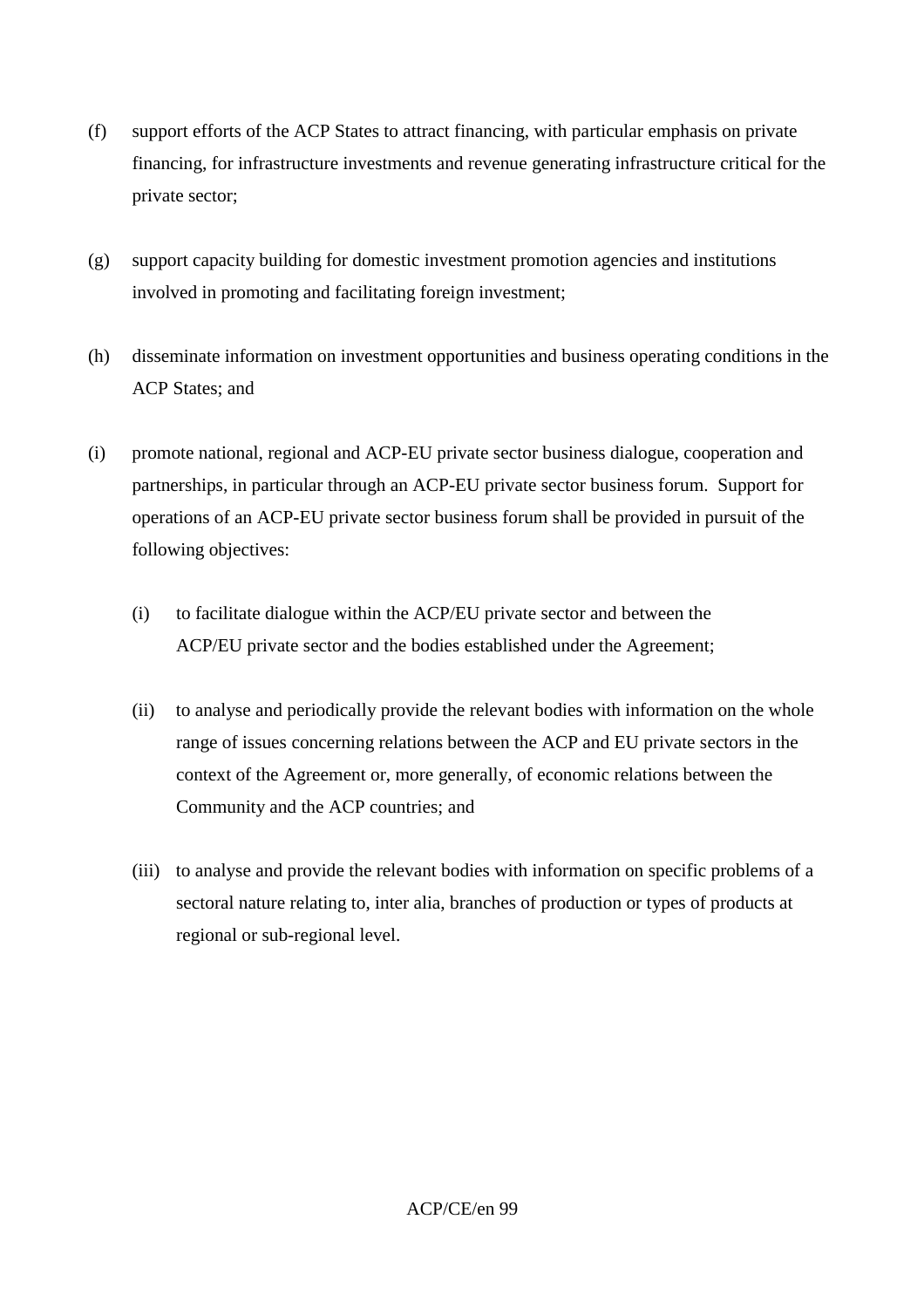### Investment finance and support

1. Cooperation shall provide long-term financial resources, including risk capital, to assist in promoting growth in the private sector and help to mobilise domestic and foreign capital for this purpose. To this end, cooperation shall provide, in particular:

- (a) grants for financial and technical assistance to support policy reforms, human resource development, institutional capacity-building or other forms of institutional support related to a specific investment, measures to increase the competitiveness of enterprises and to strengthen the capacities of the private financial and non-financial intermediaries, investment facilitation and promotion and competitiveness enhancement activities;
- (b) advisory and consultative services to assist in creating a responsive investment climate and information base to guide and encourage the flow of capital;
- (c) risk-capital for equity or quasi-equity investments, guarantees in support of domestic and foreign private investment and loans or lines of credit on the conditions laid down in Annex II "Terms and Conditions of Financing" to this Agreement; and
- (d) loans from the Bank's own resources.

2. Loans from the Bank's own resources shall be granted in accordance with its statute and with the terms and conditions laid down in Annex II to this Agreement.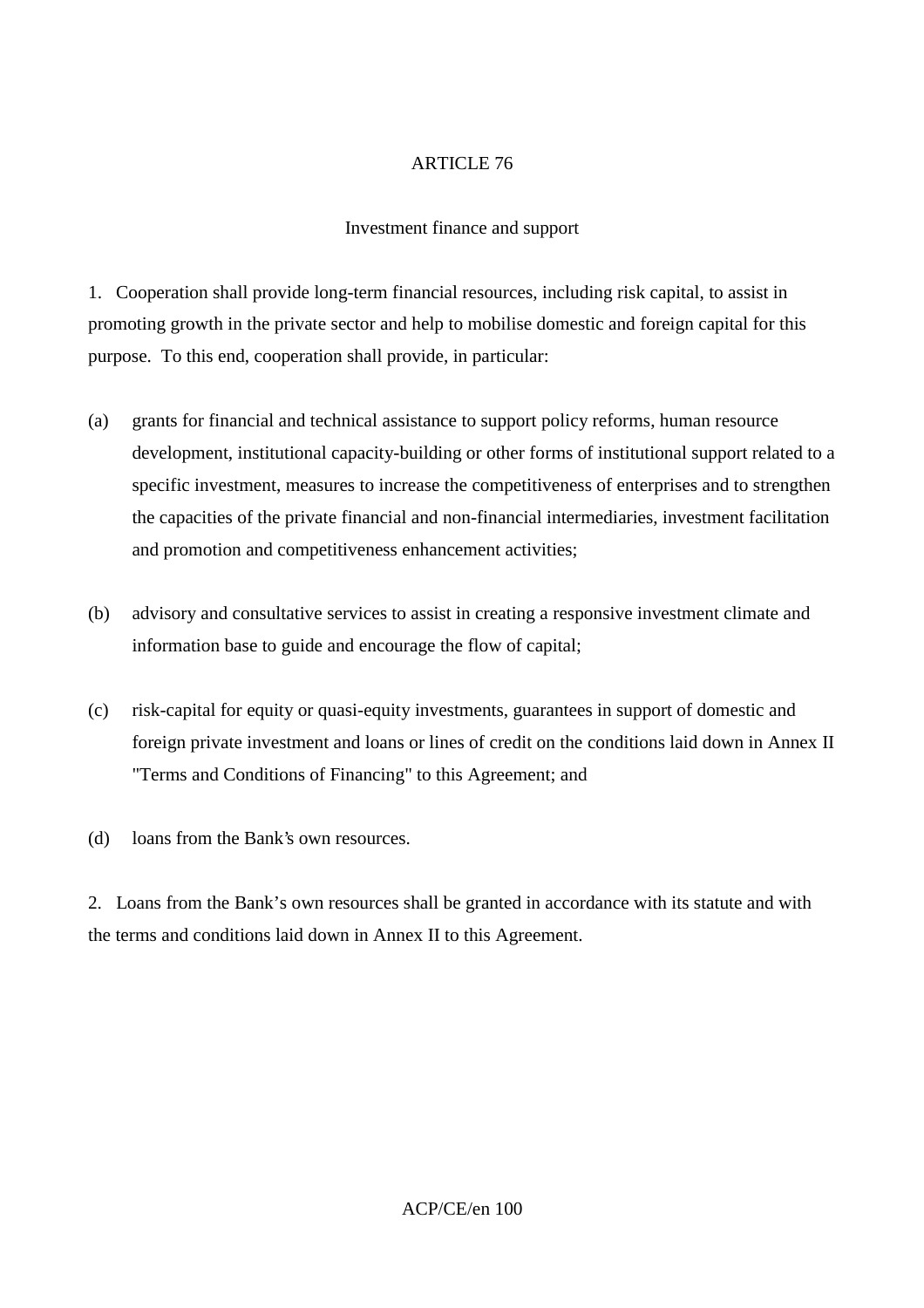### Investment guarantees

1. Investment guarantees are an increasingly important tool for development finance as they contribute to reducing project risks and inducing private capital flows. Cooperation shall therefore ensure the increasing availability and use of risk insurance as a risk-mitigating mechanism in order to boost investor confidence in the ACP States.

2. Cooperation shall offer guarantees and assist with guarantees funds covering risks for qualified investment. Specifically, cooperation shall provide support to:

- (a) reinsurance schemes to cover foreign direct investment by eligible investors; against legal uncertainties and the major risks of expropriation, currency transfer restriction, war and civil disturbance, and breach of contract. Investors may insure projects for any combination of the four types of coverage;
- (b) guarantee programmes to cover risk in the form of partial guarantees for debt financing. Both partial risk and partial credit guarantee shall be available; and
- (c) national and regional guarantee funds, involving, in particular, domestic financial institutions or investors for encouraging the development of the financial sector.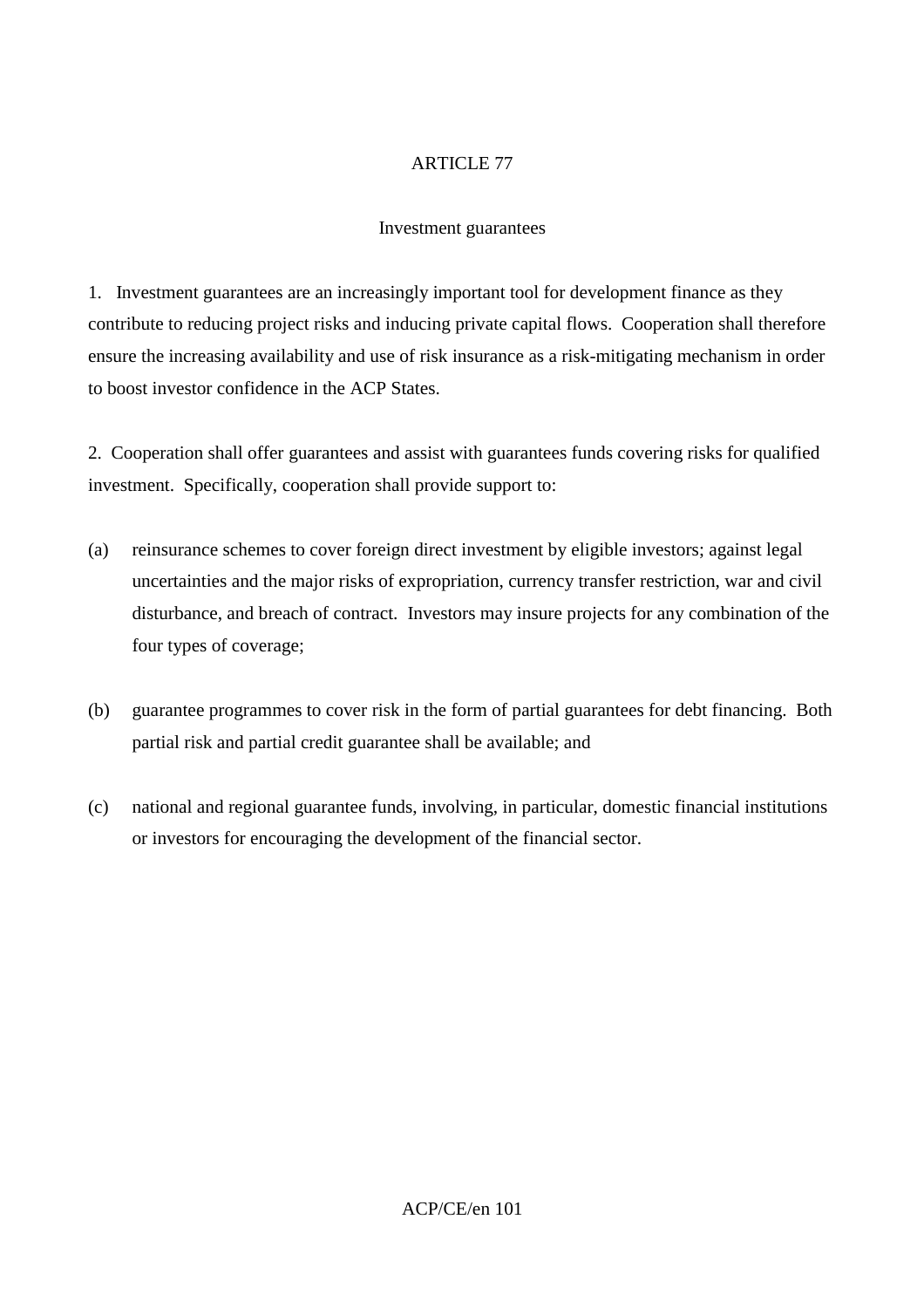3. Cooperation shall also provide support to capacity-building, institutional support and participation in the core funding of national and/or regional initiatives to reduce the commercial risks for investors (inter alia guarantee funds, regulatory bodies, arbitration mechanisms and judiciary systems to enhance the protection of investments improving the export credit systems).

4. Cooperation shall provide such support on the basis of complementary and added value with respect to private and/or public initiatives and, whenever feasible, in partnership with private and other public organisations. The ACP and the EC will within the framework of the ACP-EC Development Finance Cooperation Committee undertake a joint study on the proposal to set up an ACP-EC Guarantee Agency to provide and manage investment guarantee programmes.

## ARTICLE 78

### Investment protection

1. The ACP States and the Community and its Member States, within the scope of their respective competencies, affirm the need to promote and protect either Party's investments on their respective territories, and in this context affirm the importance of concluding, in their mutual interest, investment promotion and protection agreements which could also provide the basis for insurance and guarantee schemes.

2. In order to encourage European investment in development projects of special importance to, and promoted by the ACP States, the Community and the Member States, on the one hand and the ACP States on the other, may also conclude agreements relating to specific projects of mutual interest where the Community and European enterprises contribute towards their financing.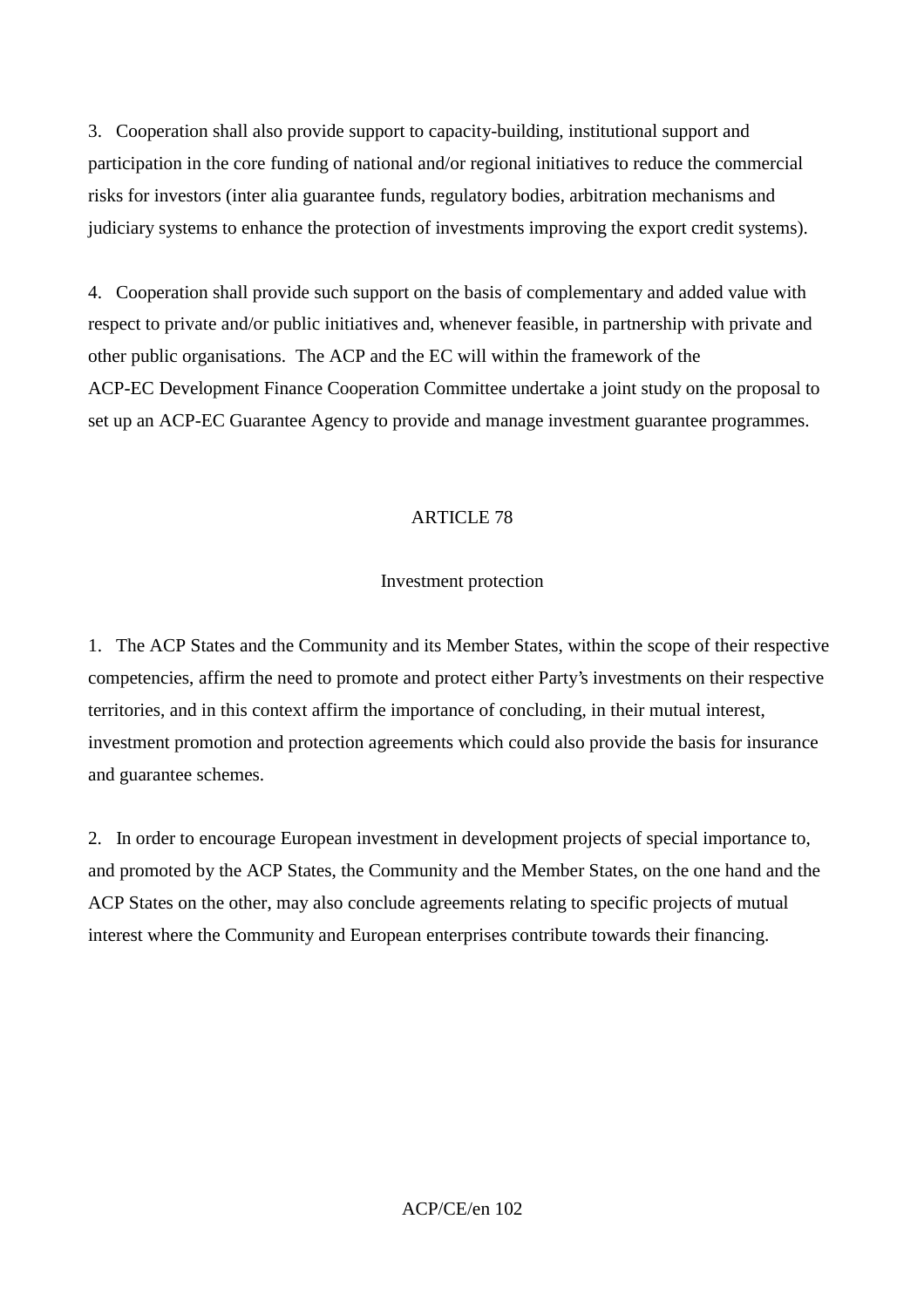3. The Parties also agree to introduce, within the economic partnership agreements, and while respecting the respective competencies of the Community and its Member States, general principles on protection and promotion of investments, which will endorse the best results agreed in the competent international fora or bilaterally.

#### TITLE III

#### TECHNICAL COOPERATION

#### ARTICLE 79

1. Technical cooperation shall assist the ACP States in the development of national and regional manpower resources, the sustained development of the institutions critical for development success, including inter alia strengthening ACP consulting firms and organisations, as well as exchange arrangements involving consultants from both ACP and EU firms.

2. Furthermore, technical cooperation, shall be cost-effective and relevant to the need for which it is intended, and shall also favour the transfer of know-how and increase national and regional capabilities. Technical cooperation shall contribute to the achievement of project and programme goals, including efforts to strengthen management capacity of the National and Regional Authorising Officers. Technical assistance shall:

(a) be demand-driven and thus made available only at the request of the ACP State or States concerned, and adapted to recipient needs;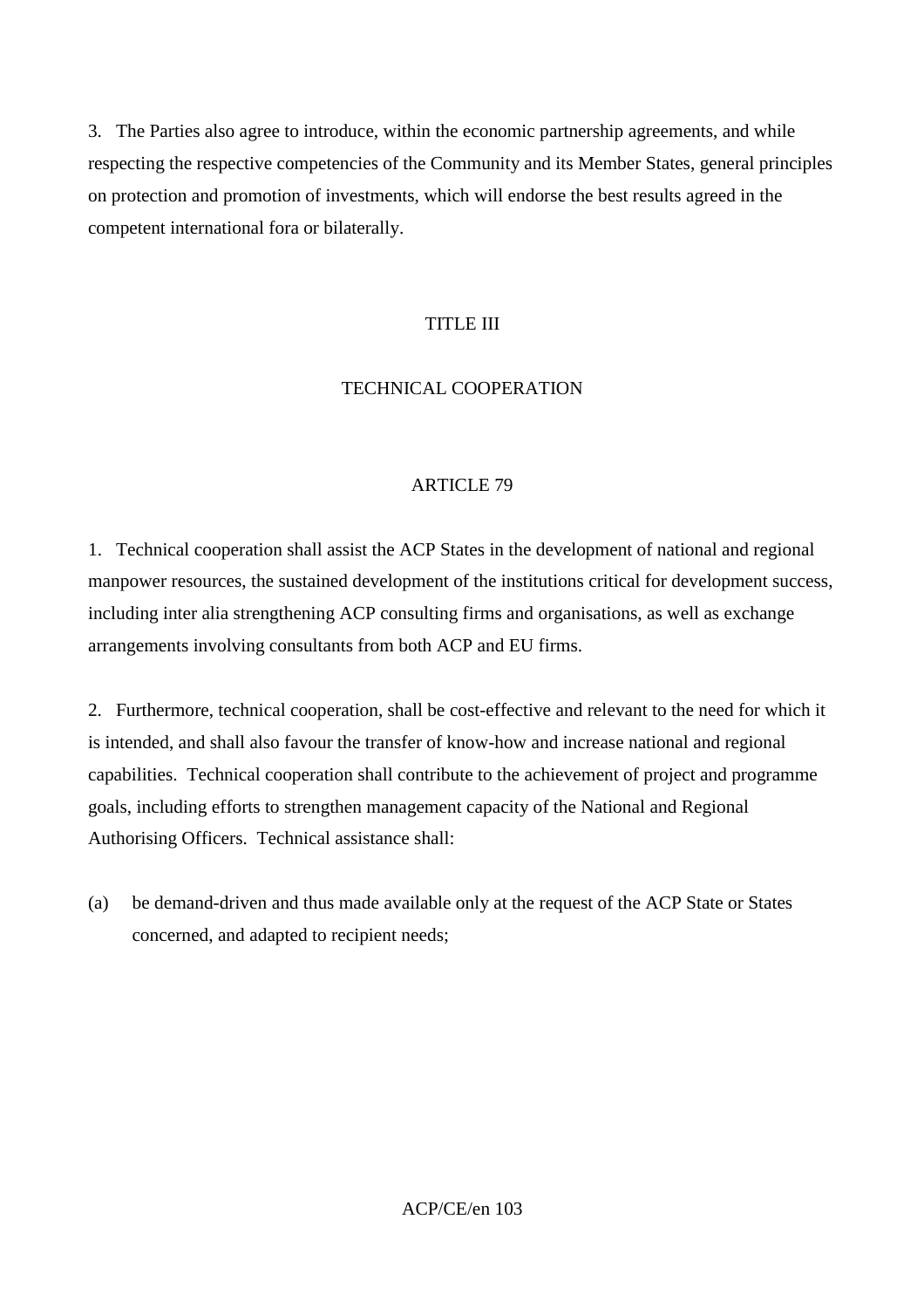- (b) complement and support ACP efforts to identify their own requirements;
- (c) be monitored and followed up to guarantee effectiveness;
- (d) encourage the participation of ACP experts, consultancy firms and educational and research institutions in contracts financed from the Fund and identify ways of employing qualified national and regional personnel on Fund projects;
- (e) encourage the secondment of ACP national cadres as consultants to an institution in their own country, or a neighbouring country, or to a regional organisation;
- (f) aim at developing knowledge of national and regional manpower constraints and potential and establish a register of ACP experts, consultants and consultancy firms suitable for employment on projects and programmes financed from the Fund;
- (g) support intra-ACP technical assistance in order to promote the exchange between the ACP States of technical assistance, management and professional expertise;
- (h) develop action programmes for long-term institution building and staff development as an integral part of project and programme planning, account being taken of the necessary financial requirements;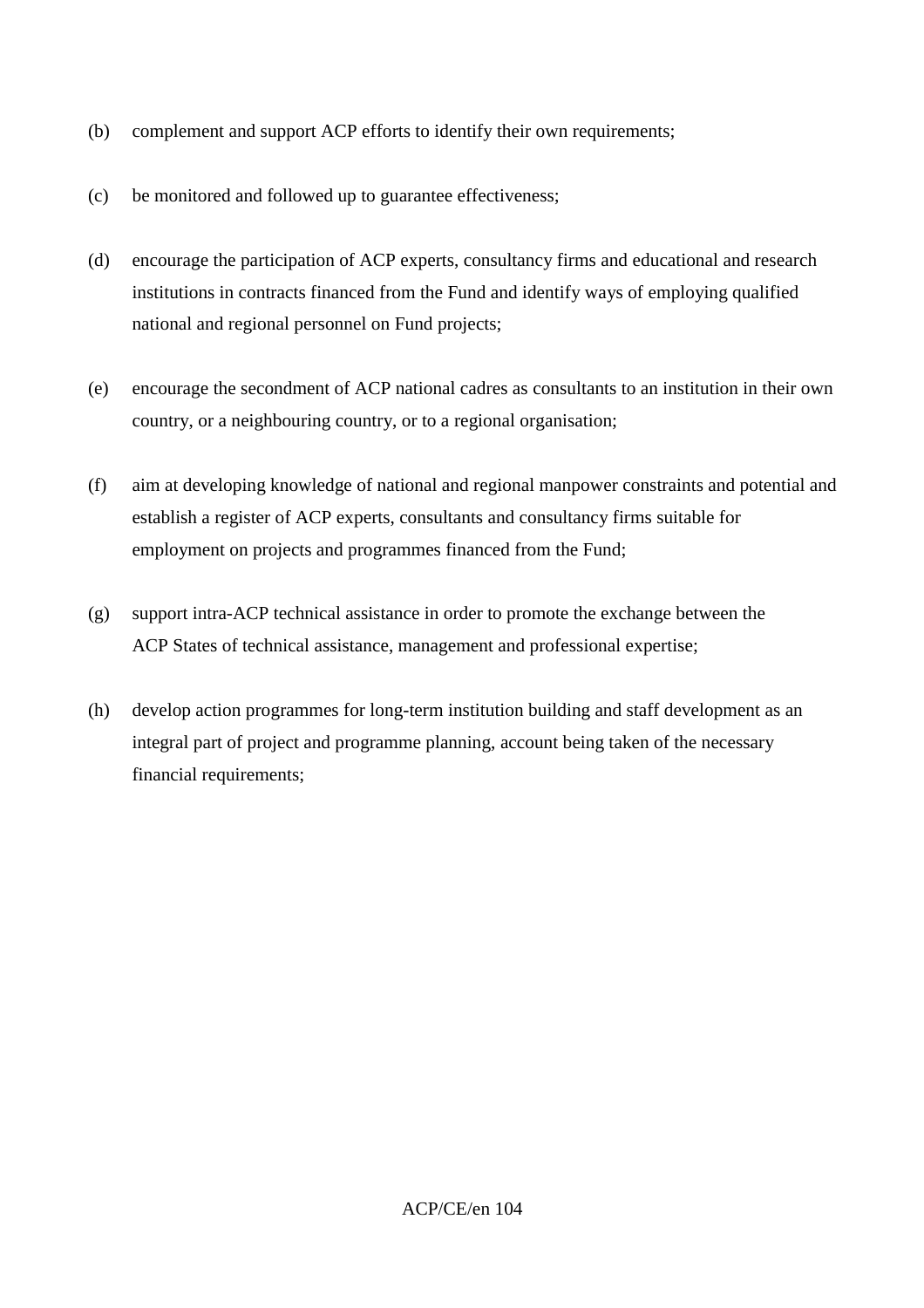- (i) support arrangements to enhance the capacity of the ACP States to build up their own expertise; and
- (j) give special attention to the development of the ACP States' capacities in project planning, implementation and evaluation, as well budget management.

3. Technical assistance may be provided in all areas of cooperation and within the limits of the mandate of this Agreement. The activities covered would be diverse in scope and nature, and would be tailored to meet the needs of the ACP States.

4. Technical cooperation may be either of a specific or a general nature.

The ACP-EC Development Finance Cooperation Committee shall establish the guidelines for the implementation of technical cooperation.

### ARTICLE 80

With a view to reversing the brain drain from the ACP States, the Community shall assist ACP States which so request to facilitate the return of qualified ACP nationals resident in developed countries through appropriate re-installation incentives.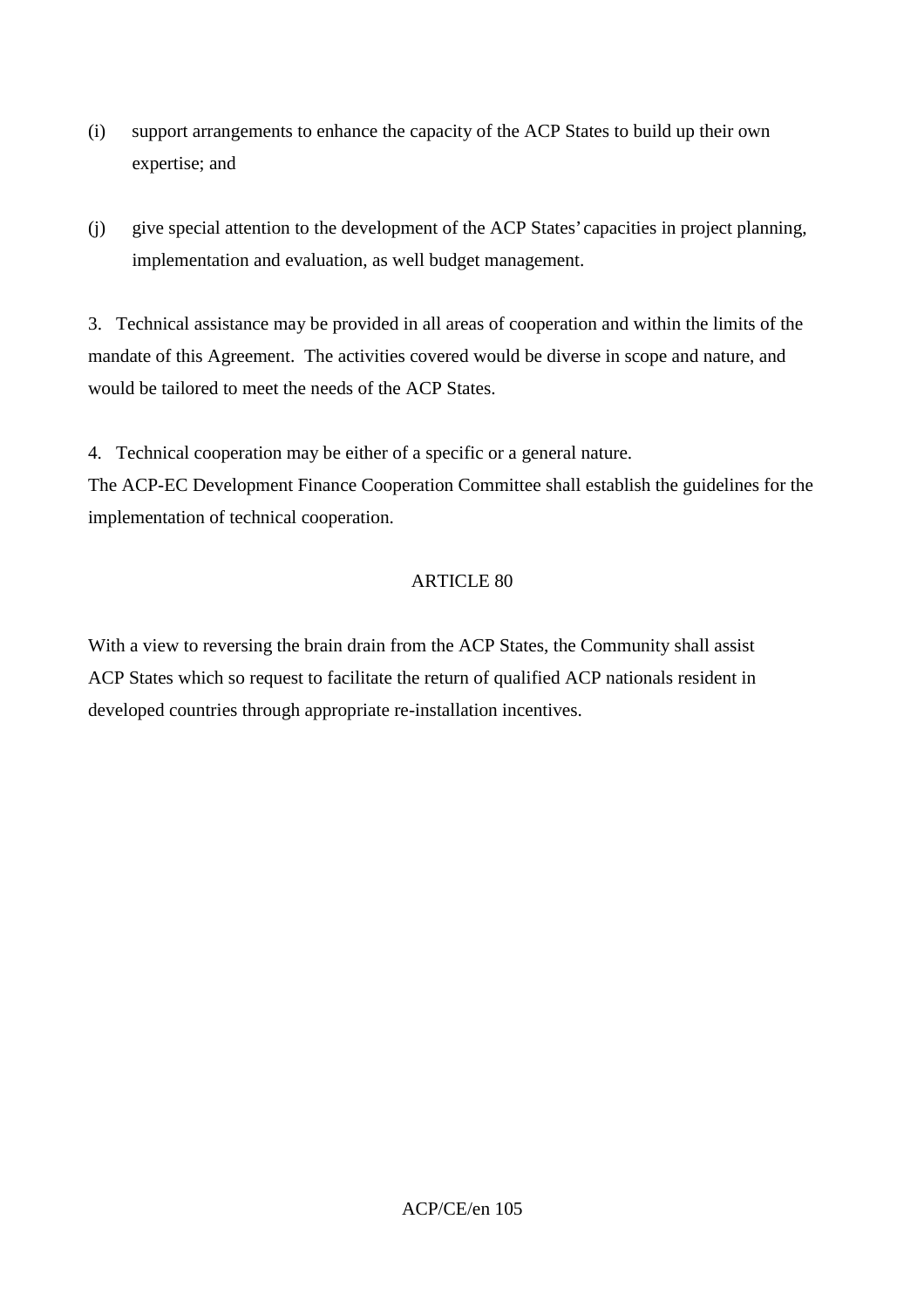#### TITLE IV

#### PROCEDURES AND MANAGEMENT SYSTEMS

#### ARTICLE 81

#### Procedures

Management procedures shall be transparent, easy to apply and shall enable the decentralisation of tasks and responsibilities to the field. The implementation of ACP-EU development cooperation shall be open to non-State actors in areas that concern them. The detailed procedural provisions for programming, preparation, implementation and the management of financial and technical cooperation are laid down in Annex IV on Implementation and Management Procedures. The Council of Ministers may review, revise and amend these provisions on the basis of a recommendation from the ACP-EC Development Finance Cooperation Committee.

## ARTICLE 82

#### Executing agents

For the implementation of financial and technical cooperation under this Agreement, executing agents are designated. Detailed provisions for the responsibilities of the executing agents are laid down in Annex IV on Implementation and Management Procedures.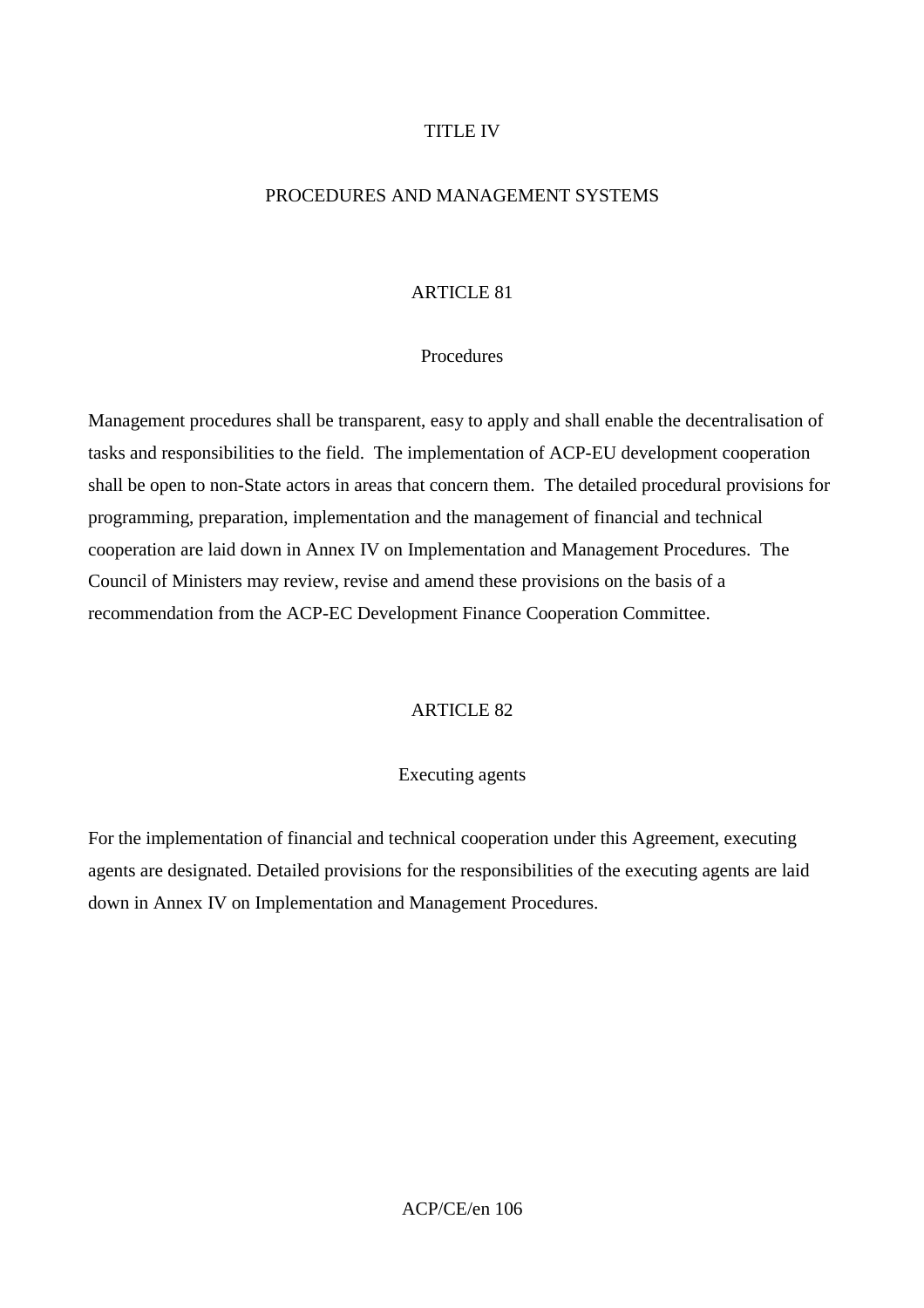## ACP-EC Development Finance Cooperation Committee

1. The Council of Ministers shall at least once a year examine whether the objectives of development finance cooperation are being attained and shall examine the general and specific problems resulting from the implementation of that cooperation. To this end, an ACP-EC Development Finance Cooperation Committee, hereinafter referred to as "the ACP-EC Committee", shall be set up within the Council of Ministers.

2. The ACP-EC Committee shall, inter alia:

- (a) ensure the overall achievement of the objectives and principles of development finance cooperation and establish general guidelines for their effective and timely implementation;
- (b) examine the problems arising from the implementation of development cooperation activities and propose appropriate measures;
- (c) review the annexes to the Agreement to ensure their continued relevance and recommend any appropriate amendments to the Council of Ministers for approval; and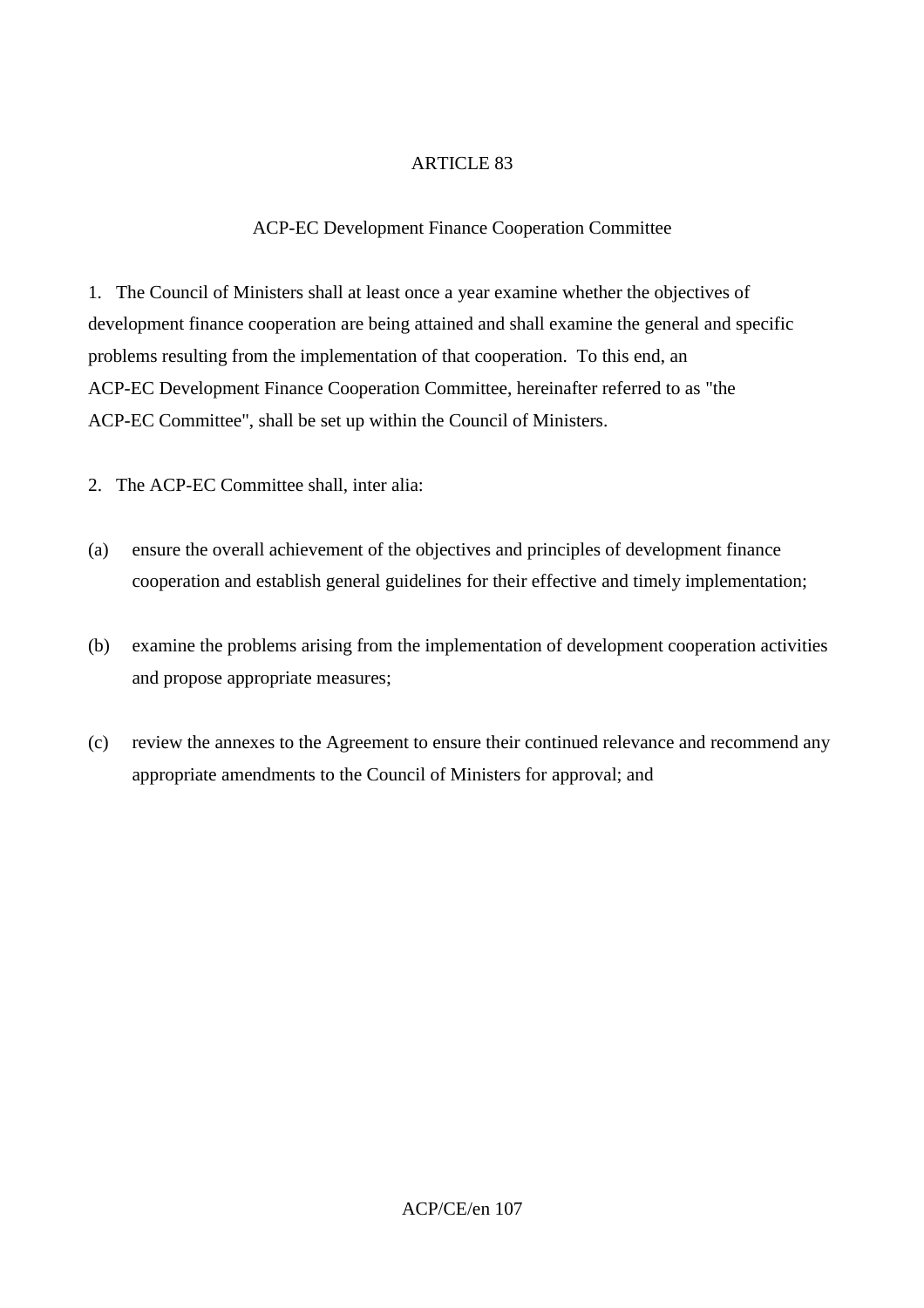(d) examine the operations deployed within the framework of the Agreement to attain the objectives of promoting private sector development and investment and the operations of the Investment Facility.

3. The ACP-EC Committee, which shall meet every quarter, shall be composed, on a basis of parity, of representatives of the ACP States and of the Community, or their authorised representatives. It shall meet at ministerial level whenever one of the parties so requests and at least once a year.

4. The Council of Ministers shall lay down the ACP-EC Committee's rules of procedure, in particular the conditions for representation and the number of members of the Committee, the detailed arrangements for their deliberations and the conditions for holding the chair.

5. The ACP-EC Committee may convene meetings of experts to study the cause of any difficulties and bottlenecks, which may impede the efficient implementation of development cooperation. These experts shall make recommendations to the Committee on possible ways of removing such difficulties and bottlenecks.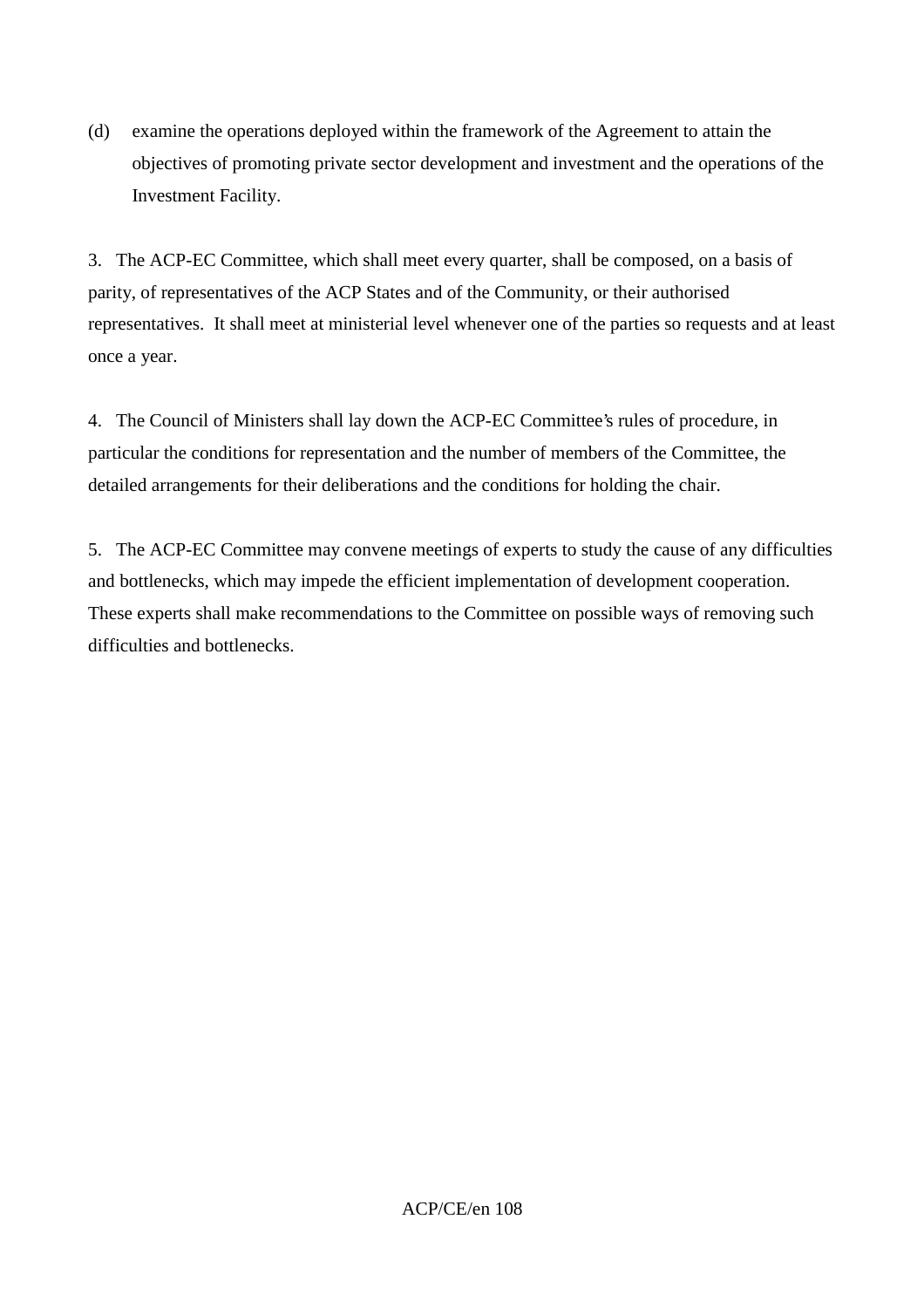### PART 5

# GENERAL PROVISIONS FOR THE LEAST-DEVELOPED, LANDLOCKED AND ISLAND ACP STATES (LDLICs)

# CHAPTER 1

### GENERAL PROVISIONS

### ARTICLE 84

1. To enable LDLICs to take full advantage of the opportunities offered by the Agreement so as to step up their respective rates of development, cooperation shall ensure special treatment for the least developed ACP countries and take due account of the vulnerability of landlocked and island ACP countries. It shall also take into consideration the needs of countries in post-conflict situations.

2. Independently of the specific measures and provisions for the least-developed, landlocked and island countries in the different chapters of the Agreement, special attention shall be paid in respect of these groups as well as countries in post-conflict situations to:

(a) the strengthening of regional cooperation;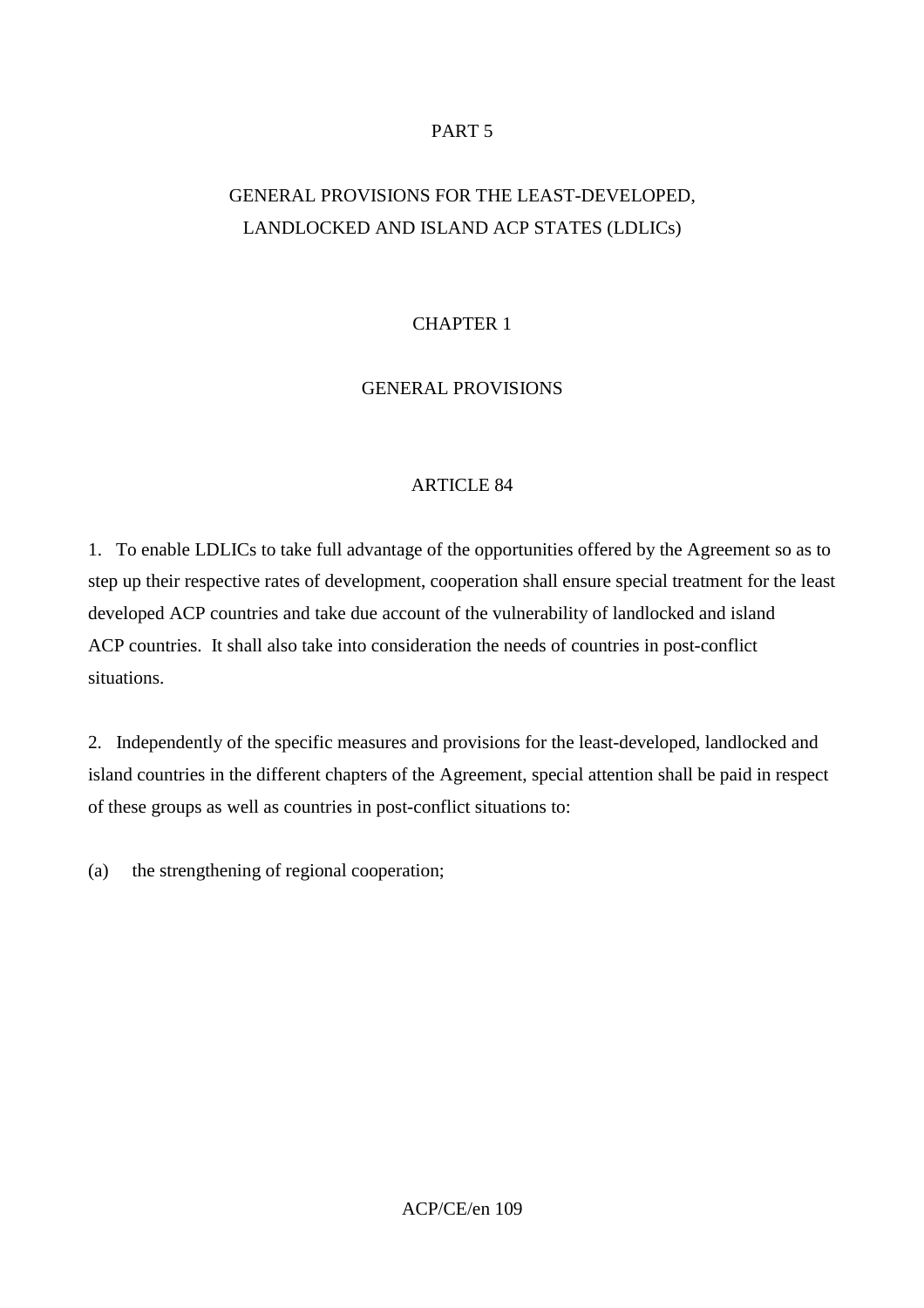- (b) transport and communications' infrastructure;
- (c) the efficient exploitation of marine resources and the marketing of products so produced and, in the case of landlocked countries, inland fisheries;
- (d) structural adjustment where account shall be taken of the level of development of these countries and equally, at the implementation stage, of the social dimension of adjustment; and
- (e) the implementation of food strategies and integrated development programmes.

# CHAPTER 2

# LEAST-DEVELOPED ACP STATES

# ARTICLE 85

1. The least-developed ACP States shall be accorded a special treatment in order to enable them to overcome the serious economic and social difficulties hindering their development so as to step up their respective rates of development.

2. The list of least-developed countries is given in Annex VI. It may be amended by a decision of the Council of Ministers where:

(a) a third State in a comparable situation accedes to this Agreement; and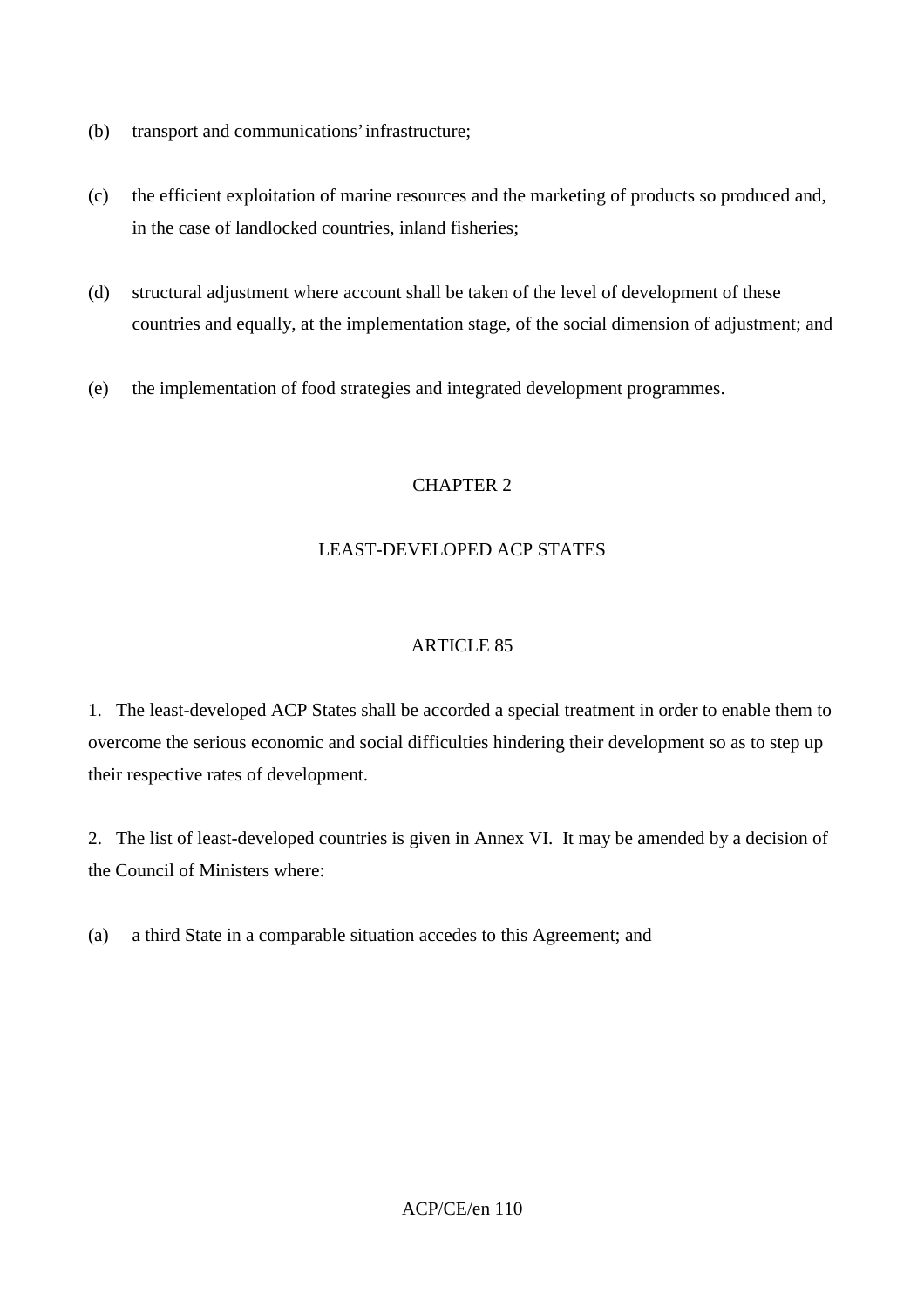(b) the economic situation of an ACP State changes considerably and durably to the extent that it needs to be included in the least-developed category or its inclusion in that category is no longer justified.

#### ARTICLE 86

The provisions adopted in respect of the least-developed ACP States are contained in the following Articles: 2, 29, 32, 35, 37, 56, 68, 84, 85.

# CHAPTER 3

# LANDLOCKED ACP STATES

### ARTICLE 87

1. Specific provisions and measures shall be established to support landlocked ACP States in their efforts to overcome the geographical difficulties and other obstacles hampering their development so as to enable them to step up their respective rates of development.

2. The list of landlocked ACP States is given in Annex VI. It may be amended by decision of the Council of Ministers when a third State in a comparable situation accedes to the Agreement.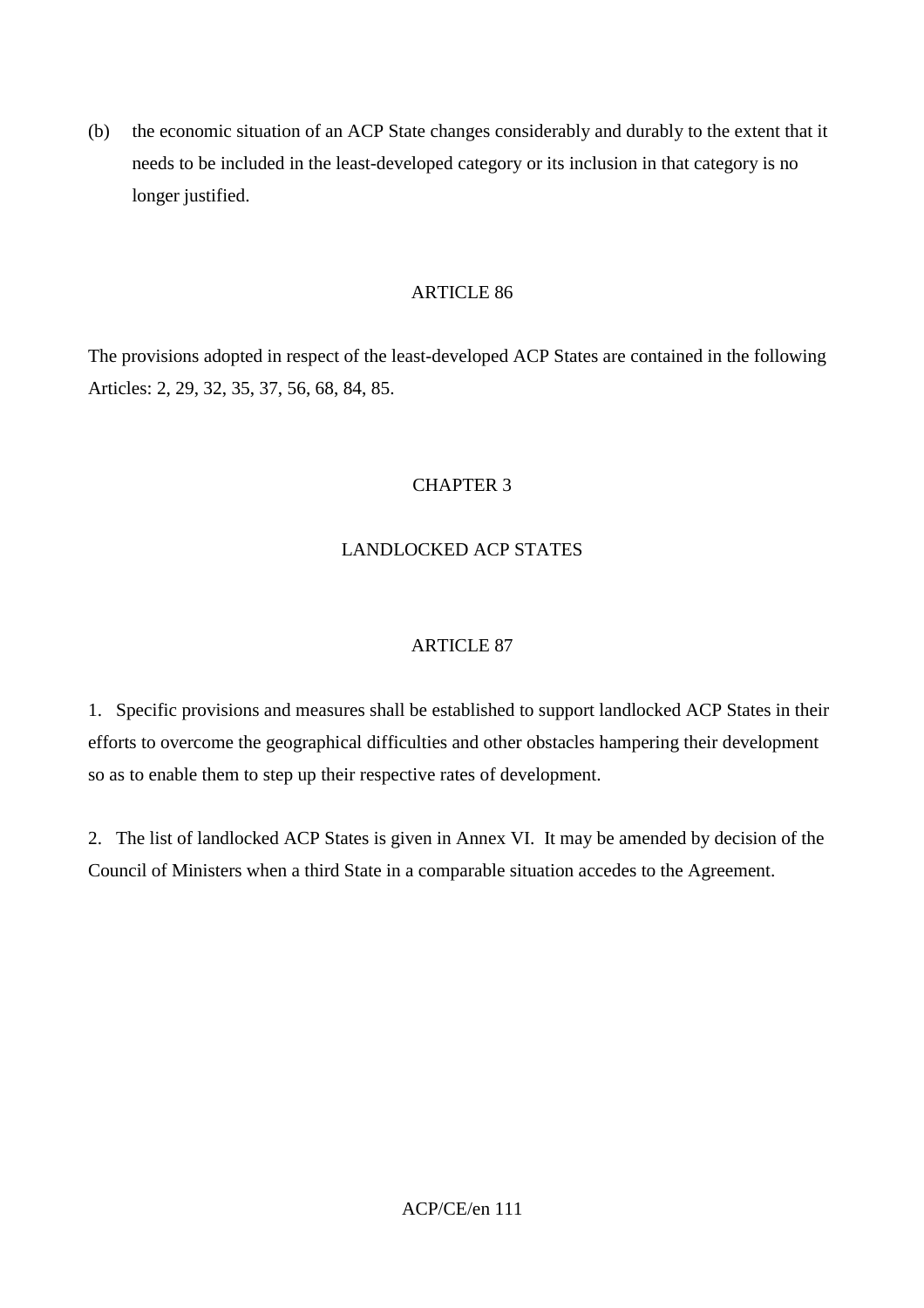The provisions adopted in respect of the landlocked ACP States are contained in the following Articles: 2, 32, 35, 56, 68, 84, 87.

# CHAPTER 4

# ISLAND ACP STATES

#### ARTICLE 89

1. Specific provisions and measures shall be established to support island ACP States in their efforts to overcome the natural and geographical difficulties and other obstacles hampering their development so as to enable them to step up their respective rates of development.

2. The list of island ACP States is given in Annex VI. It may be amended by decision of the Council of Ministers when a third State in a comparable situation accedes to the Agreement.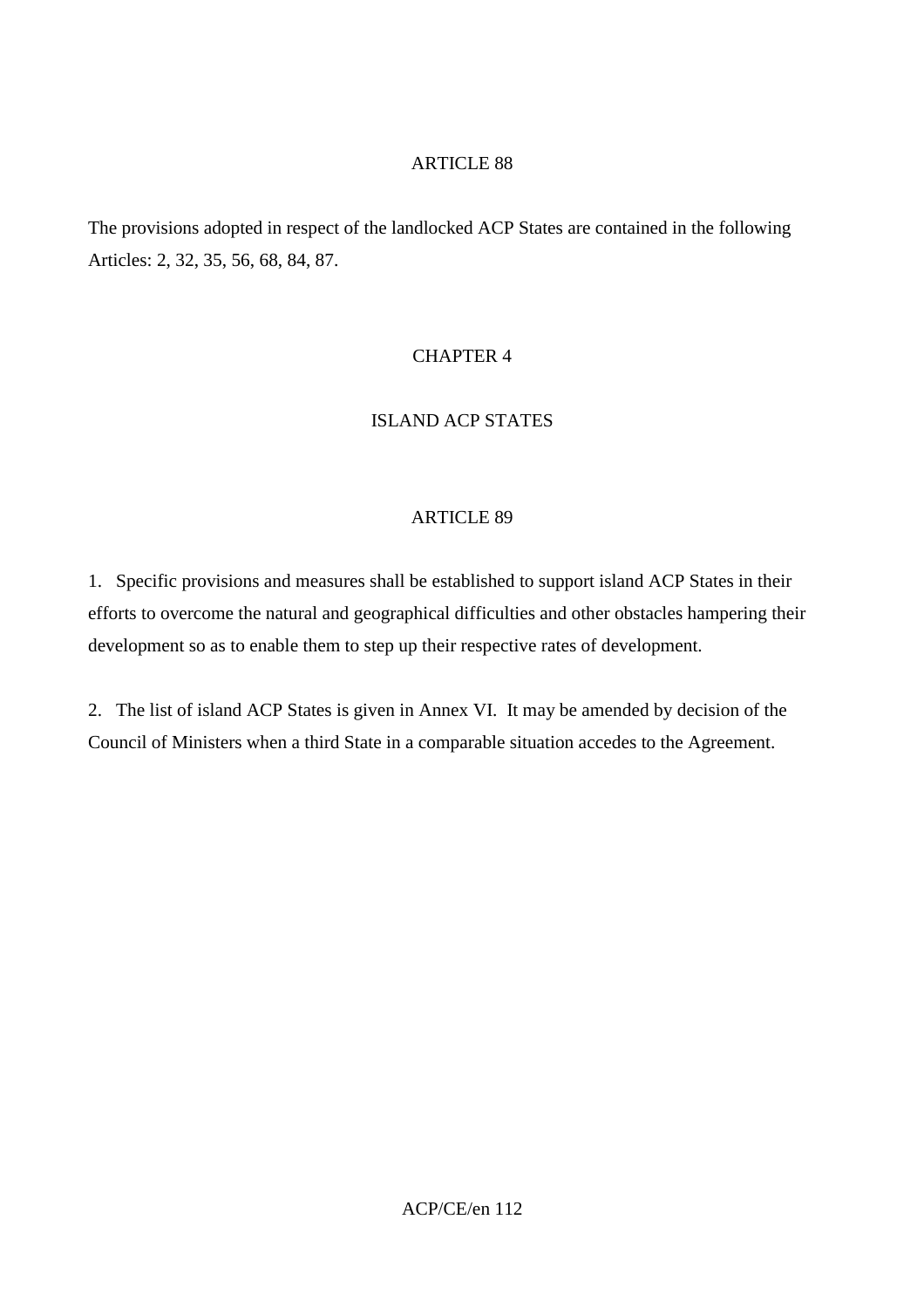The provisions adopted in respect of the island ACP States are contained in the following Articles: 2, 32, 35, 56, 68, 84, 89.

#### PART 6

#### FINAL PROVISIONS

#### ARTICLE 91

Conflict between this Agreement and other treaties

No treaty, convention, agreement or arrangement of any kind between one or more Member States of the Community and one or more ACP States may impede the implementation of this Agreement.

# ARTICLE 92

#### Scope of territorial application

Subject to the special provisions regarding the relations between the ACP States and the French overseas departments provided for therein, this Agreement shall apply, on the one hand, to the territories in which the Treaty establishing the European Community is applied and under the conditions laid down in that Treaty and, on the other hand, to the territories of the ACP States.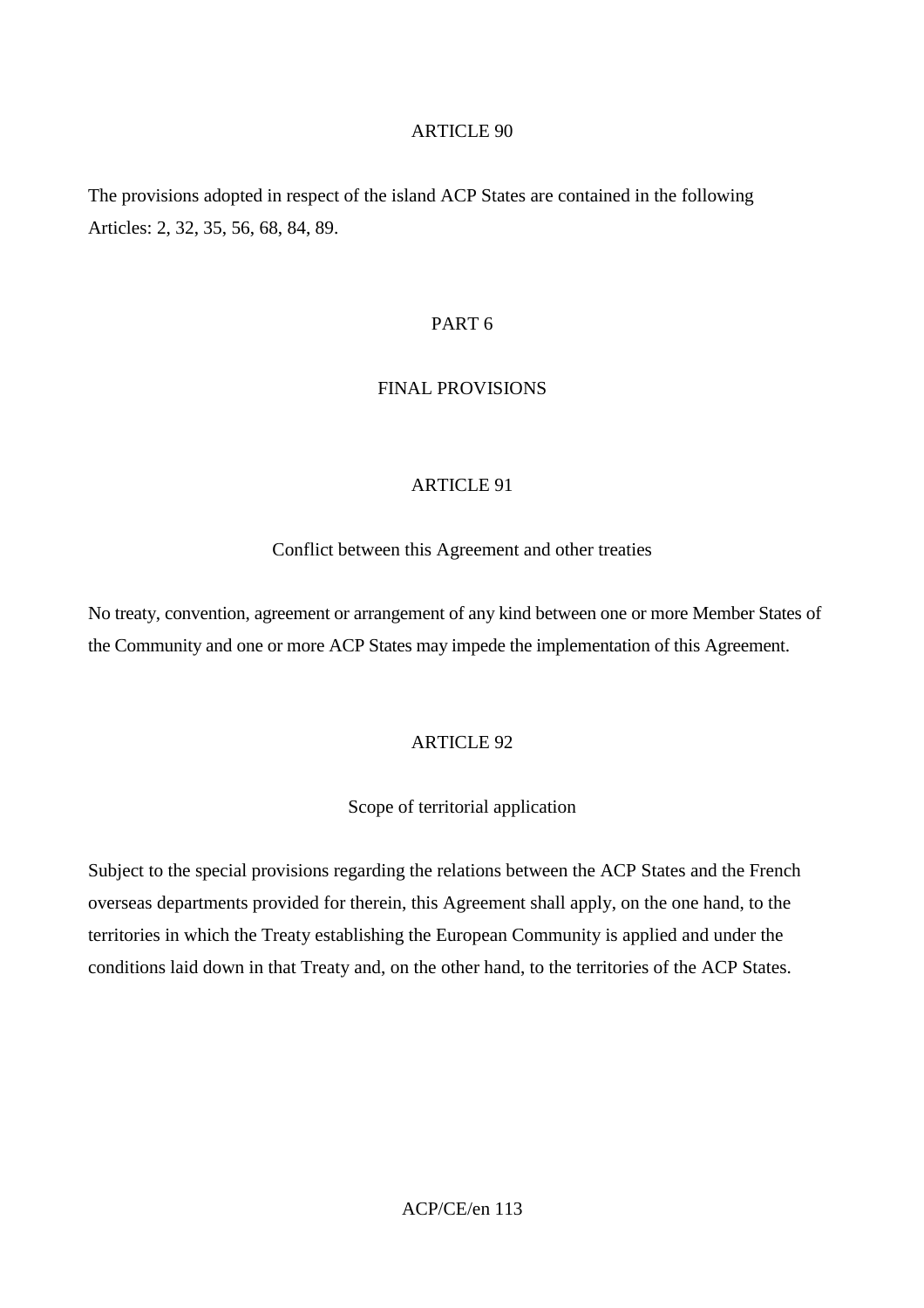# Ratification and entry into force

1. This Agreement shall be ratified or approved by the signatory Parties in accordance with their respective constitutional rules and procedures.

2. The instruments of ratification or approval of this Agreement shall be deposited in the case of the ACP States, with the General Secretariat of the Council of the European Union and in the case of the Community and the Member States, with the General Secretariat of the ACP States. The Secretariats shall promptly notify the signatory States and the Community.

3. This Agreement shall enter into force on the first day of the second month following the date of deposit of the instruments of ratification of the Member States and of at least two-thirds of the ACP States, and of the instrument of approval of this Agreement by the Community.

4. An ACP signatory State that has not completed the procedures set out in paragraphs 1 and 2 by the date on which this Agreement enters into force as provided for in paragraph 3 may do so only within the 12 months following that date, without prejudice to the provisions of paragraph 6.

For such States this Agreement shall become applicable on the first day of the second month following the completion of these procedures. These States shall recognise the validity of any measure taken to implement the Agreement after the date of its entry into force.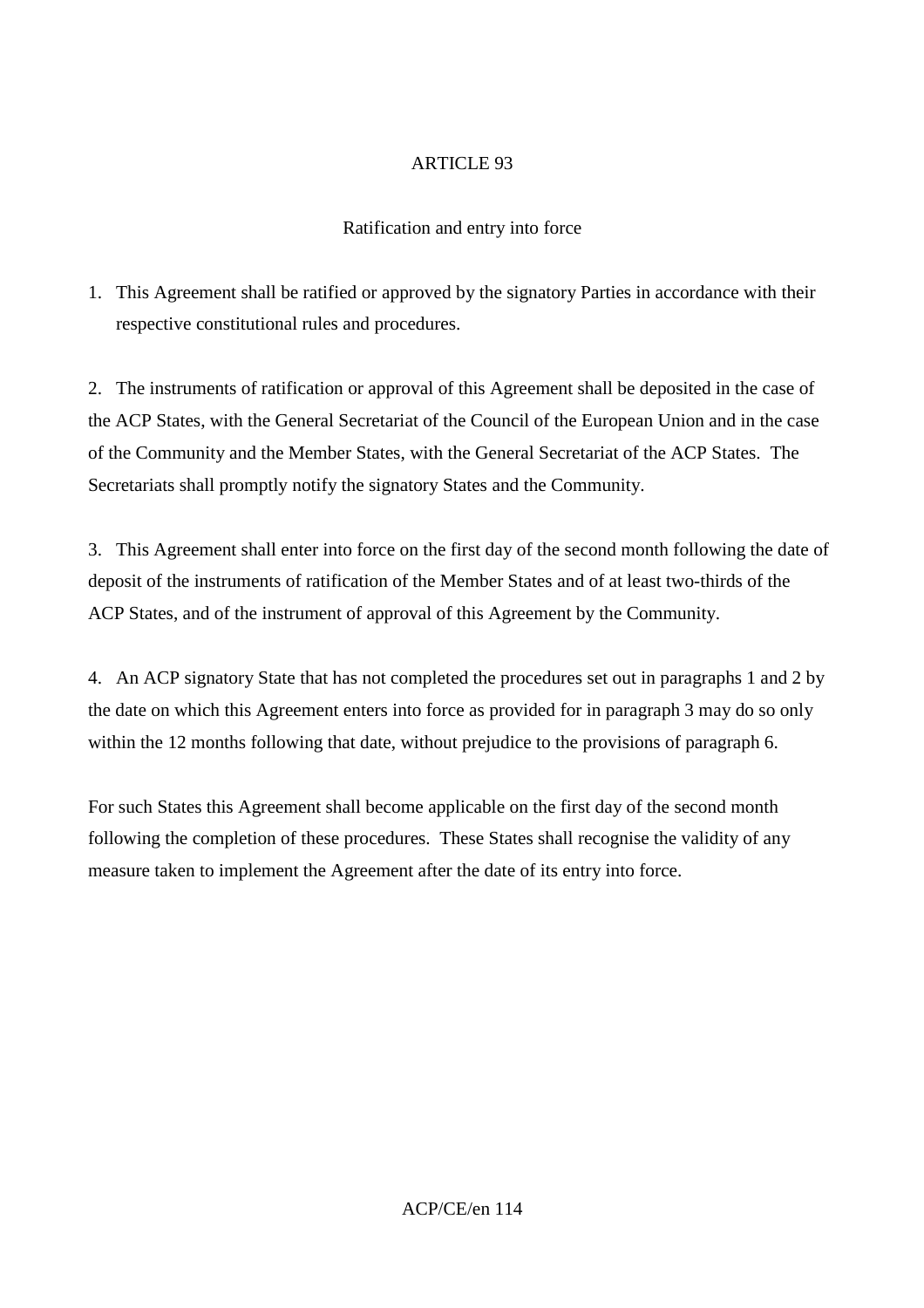5. The rules of procedure of the joint institutions set up under this Agreement shall lay down the conditions under which the representatives of signatory States referred to in paragraph 4 may attend those institutions as observers.

6. The Council of Ministers may decide to accord special support to ACP States party to previous ACP-EC Conventions which, in the absence of normally established government institutions, have not been able to sign or ratify this Agreement. This support may concern institution building and economic and social development activities, taking particular account of the needs of the most vulnerable sections of the population. In this context, such countries will be able to draw on the funds provided for in Part 4 of this Agreement for financial and technical cooperation.

By way of derogation from paragraph 4, the countries concerned which are signatories to the Agreement may complete the ratification procedures within twelve months of the restoration of government institutions.

The countries concerned which have neither signed nor ratified the Agreement may accede to it by means of the accession procedure provided for in Article 94.

### **ARTICLE 94**

### Accession

1. Any request for accession to this Agreement made by an independent State whose structural characteristics and economic and social situation are comparable to those of the ACP States shall be presented to the Council of Ministers.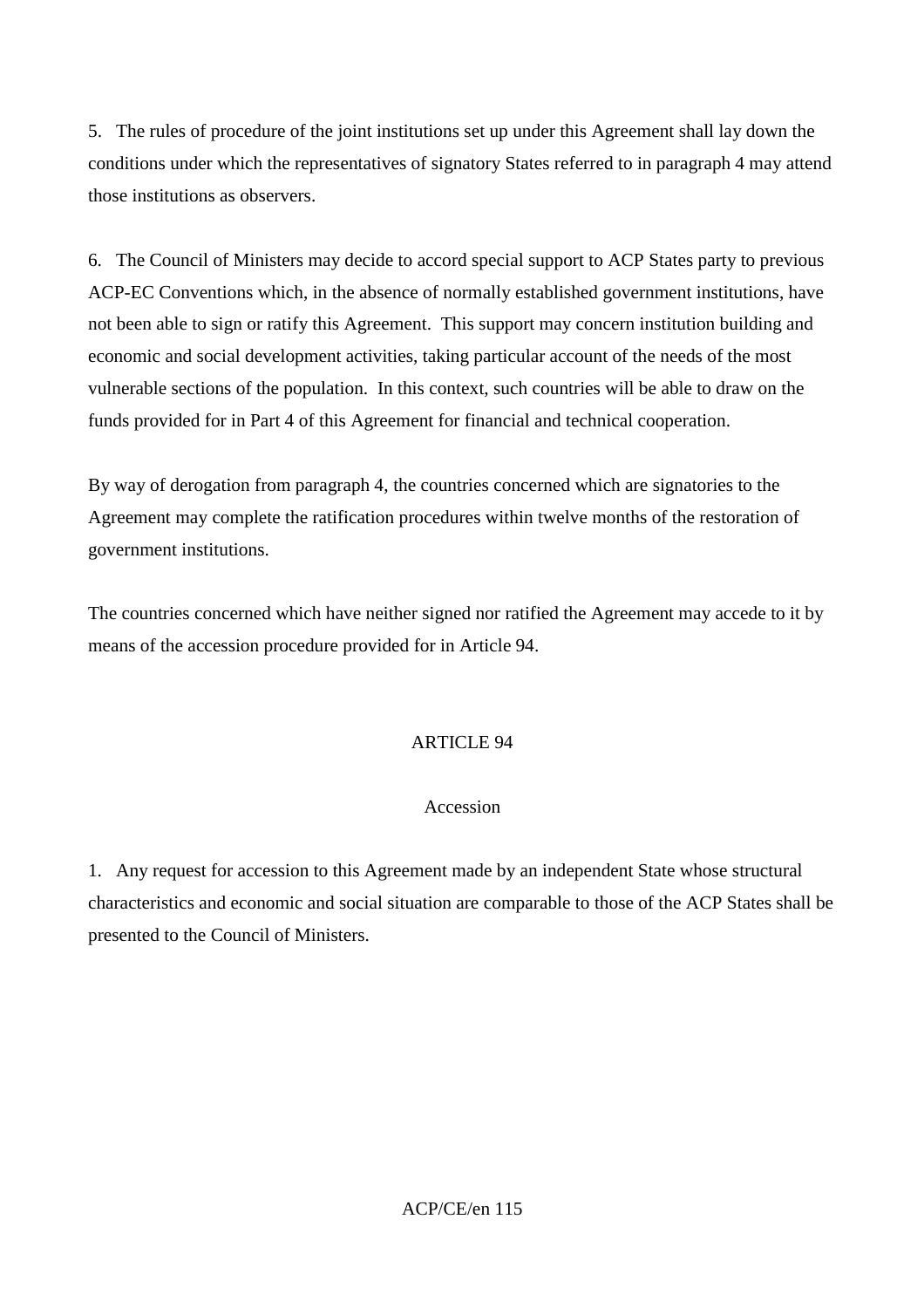If the request is approved by the Council of Ministers, the State concerned shall accede to this Agreement by depositing an act of accession with the General Secretariat of the Council of the European Union, which shall send a certified copy to the ACP Secretariat and notify the Member States. The Council of Ministers may lay down any amending measures that might be necessary.

The State concerned shall enjoy the same rights and be subject to the same obligations as the ACP States. Its accession may not infringe on the benefits enjoyed by the ACP States signatory to this Agreement under the provisions on development cooperation financing. The Council of Ministers may lay down the conditions and specific arrangements for the accession of an individual State in a special protocol that shall form an integral part of the Agreement.

2. The Council of Ministers shall be advised of any request made by a third State to become a member of an economic grouping of ACP States.

3. The Council of Ministers shall be advised of any request made by a third State to become a member of the European Union. During the negotiations between the Union and the applicant State, the Community shall provide the ACP States with any relevant information and they in turn shall convey their concerns to the Community so that it can take them fully into account. The ACP Secretariat shall be notified by the Community of any accession to the European Union.

Any new Member State of the European Union shall become a Party to this Agreement from the date of its accession by means of a clause to that effect in the act of accession. If the act of accession to the Union does not provide for such automatic accession of the Member State to this Agreement, the Member State concerned shall accede by depositing an act of accession with the General Secretariat of the Council of the European Union, which shall send a certified copy to the ACP Secretariat and notify the Member States.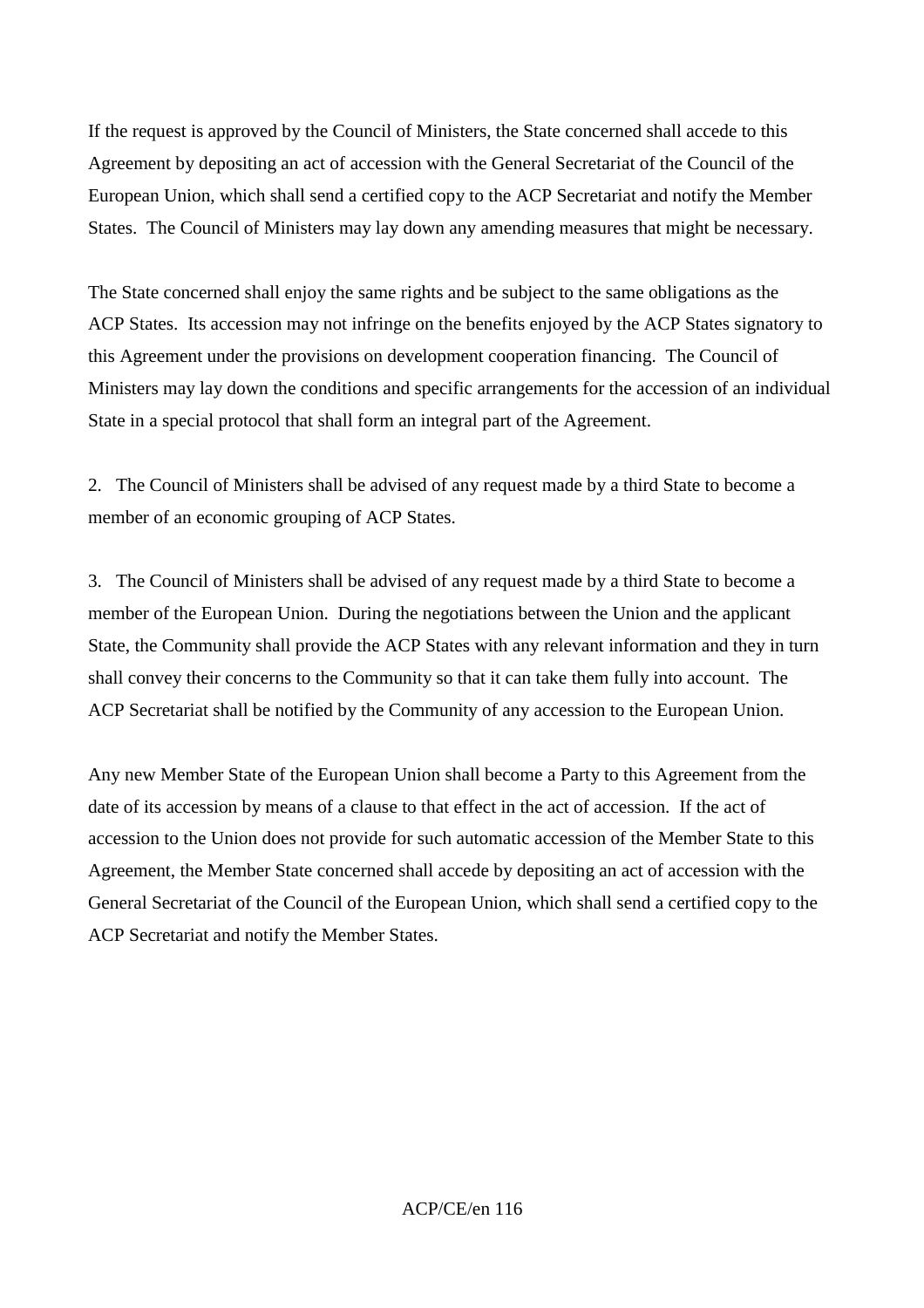The Parties shall review the effects of the accession of new Member States on this Agreement. The Council of Ministers may decide on any transitional or amending measures that might be necessary.

### ARTICLE 95

#### Duration of the agreement and revision clause

1. This Agreement is hereby concluded for a period of twenty years, commencing on 1 March 2000.

2. Financial protocols are defined for each five-year period.

3. The Community and the Member States, on the one hand, and the ACP States, on the other, shall notify the other Party not later than 12 months before the expiry of each five-year period of any review of the provisions they desire to make with a view to a possible amendment of the Agreement. This shall not apply, however, to the provisions on economic and trade cooperation, for which a special review procedure is provided for. Notwithstanding this time limit, if one Party requests the review of any provisions of the Agreement, the other Party shall have a period of two months in which to request the extension of the review to other provisions related to those which were the subject of the initial request.

Ten months before the expiry of this five-year period, the Parties shall enter into negotiations with a view to examining any possible amendments to the provisions that were the subject of the notification.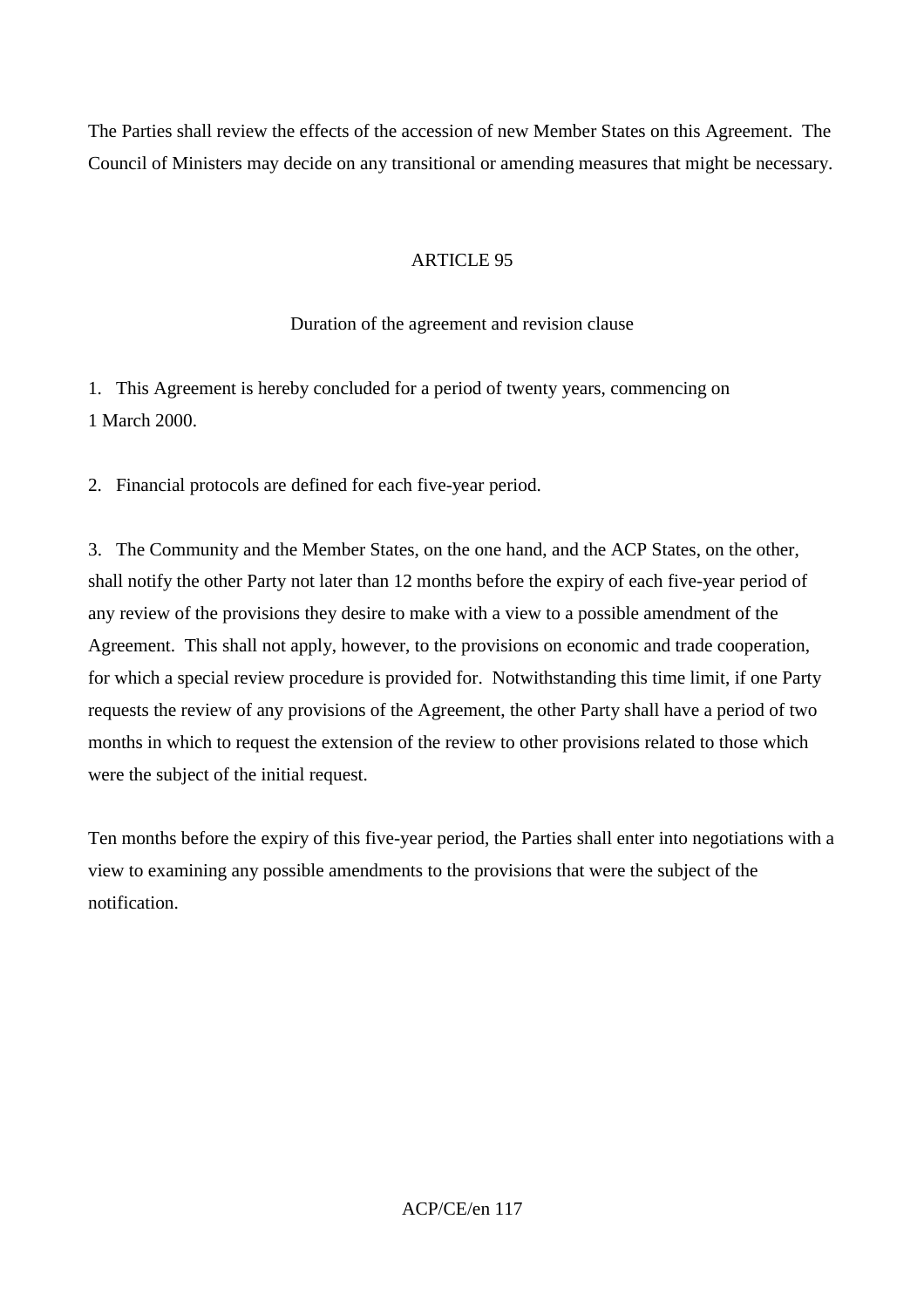Article 93 shall also apply to the amendments made.

The Council of Ministers shall adopt any transitional measures that may be required in respect of the amended provisions until they come into force.

4. Eighteen months before the end of the total period of the Agreement, the Parties shall enter into negotiations in order to examine what provisions shall subsequently govern their relations.

The Council of Ministers shall adopt any transitional measures that may be required until the new Agreement comes into force.

# ARTICLE 96

Essential elements: consultation procedure and appropriate measures as regards human rights, democratic principles and the rule of law

1. Within the meaning of this Article, the term "Party" refers to the Community and the Member States of the European Union, of the one part, and each ACP State, of the other part.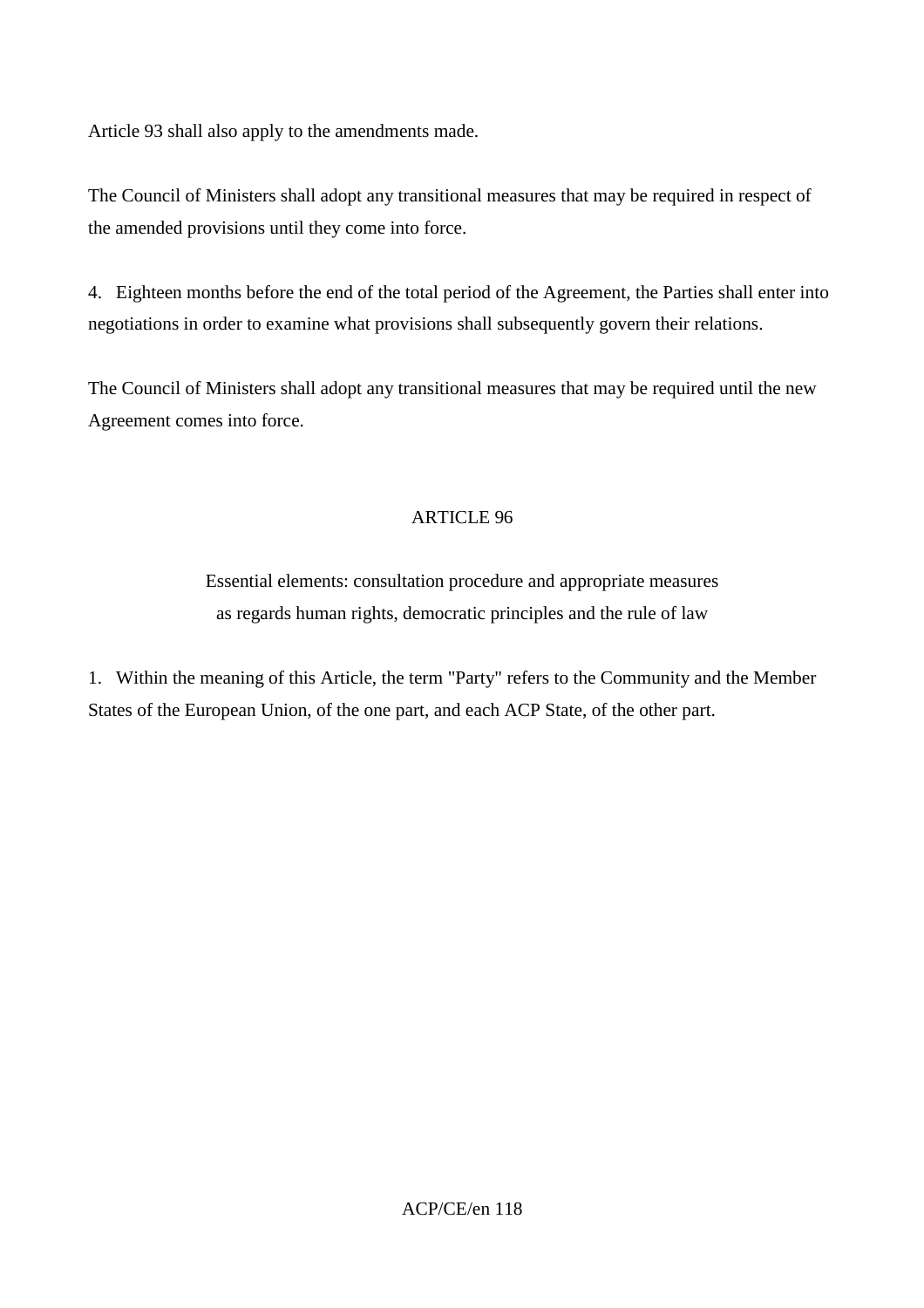2.(a) If, despite the political dialogue conducted regularly between the Parties, a Party considers that the other Party has failed to fulfil an obligation stemming from respect for human rights, democratic principles and the rule of law referred to in paragraph 2 of Article 9, it shall, except in cases of special urgency, supply the other Party and the Council of Ministers with the relevant information required for a thorough examination of the situation with a view to seeking a solution acceptable to the Parties. To this end, it shall invite the other Party to hold consultations that focus on the measures taken or to be taken by the party concerned to remedy the situation.

The consultations shall be conducted at the level and in the form considered most appropriate for finding a solution.

The consultations shall begin no later than 15 days after the invitation and shall continue for a period established by mutual agreement, depending on the nature and gravity of the violation. In any case, the consultations shall last no longer than 60 days.

If the consultations do not lead to a solution acceptable to both Parties, if consultation is refused, or in cases of special urgency, appropriate measures may be taken. These measures shall be revoked as soon as the reasons for taking them have disappeared.

 (b) The term "cases of special urgency" shall refer to exceptional cases of particularly serious and flagrant violation of one of the essential elements referred to in paragraph 2 of Article 9, that require an immediate reaction.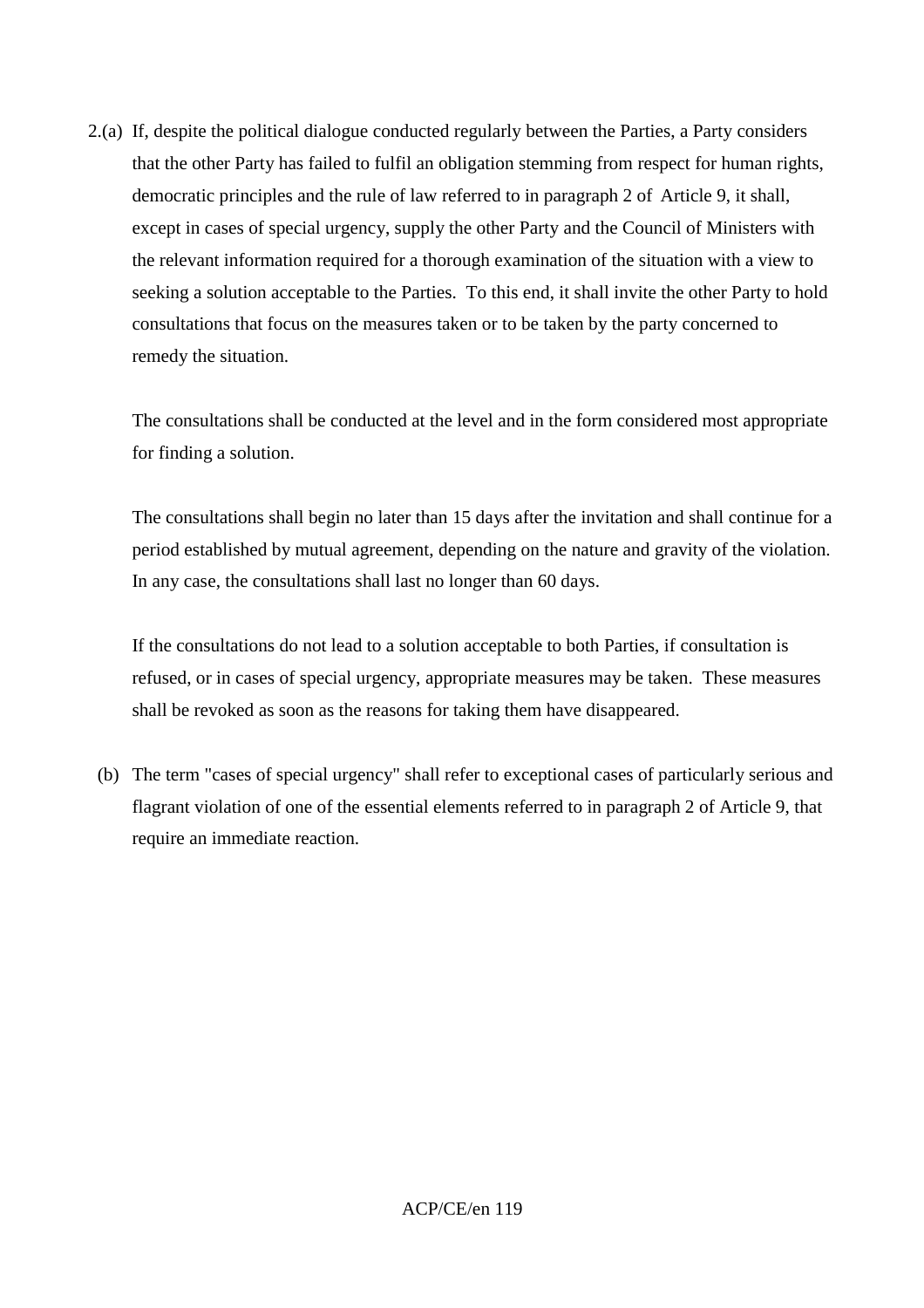The Party resorting to the special urgency procedure shall inform the other Party and the Council of Ministers separately of the fact unless it does not have time to do so.

 (c) The "appropriate measures" referred to in this Article are measures taken in accordance with international law, and proportional to the violation. In the selection of these measures, priority must be given to those which least disrupt the application of this agreement. It is understood that suspension would be a measure of last resort.

If measures are taken in cases of special urgency, they shall be immediately notified to the other Party and the Council of Ministers. At the request of the Party concerned, consultations may then be called in order to examine the situation thoroughly and, if possible, find solutions. These consultations shall be conducted according to the arrangements set out in the second and third subparagraphs of paragraph (a).

# ARTICLE 97

# Consultation procedure and appropriate measures as regards corruption

1. The Parties consider that when the Community is a significant partner in terms of financial support to economic and sectoral policies and programmes, serious cases of corruption should give rise to consultations between the Parties.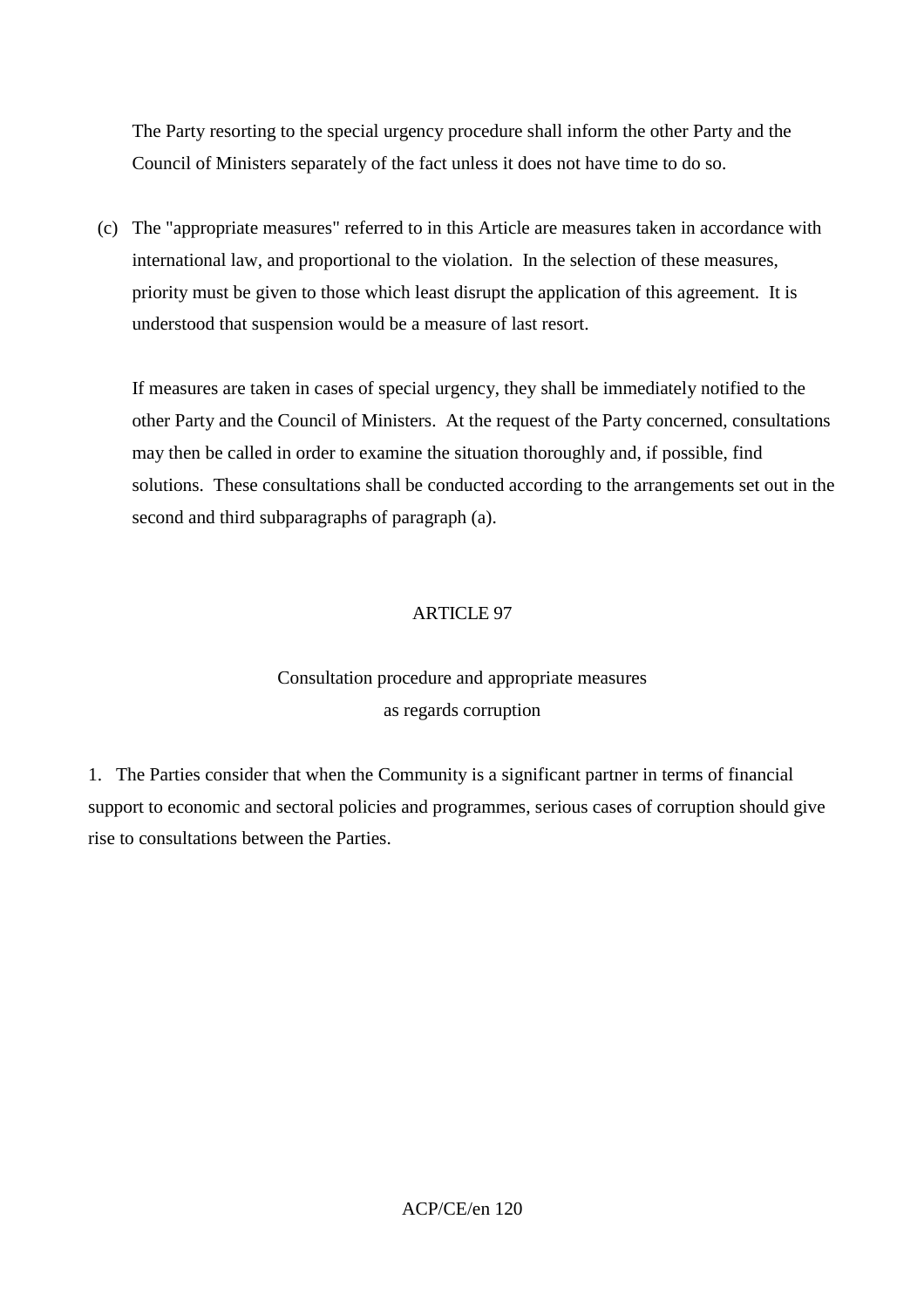2. In such cases either Party may invite the other to enter into consultations. Such consultations shall begin no later than 21 days after the invitation and shall last no longer than 60 days.

3. If the consultations do not lead to a solution acceptable to both Parties or if consultation is refused, the Parties shall take the appropriate measures. In all cases, it is above all incumbent on the Party where the serious cases of corruption have occurred to take the measures necessary to remedy the situation immediately. The measures taken by either Party must be proportional to the seriousness of the situation. In the selection of these measures, priority must be given to those which least disrupt the application of this agreement. It is understood that suspension would be a measure of last resort.

4. Within the meaning of this Article, the term "Party" refers to the Community and the Member States of the European Union, of the one part, and each ACP State, of the other part.

# ARTICLE 98

### Dispute settlement

1. Any dispute arising from the interpretation or application of this Agreement between one or more Member States or the Community, on the one hand, and one or more ACP States on the other, shall be submitted to the Council of Ministers.

Between meetings of the Council of Ministers, such disputes shall be submitted to the Committee of Ambassadors.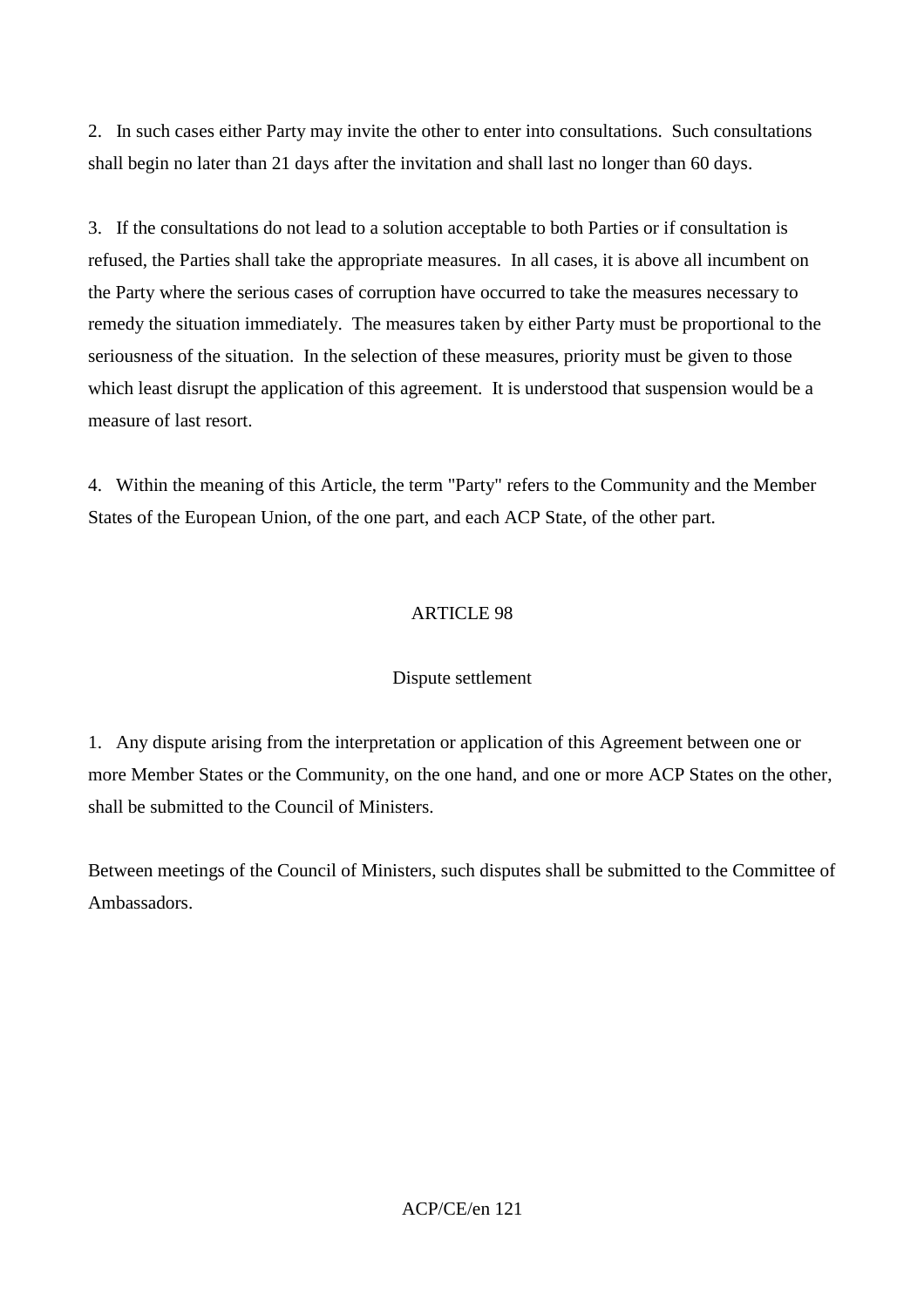- 2.(a) If the Council of Ministers does not succeed in settling the dispute, either Party may request settlement of the dispute by arbitration. To this end, each Party shall appoint an arbitrator within thirty days of the request for arbitration. In the event of failure to do so, either Party may ask the Secretary-General of the Permanent Court of Arbitration to appoint the second arbitrator.
	- (b) The two arbitrators shall in turn appoint a third arbitrator within thirty days. In the event of failure to do so, either Party may ask the Secretary-General of the Permanent Court of Arbitration to appoint the third arbitrator.
	- (c) Unless the arbitrators decide otherwise, the procedure applied shall be that laid down in the optional arbitration regulation of the Permanent Court of Arbitration for International Organisations and States. The arbitrators' decisions shall be taken by majority vote within three months.
	- (d) Each Party to the dispute shall be bound to take the measures necessary to carry out the decision of the arbitrators.
	- (e) For the application of this procedure, the Community and the Member States shall be deemed to be one Party to the dispute.